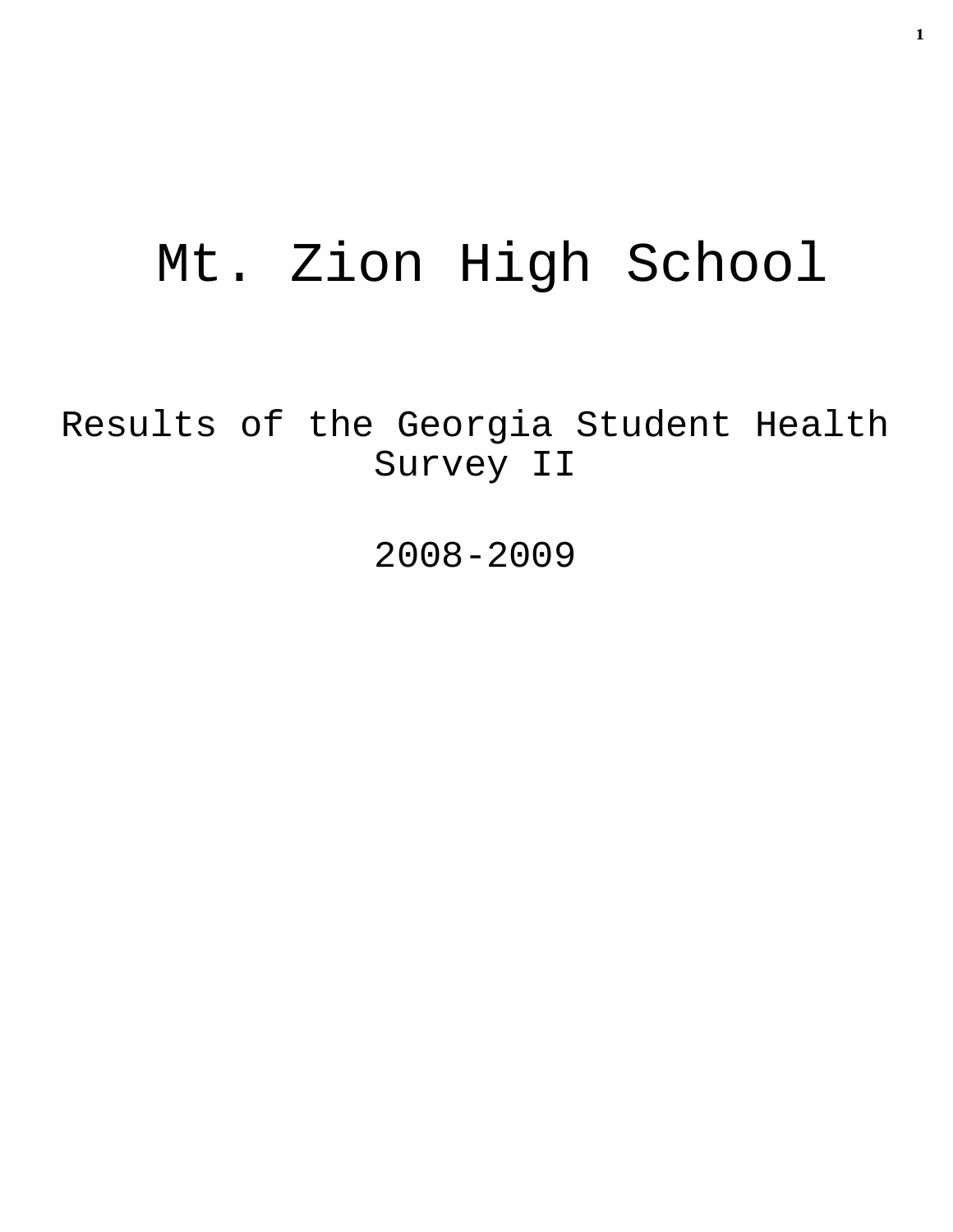# *Demographics* **2**

| Grade                    |    |  |
|--------------------------|----|--|
| <b>Grade   Frequency</b> |    |  |
| 10                       | 75 |  |
| 12                       |    |  |

| <b>Frequency</b> | <b>Table of Gender by Grade</b> |              |        |              |
|------------------|---------------------------------|--------------|--------|--------------|
| <b>Col Pct</b>   |                                 | Grade(Grade) |        |              |
|                  | Gender(Gender)                  | <b>10</b>    | 12     | <b>Total</b> |
|                  | <b>Female</b>                   | 37<br>49.33  | 100.00 | 38           |
|                  | <b>Male</b>                     | 38<br>50.67  | 0.00   | 38           |
|                  | <b>Total</b>                    | 75           |        | 76           |

| Frequency      | <b>Table of Ethnicity by Grade</b> |                                     |                  |                |
|----------------|------------------------------------|-------------------------------------|------------------|----------------|
| <b>Col Pct</b> |                                    | Grade(Grade)                        |                  |                |
|                | <b>Ethnicity</b> (Ethnicity)       | 10                                  | 12               | <b>Total</b>   |
|                | <b>Black</b>                       | 5<br>6.67                           | 0<br>0.00        | 5              |
|                | <b>Hispanic</b>                    | 4<br>5.33                           | $\Omega$<br>0.00 | 4              |
|                | <b>White</b>                       | 58<br>77.33                         | 1<br>100.00      | 59             |
|                | <b>Asian</b>                       | $\mathcal{D}_{\mathcal{L}}$<br>2.67 | $\theta$<br>0.00 | $\overline{2}$ |
|                | <b>Other</b>                       | 6<br>8.00                           | $\Omega$<br>0.00 | 6              |
| <b>Total</b>   |                                    | 75                                  | 1                | 76             |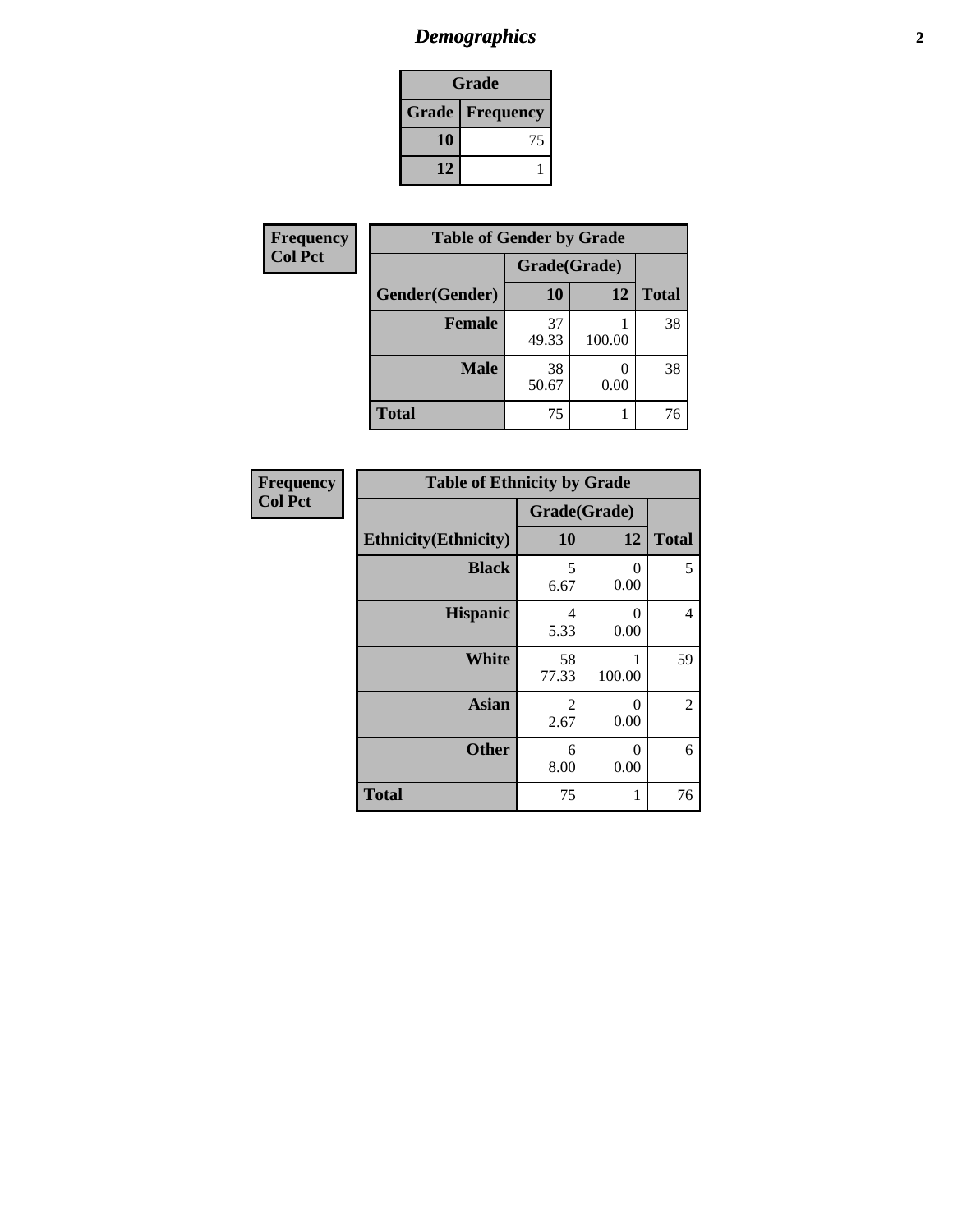#### *Title IV, Part A, Schedule A* **3** *Goal 1: Ensure that all schools are drug-free Baseline Data: Year 2008-2009 Prevalence of Drug Use*

| Frequency<br><b>Col Pct</b> | <b>Table of AlcoholAlt by Grade</b> |              |        |              |  |
|-----------------------------|-------------------------------------|--------------|--------|--------------|--|
|                             | AlcoholAlt(Alcohol                  | Grade(Grade) |        |              |  |
|                             | use, past 30 days)                  | <b>10</b>    | 12     | <b>Total</b> |  |
|                             | Yes                                 | 37<br>49.33  | 0.00   | 37           |  |
|                             | N <sub>0</sub>                      | 38<br>50.67  | 100.00 | 39           |  |
|                             | Total                               | 75           |        | 76           |  |

| Frequency<br><b>Col Pct</b> | <b>Table of TobaccoAny by Grade</b> |              |           |              |  |
|-----------------------------|-------------------------------------|--------------|-----------|--------------|--|
|                             | TobaccoAny(Tobacco                  | Grade(Grade) |           |              |  |
|                             | use, past 30 days)                  | <b>10</b>    | 12        | <b>Total</b> |  |
|                             | Yes                                 | 30<br>40.00  | 100.00    | 31           |  |
|                             | N <sub>0</sub>                      | 45<br>60.00  | 0<br>0.00 | 45           |  |
|                             | Total                               | 75           |           | 76           |  |

| Frequency<br><b>Col Pct</b> | <b>Table of MarijuanaAlt by Grade</b> |              |           |              |  |
|-----------------------------|---------------------------------------|--------------|-----------|--------------|--|
|                             | MarijuanaAlt(Marijuana                | Grade(Grade) |           |              |  |
|                             | use, past 30 days)                    | 10           | 12        | <b>Total</b> |  |
|                             | Yes                                   | 18<br>24.00  | 0<br>0.00 | 18           |  |
|                             | N <sub>0</sub>                        | 57<br>76.00  | 100.00    | 58           |  |
|                             | <b>Total</b>                          | 75           |           | 76           |  |

| Frequency<br><b>Col Pct</b> | <b>Table of OtherDrugAny by Grade</b>                  |             |                  |              |
|-----------------------------|--------------------------------------------------------|-------------|------------------|--------------|
|                             | <b>OtherDrugAny(Other</b><br>Grade(Grade)<br>drug use, |             |                  |              |
|                             | past 30 days)                                          | 10          | 12               | <b>Total</b> |
|                             | <b>Yes</b>                                             | 21<br>28.00 | $\Omega$<br>0.00 | 21           |
|                             | N <sub>0</sub>                                         | 54<br>72.00 | 100.00           | 55           |
|                             | <b>Total</b>                                           | 75          |                  | 76           |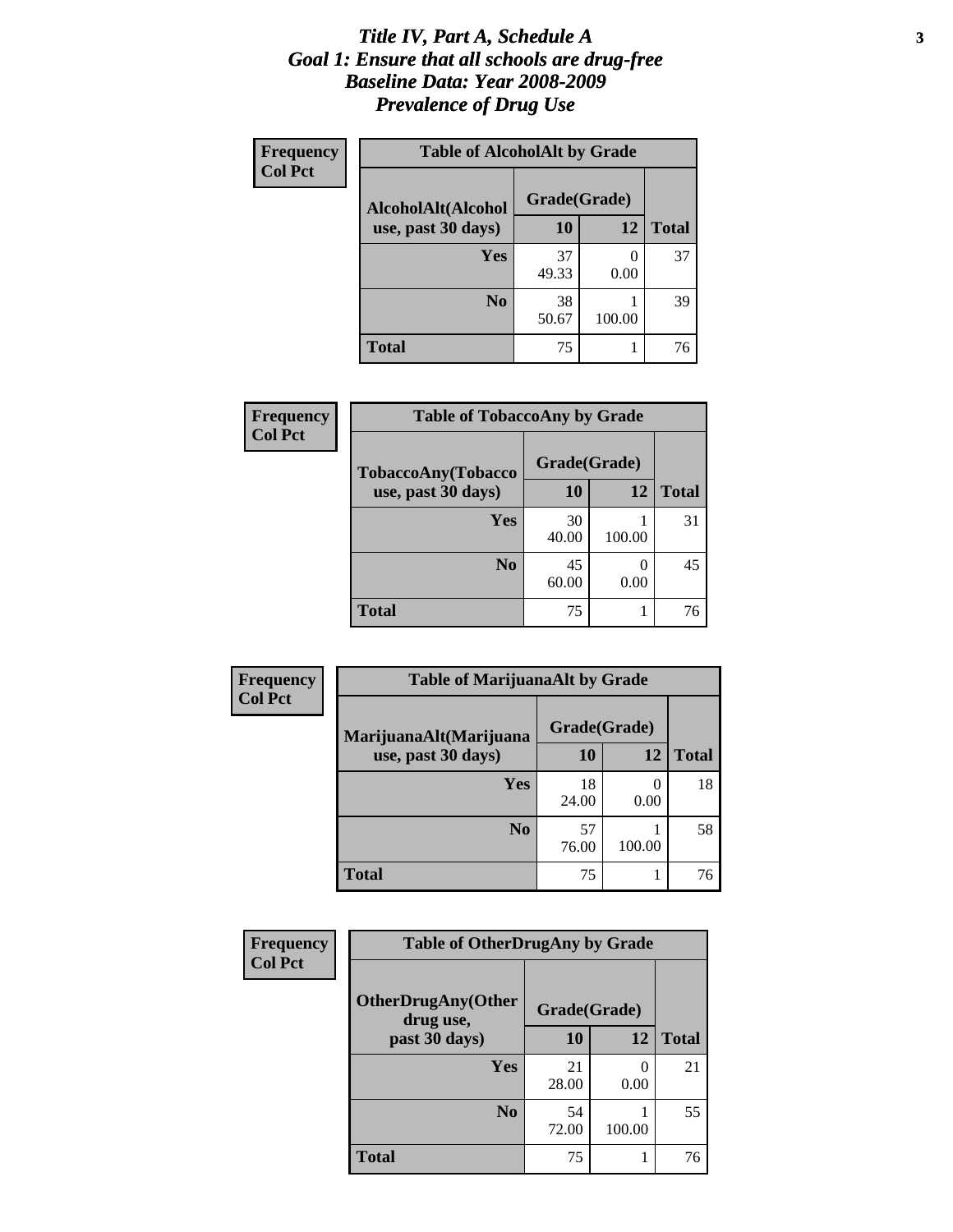#### *Average Age of Onset of Use* **4** *Results for "Average Age of Onset of Use" questions exclude students who said they did not use that substance*

| <b>Variable</b>    | Label                                                              | <b>Mean</b> |
|--------------------|--------------------------------------------------------------------|-------------|
| Alcoholinit2       | I started using alcohol when I was                                 | 12.55       |
| Cigarettesinit2    | I started smoking tobacco when I was                               | 11.94       |
| Smokelessinit2     | I started chewing tobacco when I was                               | 11.79       |
| Marijuanainit2     | I started using marijuana when I was                               | 13.30       |
| Cocaineinit2       | I started using cocaine when I was                                 | 9.75        |
| Inhalantsinit2     | I started using inhalants when I was                               | 11.80       |
| Steroidsinit2      | I started using steroids when I was                                |             |
| Ecstasyinit2       | I started using ecstasy when I was                                 |             |
| Methinit2          | I started using methamphetamines when I was                        |             |
| Hallucinogensinit2 | I started using hallucinogens when I was                           |             |
| Prescriptioninit2  | I started using prescription drugs not prescribed to me when I was | 12.88       |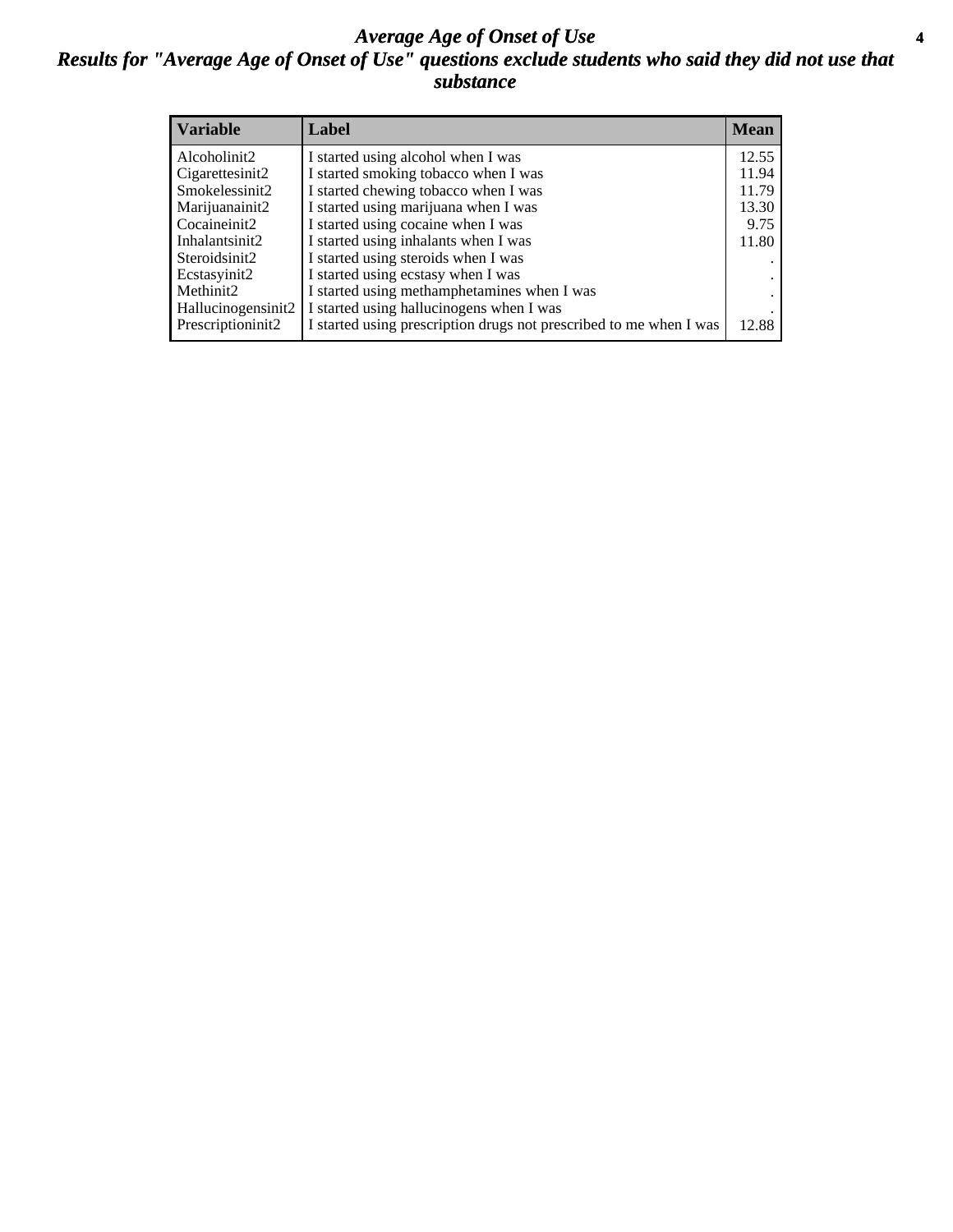# *Perception of Health Risk* **5**

| Frequency      | <b>Table of Alcoholharmdich by Grade</b> |              |        |              |
|----------------|------------------------------------------|--------------|--------|--------------|
| <b>Col Pct</b> | Alcoholharmdich(I<br>think alcohol is    | Grade(Grade) |        |              |
|                | harmful)                                 | 10           | 12     | <b>Total</b> |
|                | <b>Yes</b>                               | 50<br>66.67  | 0.00   | 50           |
|                | N <sub>0</sub>                           | 25<br>33.33  | 100.00 | 26           |
|                | <b>Total</b>                             | 75           |        | 76           |

| Frequency      | <b>Table of Tobaccoharmdich by Grade</b> |              |        |              |
|----------------|------------------------------------------|--------------|--------|--------------|
| <b>Col Pct</b> | Tobaccoharmdich(I<br>think tobacco is    | Grade(Grade) |        |              |
|                | harmful)                                 | 10           | 12     | <b>Total</b> |
|                | Yes                                      | 70<br>93.33  | 100.00 | 71           |
|                | N <sub>0</sub>                           | 6.67         | 0.00   |              |
|                | <b>Total</b>                             | 75           |        | 76           |

| Frequency      | <b>Table of Marijuanaharmdich by Grade</b> |              |           |              |  |
|----------------|--------------------------------------------|--------------|-----------|--------------|--|
| <b>Col Pct</b> | Marijuanaharmdich(I<br>think marijuana is  | Grade(Grade) |           |              |  |
|                | harmful)                                   | <b>10</b>    | <b>12</b> | <b>Total</b> |  |
|                | Yes                                        | 55<br>73.33  | 0.00      | 55           |  |
|                | N <sub>0</sub>                             | 20<br>26.67  | 100.00    | 21           |  |
|                | <b>Total</b>                               | 75           |           | 76           |  |

| Frequency      | <b>Table of Otherdrugharmdich by Grade</b>                   |             |        |              |  |
|----------------|--------------------------------------------------------------|-------------|--------|--------------|--|
| <b>Col Pct</b> | Otherdrugharmdich(I<br>Grade(Grade)<br>think other drugs are |             |        |              |  |
|                | harmful)                                                     | 10          | 12     | <b>Total</b> |  |
|                | Yes                                                          | 72<br>96.00 | 100.00 | 73           |  |
|                | N <sub>0</sub>                                               | 4.00        | 0.00   | 3            |  |
|                | <b>Total</b>                                                 | 75          |        | 76           |  |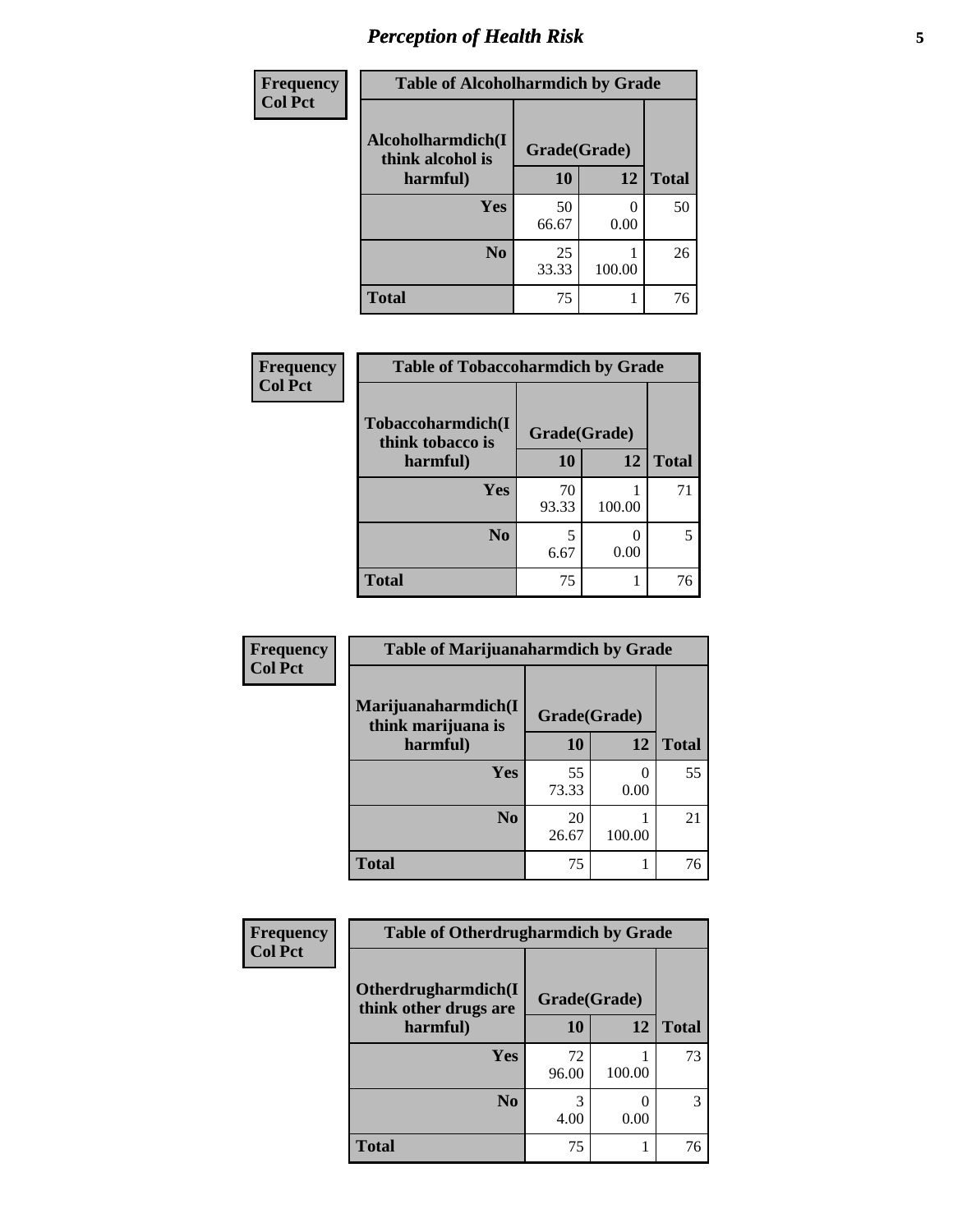# *Social Disapproval* **6**

| <b>Frequency</b> | <b>Table of Alcoholpeerdich by Grade</b>                    |              |                           |              |
|------------------|-------------------------------------------------------------|--------------|---------------------------|--------------|
| <b>Col Pct</b>   | Alcoholpeerdich(My<br>friends would<br>disapprove if I used | Grade(Grade) |                           |              |
|                  | alcohol)                                                    | 10           | 12                        | <b>Total</b> |
|                  | <b>Yes</b>                                                  | 18<br>24.00  | $\mathbf{\Omega}$<br>0.00 | 18           |
|                  | N <sub>0</sub>                                              | 57<br>76.00  | 100.00                    | 58           |
|                  | <b>Total</b>                                                | 75           | 1                         | 76           |

| <b>Frequency</b> |
|------------------|
| <b>Col Pct</b>   |

| <b>Table of Tobaccopeerdich by Grade</b>                            |              |           |              |  |  |  |  |
|---------------------------------------------------------------------|--------------|-----------|--------------|--|--|--|--|
| <b>Tobaccopeerdich</b> (My<br>friends would<br>disapprove if I used | Grade(Grade) |           |              |  |  |  |  |
| tobacco)                                                            | 10           | 12        | <b>Total</b> |  |  |  |  |
| Yes                                                                 | 27<br>36.00  | 0<br>0.00 | 27           |  |  |  |  |
| N <sub>0</sub>                                                      | 48<br>64.00  | 100.00    | 49           |  |  |  |  |
| <b>Total</b>                                                        | 75           |           | 76           |  |  |  |  |

| <b>Frequency</b> | <b>Table of Marijuanapeerdich by Grade</b>                    |              |                       |              |  |
|------------------|---------------------------------------------------------------|--------------|-----------------------|--------------|--|
| <b>Col Pct</b>   | Marijuanapeerdich(My<br>friends would<br>disapprove if I used | Grade(Grade) |                       |              |  |
|                  | marijuana)                                                    | 10           | 12                    | <b>Total</b> |  |
|                  | <b>Yes</b>                                                    | 33<br>44.00  | $\mathcal{O}$<br>0.00 | 33           |  |
|                  | N <sub>0</sub>                                                | 42<br>56.00  | 100.00                | 43           |  |
|                  | <b>Total</b>                                                  | 75           |                       | 76           |  |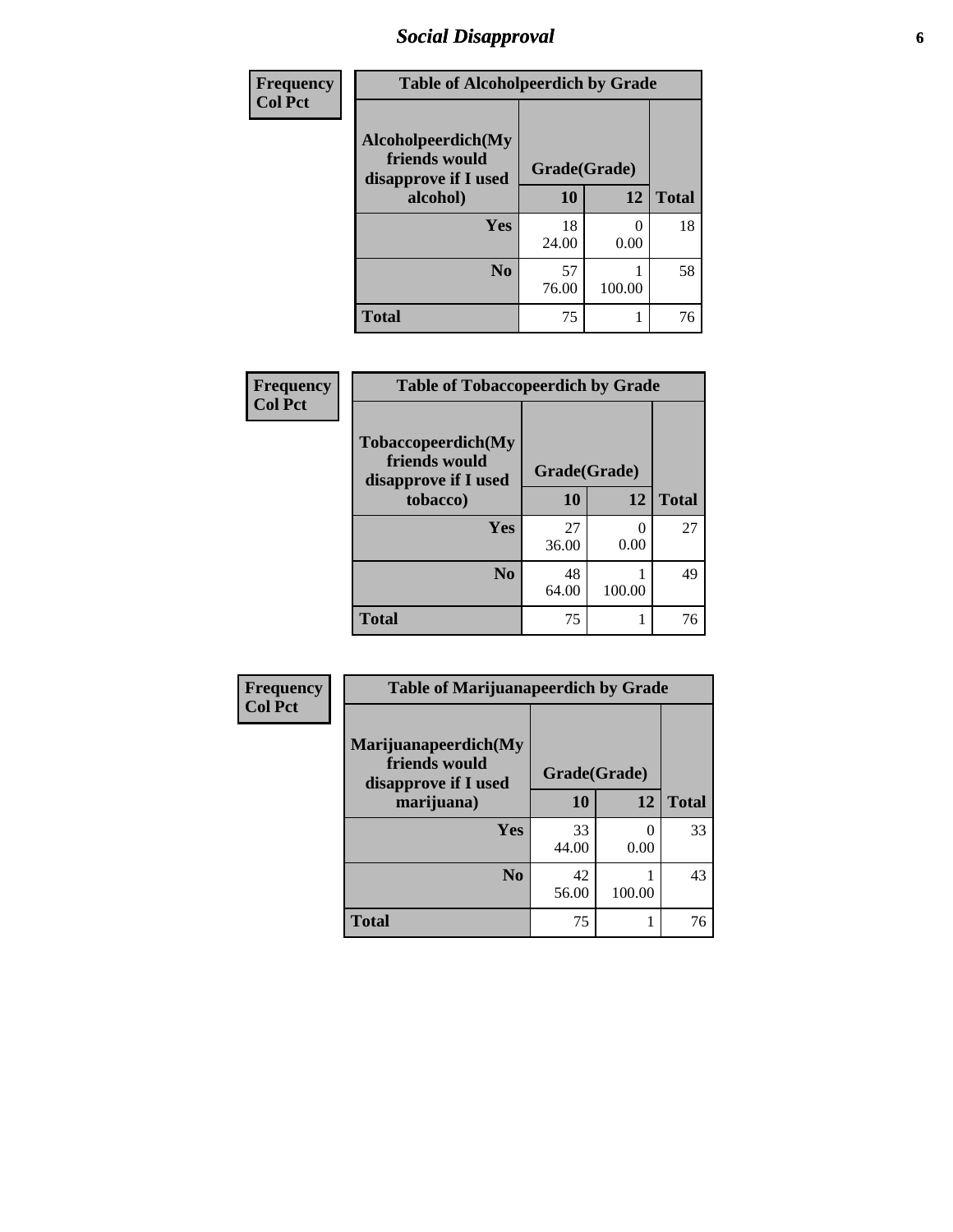# *Social Disapproval* **7**

| Frequency      | <b>Table of Otherdrugpeerdich by Grade</b>                    |              |        |              |  |
|----------------|---------------------------------------------------------------|--------------|--------|--------------|--|
| <b>Col Pct</b> | Otherdrugpeerdich(My<br>friends would<br>disapprove if I used | Grade(Grade) |        |              |  |
|                | other drugs)                                                  | 10           | 12     | <b>Total</b> |  |
|                | Yes                                                           | 42<br>56.00  | 100.00 | 43           |  |
|                | N <sub>0</sub>                                                | 33<br>44.00  | 0.00   | 33           |  |
|                | <b>Total</b>                                                  | 75           |        | 76           |  |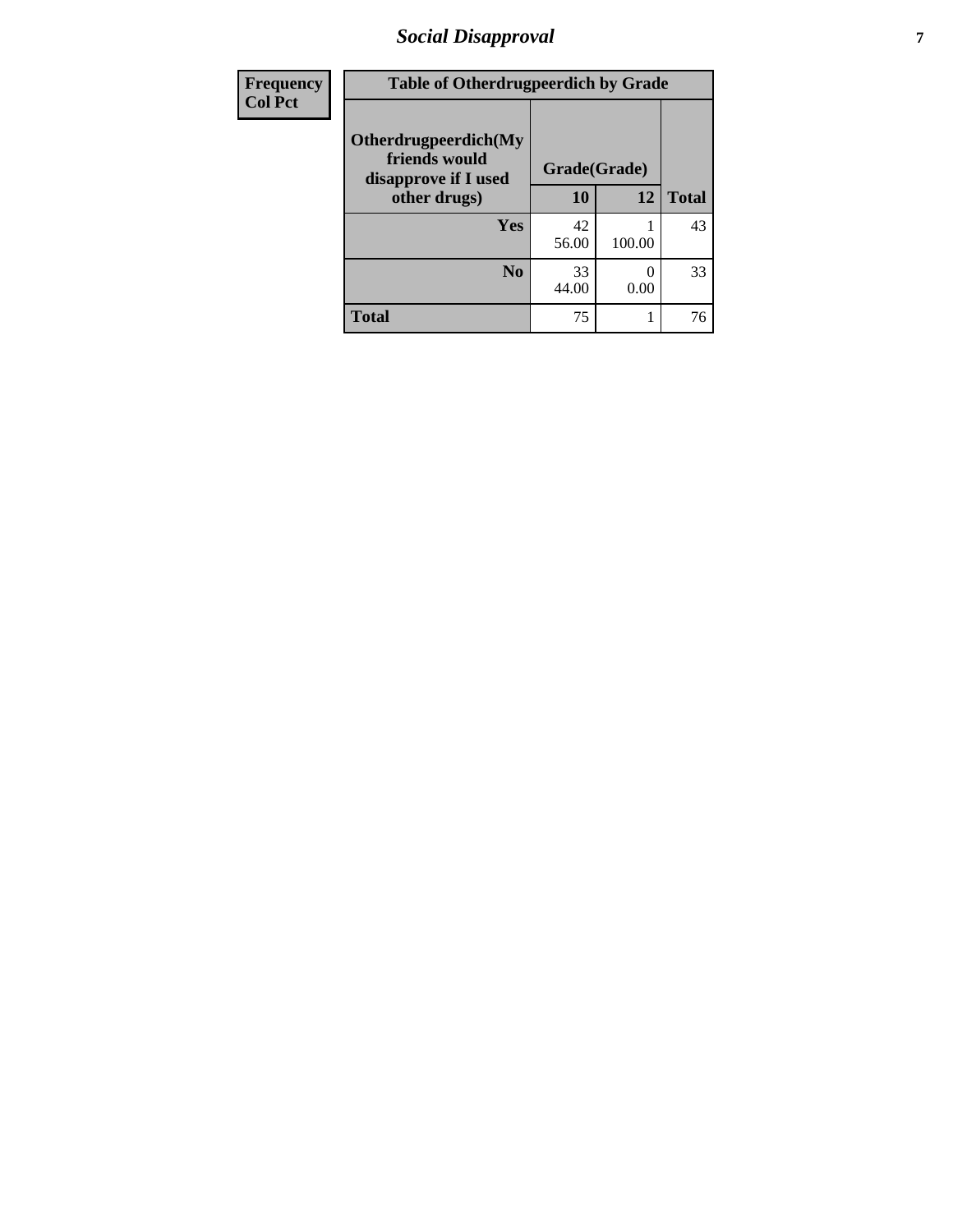#### Title IV, Part A, Schedule A **8** *Goal 2: To help ensure that all schools are safe and disciplined Baseline Data: Year 2008-2009 Student Involvement in Gang Activity*

| Frequency      | <b>Table of Gangself by Grade</b>                                                                 |                    |                  |              |
|----------------|---------------------------------------------------------------------------------------------------|--------------------|------------------|--------------|
| <b>Col Pct</b> | Gangself(I<br>have<br>participated<br>in illegal<br>gang<br>activities in<br>the past 30<br>days) | Grade(Grade)<br>10 | 12               | <b>Total</b> |
|                | Yes                                                                                               | 7<br>9.33          | $\theta$<br>0.00 | 7            |
|                | N <sub>0</sub>                                                                                    | 68<br>90.67        | 1<br>100.00      | 69           |
|                | <b>Total</b>                                                                                      | 75                 | 1                | 76           |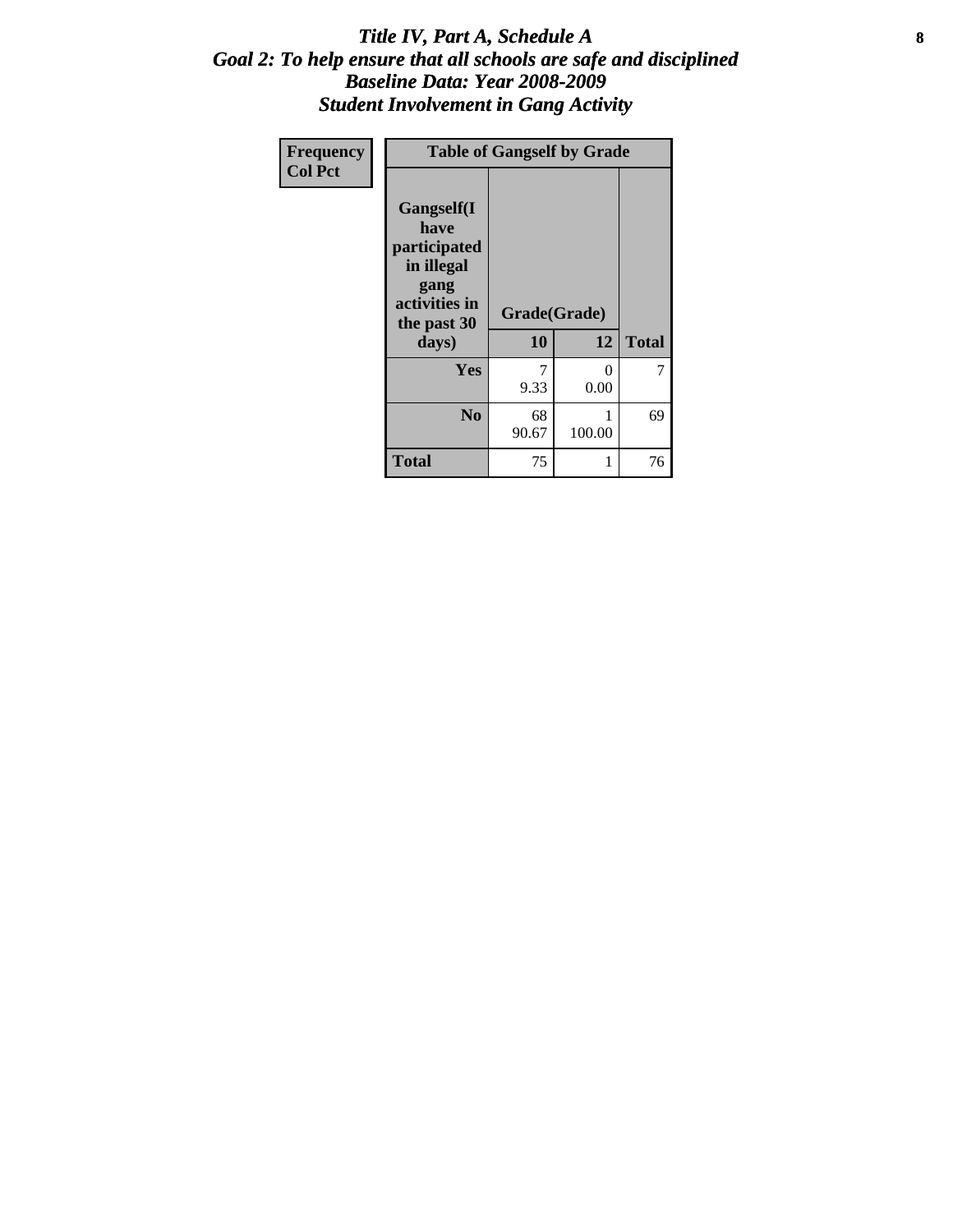# *Student Perception of School Safety* **9**

| <b>Frequency</b><br>Row Pct |
|-----------------------------|
|                             |

| <b>Table of Grade by Safeschool</b> |                                                                                                                            |             |             |           |    |  |  |
|-------------------------------------|----------------------------------------------------------------------------------------------------------------------------|-------------|-------------|-----------|----|--|--|
|                                     | Safeschool (School is a place at which I feel<br>safe)                                                                     |             |             |           |    |  |  |
| Grade(Grade)                        | Somewhat   Somewhat<br><b>Strongly</b><br><b>Strongly</b><br><b>Disagree</b><br>Agree<br>Disagree<br><b>Total</b><br>Agree |             |             |           |    |  |  |
| <b>10</b>                           | 8<br>10.67                                                                                                                 | 41<br>54.67 | 20<br>26.67 | 6<br>8.00 | 75 |  |  |
| 12                                  | 0.00                                                                                                                       | 100.00      | 0.00        | 0.00      |    |  |  |
| <b>Total</b>                        | 8                                                                                                                          | 42          | 20          | 6         | 76 |  |  |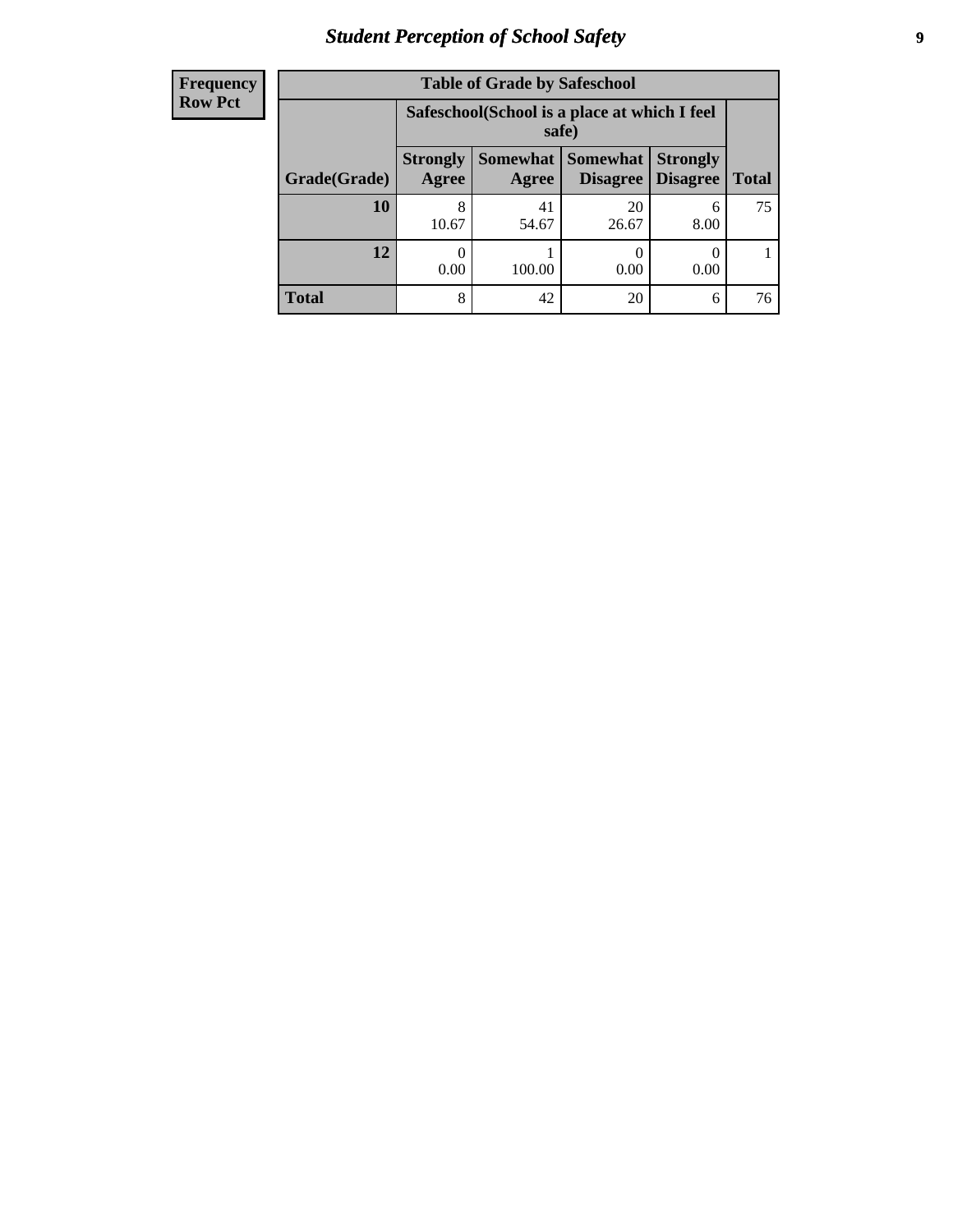#### *Students Who Have Been Bullied* **10**

| Frequency      | <b>Table of Grade by Bullied</b> |                           |                                                     |                        |                               |              |
|----------------|----------------------------------|---------------------------|-----------------------------------------------------|------------------------|-------------------------------|--------------|
| <b>Row Pct</b> |                                  | bullied by other students | <b>Bullied</b> (I have been<br>in the past 30 days) |                        |                               |              |
|                | Grade(Grade)                     | 0<br><b>Days</b>          | 1 or<br>days                                        | 10<br>to<br>19<br>days | <b>20</b><br>to<br>29<br>days | <b>Total</b> |
|                | 10                               | 62<br>82.67               | 5<br>6.67                                           | 5<br>6.67              | 3<br>4.00                     | 75           |
|                | 12                               | 100.00                    | 0<br>0.00                                           | $\mathcal{O}$<br>0.00  | 0<br>0.00                     | 1            |
|                | <b>Total</b>                     | 63                        | 5                                                   | 5                      | 3                             | 76           |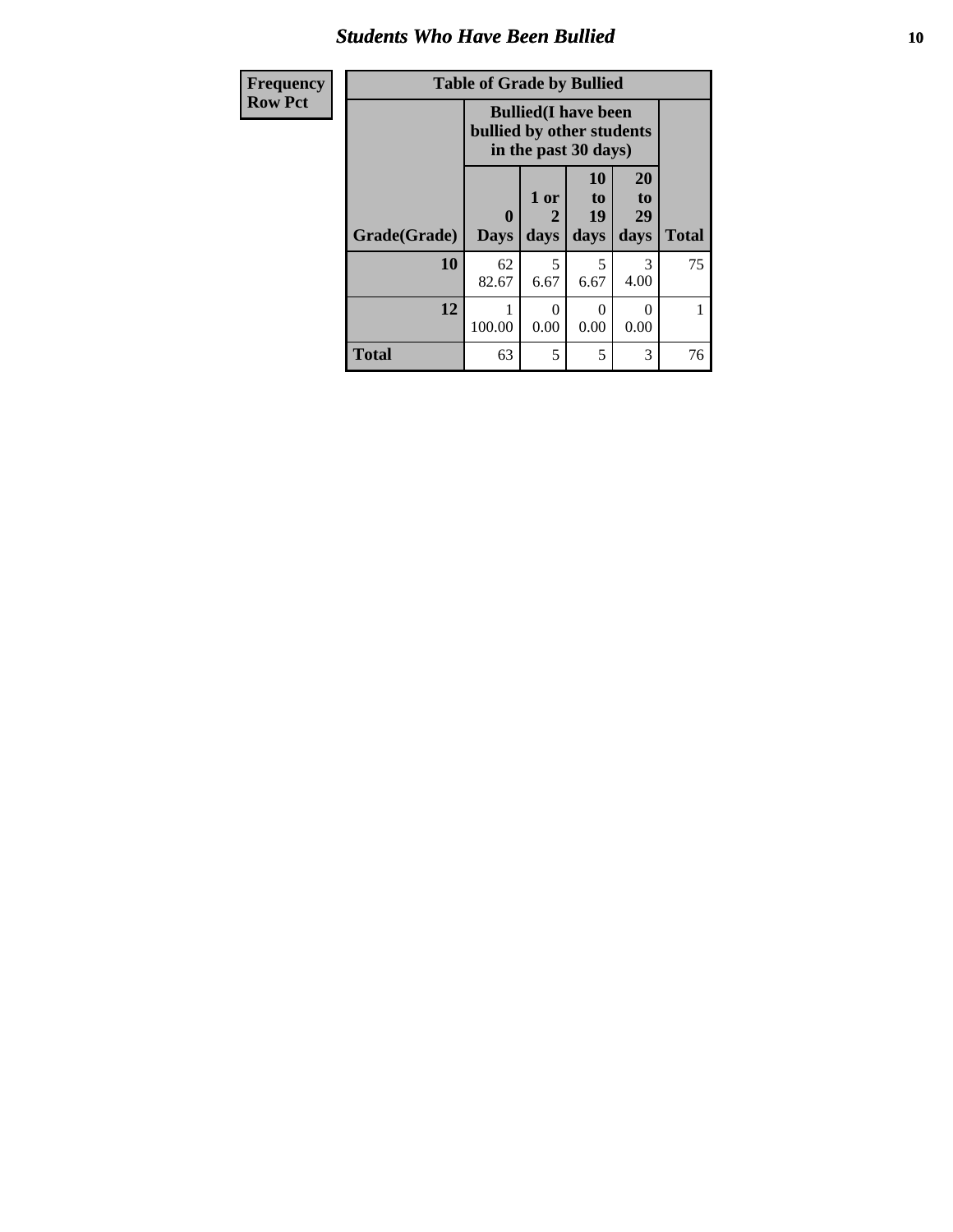### *School Climate* **11**

| Frequency      | <b>Table of SchoolClimate1 by Grade</b> |                    |                           |              |  |
|----------------|-----------------------------------------|--------------------|---------------------------|--------------|--|
| <b>Col Pct</b> | SchoolClimate1(I<br>like school)        | Grade(Grade)<br>10 | 12                        | <b>Total</b> |  |
|                | <b>Strongly Agree</b>                   | 5<br>6.67          | 100.00                    | 6            |  |
|                | <b>Somewhat Agree</b>                   | 51<br>68.00        | 0<br>0.00                 | 51           |  |
|                | <b>Somewhat Disagree</b>                | 9<br>12.00         | 0.00                      | 9            |  |
|                | <b>Strongly Disagree</b>                | 10<br>13.33        | $\mathbf{\Omega}$<br>0.00 | 10           |  |
|                | <b>Total</b>                            | 75                 |                           | 76           |  |

| <b>Frequency</b> |
|------------------|
| <b>Col Pct</b>   |

| <b>Table of SchoolClimate2 by Grade</b>           |                    |           |              |  |  |  |  |
|---------------------------------------------------|--------------------|-----------|--------------|--|--|--|--|
| SchoolClimate2(I<br>feel successful at<br>school) | Grade(Grade)<br>10 | 12        | <b>Total</b> |  |  |  |  |
| <b>Strongly Agree</b>                             | 16<br>21.33        | 100.00    | 17           |  |  |  |  |
| <b>Somewhat Agree</b>                             | 48<br>64.00        | 0.00      | 48           |  |  |  |  |
| <b>Somewhat Disagree</b>                          | 5<br>6.67          | 0.00      | 5            |  |  |  |  |
| <b>Strongly Disagree</b>                          | 6<br>8.00          | 0<br>0.00 | 6            |  |  |  |  |
| Total                                             | 75                 |           | 76           |  |  |  |  |

| Frequency      | <b>Table of SchoolClimate3 by Grade</b>                      |              |                           |              |  |
|----------------|--------------------------------------------------------------|--------------|---------------------------|--------------|--|
| <b>Col Pct</b> | <b>SchoolClimate3(My</b><br>school has high<br>standards for | Grade(Grade) |                           |              |  |
|                | achievement)                                                 | 10           | 12                        | <b>Total</b> |  |
|                | <b>Strongly Agree</b>                                        | 17<br>22.67  | $\mathbf{\Omega}$<br>0.00 | 17           |  |
|                | <b>Somewhat Agree</b>                                        | 38<br>50.67  | 0<br>0.00                 | 38           |  |
|                | <b>Somewhat Disagree</b>                                     | 11<br>14.67  | 100.00                    | 12           |  |
|                | <b>Strongly Disagree</b>                                     | 9<br>12.00   | 0<br>0.00                 | 9            |  |
|                | Total                                                        | 75           |                           | 76           |  |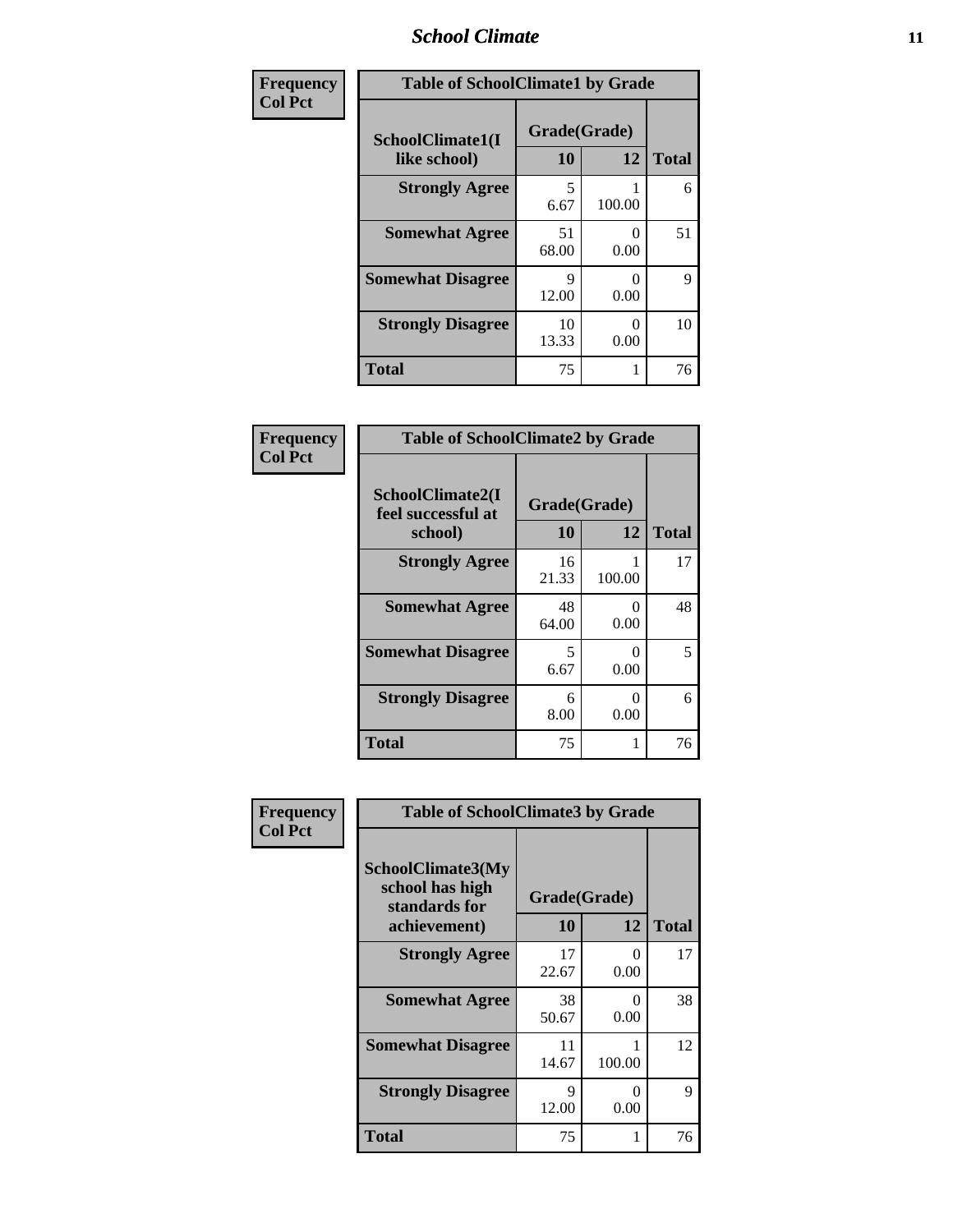### *School Climate* **12**

| Frequency      | <b>Table of SchoolClimate4 by Grade</b>                       |                    |                           |              |
|----------------|---------------------------------------------------------------|--------------------|---------------------------|--------------|
| <b>Col Pct</b> | SchoolClimate4(My<br>school sets clear<br>rules for behavior) | Grade(Grade)<br>10 | 12                        | <b>Total</b> |
|                | <b>Strongly Agree</b>                                         | 26<br>34.67        | $\mathbf{\Omega}$<br>0.00 | 26           |
|                | <b>Somewhat Agree</b>                                         | 36<br>48.00        | $\mathbf{\Omega}$<br>0.00 | 36           |
|                | <b>Somewhat Disagree</b>                                      | 10<br>13.33        | $\mathbf{\Omega}$<br>0.00 | 10           |
|                | <b>Strongly Disagree</b>                                      | 3<br>4.00          | 100.00                    | 4            |
|                | <b>Total</b>                                                  | 75                 |                           | 76           |

| <b>Table of SchoolClimate5 by Grade</b>                              |                    |                  |              |  |
|----------------------------------------------------------------------|--------------------|------------------|--------------|--|
| SchoolClimate5(I<br>know what to do in<br>an emergency at<br>school) | Grade(Grade)<br>10 | 12               | <b>Total</b> |  |
| <b>Strongly Agree</b>                                                | 47<br>62.67        | $\Omega$<br>0.00 | 47           |  |
| <b>Somewhat Agree</b>                                                | 23<br>30.67        | 100.00           | 24           |  |
| <b>Somewhat Disagree</b>                                             | 5<br>6.67          | 0<br>0.00        | 5            |  |
| <b>Total</b>                                                         | 75                 |                  | 76           |  |

| Frequency<br><b>Col Pct</b> | <b>Table of SchoolClimate6 by Grade</b>                  |                    |        |              |  |
|-----------------------------|----------------------------------------------------------|--------------------|--------|--------------|--|
|                             | <b>SchoolClimate6(Teachers</b><br>treat me with respect) | Grade(Grade)<br>10 | 12     | <b>Total</b> |  |
|                             | <b>Strongly Agree</b>                                    | 26<br>34.67        | 0.00   | 26           |  |
|                             | <b>Somewhat Agree</b>                                    | 30<br>40.00        | 100.00 | 31           |  |
|                             | <b>Somewhat Disagree</b>                                 | 13<br>17.33        | 0.00   | 13           |  |
|                             | <b>Strongly Disagree</b>                                 | 6<br>8.00          | 0.00   | 6            |  |
|                             | <b>Total</b>                                             | 75                 |        | 76           |  |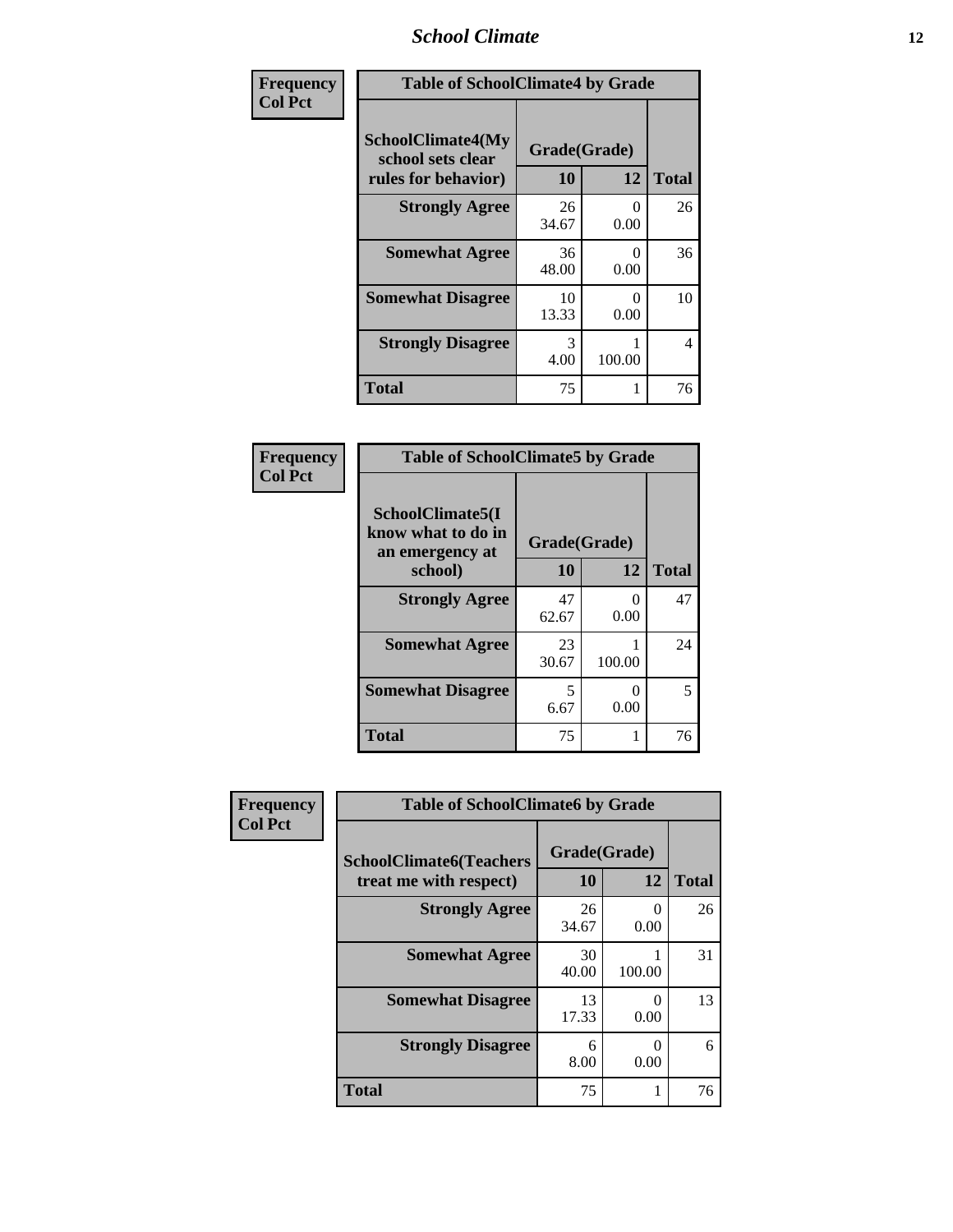### *School Climate* **13**

| Frequency      | <b>Table of SchoolClimate7 by Grade</b>                                       |                           |           |              |
|----------------|-------------------------------------------------------------------------------|---------------------------|-----------|--------------|
| <b>Col Pct</b> | <b>SchoolClimate7(Behaviors</b><br>in my class allow the<br>teacher to teach) | Grade(Grade)<br><b>10</b> | 12        | <b>Total</b> |
|                | <b>Strongly Agree</b>                                                         | 13<br>17.33               | 0<br>0.00 | 13           |
|                | <b>Somewhat Agree</b>                                                         | 41<br>54.67               | 0<br>0.00 | 41           |
|                | <b>Somewhat Disagree</b>                                                      | 11<br>14.67               | 0<br>0.00 | 11           |
|                | <b>Strongly Disagree</b>                                                      | 10<br>13.33               | 100.00    | 11           |
|                | <b>Total</b>                                                                  | 75                        |           | 76           |

| Frequency      | <b>Table of SchoolClimate8 by Grade</b>                                              |                    |                           |              |
|----------------|--------------------------------------------------------------------------------------|--------------------|---------------------------|--------------|
| <b>Col Pct</b> | <b>SchoolClimate8(Students</b><br>are frequently<br>recognized for good<br>behavior) | Grade(Grade)<br>10 | 12                        | <b>Total</b> |
|                | <b>Strongly Agree</b>                                                                | 12<br>16.00        | 0<br>0.00                 | 12           |
|                | <b>Somewhat Agree</b>                                                                | 36<br>48.00        | $\mathbf{\Omega}$<br>0.00 | 36           |
|                | <b>Somewhat Disagree</b>                                                             | 19<br>25.33        | $\Omega$<br>0.00          | 19           |
|                | <b>Strongly Disagree</b>                                                             | 8<br>10.67         | 100.00                    | 9            |
|                | <b>Total</b>                                                                         | 75                 |                           | 76           |

| Frequency      | <b>Table of SchoolClimate9 by Grade</b>                                           |                    |           |              |
|----------------|-----------------------------------------------------------------------------------|--------------------|-----------|--------------|
| <b>Col Pct</b> | SchoolClimate9(School<br>counselor would be<br>helpful if I needed<br>assistance) | Grade(Grade)<br>10 | 12        | <b>Total</b> |
|                | <b>Strongly Agree</b>                                                             | 40<br>53.33        | 100.00    | 41           |
|                | <b>Somewhat Agree</b>                                                             | 24<br>32.00        | 0<br>0.00 | 24           |
|                | <b>Somewhat Disagree</b>                                                          | 4<br>5.33          | 0<br>0.00 | 4            |
|                | <b>Strongly Disagree</b>                                                          | 9.33               | 0<br>0.00 | 7            |
|                | Total                                                                             | 75                 |           | 76           |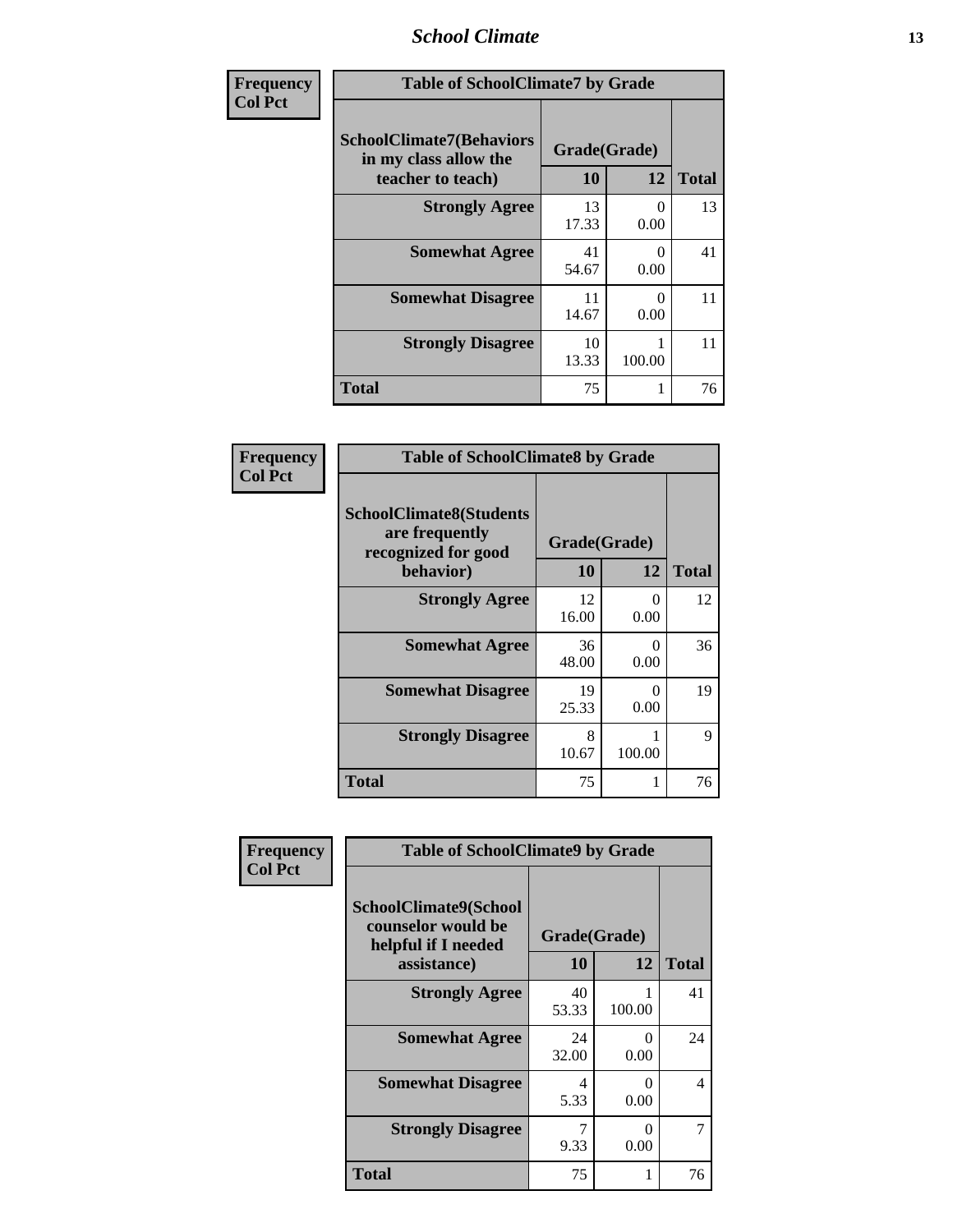### *Reasons for Dropping Out* **14**

| Frequency      | <b>Table of Dropoutreason by Grade</b>                                   |                    |                  |              |
|----------------|--------------------------------------------------------------------------|--------------------|------------------|--------------|
| <b>Col Pct</b> | Dropoutreason(If<br>I dropped out the<br>reason would<br>most likely be) | Grade(Grade)<br>10 | 12               | <b>Total</b> |
|                | Won't Drop out                                                           | 30<br>40.00        | $\theta$<br>0.00 | 30           |
|                | <b>Bored</b>                                                             | 15<br>20.00        | 0<br>0.00        | 15           |
|                | <b>Family Reasons</b>                                                    | 9<br>12.00         | 100.00           | 10           |
|                | <b>Being Bullied</b>                                                     | 4<br>5.33          | 0<br>0.00        | 4            |
|                | <b>Other</b>                                                             | 17<br>22.67        | 0<br>0.00        | 17           |
|                | <b>Total</b>                                                             | 75                 | 1                | 76           |

| Frequency      | <b>Table of Dropout by Grade</b>                                       |                    |                      |              |  |
|----------------|------------------------------------------------------------------------|--------------------|----------------------|--------------|--|
| <b>Col Pct</b> | Dropout(I<br>have<br>thought<br>about<br>dropping<br>out of<br>school) | Grade(Grade)<br>10 | 12                   | <b>Total</b> |  |
|                | <b>Yes</b>                                                             | 33<br>44.00        | $\mathbf{0}$<br>0.00 | 33           |  |
|                | N <sub>0</sub>                                                         | 42<br>56.00        | 100.00               | 43           |  |
|                | <b>Total</b>                                                           | 75                 |                      | 76           |  |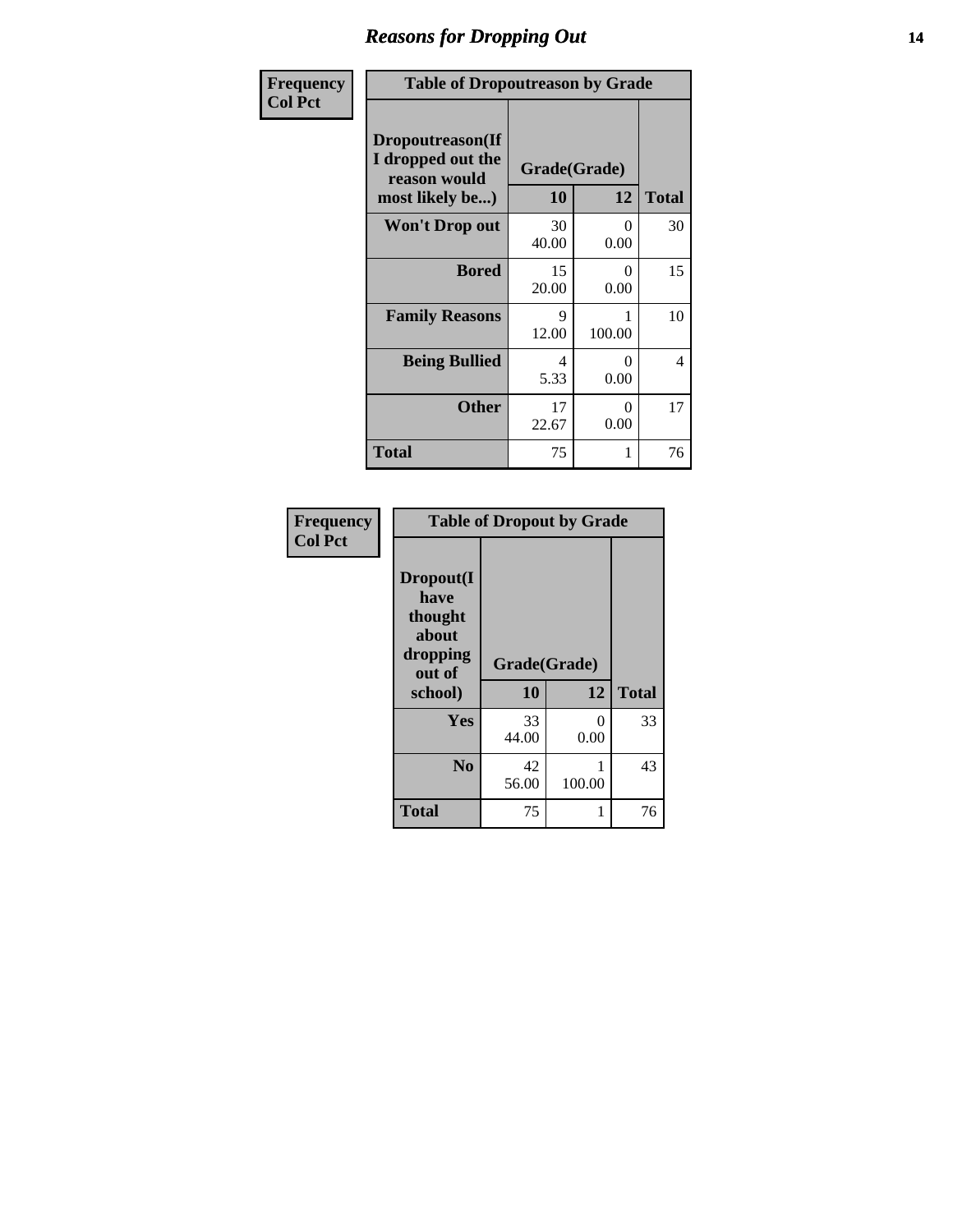*School Safety* **15**

| Frequency      | <b>Table of Gangself by Grade</b>                                                                 |                          |             |              |
|----------------|---------------------------------------------------------------------------------------------------|--------------------------|-------------|--------------|
| <b>Col Pct</b> | Gangself(I<br>have<br>participated<br>in illegal<br>gang<br>activities in<br>the past 30<br>days) | Grade(Grade)<br>10<br>12 |             | <b>Total</b> |
|                | Yes                                                                                               | 7<br>9.33                | 0<br>0.00   | 7            |
|                | N <sub>0</sub>                                                                                    | 68<br>90.67              | 1<br>100.00 | 69           |
|                | <b>Total</b>                                                                                      | 75                       | 1           | 76           |

| Frequency<br><b>Col Pct</b> | <b>Table of Gangpeers by Grade</b>                                                                                             |                    |           |              |  |
|-----------------------------|--------------------------------------------------------------------------------------------------------------------------------|--------------------|-----------|--------------|--|
|                             | <b>Gangpeers</b> (I<br>have friends<br>who have<br>participated<br>in illegal<br>gang<br>activities in<br>the past 30<br>days) | Grade(Grade)<br>10 | 12        | <b>Total</b> |  |
|                             | Yes                                                                                                                            | 19<br>25.33        | 100.00    | 20           |  |
|                             | N <sub>0</sub>                                                                                                                 | 56<br>74.67        | 0<br>0.00 | 56           |  |
|                             | <b>Total</b>                                                                                                                   | 75                 | 1         | 76           |  |

| Frequency      | <b>Table of Pickedon by Grade</b>                                  |              |                           |              |
|----------------|--------------------------------------------------------------------|--------------|---------------------------|--------------|
| <b>Col Pct</b> | <b>Pickedon(I have</b><br>been picked on or<br>teased at school in | Grade(Grade) |                           |              |
|                | the past 30 days)                                                  | <b>10</b>    | 12                        | <b>Total</b> |
|                | <b>Strongly Agree</b>                                              | 13<br>17.33  | $\mathbf{\Omega}$<br>0.00 | 13           |
|                | <b>Somewhat Agree</b>                                              | 17<br>22.67  | 100.00                    | 18           |
|                | <b>Somewhat Disagree</b>                                           | 15<br>20.00  | $\mathbf{\Omega}$<br>0.00 | 15           |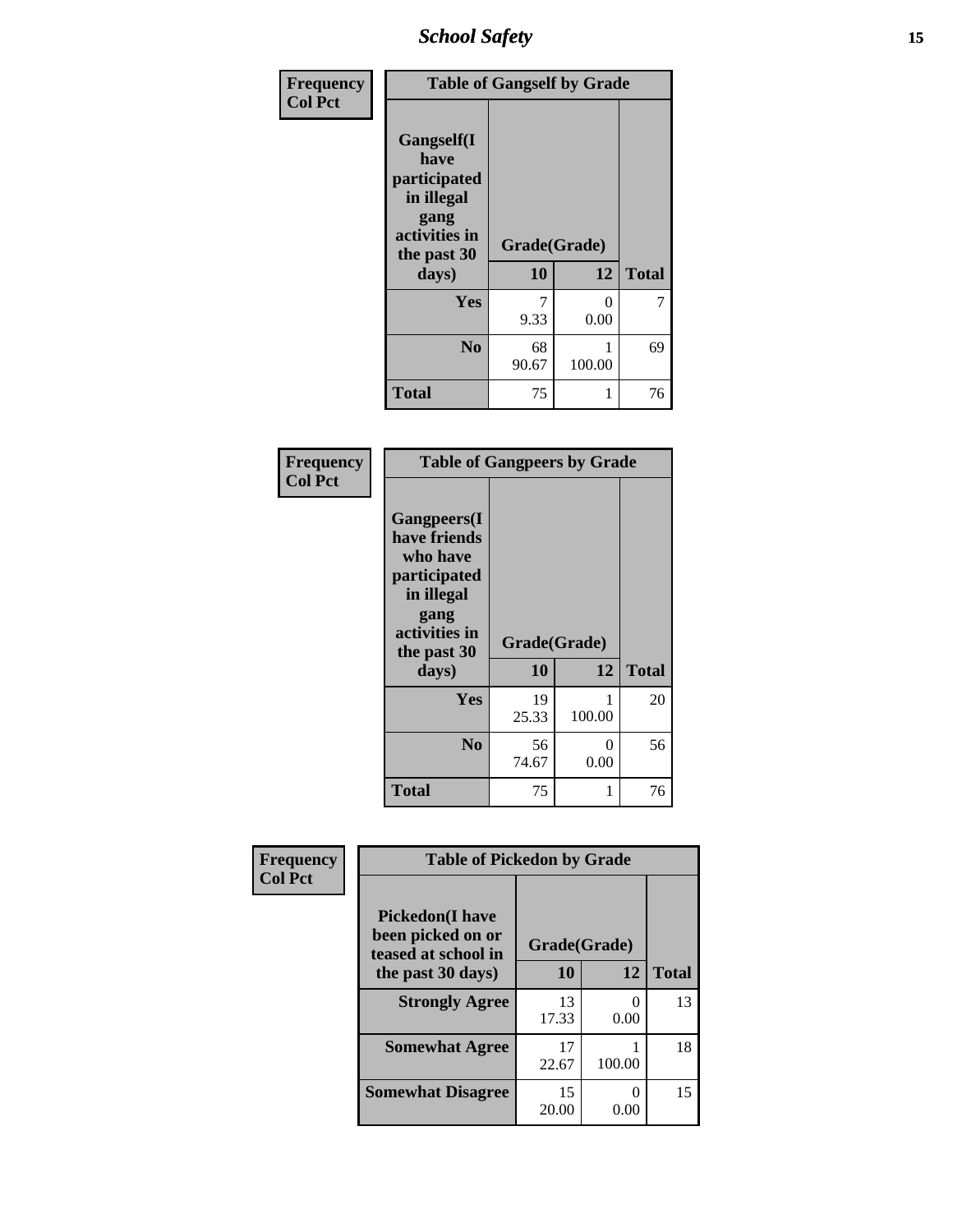*School Safety* **16**

| <b>Frequency</b> | <b>Table of Pickedon by Grade</b>                                                        |                    |      |              |
|------------------|------------------------------------------------------------------------------------------|--------------------|------|--------------|
| <b>Col Pct</b>   | <b>Pickedon</b> (I have<br>been picked on or<br>teased at school in<br>the past 30 days) | Grade(Grade)<br>10 | 12   | <b>Total</b> |
|                  | <b>Strongly Disagree</b>                                                                 | 30<br>40.00        | 0.00 | 30           |
|                  | <b>Total</b>                                                                             | 75                 |      | 76           |

| Frequency      | <b>Table of Safeschool by Grade</b>                      |                    |                  |              |
|----------------|----------------------------------------------------------|--------------------|------------------|--------------|
| <b>Col Pct</b> | Safeschool(School<br>is a place at which I<br>feel safe) | Grade(Grade)<br>10 | 12               | <b>Total</b> |
|                | <b>Strongly Agree</b>                                    | 8<br>10.67         | $\Omega$<br>0.00 | 8            |
|                | <b>Somewhat Agree</b>                                    | 41<br>54.67        | 100.00           | 42           |
|                | <b>Somewhat Disagree</b>                                 | 20<br>26.67        | 0<br>0.00        | 20           |
|                | <b>Strongly Disagree</b>                                 | 6<br>8.00          | 0<br>0.00        | 6            |
|                | <b>Total</b>                                             | 75                 | 1                | 76           |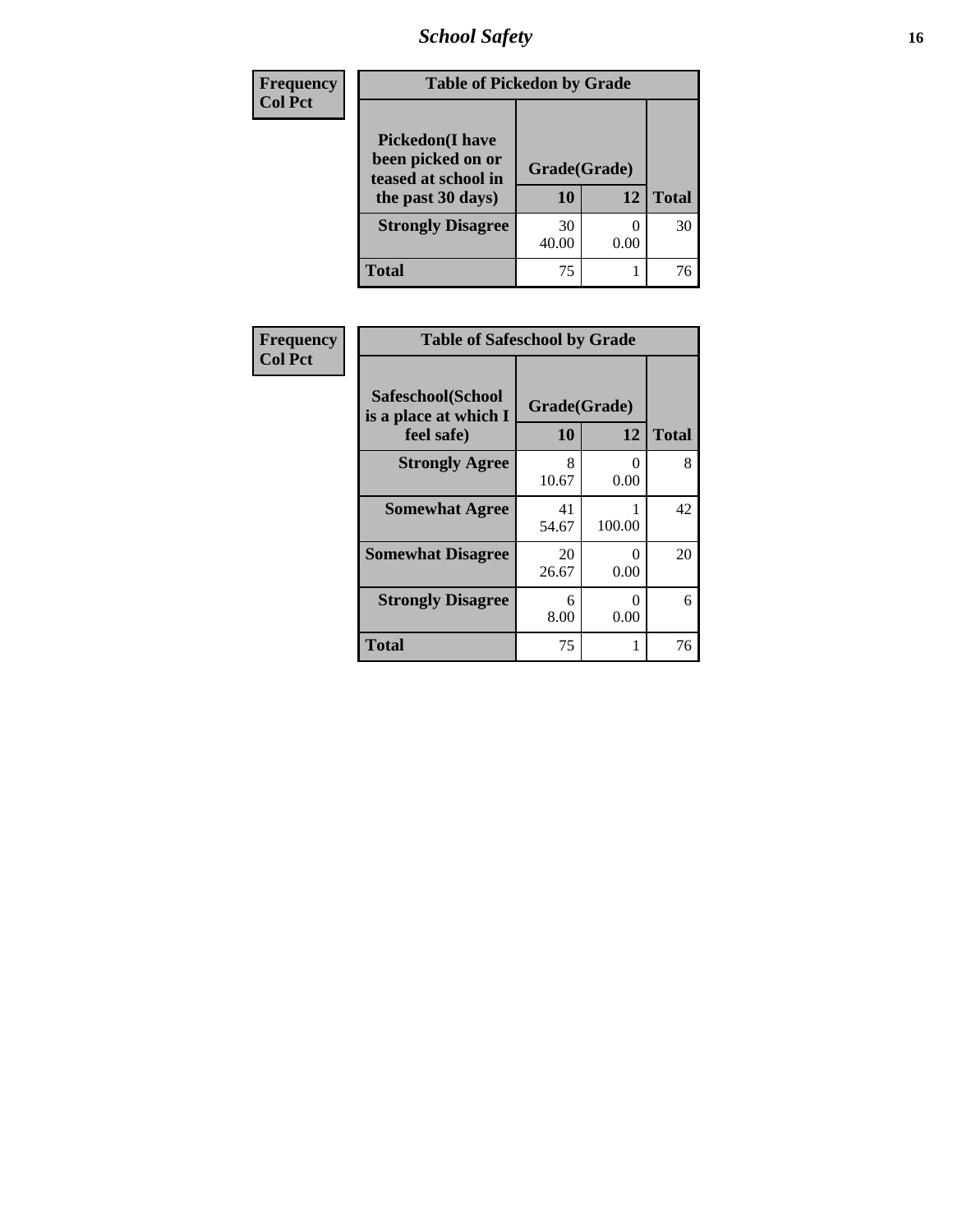*School Safety* **17**

| <b>Frequency</b> | <b>Table of Grade by Bullied</b> |                             |                                                                                  |                        |                        |              |  |  |  |
|------------------|----------------------------------|-----------------------------|----------------------------------------------------------------------------------|------------------------|------------------------|--------------|--|--|--|
| <b>Row Pct</b>   |                                  |                             | <b>Bullied</b> (I have been<br>bullied by other students<br>in the past 30 days) |                        |                        |              |  |  |  |
|                  | Grade(Grade)                     | $\mathbf{0}$<br><b>Days</b> | 1 or<br>$\mathbf{2}$<br>days                                                     | 10<br>to<br>19<br>days | 20<br>to<br>29<br>days | <b>Total</b> |  |  |  |
|                  | 10                               | 62<br>82.67                 | 5<br>6.67                                                                        | 5<br>6.67              | 3<br>4.00              | 75           |  |  |  |
|                  | 12                               | 100.00                      | 0<br>0.00                                                                        | $\Omega$<br>0.00       | 0<br>0.00              |              |  |  |  |
|                  | <b>Total</b>                     | 63                          | 5                                                                                | 5                      | 3                      | 76           |  |  |  |

| Frequency      | <b>Table of Grade by Bulliedothers</b> |                  |                                                                  |                           |                   |              |  |  |  |
|----------------|----------------------------------------|------------------|------------------------------------------------------------------|---------------------------|-------------------|--------------|--|--|--|
| <b>Row Pct</b> |                                        |                  | <b>Bulliedothers(I bullied</b><br>others in the past 30<br>days) |                           |                   |              |  |  |  |
|                | Grade(Grade)                           | 0<br><b>Days</b> | 1 or<br>2<br>days                                                | 3 to<br>days              | All<br>30<br>days | <b>Total</b> |  |  |  |
|                | 10                                     | 64<br>85.33      | 6<br>8.00                                                        | 3<br>4.00                 | 2<br>2.67         | 75           |  |  |  |
|                | 12                                     | 100.00           | 0<br>0.00                                                        | $\mathbf{\Omega}$<br>0.00 | 0<br>0.00         |              |  |  |  |
|                | <b>Total</b>                           | 65               | 6                                                                | 3                         | 2                 | 76           |  |  |  |

| <b>Frequency</b> | <b>Table of Grade by Weaponschool</b> |                         |                                                                                 |                              |                        |              |  |  |  |
|------------------|---------------------------------------|-------------------------|---------------------------------------------------------------------------------|------------------------------|------------------------|--------------|--|--|--|
| <b>Row Pct</b>   |                                       |                         | <b>Weaponschool</b> (I<br>brought a weapon to<br>school in the past 30<br>days) |                              |                        |              |  |  |  |
|                  | Grade(Grade)                          | $\bf{0}$<br><b>Days</b> | 1 or<br>2<br>days                                                               | 6 <sub>to</sub><br>q<br>days | 20<br>to<br>29<br>days | <b>Total</b> |  |  |  |
|                  | 10                                    | 69<br>92.00             | 4<br>5.33                                                                       | 1.33                         | 1.33                   | 75           |  |  |  |
|                  | 12                                    | 1<br>100.00             | $\Omega$<br>0.00                                                                | 0<br>0.00                    | $\Omega$<br>0.00       | 1            |  |  |  |
|                  | <b>Total</b>                          | 70                      | 4                                                                               |                              |                        | 76           |  |  |  |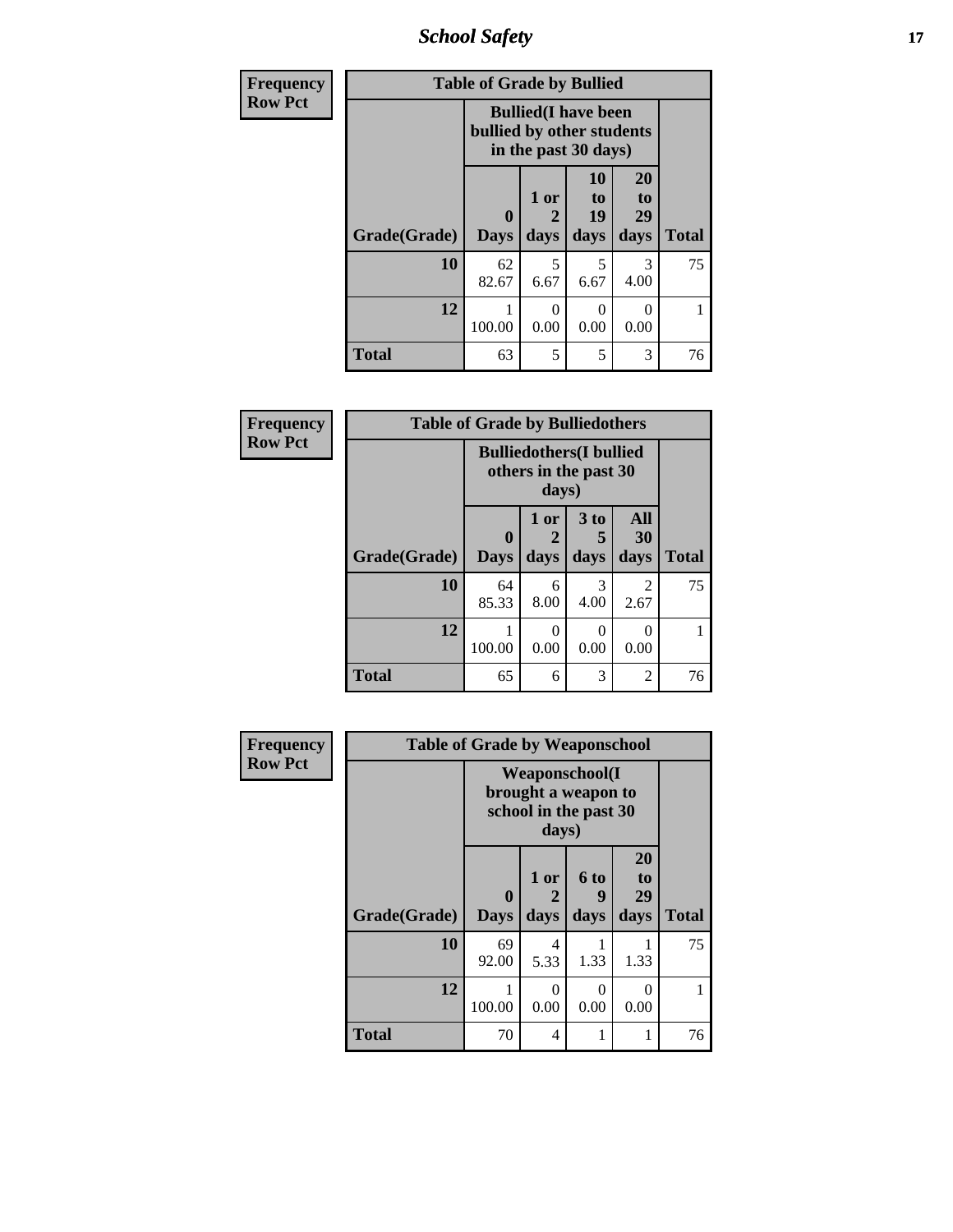*School Safety* **18**

| <b>Frequency</b> | <b>Table of Grade by Absentunsafe</b> |                                                                                          |                   |                  |              |  |  |  |
|------------------|---------------------------------------|------------------------------------------------------------------------------------------|-------------------|------------------|--------------|--|--|--|
| <b>Row Pct</b>   |                                       | Absentunsafe(I<br>have missed school<br>because I felt<br>unsafe in the past<br>30 days) |                   |                  |              |  |  |  |
|                  | Grade(Grade)                          | $\bf{0}$<br><b>Days</b>                                                                  | 1 or<br>2<br>days | 6 to<br>days     | <b>Total</b> |  |  |  |
|                  | 10                                    | 71<br>94.67                                                                              | 3<br>4.00         | 1.33             | 75           |  |  |  |
|                  | 12                                    | 100.00                                                                                   | 0<br>0.00         | $\Omega$<br>0.00 | 1            |  |  |  |
|                  | <b>Total</b>                          | 72                                                                                       | 3                 |                  | 76           |  |  |  |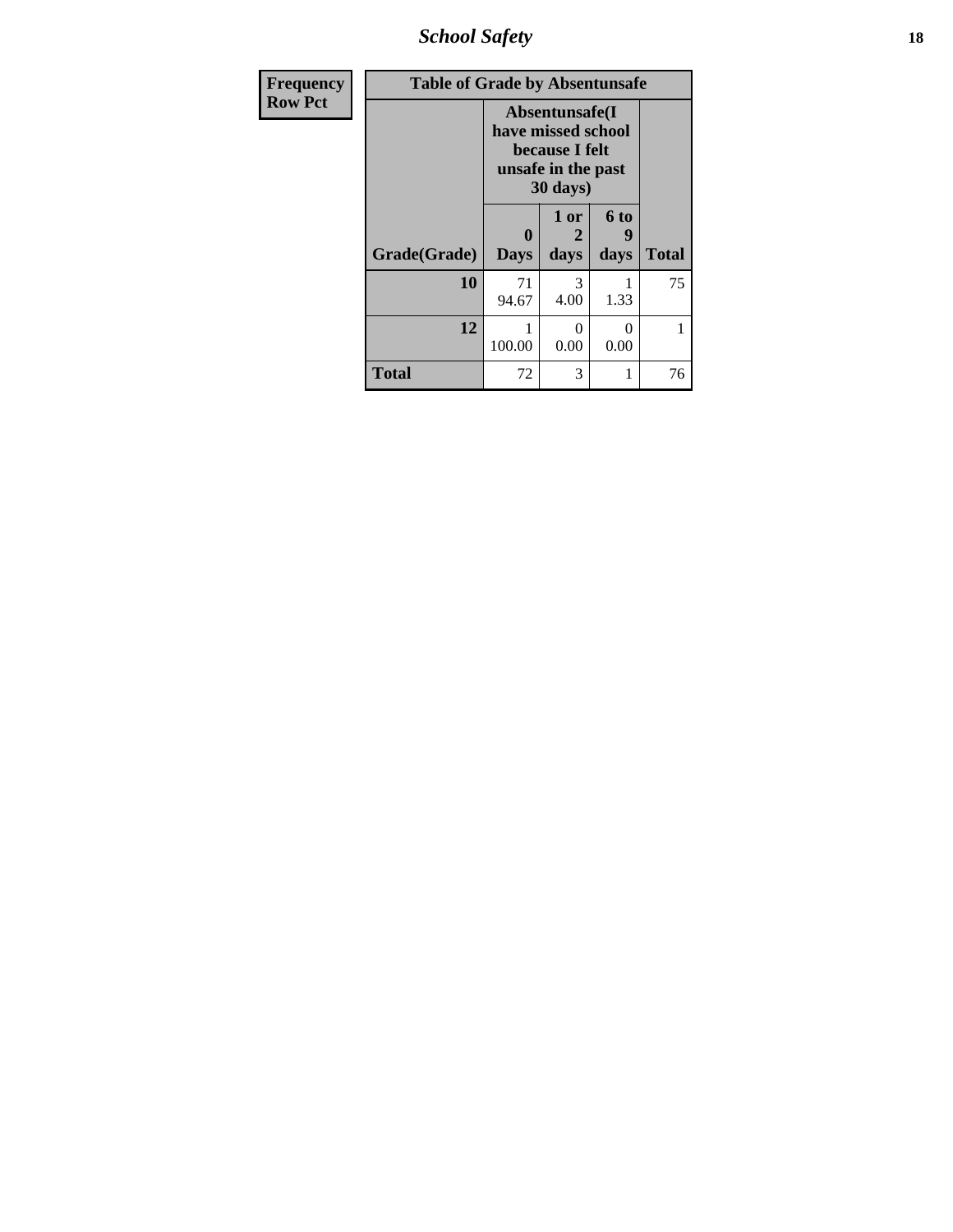#### **Frequency Row Pct**

| <b>Table of Grade by Alcohol</b> |                                 |               |                        |                  |                  |                                    |                     |              |
|----------------------------------|---------------------------------|---------------|------------------------|------------------|------------------|------------------------------------|---------------------|--------------|
|                                  |                                 |               |                        |                  |                  | Alcohol(Alcohol use, past 30 days) |                     |              |
| Grade(Grade)                     | <b>Did</b><br>not<br><b>use</b> | $1-2$<br>days | $3 - 5$<br>days        | $6-9$<br>days    | 10-19<br>days    | $20 - 29$<br>days                  | <b>Every</b><br>day | <b>Total</b> |
| 10                               | 38<br>50.67                     | 12<br>16.00   | 8<br>10.67             | 2<br>2.67        | 4<br>5.33        | 6<br>8.00                          | 5<br>6.67           | 75           |
| 12                               | 100.00                          | 0<br>0.00     | $\overline{0}$<br>0.00 | $\theta$<br>0.00 | $\theta$<br>0.00 | $\theta$<br>0.00                   | $\theta$<br>0.00    |              |
| <b>Total</b>                     | 39                              | 12            | 8                      | $\overline{2}$   | 4                | 6                                  | 5                   | 76           |

#### **Frequency Row Pct**

| <b>Table of Grade by Cigarettes</b> |                          |                 |                 |               |                 |               |                                                |              |
|-------------------------------------|--------------------------|-----------------|-----------------|---------------|-----------------|---------------|------------------------------------------------|--------------|
|                                     |                          |                 |                 |               |                 |               | Cigarettes (Smoking tobacco use, past 30 days) |              |
| Grade(Grade)                        | Did<br>not<br><b>use</b> | $1 - 2$<br>days | $3 - 5$<br>days | $6-9$<br>days | $10-19$<br>days | 20-29<br>days | <b>Every</b><br>day                            | <b>Total</b> |
| 10                                  | 50<br>66.67              | 10<br>13.33     | 5<br>6.67       | 3<br>4.00     | 2<br>2.67       | 2.67          | 4.00                                           | 75           |
| 12                                  | 0<br>0.00                | 0<br>0.00       | 0<br>0.00       | 0<br>0.00     | 0<br>0.00       | 0<br>0.00     | 100.00                                         |              |
| Total                               | 50                       | 10              | 5               | 3             | $\overline{2}$  | 2             | 4                                              | 76           |

| <b>Frequency</b> |  |
|------------------|--|
| <b>Row Pct</b>   |  |
|                  |  |

- 6

| y | <b>Table of Grade by Smokeless</b> |                                 |                                                        |                 |                 |                   |                     |              |  |  |
|---|------------------------------------|---------------------------------|--------------------------------------------------------|-----------------|-----------------|-------------------|---------------------|--------------|--|--|
|   |                                    |                                 | <b>Smokeless</b> (Chewing tobaccouse,<br>past 30 days) |                 |                 |                   |                     |              |  |  |
|   | Grade(Grade)                       | <b>Did</b><br>not<br><b>use</b> | $1 - 2$<br>days                                        | $3 - 5$<br>days | $10-19$<br>days | $20 - 29$<br>days | <b>Every</b><br>day | <b>Total</b> |  |  |
|   | 10                                 | 57<br>76.00                     | 8<br>10.67                                             | 2<br>2.67       | 1.33            | 1.33              | 6<br>8.00           | 75           |  |  |
|   | 12                                 | 100.00                          | 0<br>0.00                                              | 0<br>0.00       | 0<br>0.00       | 0.00              | 0<br>0.00           |              |  |  |
|   | <b>Total</b>                       | 58                              | 8                                                      | 2               |                 |                   | 6                   | 76           |  |  |

٦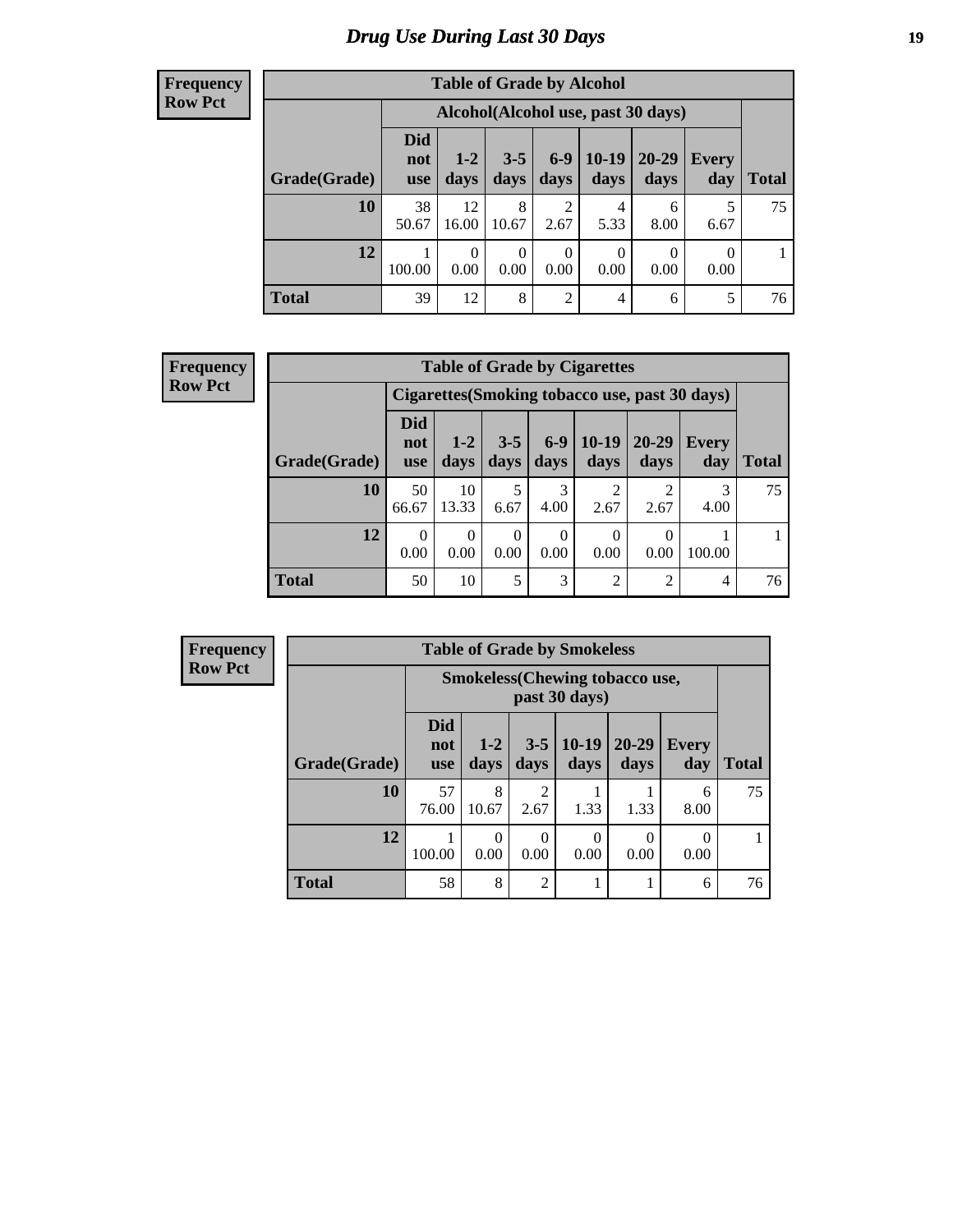| <b>Frequency</b> | <b>Table of Grade by Marijuana</b> |                                 |                                            |                  |                        |                     |              |
|------------------|------------------------------------|---------------------------------|--------------------------------------------|------------------|------------------------|---------------------|--------------|
| <b>Row Pct</b>   |                                    |                                 | Marijuana (Marijuana use,<br>past 30 days) |                  |                        |                     |              |
|                  | Grade(Grade)                       | <b>Did</b><br>not<br><b>use</b> | $1-2$<br>days                              | $3 - 5$<br>days  | $10-19$<br>days        | <b>Every</b><br>day | <b>Total</b> |
|                  | 10                                 | 57<br>76.00                     | 5<br>6.67                                  | ℸ<br>9.33        | $\mathfrak{D}$<br>2.67 | 4<br>5.33           | 75           |
|                  | 12                                 | 100.00                          | $\Omega$<br>0.00                           | $\Omega$<br>0.00 | $\Omega$<br>0.00       | 0<br>0.00           |              |
|                  | <b>Total</b>                       | 58                              | 5                                          | 7                | $\overline{2}$         | 4                   | 76           |

| <b>Frequency</b> | <b>Table of Grade by Cocaine</b> |                                 |                                        |                        |                   |                     |              |  |  |
|------------------|----------------------------------|---------------------------------|----------------------------------------|------------------------|-------------------|---------------------|--------------|--|--|
| <b>Row Pct</b>   |                                  |                                 | Cocaine (Cocaine use,<br>past 30 days) |                        |                   |                     |              |  |  |
|                  | Grade(Grade)                     | <b>Did</b><br>not<br><b>use</b> | $1 - 2$<br>days                        | $6-9$<br>days          | $20 - 29$<br>days | <b>Every</b><br>day | <b>Total</b> |  |  |
|                  | 10                               | 70<br>93.33                     | 1.33                                   | $\mathfrak{D}$<br>2.67 | 1.33              | 1.33                | 75           |  |  |
|                  | 12                               | 100.00                          | $\theta$<br>0.00                       | $\Omega$<br>0.00       | 0<br>0.00         | 0<br>0.00           |              |  |  |
|                  | <b>Total</b>                     | 71                              | 1                                      | $\overline{2}$         |                   |                     | 76           |  |  |

| <b>Frequency</b> |              | <b>Table of Grade by Inhalants</b> |                                        |                |                  |                   |                        |              |
|------------------|--------------|------------------------------------|----------------------------------------|----------------|------------------|-------------------|------------------------|--------------|
| <b>Row Pct</b>   |              |                                    | Inhalants (Inhalant use, past 30 days) |                |                  |                   |                        |              |
|                  | Grade(Grade) | Did<br>not<br><b>use</b>           | $1 - 2$<br>days                        | $6-9$<br>days  | $10-19$<br>days  | $20 - 29$<br>days | <b>Every</b><br>day    | <b>Total</b> |
|                  | 10           | 65<br>86.67                        | 4<br>5.33                              | ↑<br>2.67      | 1.33             | 1.33              | $\overline{c}$<br>2.67 | 75           |
|                  | 12           | 100.00                             | 0<br>0.00                              | 0<br>0.00      | $\Omega$<br>0.00 | 0.00              | 0.00                   |              |
|                  | <b>Total</b> | 66                                 | 4                                      | $\overline{2}$ | 1                |                   | $\overline{c}$         | 76           |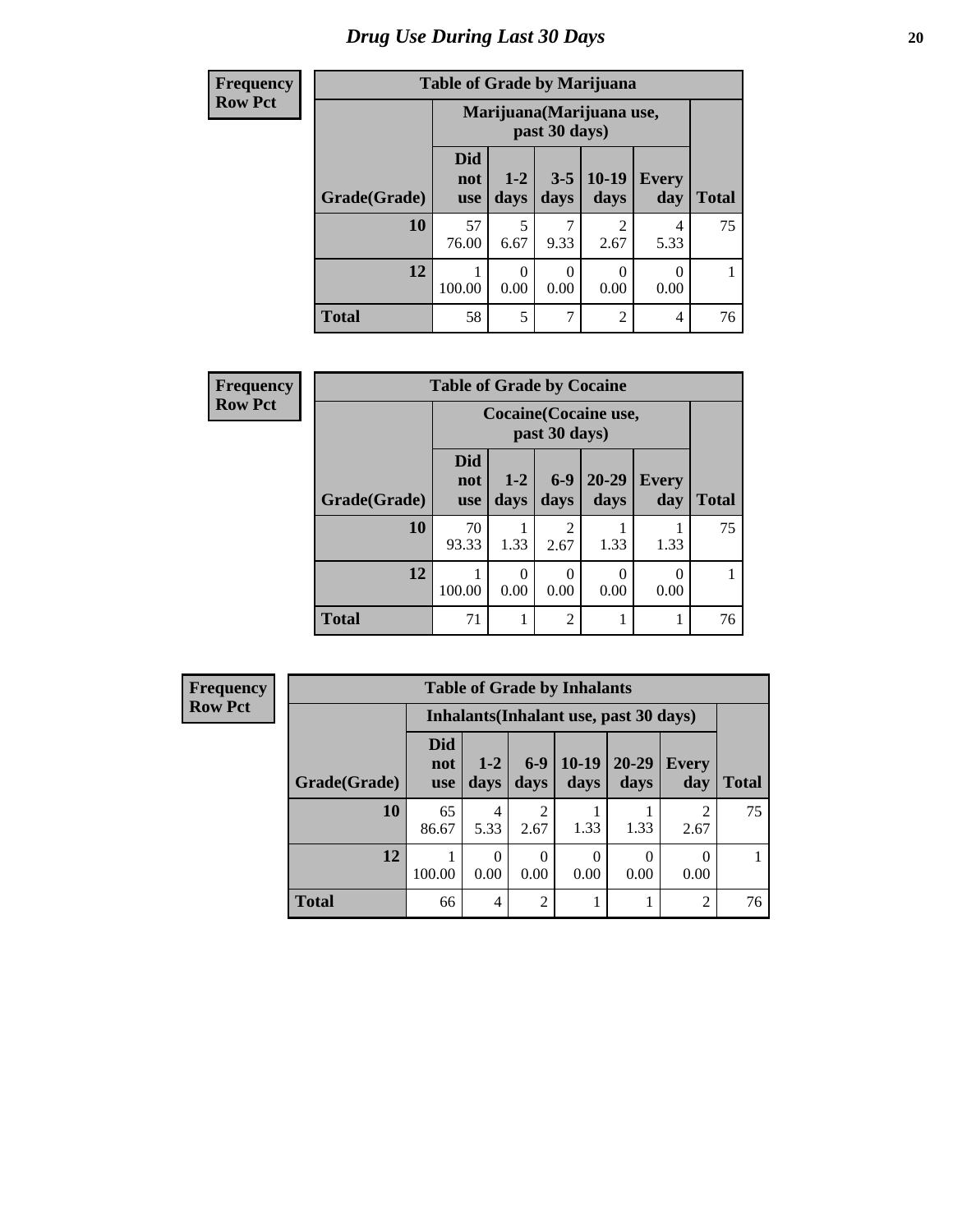| Frequency | <b>Table of Grade by Steroids</b> |                          |                                         |                     |              |
|-----------|-----------------------------------|--------------------------|-----------------------------------------|---------------------|--------------|
| Row Pct   |                                   |                          | Steroids (Steroid use,<br>past 30 days) |                     |              |
|           | Grade(Grade)                      | Did<br>not<br><b>use</b> | $1-2$<br>days                           | <b>Every</b><br>day | <b>Total</b> |
|           | 10                                | 72<br>96.00              | $\overline{\mathcal{L}}$<br>2.67        | 1.33                | 75           |
|           | 12                                | 100.00                   | 0<br>0.00                               | 0.00                |              |
|           | <b>Total</b>                      | 73                       | 2                                       |                     | 76           |

| Frequency      |              |                                        | <b>Table of Grade by Ecstasy</b> |                  |                     |              |  |
|----------------|--------------|----------------------------------------|----------------------------------|------------------|---------------------|--------------|--|
| <b>Row Pct</b> |              | Ecstasy (Ecstasy use,<br>past 30 days) |                                  |                  |                     |              |  |
|                | Grade(Grade) | Did<br>not<br><b>use</b>               | $1-2$<br>days                    | $6-9$<br>days    | <b>Every</b><br>day | <b>Total</b> |  |
|                | 10           | 72<br>96.00                            | 1.33                             | 1.33             | 1.33                | 75           |  |
|                | 12           | 100.00                                 | $\theta$<br>0.00                 | $\Omega$<br>0.00 | 0<br>0.00           |              |  |
|                | <b>Total</b> | 73                                     | 1                                |                  |                     | 76           |  |

| Frequency      | <b>Table of Grade by Meth</b> |                    |                              |              |  |
|----------------|-------------------------------|--------------------|------------------------------|--------------|--|
| <b>Row Pct</b> |                               | use, past 30 days) | <b>Meth</b> (Methamphetamine |              |  |
|                | Grade(Grade)                  | Did not use        | <b>Every day</b>             | <b>Total</b> |  |
|                | 10                            | 74<br>98.67        | 1.33                         | 75           |  |
|                | 12                            | 100.00             | 0.00                         |              |  |
|                | <b>Total</b>                  | 75                 |                              | 76           |  |

| <b>Frequency</b> | <b>Table of Grade by Hallucinogens</b> |                       |                                                   |                 |                     |              |  |
|------------------|----------------------------------------|-----------------------|---------------------------------------------------|-----------------|---------------------|--------------|--|
| <b>Row Pct</b>   |                                        |                       | Hallucinogens (Hallucinogen use,<br>past 30 days) |                 |                     |              |  |
|                  | Grade(Grade)                           | <b>Did</b><br>not use | $1 - 2$<br>days                                   | $10-19$<br>days | <b>Every</b><br>day | <b>Total</b> |  |
|                  | 10                                     | 72<br>96.00           | 1.33                                              | 1.33            | 1.33                | 75           |  |
|                  | 12                                     | 100.00                | 0.00                                              | 0<br>0.00       | 0<br>0.00           |              |  |
|                  | <b>Total</b>                           | 73                    |                                                   |                 |                     | 76           |  |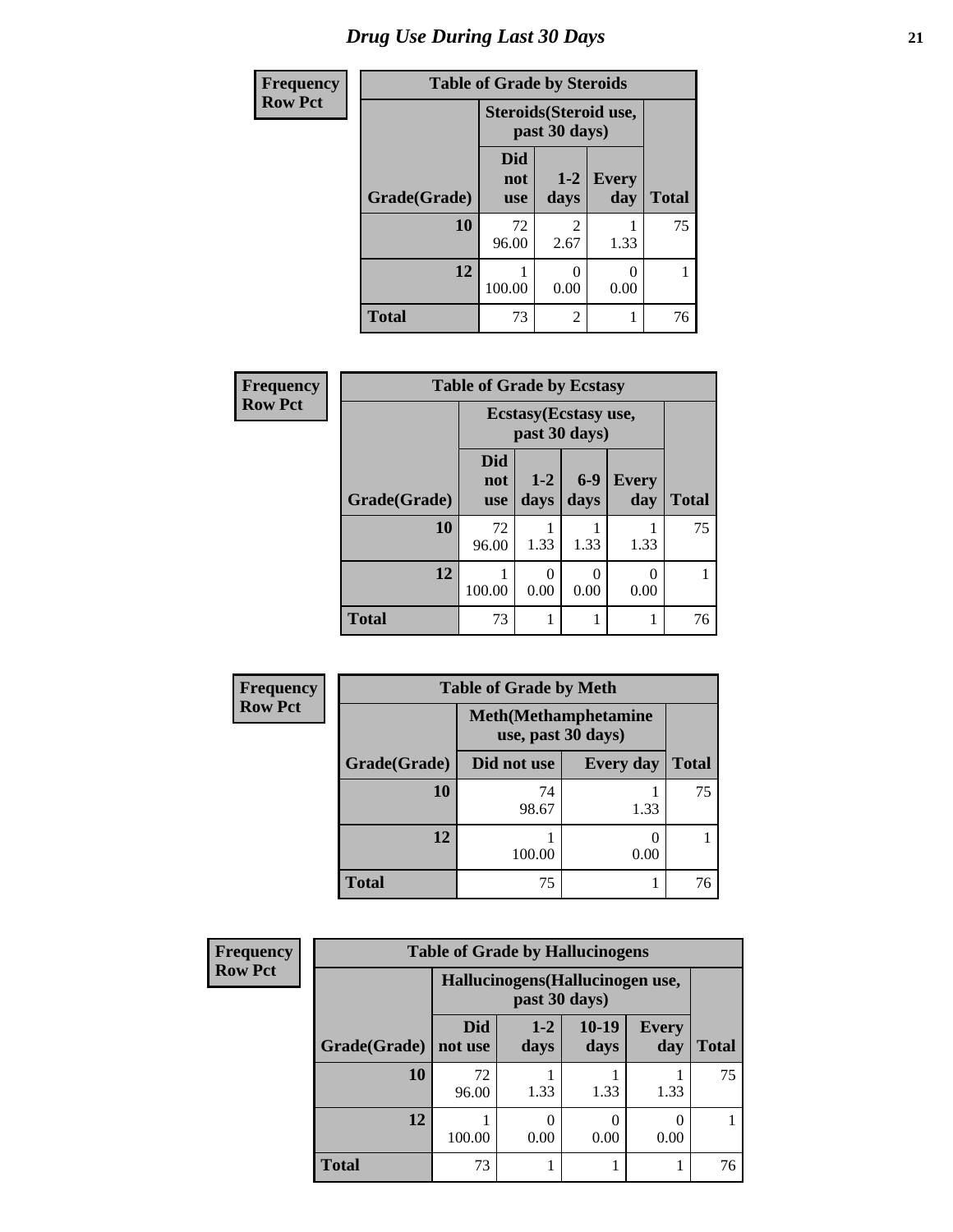#### **Frequency Row Pct**

| <b>Table of Grade by Prescription</b> |                                 |                                                                                |                 |                |               |                     |              |
|---------------------------------------|---------------------------------|--------------------------------------------------------------------------------|-----------------|----------------|---------------|---------------------|--------------|
|                                       |                                 | <b>Prescription</b> (Prescription drugs not<br>prescribed to me, past 30 days) |                 |                |               |                     |              |
| Grade(Grade)                          | <b>Did</b><br>not<br><b>use</b> | $1 - 2$<br>days                                                                | $3 - 5$<br>days | $6-9$<br>days  | 10-19<br>days | <b>Every</b><br>day | <b>Total</b> |
| 10                                    | 62<br>82.67                     | 6<br>8.00                                                                      | 1.33            | 2<br>2.67      | 1.33          | 3<br>4.00           | 75           |
| 12                                    | 100.00                          | 0<br>0.00                                                                      | 0<br>0.00       | 0<br>0.00      | 0<br>0.00     | 0<br>0.00           |              |
| <b>Total</b>                          | 63                              | 6                                                                              |                 | $\overline{2}$ |               | 3                   | 76           |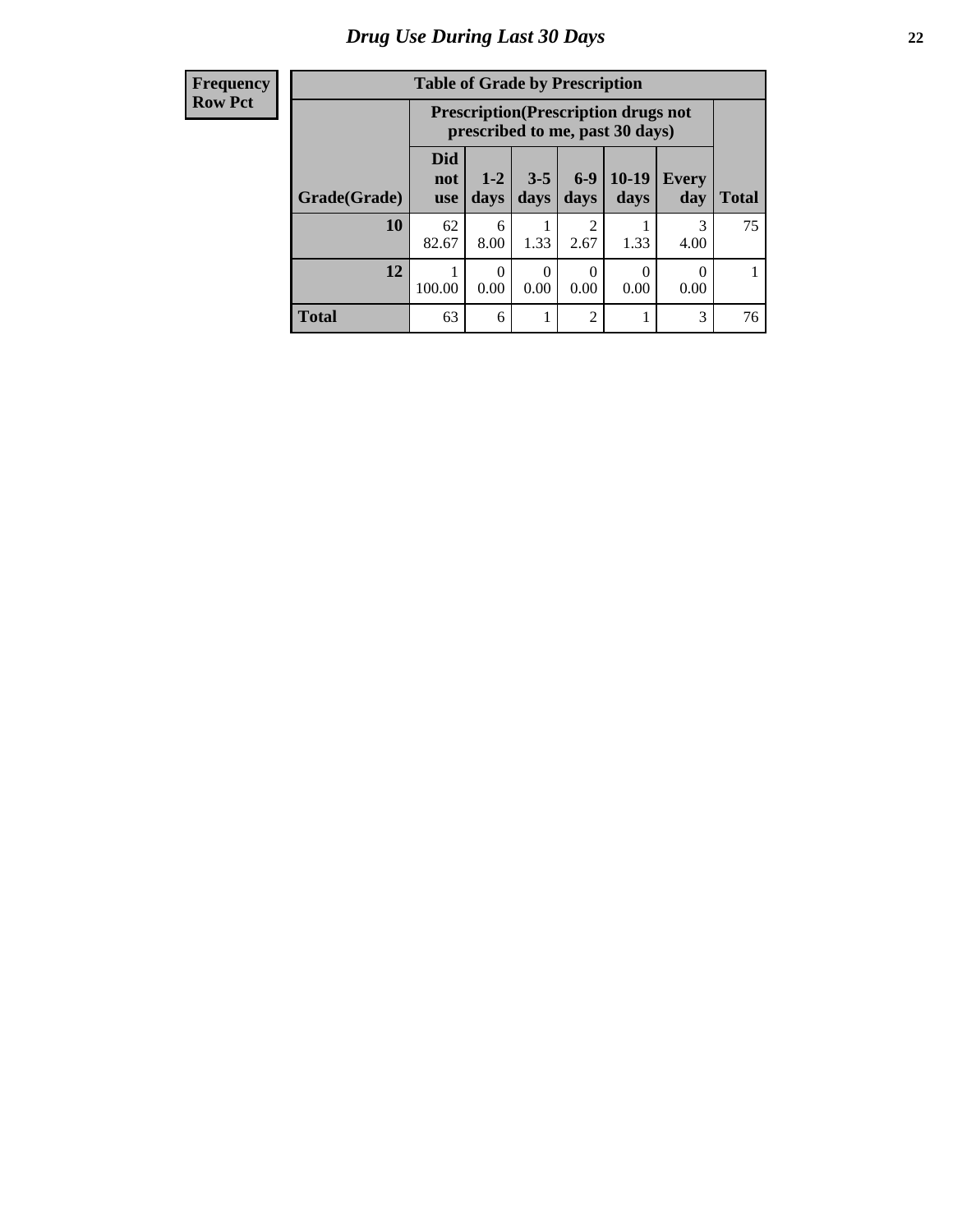| Frequency      | <b>Table of Alcoholease by Grade</b>              |                    |                  |              |
|----------------|---------------------------------------------------|--------------------|------------------|--------------|
| <b>Col Pct</b> | <b>Alcoholease</b> (It is<br>easy to get alcohol) | Grade(Grade)<br>10 | 12               | <b>Total</b> |
|                | <b>Strongly Agree</b>                             | 30<br>40.00        | 0.00             | 30           |
|                | <b>Somewhat Agree</b>                             | 22<br>29.33        | 100.00           | 23           |
|                | <b>Somewhat Disagree</b>                          | 10<br>13.33        | $\Omega$<br>0.00 | 10           |
|                | <b>Strongly Disagree</b>                          | 13<br>17.33        | 0.00             | 13           |
|                | <b>Total</b>                                      | 75                 |                  | 76           |

| Frequency<br>Col Pct |
|----------------------|

| <b>Table of Cigarettesease by Grade</b>                 |                    |              |    |  |
|---------------------------------------------------------|--------------------|--------------|----|--|
| Cigarettesease(It is<br>easy to get smoking<br>tobacco) | Grade(Grade)<br>10 | <b>Total</b> |    |  |
| <b>Strongly Agree</b>                                   | 32<br>42.67        | 100.00       | 33 |  |
| <b>Somewhat Agree</b>                                   | 22<br>29.33        | 0.00         | 22 |  |
| <b>Somewhat Disagree</b>                                | 11<br>14.67        | 0.00         | 11 |  |
| <b>Strongly Disagree</b>                                | 10<br>13.33        | 0.00         | 10 |  |
| <b>Total</b>                                            | 75                 |              | 76 |  |

| Frequency      | <b>Table of Smokelessease by Grade</b>                         |                    |                      |              |  |  |
|----------------|----------------------------------------------------------------|--------------------|----------------------|--------------|--|--|
| <b>Col Pct</b> | <b>Smokelessease</b> (It is<br>easy to get chewing<br>tobacco) | Grade(Grade)<br>10 | 12                   | <b>Total</b> |  |  |
|                | <b>Strongly Agree</b>                                          | 38<br>50.67        | $\theta$<br>0.00     | 38           |  |  |
|                | <b>Somewhat Agree</b>                                          | 15<br>20.00        | 0<br>0.00            | 15           |  |  |
|                | <b>Somewhat Disagree</b>                                       | 8<br>10.67         | $\mathbf{0}$<br>0.00 | 8            |  |  |
|                | <b>Strongly Disagree</b>                                       | 14<br>18.67        | 100.00               | 15           |  |  |
|                | <b>Total</b>                                                   | 75                 | 1                    | 76           |  |  |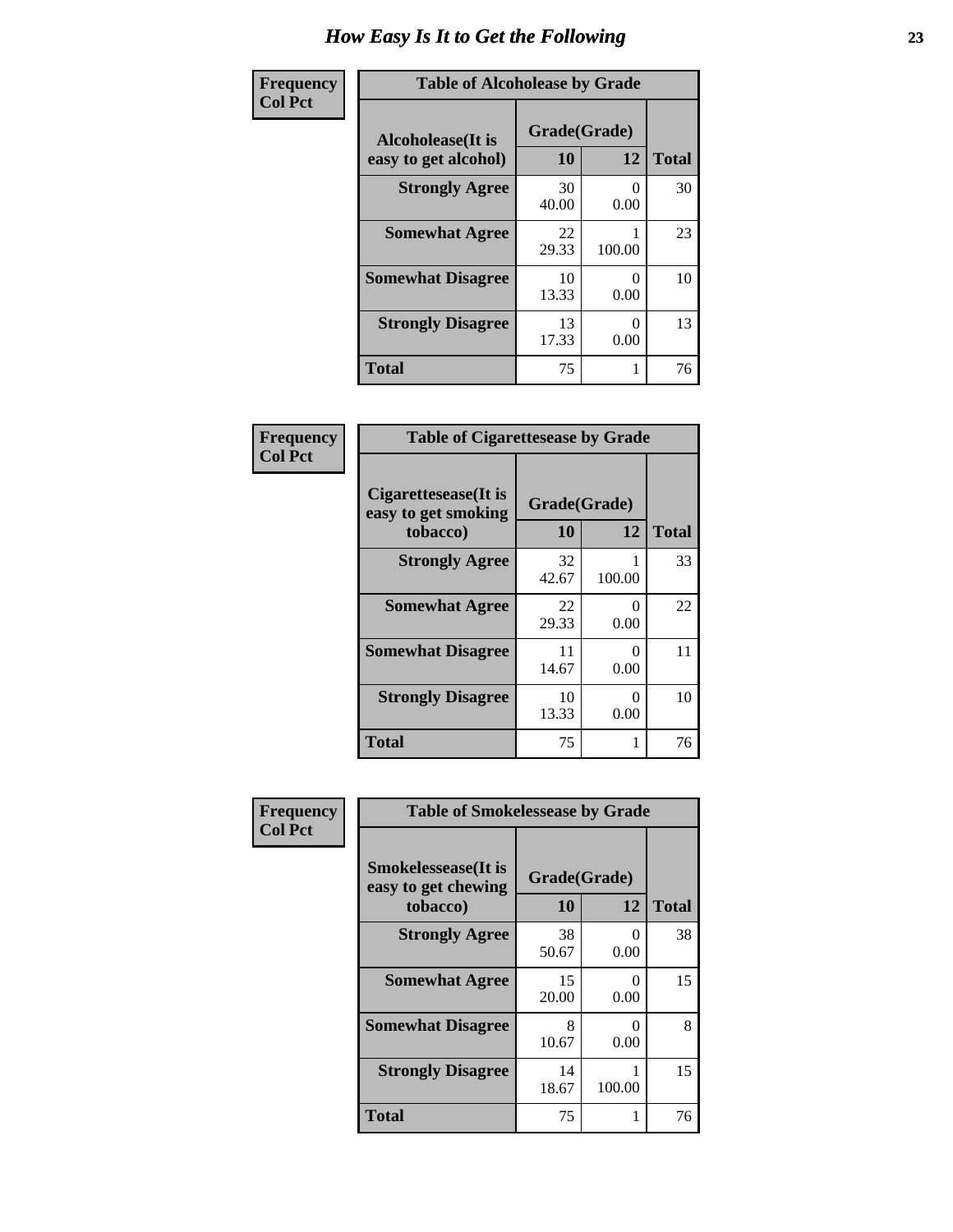| Frequency      | <b>Table of Marijuanaease by Grade</b>           |                    |                  |              |
|----------------|--------------------------------------------------|--------------------|------------------|--------------|
| <b>Col Pct</b> | Marijuanaease(It is<br>easy to get<br>marijuana) | Grade(Grade)<br>10 | 12               | <b>Total</b> |
|                | <b>Strongly Agree</b>                            | 25<br>33.33        | $\Omega$<br>0.00 | 25           |
|                | <b>Somewhat Agree</b>                            | 20<br>26.67        | 100.00           | 21           |
|                | <b>Somewhat Disagree</b>                         | 16<br>21.33        | $\Omega$<br>0.00 | 16           |
|                | <b>Strongly Disagree</b>                         | 14<br>18.67        | $\Omega$<br>0.00 | 14           |
|                | <b>Total</b>                                     | 75                 |                  | 76           |

| Frequency<br>  Col Pct |
|------------------------|

| <b>Table of Cocaineease by Grade</b>              |                    |           |              |  |  |  |  |  |  |
|---------------------------------------------------|--------------------|-----------|--------------|--|--|--|--|--|--|
| <b>Cocaineease</b> (It is<br>easy to get cocaine) | Grade(Grade)<br>10 | 12        | <b>Total</b> |  |  |  |  |  |  |
| <b>Strongly Agree</b>                             | 12<br>16.00        | 0<br>0.00 | 12           |  |  |  |  |  |  |
| <b>Somewhat Agree</b>                             | 8<br>10.67         | 0.00      | 8            |  |  |  |  |  |  |
| <b>Somewhat Disagree</b>                          | 26<br>34.67        | 0.00      | 26           |  |  |  |  |  |  |
| <b>Strongly Disagree</b>                          | 29<br>38.67        | 100.00    | 30           |  |  |  |  |  |  |
| <b>Total</b>                                      | 75                 |           | 76           |  |  |  |  |  |  |

| Frequency      | <b>Table of Inhalantsease by Grade</b>     |              |           |              |  |  |  |  |  |  |  |
|----------------|--------------------------------------------|--------------|-----------|--------------|--|--|--|--|--|--|--|
| <b>Col Pct</b> | <b>Inhalantsease</b> (It is<br>easy to get | Grade(Grade) |           |              |  |  |  |  |  |  |  |
|                | inhalants)                                 | 10           | 12        | <b>Total</b> |  |  |  |  |  |  |  |
|                | <b>Strongly Agree</b>                      | 27<br>36.00  | 0<br>0.00 | 27           |  |  |  |  |  |  |  |
|                | <b>Somewhat Agree</b>                      | 12<br>16.00  | 0<br>0.00 | 12           |  |  |  |  |  |  |  |
|                | <b>Somewhat Disagree</b>                   | 19<br>25.33  | 0<br>0.00 | 19           |  |  |  |  |  |  |  |
|                | <b>Strongly Disagree</b>                   | 17<br>22.67  | 100.00    | 18           |  |  |  |  |  |  |  |
|                | <b>Total</b>                               | 75           |           | 76           |  |  |  |  |  |  |  |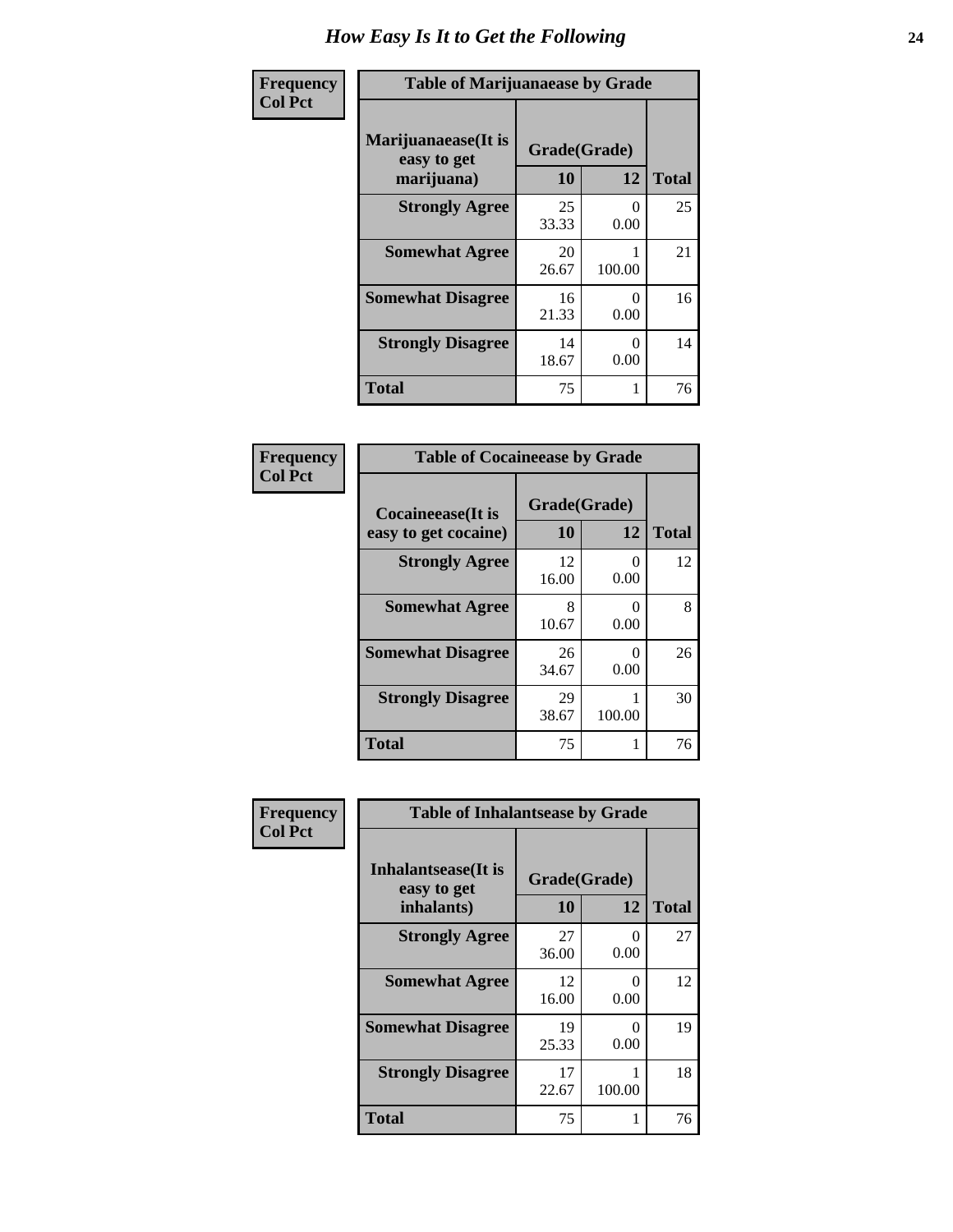| Frequency      | <b>Table of Steroidsease by Grade</b>               |                    |                           |    |  |  |  |  |  |  |
|----------------|-----------------------------------------------------|--------------------|---------------------------|----|--|--|--|--|--|--|
| <b>Col Pct</b> | <b>Steroidsease</b> (It is<br>easy to get steroids) | Grade(Grade)<br>12 | <b>Total</b>              |    |  |  |  |  |  |  |
|                | <b>Strongly Agree</b>                               | 13<br>17.33        | 0.00                      | 13 |  |  |  |  |  |  |
|                | <b>Somewhat Agree</b>                               | 17<br>22.67        | $\mathbf{\Omega}$<br>0.00 | 17 |  |  |  |  |  |  |
|                | <b>Somewhat Disagree</b>                            | 18<br>24.00        | 0.00                      | 18 |  |  |  |  |  |  |
|                | <b>Strongly Disagree</b>                            | 27<br>36.00        | 100.00                    | 28 |  |  |  |  |  |  |
|                | <b>Total</b>                                        | 75                 |                           | 76 |  |  |  |  |  |  |

| Frequency      | <b>Table of Ecstasyease by Grade</b>              |                    |              |    |  |  |  |  |  |  |
|----------------|---------------------------------------------------|--------------------|--------------|----|--|--|--|--|--|--|
| <b>Col Pct</b> | <b>Ecstasyease</b> (It is<br>easy to get ecstasy) | Grade(Grade)<br>10 | <b>Total</b> |    |  |  |  |  |  |  |
|                | <b>Strongly Agree</b>                             | 12<br>16.00        | 0<br>0.00    | 12 |  |  |  |  |  |  |
|                | <b>Somewhat Agree</b>                             | 9<br>12.00         | 0<br>0.00    | 9  |  |  |  |  |  |  |
|                | <b>Somewhat Disagree</b>                          | 25<br>33.33        | 0<br>0.00    | 25 |  |  |  |  |  |  |
|                | <b>Strongly Disagree</b>                          | 29<br>38.67        | 100.00       | 30 |  |  |  |  |  |  |
|                | <b>Total</b>                                      | 75                 |              | 76 |  |  |  |  |  |  |

| <b>Frequency</b> | <b>Table of Methease by Grade</b> |              |                           |              |  |  |  |  |  |  |  |  |
|------------------|-----------------------------------|--------------|---------------------------|--------------|--|--|--|--|--|--|--|--|
| <b>Col Pct</b>   | <b>Methease</b> (It is easy       | Grade(Grade) |                           |              |  |  |  |  |  |  |  |  |
|                  | to get                            |              |                           |              |  |  |  |  |  |  |  |  |
|                  | methamphetamines)                 | 10           | 12                        | <b>Total</b> |  |  |  |  |  |  |  |  |
|                  | <b>Strongly Agree</b>             | 12<br>16.00  | $\Omega$<br>0.00          | 12           |  |  |  |  |  |  |  |  |
|                  | <b>Somewhat Agree</b>             | 8<br>10.67   | $\mathbf{\Omega}$<br>0.00 | 8            |  |  |  |  |  |  |  |  |
|                  | <b>Somewhat Disagree</b>          | 20<br>26.67  | ∩<br>0.00                 | 20           |  |  |  |  |  |  |  |  |
|                  | <b>Strongly Disagree</b>          | 35<br>46.67  | 100.00                    | 36           |  |  |  |  |  |  |  |  |
|                  | <b>Total</b>                      | 75           |                           | 76           |  |  |  |  |  |  |  |  |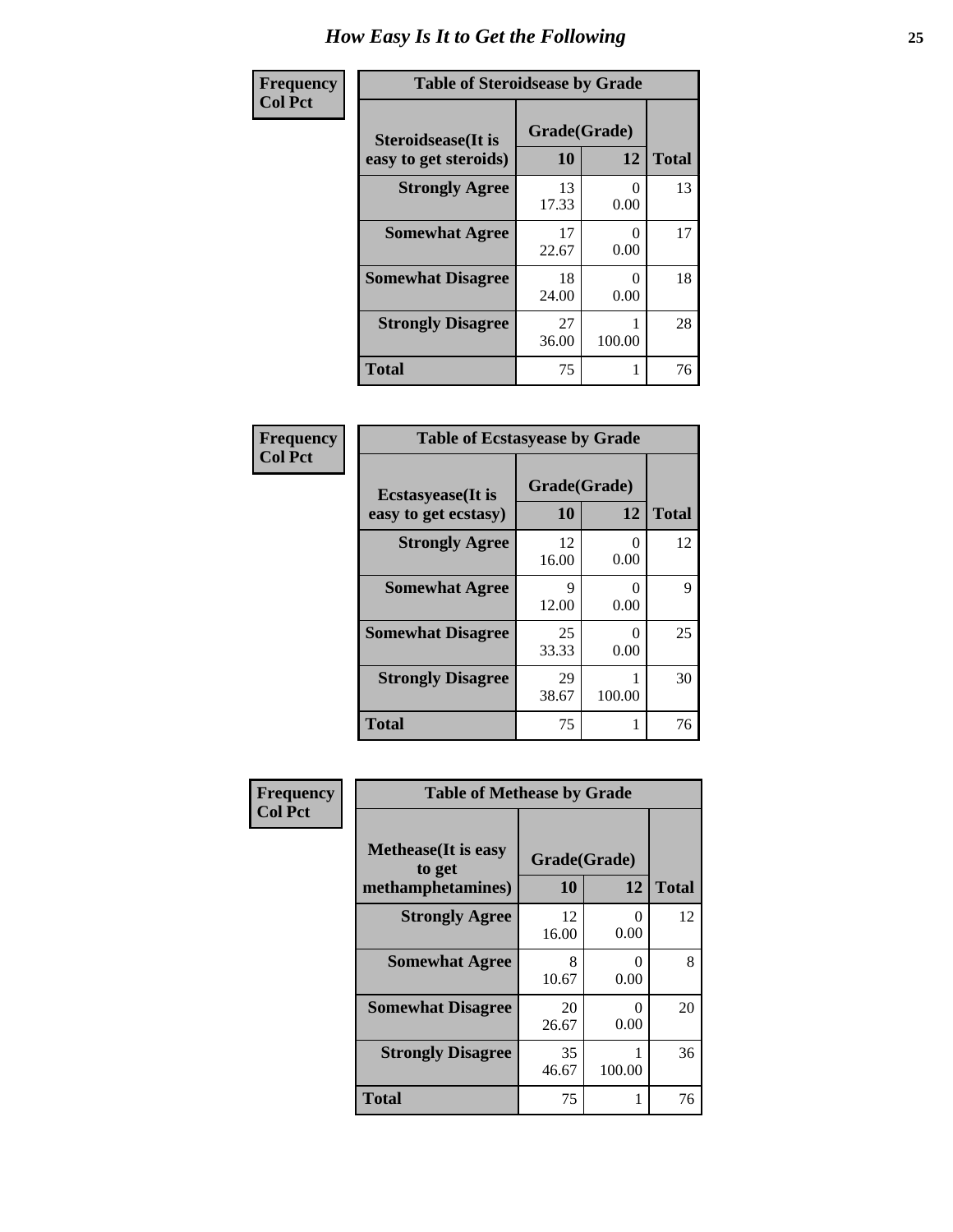| <b>Frequency</b> | <b>Table of Hallucinogensease by Grade</b>               |                    |           |              |  |  |  |  |  |  |
|------------------|----------------------------------------------------------|--------------------|-----------|--------------|--|--|--|--|--|--|
| <b>Col Pct</b>   | Hallucinogensease(It<br>is easy to get<br>hallucinogens) | Grade(Grade)<br>10 | 12        | <b>Total</b> |  |  |  |  |  |  |
|                  | <b>Strongly Agree</b>                                    | 10<br>13.33        | 0<br>0.00 | 10           |  |  |  |  |  |  |
|                  | <b>Somewhat Agree</b>                                    | 13<br>17.33        | 0<br>0.00 | 13           |  |  |  |  |  |  |
|                  | <b>Somewhat Disagree</b>                                 | 23<br>30.67        | 0<br>0.00 | 23           |  |  |  |  |  |  |
|                  | <b>Strongly Disagree</b>                                 | 29<br>38.67        | 100.00    | 30           |  |  |  |  |  |  |
|                  | <b>Total</b>                                             | 75                 |           | 76           |  |  |  |  |  |  |

| Frequency<br>  Col Pct |
|------------------------|

| <b>Table of Prescriptionease by Grade</b>                                                |              |                           |              |  |  |  |  |  |
|------------------------------------------------------------------------------------------|--------------|---------------------------|--------------|--|--|--|--|--|
| <b>Prescriptionease</b> (It<br>is easy to get<br>prescription drugs<br>not prescribed to | Grade(Grade) |                           |              |  |  |  |  |  |
| me)                                                                                      | 10           | 12                        | <b>Total</b> |  |  |  |  |  |
| <b>Strongly Agree</b>                                                                    | 30<br>40.00  | $\mathbf{\Omega}$<br>0.00 | 30           |  |  |  |  |  |
| <b>Somewhat Agree</b>                                                                    | 18<br>24.00  | 0<br>0.00                 | 18           |  |  |  |  |  |
| <b>Somewhat Disagree</b>                                                                 | 9.33         | $\mathbf{\Omega}$<br>0.00 | 7            |  |  |  |  |  |
| <b>Strongly Disagree</b>                                                                 | 20<br>26.67  | 100.00                    | 21           |  |  |  |  |  |
| Total                                                                                    | 75           |                           | 76           |  |  |  |  |  |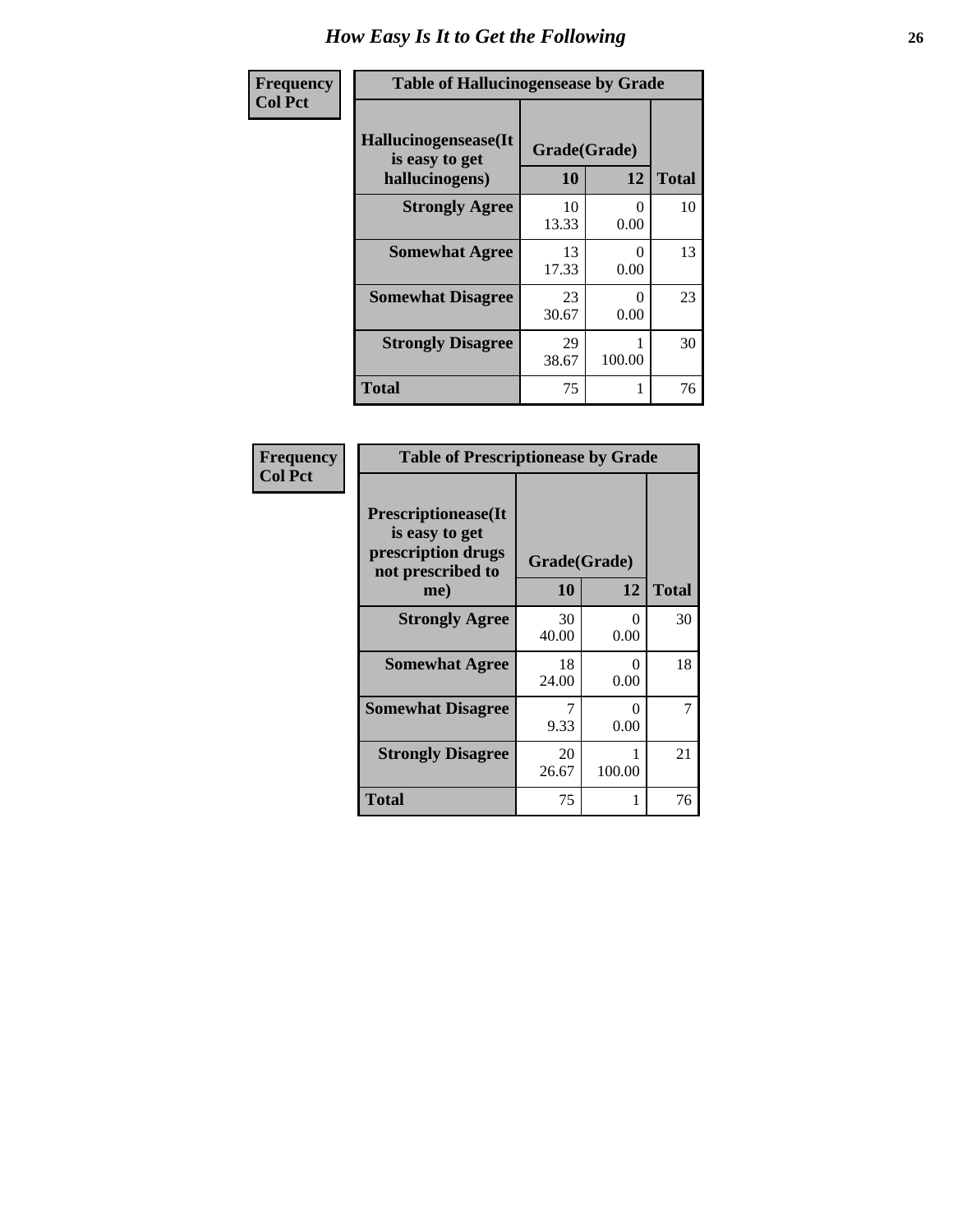*Age at Onset of Use* **27** *Results for "Age at Onset of Use" questions exclude students who said they did not use that substance*

| <b>Frequency</b> | <b>Table of Grade by Alcoholinit</b> |                        |                                                  |                   |                  |                  |                                 |                  |                        |                  |                  |                       |              |
|------------------|--------------------------------------|------------------------|--------------------------------------------------|-------------------|------------------|------------------|---------------------------------|------------------|------------------------|------------------|------------------|-----------------------|--------------|
| <b>Row Pct</b>   |                                      |                        | Alcoholinit (I started using alcohol when I was) |                   |                  |                  |                                 |                  |                        |                  |                  |                       |              |
|                  | Grade(Grade)                         | <b>8 or</b><br>younger | 9                                                | 10                | 11               | 12               | 13                              | 14               | 15                     | 16               | 17               | <b>18 or</b><br>older | <b>Total</b> |
|                  | 10                                   | 6<br>10.91             | 0.00                                             | 6<br>10.91        | 3<br>5.45        | 8<br>14.55       | 11<br>20.00                     | 11<br>20.00      | $\overline{4}$<br>7.27 | 3<br>5.45        | 2<br>3.64        | 1.82                  | 55           |
|                  | 12                                   | $\overline{0}$<br>0.00 | 100.00                                           | $\Omega$<br>0.001 | $\Omega$<br>0.00 | $\theta$<br>0.00 | $\overline{0}$<br>$0.00\degree$ | $\theta$<br>0.00 | $\theta$<br>0.00       | $\theta$<br>0.00 | $\theta$<br>0.00 | 0.00                  | $\mathbf{1}$ |
|                  | <b>Total</b>                         | 6                      |                                                  | 6                 | 3                | 8                | 11                              | 11               | 4                      | 3                | 2                |                       | 56           |
|                  |                                      |                        |                                                  |                   |                  |                  | <b>Frequency Missing = 20</b>   |                  |                        |                  |                  |                       |              |

| Frequency      | <b>Table of Grade by Cigarettesinit</b> |            |                                                       |                  |                          |                          |                  |            |                  |              |  |  |  |
|----------------|-----------------------------------------|------------|-------------------------------------------------------|------------------|--------------------------|--------------------------|------------------|------------|------------------|--------------|--|--|--|
| <b>Row Pct</b> |                                         |            | Cigarettesinit (I started smoking tobacco when I was) |                  |                          |                          |                  |            |                  |              |  |  |  |
|                | Grade(Grade)   younger                  | 8 or       | 9                                                     | 10               | 12                       | 13                       | 14               | 15         | 16               | <b>Total</b> |  |  |  |
|                | 10                                      | 4<br>12.50 | 6.25                                                  | 5<br>15.63       | 15.63                    | 15.63                    | 6<br>18.75       | 4<br>12.50 | 3.13             | 32           |  |  |  |
|                | 12                                      | 0<br>0.00  | 100.00                                                | $\theta$<br>0.00 | $\Omega$<br>0.00         | $\boldsymbol{0}$<br>0.00 | $\Omega$<br>0.00 | 0.00       | $\Omega$<br>0.00 |              |  |  |  |
|                | <b>Total</b>                            | 4          | 3                                                     | 5                | 5                        | 5                        | 6                | 4          |                  | 33           |  |  |  |
|                |                                         |            |                                                       |                  | Frequency Missing $= 43$ |                          |                  |            |                  |              |  |  |  |

| <b>Row Pct</b> | <b>Frequency</b> |
|----------------|------------------|
|                |                  |

|                        | <b>Table of Grade by Smokelessinit</b> |                                                     |                          |            |          |            |            |          |           |              |  |  |  |
|------------------------|----------------------------------------|-----------------------------------------------------|--------------------------|------------|----------|------------|------------|----------|-----------|--------------|--|--|--|
|                        |                                        | Smokelessinit(I started chewing tobacco when I was) |                          |            |          |            |            |          |           |              |  |  |  |
| Grade(Grade)   younger | 8 or                                   | 9                                                   | <b>10</b>                | <b>11</b>  | 12       | 13         | 14         | 15       | <b>16</b> | <b>Total</b> |  |  |  |
| 10                     | $\overline{2}$<br>8.33                 | 4.17                                                | 4<br>16.67               | 5<br>20.83 | 4.17     | 6<br>25.00 | 3<br>12.50 | 4.17     | 4.17      | 24           |  |  |  |
| 12                     | $\theta$                               | $\theta$                                            | 0                        | $\theta$   | $\Omega$ | 0          | $\Omega$   | $\theta$ | 0         |              |  |  |  |
| <b>Total</b>           | $\overline{2}$                         |                                                     | 4                        | 5          |          | 6          | 3          |          |           | 24           |  |  |  |
|                        |                                        |                                                     | Frequency Missing $= 52$ |            |          |            |            |          |           |              |  |  |  |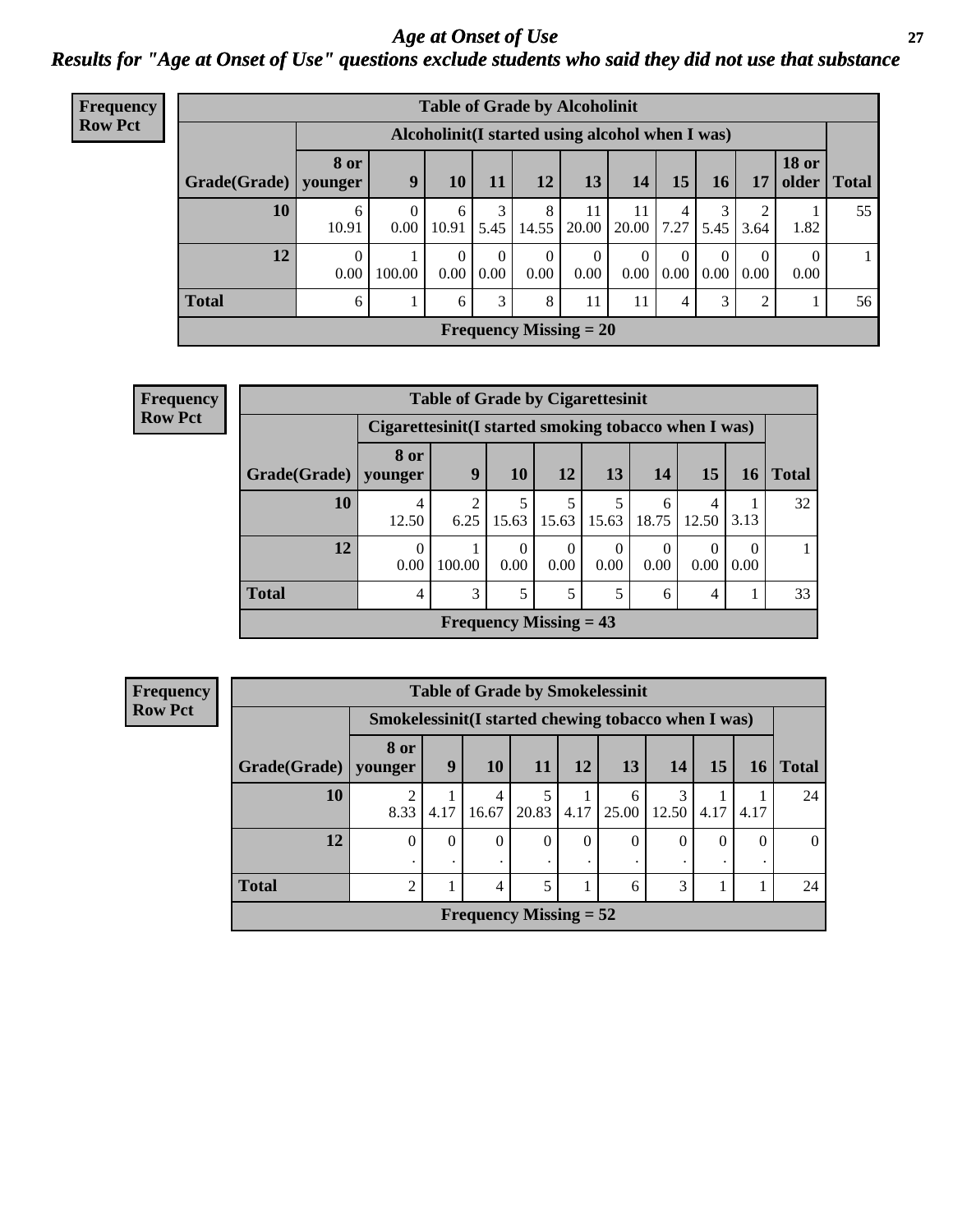#### *Age at Onset of Use* **28**

*Results for "Age at Onset of Use" questions exclude students who said they did not use that substance*

| <b>Frequency</b> | <b>Table of Grade by Marijuanainit</b> |                                              |                  |                  |                  |           |            |                        |            |              |  |
|------------------|----------------------------------------|----------------------------------------------|------------------|------------------|------------------|-----------|------------|------------------------|------------|--------------|--|
| <b>Row Pct</b>   |                                        | Marijuanainit(I started using marijuana when |                  |                  |                  | I was)    |            |                        |            |              |  |
|                  | Grade(Grade)                           | 9                                            | 10               | 11               | 12               | 13        | 14         | 15                     | 16         | <b>Total</b> |  |
|                  | 10                                     | 4.55                                         | 4.55             | 4.55             | 4.55             | 22.73     | 8<br>36.36 | $\mathfrak{D}$<br>9.09 | 3<br>13.64 | 22           |  |
|                  | 12                                     | 100.00                                       | $\Omega$<br>0.00 | $\Omega$<br>0.00 | $\Omega$<br>0.00 | 0<br>0.00 | 0.00       | $\theta$<br>0.00       | 0.00       | 1            |  |
|                  | <b>Total</b>                           | $\overline{2}$                               | 1                |                  |                  | 5         | 8          | $\overline{2}$         | 3          | 23           |  |
|                  | <b>Frequency Missing = 53</b>          |                                              |                  |                  |                  |           |            |                        |            |              |  |

| Frequency      | <b>Table of Grade by Cocaineinit</b> |                                                              |                         |       |              |  |  |  |
|----------------|--------------------------------------|--------------------------------------------------------------|-------------------------|-------|--------------|--|--|--|
| <b>Row Pct</b> |                                      | <b>Cocaineinit(I started</b><br>using cocaine when I<br>was) |                         |       |              |  |  |  |
|                | Grade(Grade)   younger               | 8 or                                                         | 9                       | 13    | <b>Total</b> |  |  |  |
|                | 10                                   | 25.00                                                        | $\mathfrak{D}$<br>50.00 | 25.00 | 4            |  |  |  |
|                | 12                                   | 0                                                            | 0                       | 0     | 0            |  |  |  |
|                | <b>Total</b>                         |                                                              | $\overline{2}$          |       | 4            |  |  |  |
|                |                                      | <b>Frequency Missing = 72</b>                                |                         |       |              |  |  |  |

| <b>Frequency</b> | <b>Table of Grade by Inhalantsinit</b> |                                                         |        |           |                |            |              |  |
|------------------|----------------------------------------|---------------------------------------------------------|--------|-----------|----------------|------------|--------------|--|
| <b>Row Pct</b>   |                                        | Inhalantsinit (I started using<br>inhalants when I was) |        |           |                |            |              |  |
|                  | Grade(Grade)   younger                 | 8 or                                                    | 9      | <b>12</b> | 14             | 15         | <b>Total</b> |  |
|                  | 10                                     | 3<br>30.00                                              | 10.00  | 10.00     | 2<br>20.00     | 3<br>30.00 | 10           |  |
|                  | 12                                     | 0                                                       | 0<br>٠ | $\Omega$  | 0<br>٠         | 0          | 0            |  |
|                  | <b>Total</b>                           | 3                                                       |        |           | $\mathfrak{D}$ | 3          | 10           |  |
|                  |                                        | <b>Frequency Missing = 66</b>                           |        |           |                |            |              |  |

*For Grade \* Steroidsinit all data are missing since all the levels of variable Steroidsinit are missing.*

*For Grade \* Ecstasyinit all data are missing since all the levels of variable Ecstasyinit are missing.*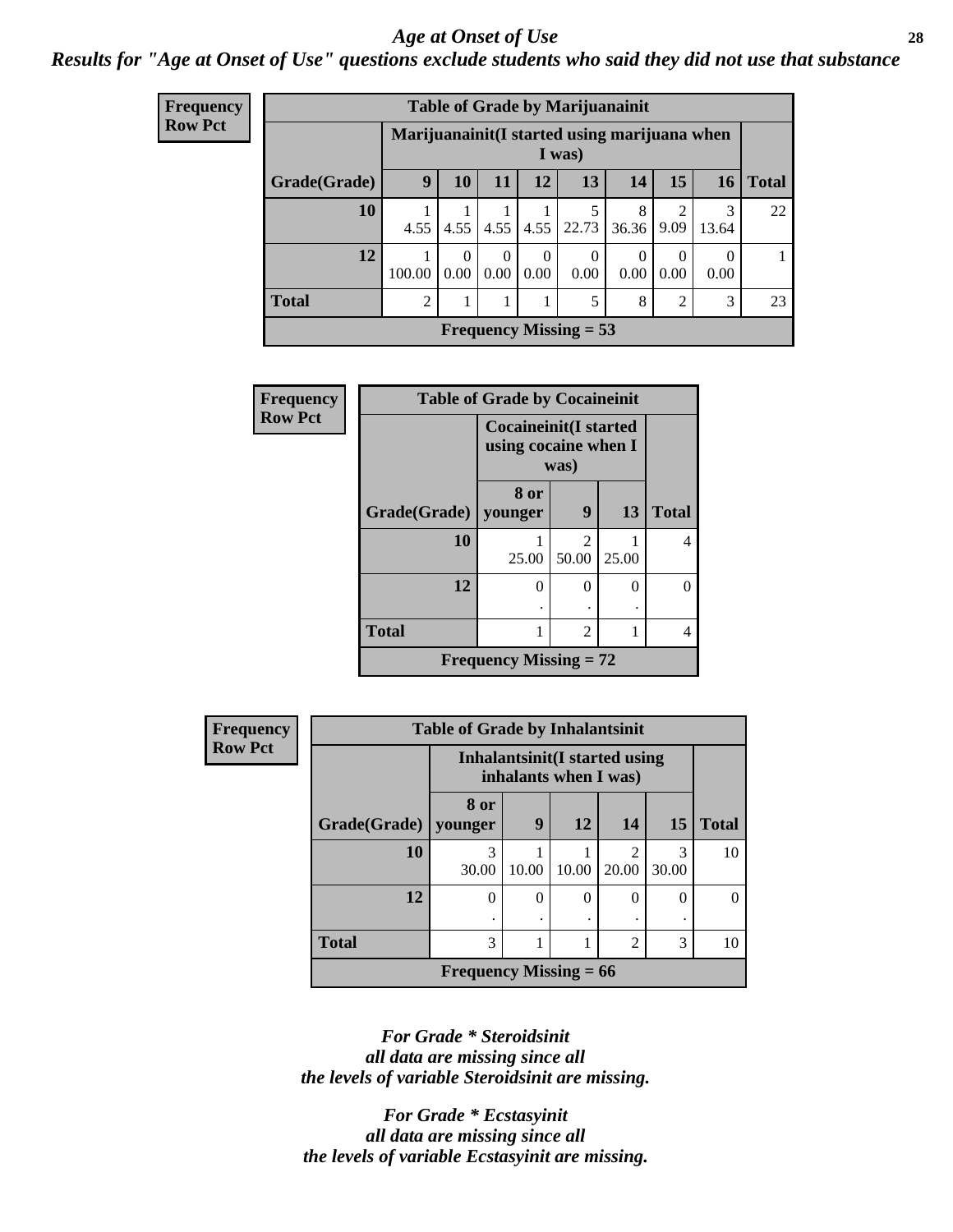### *Age at Onset of Use* **29** *Results for "Age at Onset of Use" questions exclude students who said they did not use that substance*

#### *For Grade \* Methinit all data are missing since all the levels of variable Methinit are missing. For Grade \* Hallucinogensinit all data are missing since all the levels of variable Hallucinogensinit are missing.*

| Frequency      | <b>Table of Grade by Prescriptioninit</b> |                                                                                                |                             |                          |                         |            |            |           |              |  |
|----------------|-------------------------------------------|------------------------------------------------------------------------------------------------|-----------------------------|--------------------------|-------------------------|------------|------------|-----------|--------------|--|
| <b>Row Pct</b> |                                           | <b>Prescriptioninit(I started using prescription</b><br>drugs not prescribed to me when I was) |                             |                          |                         |            |            |           |              |  |
|                | Grade(Grade)                              | 8 or<br>younger                                                                                | <b>11</b>                   | 12                       | <b>13</b>               | 14         | 15         | <b>16</b> | <b>Total</b> |  |
|                | 10                                        | $\mathfrak{D}$<br>12.50                                                                        | $\mathfrak{D}$<br>12.50     | $\overline{2}$<br>12.50  | $\overline{2}$<br>12.50 | 3<br>18.75 | 4<br>25.00 | 6.25      | 16           |  |
|                | 12                                        | $\Omega$                                                                                       | $\Omega$                    | $\Omega$                 | $\Omega$                | $\Omega$   | $\Omega$   | $\Omega$  | $\Omega$     |  |
|                | <b>Total</b>                              | $\mathfrak{D}$                                                                                 | $\mathcal{D}_{\mathcal{A}}$ | 2                        | $\mathfrak{D}$          | 3          | 4          |           | 16           |  |
|                |                                           |                                                                                                |                             | Frequency Missing $= 60$ |                         |            |            |           |              |  |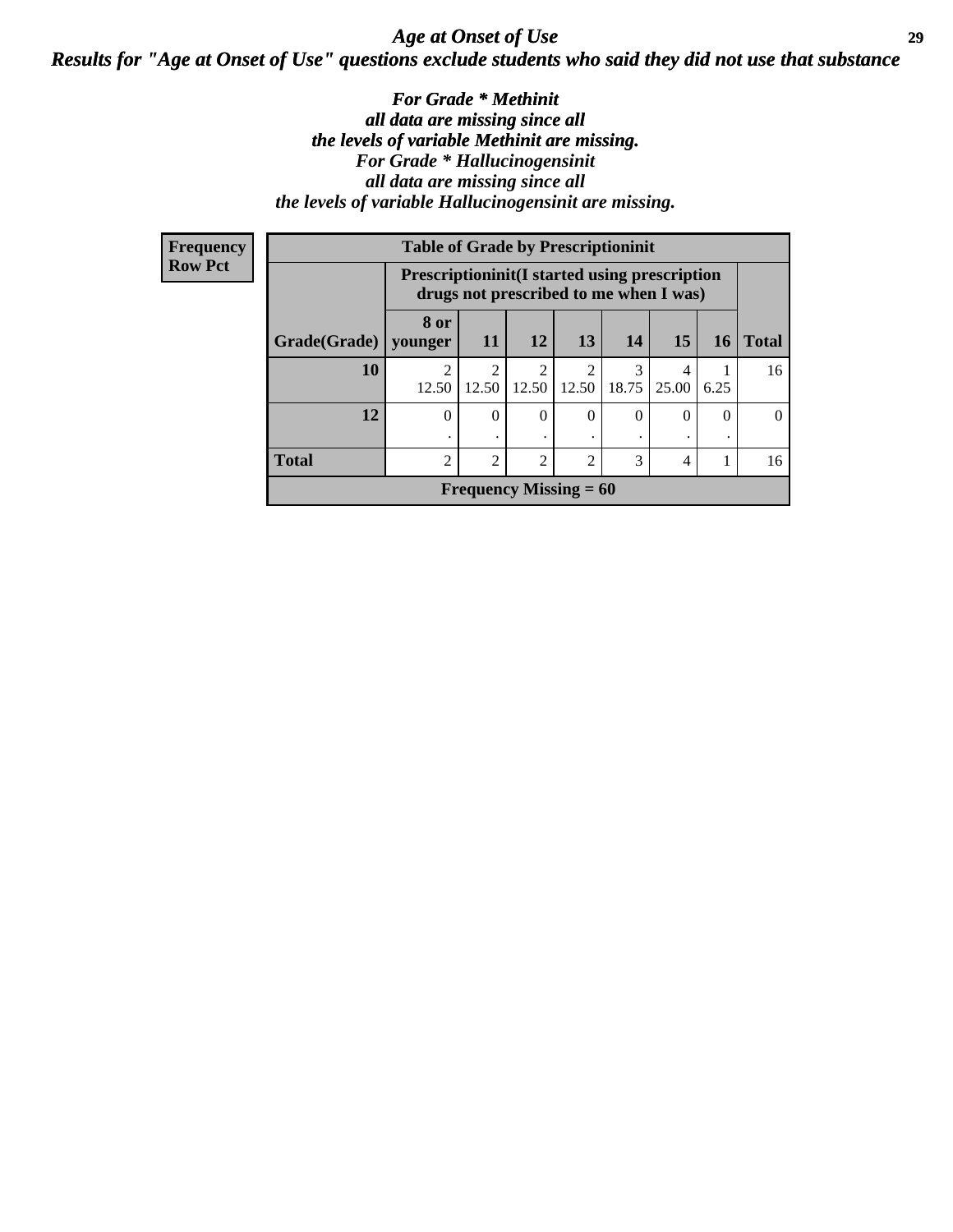| Frequency      | <b>Table of Alcoholharm by Grade</b>          |                    |                           |              |  |
|----------------|-----------------------------------------------|--------------------|---------------------------|--------------|--|
| <b>Col Pct</b> | Alcoholharm(I<br>think alcohol is<br>harmful) | Grade(Grade)<br>10 | 12                        | <b>Total</b> |  |
|                | <b>Strongly Agree</b>                         | 31<br>41.33        | $\mathbf{\Omega}$<br>0.00 | 31           |  |
|                | <b>Somewhat Agree</b>                         | 19<br>25.33        | $\mathbf{\Omega}$<br>0.00 | 19           |  |
|                | <b>Somewhat Disagree</b>                      | 13<br>17.33        | 100.00                    | 14           |  |
|                | <b>Strongly Disagree</b>                      | 12<br>16.00        | 0<br>0.00                 | 12           |  |
|                | <b>Total</b>                                  | 75                 |                           | 76           |  |

| <b>Table of Cigarettesharm by Grade</b>                  |                        |                               |              |  |  |  |  |
|----------------------------------------------------------|------------------------|-------------------------------|--------------|--|--|--|--|
| Cigarettesharm(I<br>think smoking<br>tobacco is harmful) | Grade(Grade)<br>10     | 12                            | <b>Total</b> |  |  |  |  |
| <b>Strongly Agree</b>                                    | 53<br>70.67            | 0<br>0.00                     | 53           |  |  |  |  |
| <b>Somewhat Agree</b>                                    | 16<br>21.33            | 100.00                        | 17           |  |  |  |  |
| <b>Somewhat Disagree</b>                                 | 4<br>5.33              | $\mathbf{\Omega}$<br>0.00     | 4            |  |  |  |  |
| <b>Strongly Disagree</b>                                 | $\mathfrak{D}$<br>2.67 | $\mathbf{\Omega}$<br>$0.00\,$ | 2            |  |  |  |  |
| <b>Total</b>                                             | 75                     |                               | 76           |  |  |  |  |

| Frequency      | <b>Table of Smokelessharm by Grade</b>                  |             |                           |    |
|----------------|---------------------------------------------------------|-------------|---------------------------|----|
| <b>Col Pct</b> | Smokelessharm(I<br>think chewing<br>tobacco is harmful) | 10          | Grade(Grade)<br>12        |    |
|                | <b>Strongly Agree</b>                                   | 48<br>64.00 | 100.00                    | 49 |
|                | <b>Somewhat Agree</b>                                   | 10<br>13.33 | 0<br>0.00                 | 10 |
|                | <b>Somewhat Disagree</b>                                | 11<br>14.67 | 0<br>0.00                 | 11 |
|                | <b>Strongly Disagree</b>                                | 6<br>8.00   | $\mathbf{\Omega}$<br>0.00 | 6  |
|                | <b>Total</b>                                            | 75          |                           | 76 |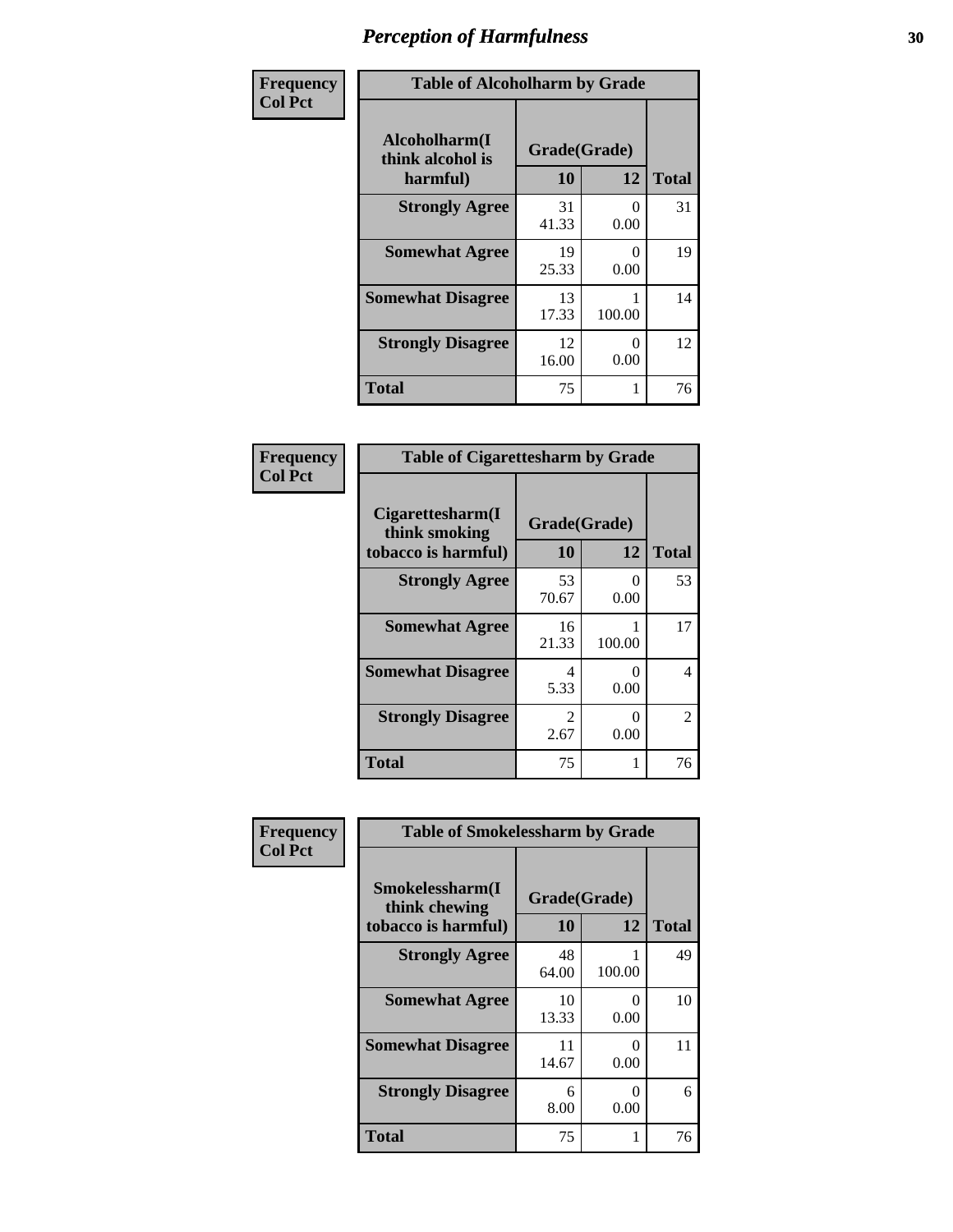| Frequency      | <b>Table of Marijuanaharm by Grade</b>            |                    |                  |              |  |
|----------------|---------------------------------------------------|--------------------|------------------|--------------|--|
| <b>Col Pct</b> | Marijuanaharm(I<br>think marijuana is<br>harmful) | Grade(Grade)<br>10 | 12               | <b>Total</b> |  |
|                | <b>Strongly Agree</b>                             | 44<br>58.67        | $\Omega$<br>0.00 | 44           |  |
|                | <b>Somewhat Agree</b>                             | 11<br>14.67        | $\Omega$<br>0.00 | 11           |  |
|                | <b>Somewhat Disagree</b>                          | 9<br>12.00         | 100.00           | 10           |  |
|                | <b>Strongly Disagree</b>                          | 11<br>14.67        | 0<br>0.00        | 11           |  |
|                | <b>Total</b>                                      | 75                 |                  | 76           |  |

| <b>Table of Cocaineharm by Grade</b>          |                    |                           |    |  |  |  |  |  |
|-----------------------------------------------|--------------------|---------------------------|----|--|--|--|--|--|
| Cocaineharm(I<br>think cocaine is<br>harmful) | Grade(Grade)<br>10 | <b>Total</b>              |    |  |  |  |  |  |
| <b>Strongly Agree</b>                         | 64<br>85.33        | 100.00                    | 65 |  |  |  |  |  |
| <b>Somewhat Agree</b>                         | 5<br>6.67          | 0<br>0.00                 | 5  |  |  |  |  |  |
| <b>Somewhat Disagree</b>                      | 2<br>2.67          | 0<br>0.00                 | 2  |  |  |  |  |  |
| <b>Strongly Disagree</b>                      | 4<br>5.33          | $\mathbf{\Omega}$<br>0.00 | 4  |  |  |  |  |  |
| <b>Total</b>                                  | 75                 |                           | 76 |  |  |  |  |  |

| Frequency      | <b>Table of Inhalantsharm by Grade</b>             |                    |                           |              |
|----------------|----------------------------------------------------|--------------------|---------------------------|--------------|
| <b>Col Pct</b> | Inhalantsharm(I<br>think inhalants are<br>harmful) | Grade(Grade)<br>10 | 12                        | <b>Total</b> |
|                | <b>Strongly Agree</b>                              | 58<br>77.33        | 100.00                    | 59           |
|                | <b>Somewhat Agree</b>                              | 9<br>12.00         | $\mathbf{\Omega}$<br>0.00 | 9            |
|                | <b>Somewhat Disagree</b>                           | 3<br>4.00          | $\mathbf{\Omega}$<br>0.00 | 3            |
|                | <b>Strongly Disagree</b>                           | 5<br>6.67          | 0<br>0.00                 | 5            |
|                | <b>Total</b>                                       | 75                 |                           | 76           |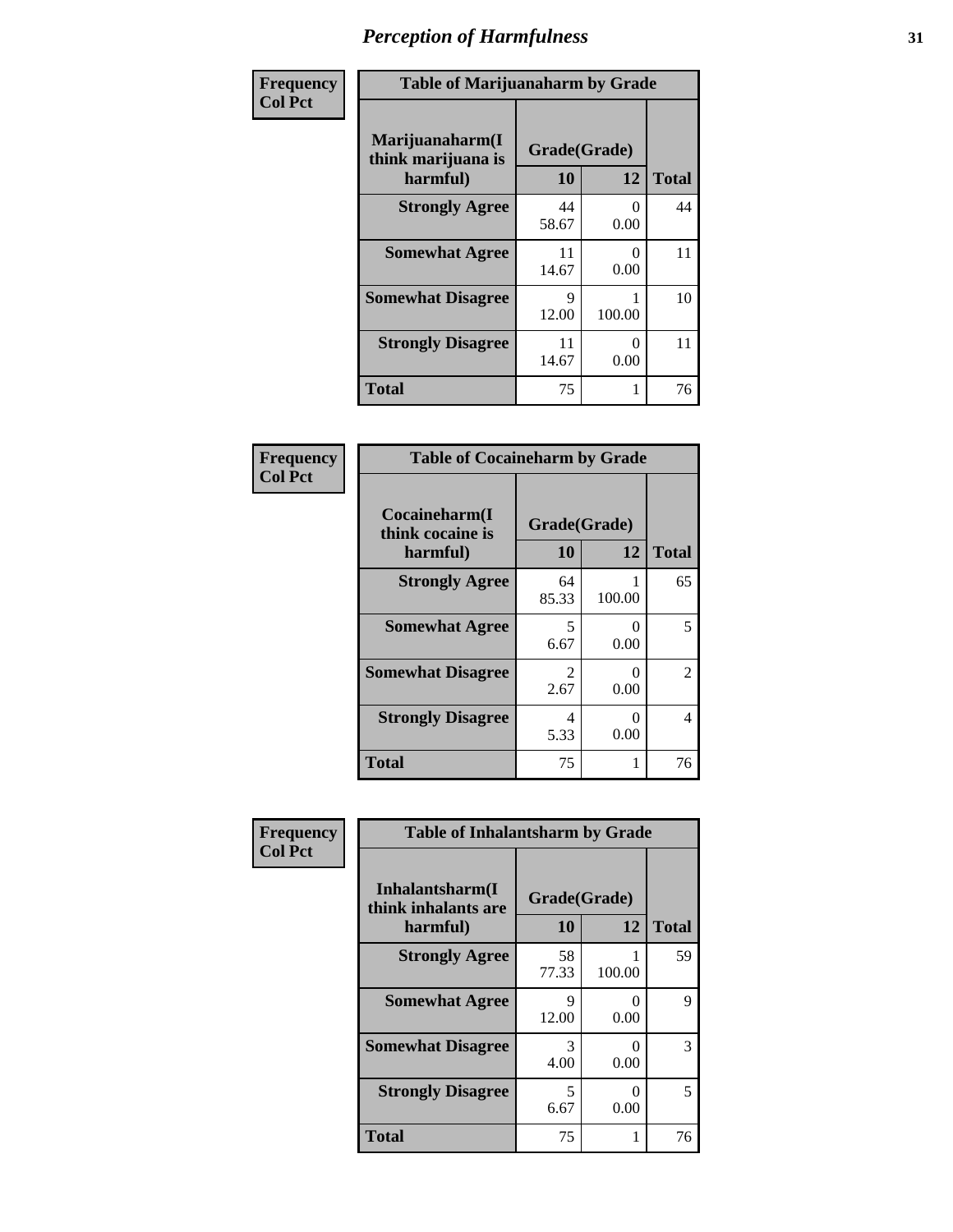| Frequency      | <b>Table of Steroidsharm by Grade</b>            |                    |           |              |  |  |
|----------------|--------------------------------------------------|--------------------|-----------|--------------|--|--|
| <b>Col Pct</b> | Steroidsharm(I<br>think steroids are<br>harmful) | Grade(Grade)<br>10 | 12        | <b>Total</b> |  |  |
|                | <b>Strongly Agree</b>                            | 54<br>72.00        | 100.00    | 55           |  |  |
|                | <b>Somewhat Agree</b>                            | 11<br>14.67        | 0<br>0.00 | 11           |  |  |
|                | <b>Somewhat Disagree</b>                         | 3<br>4.00          | 0<br>0.00 | 3            |  |  |
|                | <b>Strongly Disagree</b>                         | 9.33               | 0<br>0.00 | 7            |  |  |
|                | <b>Total</b>                                     | 75                 |           | 76           |  |  |

| <b>Table of Ecstasyharm by Grade</b>          |                    |              |    |  |  |  |  |
|-----------------------------------------------|--------------------|--------------|----|--|--|--|--|
| Ecstasyharm(I<br>think ecstasy is<br>harmful) | Grade(Grade)<br>10 | <b>Total</b> |    |  |  |  |  |
| <b>Strongly Agree</b>                         | 60<br>80.00        | 1<br>100.00  | 61 |  |  |  |  |
| <b>Somewhat Agree</b>                         | 9<br>12.00         | 0<br>0.00    | 9  |  |  |  |  |
| <b>Somewhat Disagree</b>                      | 1<br>1.33          | 0<br>0.00    |    |  |  |  |  |
| <b>Strongly Disagree</b>                      | 5<br>6.67          | 0<br>0.00    | 5  |  |  |  |  |
| <b>Total</b>                                  | 75                 | 1            | 76 |  |  |  |  |

| Frequency      | <b>Table of Methharm by Grade</b>                           |                        |                           |              |
|----------------|-------------------------------------------------------------|------------------------|---------------------------|--------------|
| <b>Col Pct</b> | <b>Methharm(I think</b><br>methamphetamines<br>are harmful) | Grade(Grade)<br>10     | 12                        | <b>Total</b> |
|                | <b>Strongly Agree</b>                                       | 66<br>88.00            | 100.00                    | 67           |
|                | <b>Somewhat Agree</b>                                       | 4<br>5.33              | $\mathbf{\Omega}$<br>0.00 | 4            |
|                | <b>Somewhat Disagree</b>                                    | $\mathfrak{D}$<br>2.67 | 0<br>0.00                 | 2            |
|                | <b>Strongly Disagree</b>                                    | 3<br>4.00              | 0<br>0.00                 | 3            |
|                | <b>Total</b>                                                | 75                     | 1                         | 76           |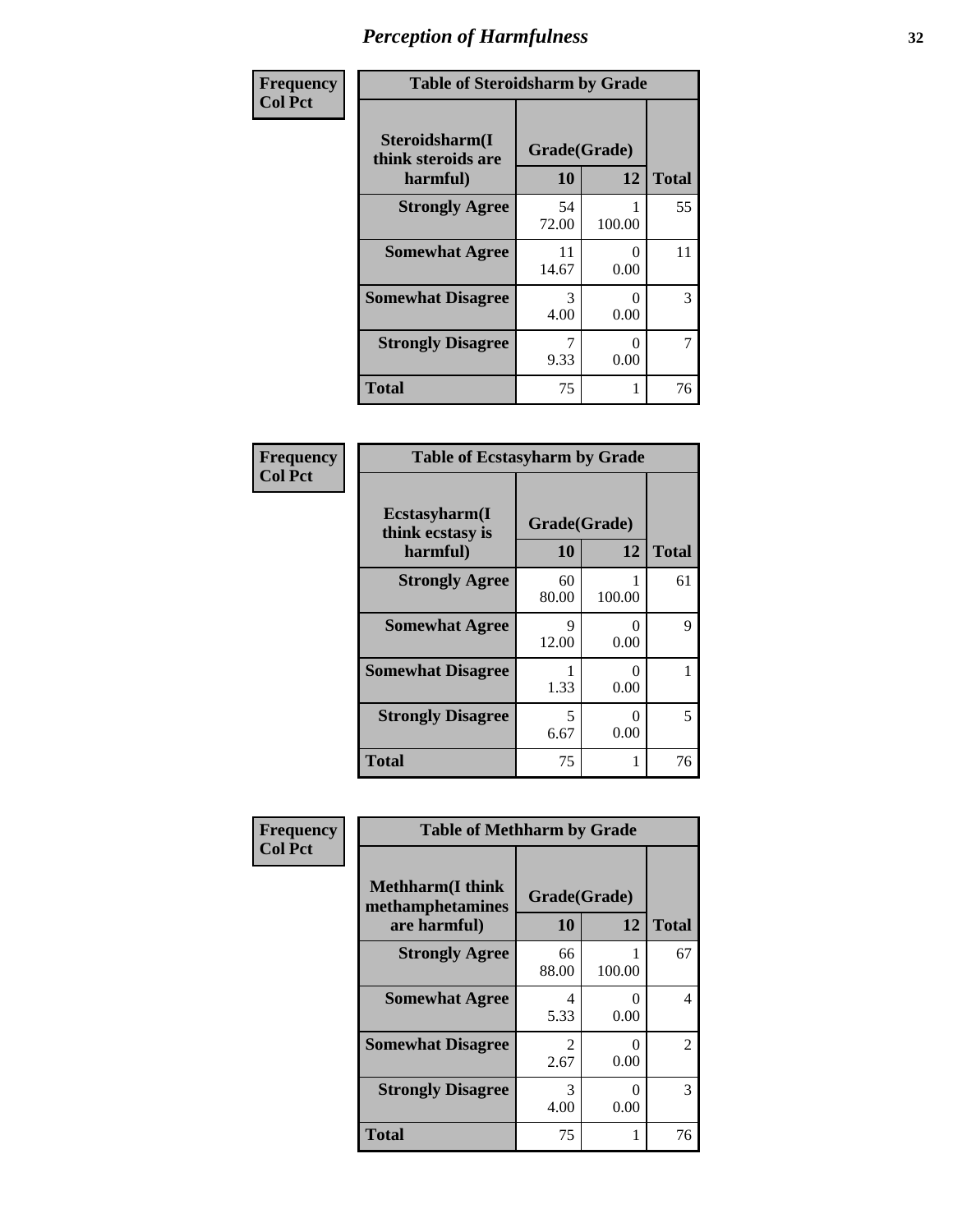| Frequency      | <b>Table of Hallucinogensharm by Grade</b>                 |                    |           |              |
|----------------|------------------------------------------------------------|--------------------|-----------|--------------|
| <b>Col Pct</b> | Hallucinogensharm(I<br>think hallucinogens<br>are harmful) | Grade(Grade)<br>10 | 12        | <b>Total</b> |
|                | <b>Strongly Agree</b>                                      | 60<br>80.00        | 100.00    | 61           |
|                | <b>Somewhat Agree</b>                                      | 8<br>10.67         | 0<br>0.00 | 8            |
|                | <b>Somewhat Disagree</b>                                   | 4<br>5.33          | 0<br>0.00 | 4            |
|                | <b>Strongly Disagree</b>                                   | 3<br>4.00          | 0<br>0.00 | 3            |
|                | <b>Total</b>                                               | 75                 | 1         | 76           |

| <b>Frequency</b> |
|------------------|
| Col Pct          |

| <b>Table of Prescriptionharm by Grade</b>                                         |              |               |              |  |  |  |
|-----------------------------------------------------------------------------------|--------------|---------------|--------------|--|--|--|
| <b>Prescriptionharm(I)</b><br>think prescription<br>drugs not<br>prescribed to me | Grade(Grade) |               |              |  |  |  |
| are harmful)                                                                      | 10           | 12            | <b>Total</b> |  |  |  |
| <b>Strongly Agree</b>                                                             | 52<br>69.33  | 100.00        | 53           |  |  |  |
| <b>Somewhat Agree</b>                                                             | 16<br>21.33  | 0<br>0.00     | 16           |  |  |  |
| <b>Somewhat Disagree</b>                                                          | 3<br>4.00    | 0<br>0.00     | 3            |  |  |  |
| <b>Strongly Disagree</b>                                                          | 4<br>5.33    | 0<br>$0.00\,$ | 4            |  |  |  |
| <b>Total</b>                                                                      | 75           | 1             | 76           |  |  |  |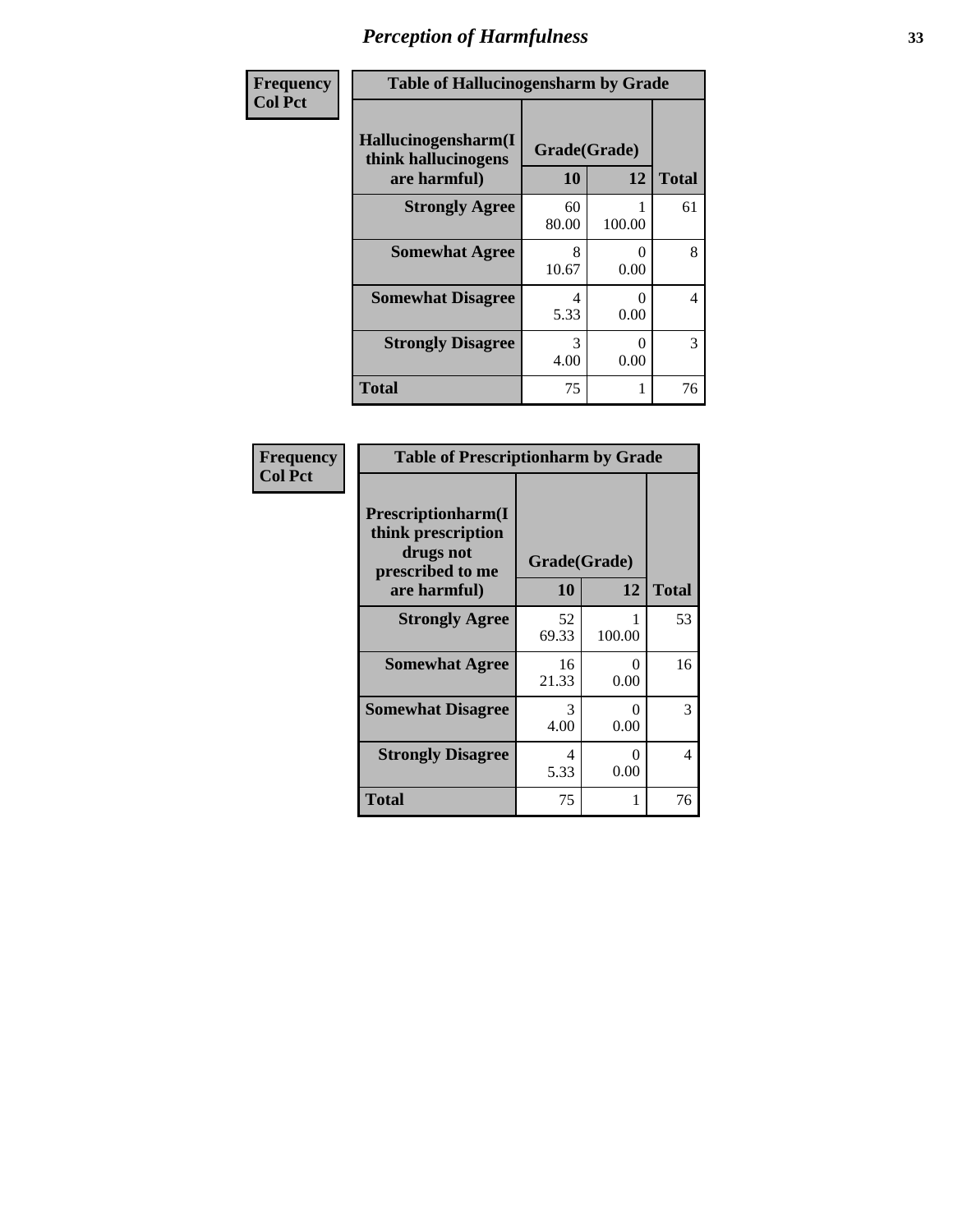# *Disapproval by Adults* **34**

| Frequency      | <b>Table of Alcoholadult by Grade</b>                                 |                    |        |              |  |
|----------------|-----------------------------------------------------------------------|--------------------|--------|--------------|--|
| <b>Col Pct</b> | <b>Alcoholadult</b> (Adults<br>would disapprove if<br>I used alcohol) | Grade(Grade)<br>10 | 12     | <b>Total</b> |  |
|                | <b>Strongly Agree</b>                                                 | 38<br>50.67        | 0.00   | 38           |  |
|                | <b>Somewhat Agree</b>                                                 | 25<br>33.33        | 100.00 | 26           |  |
|                | <b>Somewhat Disagree</b>                                              | 8<br>10.67         | 0.00   | 8            |  |
|                | <b>Strongly Disagree</b>                                              | 4<br>5.33          | 0.00   | 4            |  |
|                | <b>Total</b>                                                          | 75                 |        | 76           |  |

| <b>Table of Tobaccoadult by Grade</b>                                 |                    |               |              |  |  |  |
|-----------------------------------------------------------------------|--------------------|---------------|--------------|--|--|--|
| <b>Tobaccoadult</b> (Adults<br>would disapprove if<br>I used tobacco) | Grade(Grade)<br>10 | 12            | <b>Total</b> |  |  |  |
| <b>Strongly Agree</b>                                                 | 45<br>60.00        | 0<br>0.00     | 45           |  |  |  |
| <b>Somewhat Agree</b>                                                 | 15<br>20.00        | 0<br>0.00     | 15           |  |  |  |
| <b>Somewhat Disagree</b>                                              | 6<br>8.00          | 100.00        | 7            |  |  |  |
| <b>Strongly Disagree</b>                                              | 9<br>12.00         | 0<br>$0.00\,$ | 9            |  |  |  |
| <b>Total</b>                                                          | 75                 |               | 76           |  |  |  |

| Frequency      | <b>Table of Marijuanaadult by Grade</b>                           |                    |                  |              |
|----------------|-------------------------------------------------------------------|--------------------|------------------|--------------|
| <b>Col Pct</b> | Marijuanaadult(Adults<br>would disapprove if I<br>used marijuana) | Grade(Grade)<br>10 | 12               | <b>Total</b> |
|                | <b>Strongly Agree</b>                                             | 63<br>84.00        | $\Omega$<br>0.00 | 63           |
|                | <b>Somewhat Agree</b>                                             | 6<br>8.00          | 0<br>0.00        | 6            |
|                | <b>Somewhat Disagree</b>                                          | 3<br>4.00          | 100.00           | 4            |
|                | <b>Strongly Disagree</b>                                          | 3<br>4.00          | $\Omega$<br>0.00 | 3            |
|                | <b>Total</b>                                                      | 75                 | 1                | 76           |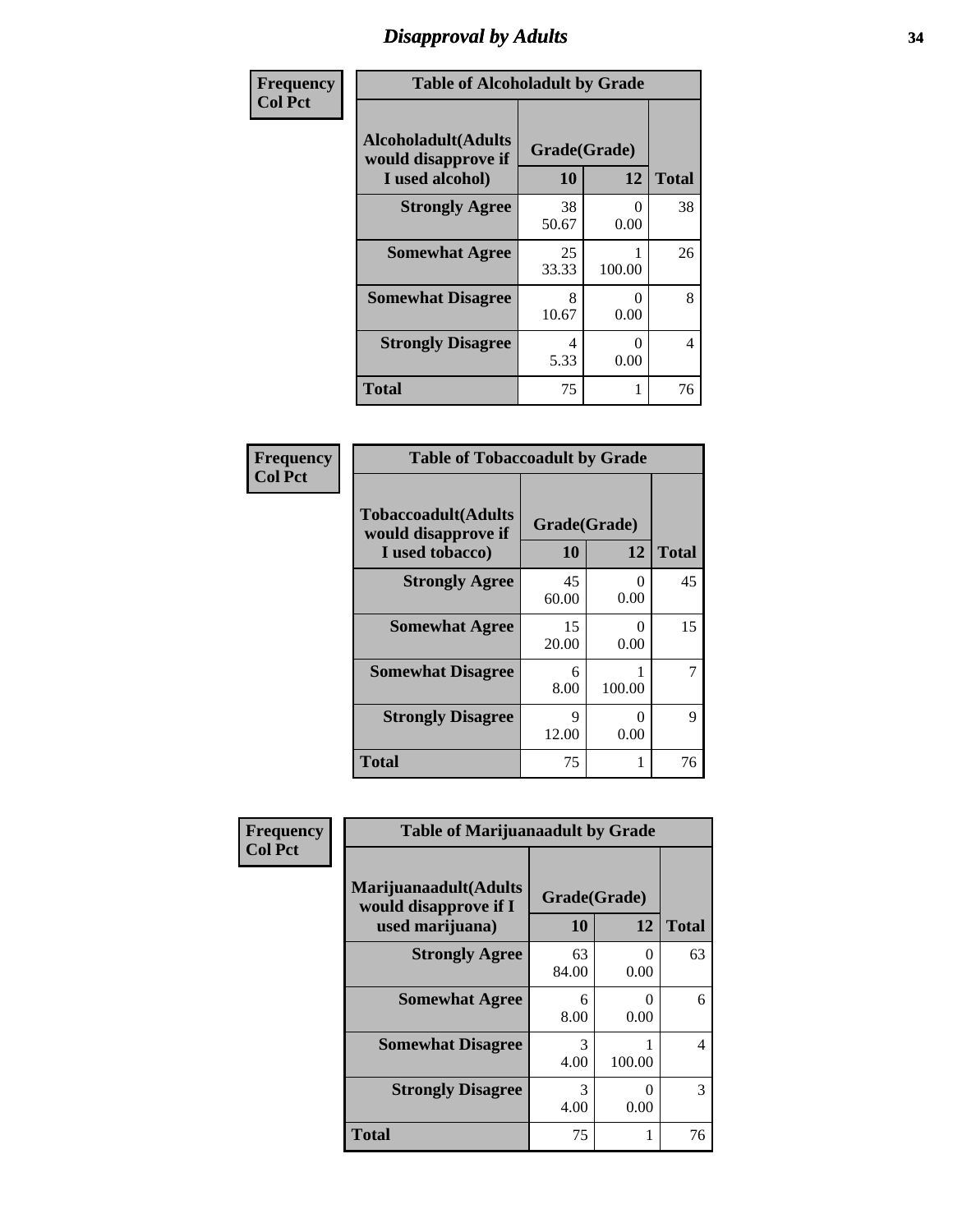# *Disapproval by Adults* **35**

| <b>Frequency</b> | <b>Table of Otherdrugadult by Grade</b>                                     |                    |                  |              |
|------------------|-----------------------------------------------------------------------------|--------------------|------------------|--------------|
| <b>Col Pct</b>   | <b>Otherdrugadult</b> (Adults<br>would disapprove if I<br>used other drugs) | Grade(Grade)<br>10 | 12               | <b>Total</b> |
|                  | <b>Strongly Agree</b>                                                       | 64<br>85.33        | 100.00           | 65           |
|                  | <b>Somewhat Agree</b>                                                       | 3<br>4.00          | $\Omega$<br>0.00 | 3            |
|                  | <b>Somewhat Disagree</b>                                                    | 5<br>6.67          | 0<br>0.00        | 5            |
|                  | <b>Strongly Disagree</b>                                                    | 3<br>4.00          | 0<br>0.00        | 3            |
|                  | <b>Total</b>                                                                | 75                 |                  | 76           |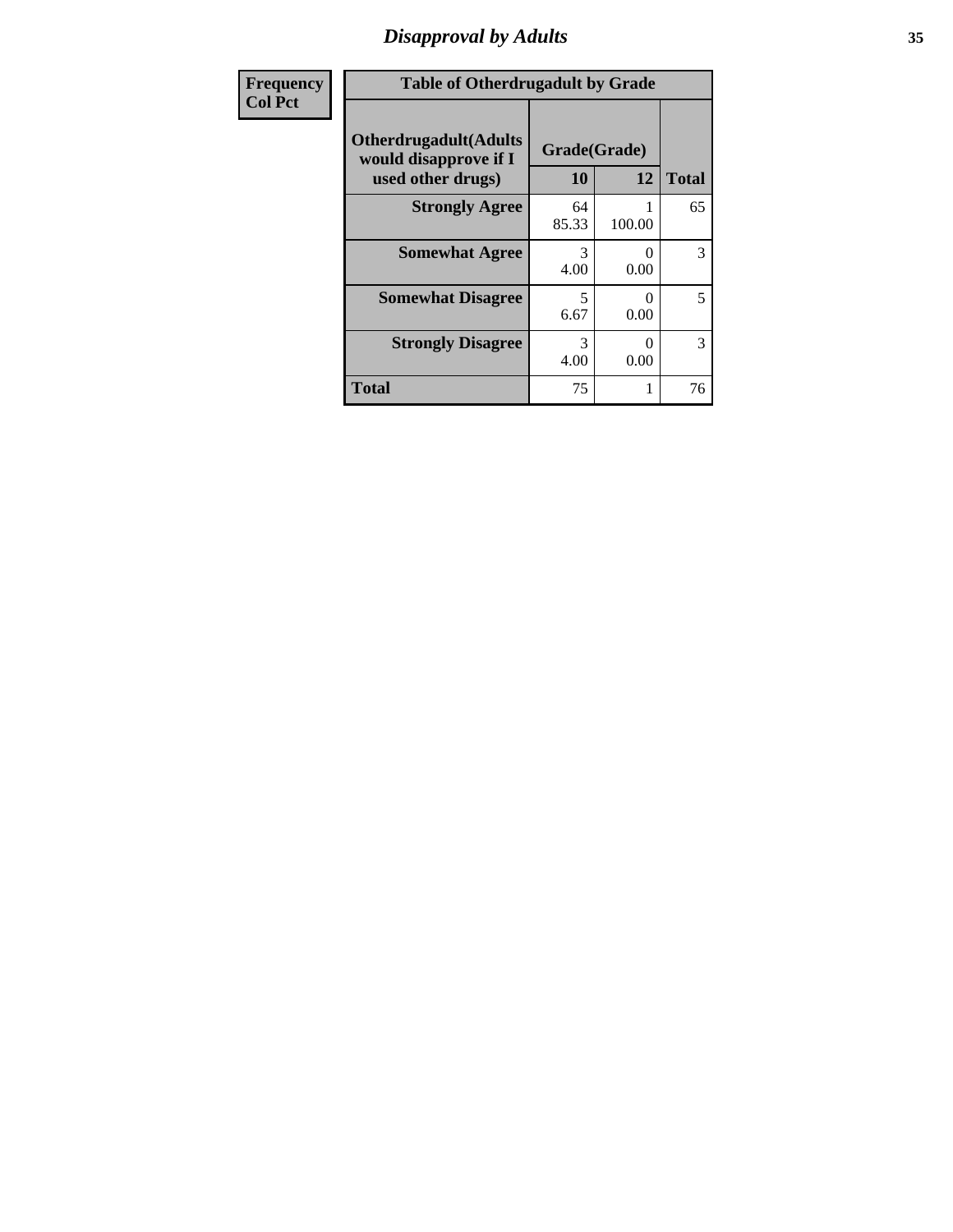# *Disapproval by Peers* **36**

| Frequency      | <b>Table of Alcoholpeer by Grade</b>                    |              |                           |              |
|----------------|---------------------------------------------------------|--------------|---------------------------|--------------|
| <b>Col Pct</b> | Alcoholpeer(My<br>friends would<br>disapprove if I used | Grade(Grade) |                           |              |
|                | alcohol)                                                | 10           | 12                        | <b>Total</b> |
|                | <b>Strongly Agree</b>                                   | 6<br>8.00    | $\Omega$<br>0.00          | 6            |
|                | <b>Somewhat Agree</b>                                   | 12<br>16.00  | $\mathbf{\Omega}$<br>0.00 | 12           |
|                | <b>Somewhat Disagree</b>                                | 21<br>28.00  | 0.00                      | 21           |
|                | <b>Strongly Disagree</b>                                | 36<br>48.00  | 100.00                    | 37           |
|                | Total                                                   | 75           |                           | 76           |

| Frequency      | <b>Table of Tobaccopeer by Grade</b>                                |                    |           |              |
|----------------|---------------------------------------------------------------------|--------------------|-----------|--------------|
| <b>Col Pct</b> | Tobaccopeer(My<br>friends would<br>disapprove if I used<br>tobacco) | Grade(Grade)<br>10 | 12        | <b>Total</b> |
|                | <b>Strongly Agree</b>                                               | 12<br>16.00        | 0<br>0.00 | 12           |
|                | <b>Somewhat Agree</b>                                               | 15<br>20.00        | 0<br>0.00 | 15           |
|                | <b>Somewhat Disagree</b>                                            | 19<br>25.33        | 0<br>0.00 | 19           |
|                | <b>Strongly Disagree</b>                                            | 29<br>38.67        | 100.00    | 30           |
|                | <b>Total</b>                                                        | 75                 |           | 76           |

| Frequency      | <b>Table of Marijuanapeer by Grade</b>                    |              |                           |              |
|----------------|-----------------------------------------------------------|--------------|---------------------------|--------------|
| <b>Col Pct</b> | Marijuanapeer(My<br>friends would<br>disapprove if I used | Grade(Grade) |                           |              |
|                | marijuana)                                                | 10           | 12                        | <b>Total</b> |
|                | <b>Strongly Agree</b>                                     | 21<br>28.00  | $\mathbf{\Omega}$<br>0.00 | 21           |
|                | <b>Somewhat Agree</b>                                     | 12<br>16.00  | 0<br>0.00                 | 12           |
|                | <b>Somewhat Disagree</b>                                  | 14<br>18.67  | 100.00                    | 15           |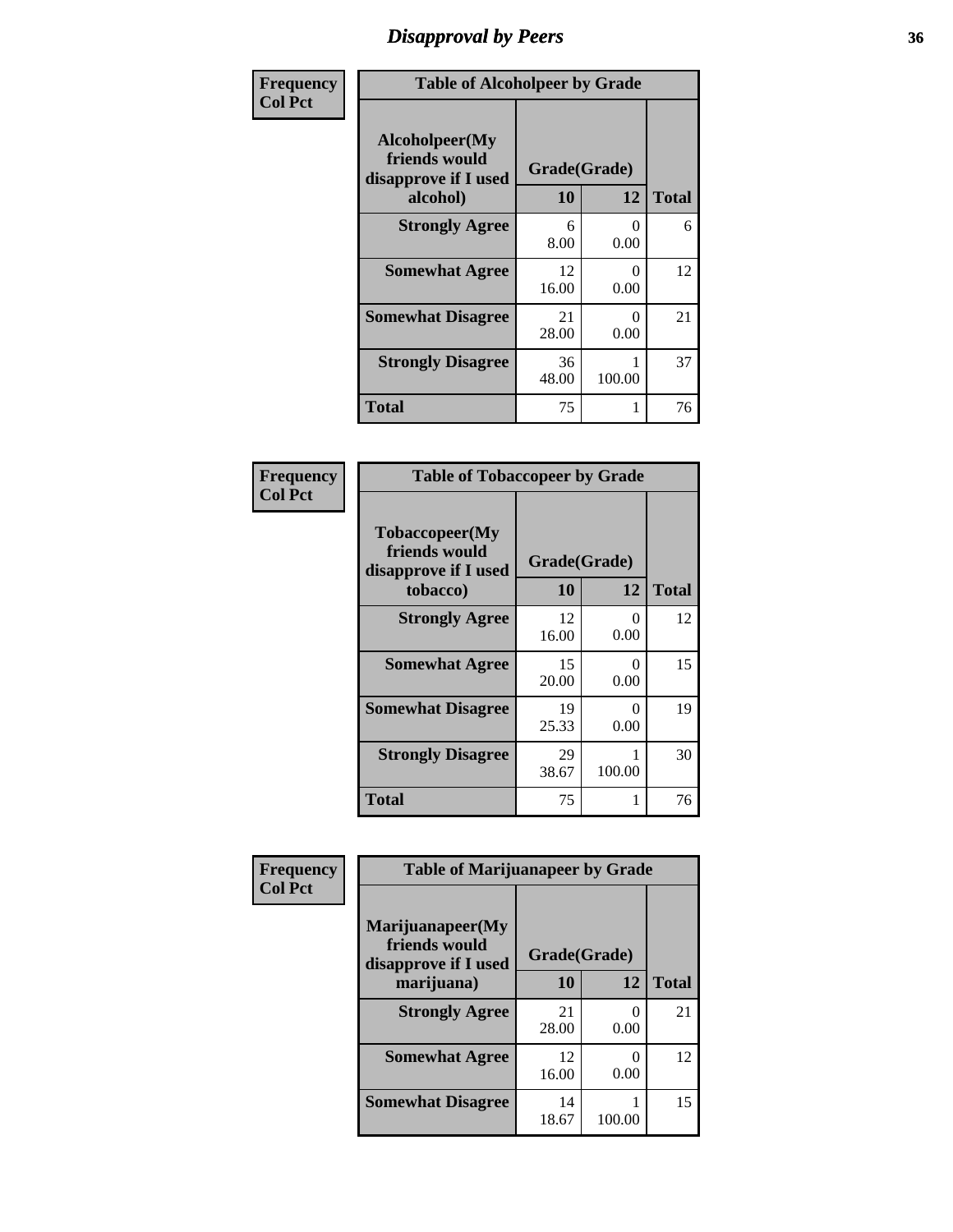# *Disapproval by Peers* **37**

| <b>Frequency</b> | <b>Table of Marijuanapeer by Grade</b>                                  |                    |      |              |
|------------------|-------------------------------------------------------------------------|--------------------|------|--------------|
| <b>Col Pct</b>   | Marijuanapeer(My<br>friends would<br>disapprove if I used<br>marijuana) | Grade(Grade)<br>10 | 12   | <b>Total</b> |
|                  | <b>Strongly Disagree</b>                                                | 28<br>37.33        | 0.00 | 28           |
|                  | Total                                                                   | 75                 |      | 76           |

| Frequency      | <b>Table of Otherdrugpeer by Grade</b>                                    |                    |           |              |
|----------------|---------------------------------------------------------------------------|--------------------|-----------|--------------|
| <b>Col Pct</b> | Otherdrugpeer(My<br>friends would<br>disapprove if I used<br>other drugs) | Grade(Grade)<br>10 | 12        | <b>Total</b> |
|                | <b>Strongly Agree</b>                                                     | 29<br>38.67        | 100.00    | 30           |
|                | <b>Somewhat Agree</b>                                                     | 13<br>17.33        | 0<br>0.00 | 13           |
|                | <b>Somewhat Disagree</b>                                                  | 10<br>13.33        | 0<br>0.00 | 10           |
|                | <b>Strongly Disagree</b>                                                  | 23<br>30.67        | 0<br>0.00 | 23           |
|                | Total                                                                     | 75                 |           | 76           |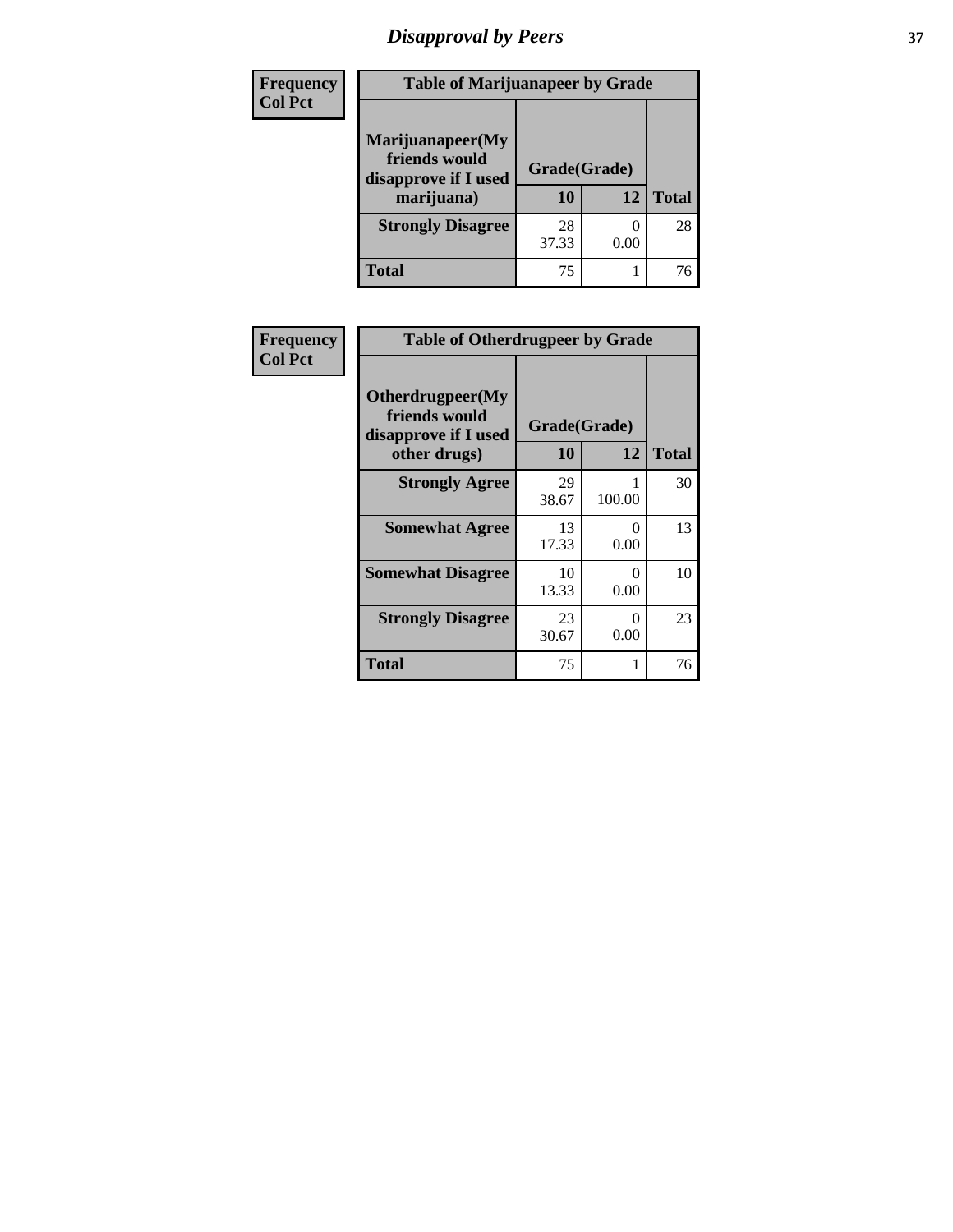| Frequency<br><b>Col Pct</b> | <b>Table of Alcohollocation1 by Grade</b> |              |                  |              |  |
|-----------------------------|-------------------------------------------|--------------|------------------|--------------|--|
|                             | <b>Alcohollocation1(Places</b>            | Grade(Grade) |                  |              |  |
|                             | <b>Friends Use Alcohol)</b>               | 10           | 12               | <b>Total</b> |  |
|                             |                                           | 57<br>76.00  | 100.00           | 58           |  |
|                             | Do Not Use                                | 18<br>24.00  | $\theta$<br>0.00 | 18           |  |
|                             | <b>Total</b>                              | 75           |                  | 76           |  |

| Frequency      | <b>Table of Alcohollocation2 by Grade</b> |              |        |              |
|----------------|-------------------------------------------|--------------|--------|--------------|
| <b>Col Pct</b> | <b>Alcohollocation2(Places</b>            | Grade(Grade) |        |              |
|                | <b>Friends Use Alcohol)</b>               | 10           | 12     | <b>Total</b> |
|                |                                           | 37<br>49.33  | 0.00   | 37           |
|                | Home                                      | 38<br>50.67  | 100.00 | 39           |
|                | <b>Total</b>                              | 75           |        | 76           |

| Frequency<br><b>Col Pct</b> | <b>Table of Alcohollocation 3 by Grade</b> |              |        |              |
|-----------------------------|--------------------------------------------|--------------|--------|--------------|
|                             | <b>Alcohollocation3(Places</b>             | Grade(Grade) |        |              |
|                             | <b>Friends Use Alcohol)</b>                | 10           | 12     | <b>Total</b> |
|                             |                                            | 67<br>89.33  | 100.00 | 68           |
|                             | <b>School</b>                              | 8<br>10.67   | 0.00   | 8            |
|                             | <b>Total</b>                               | 75           |        | 76           |

| Frequency      | <b>Table of Alcohollocation4 by Grade</b> |              |        |              |  |
|----------------|-------------------------------------------|--------------|--------|--------------|--|
| <b>Col Pct</b> | <b>Alcohollocation4(Places</b>            | Grade(Grade) |        |              |  |
|                | <b>Friends Use Alcohol)</b>               | 10           | 12     | <b>Total</b> |  |
|                |                                           | 54<br>72.00  | 100.00 | 55           |  |
|                | Car                                       | 21<br>28.00  | 0.00   | 21           |  |
|                | <b>Total</b>                              | 75           |        | 76           |  |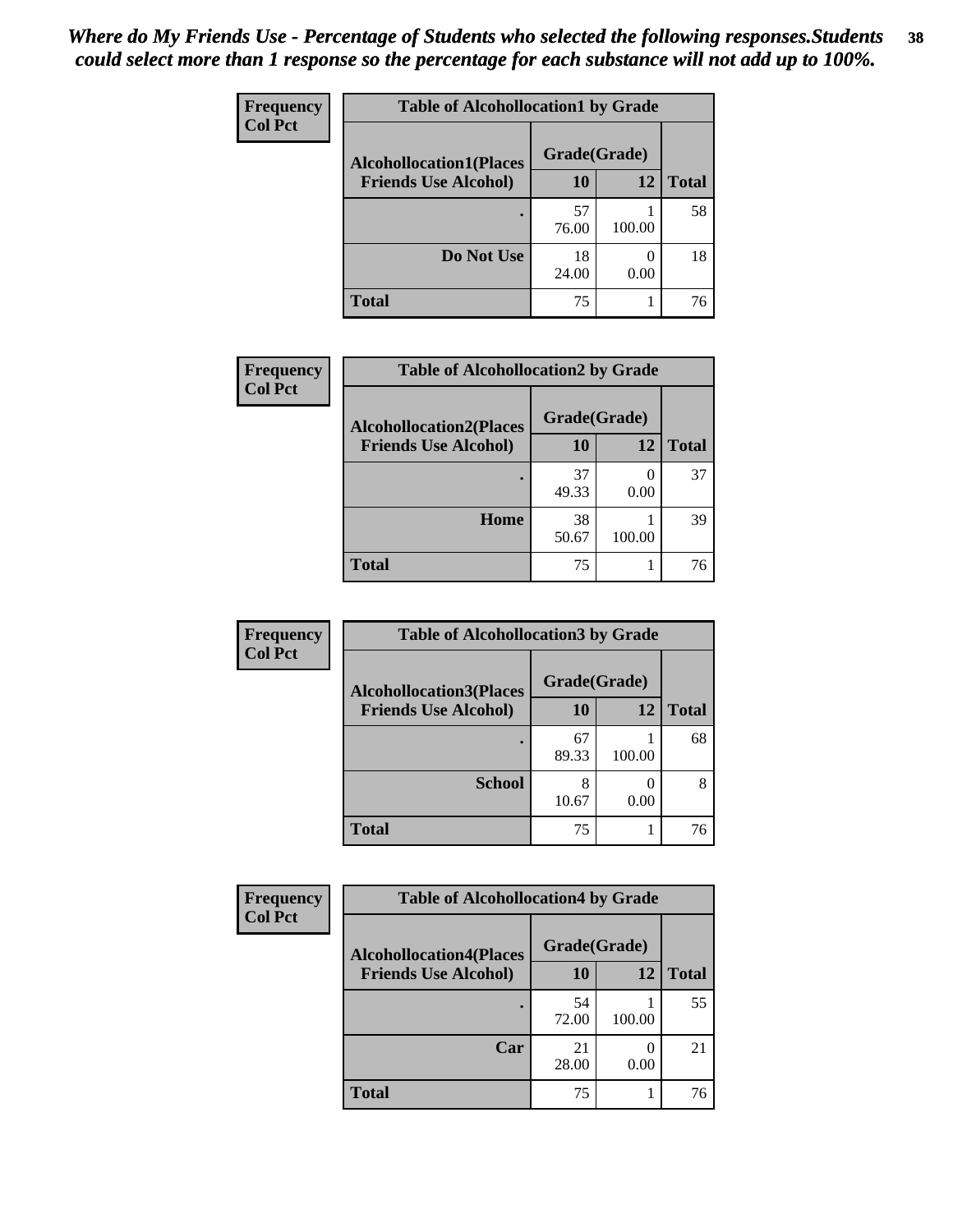| Frequency<br><b>Col Pct</b> | <b>Table of Alcohollocation5 by Grade</b> |              |        |              |  |
|-----------------------------|-------------------------------------------|--------------|--------|--------------|--|
|                             | <b>Alcohollocation5(Places</b>            | Grade(Grade) |        |              |  |
|                             | <b>Friends Use Alcohol)</b>               | 10           | 12     | <b>Total</b> |  |
|                             |                                           | 17<br>22.67  | 0.00   | 17           |  |
|                             | <b>Friend's House</b>                     | 58<br>77.33  | 100.00 | 59           |  |
|                             | <b>Total</b>                              | 75           |        | 76           |  |

| <b>Frequency</b> | <b>Table of Alcohollocation6 by Grade</b> |              |        |              |
|------------------|-------------------------------------------|--------------|--------|--------------|
| <b>Col Pct</b>   | <b>Alcohollocation6(Places</b>            | Grade(Grade) |        |              |
|                  | <b>Friends Use Alcohol)</b>               | 10           | 12     | <b>Total</b> |
|                  |                                           | 40<br>53.33  | 0.00   | 40           |
|                  | <b>Other</b>                              | 35<br>46.67  | 100.00 | 36           |
|                  | <b>Total</b>                              | 75           |        | 76           |

| Frequency      | <b>Table of Tobaccolocation1 by Grade</b> |              |                  |              |
|----------------|-------------------------------------------|--------------|------------------|--------------|
| <b>Col Pct</b> | <b>Tobaccolocation1(Places</b>            | Grade(Grade) |                  |              |
|                | <b>Friends Use Tobacco)</b>               | 10           | <b>12</b>        | <b>Total</b> |
|                |                                           | 59<br>78.67  | 100.00           | 60           |
|                | Do Not Use                                | 16<br>21.33  | $\left($<br>0.00 | 16           |
|                | <b>Total</b>                              | 75           |                  | 76           |

| <b>Frequency</b> | <b>Table of Tobaccolocation2 by Grade</b> |              |        |              |
|------------------|-------------------------------------------|--------------|--------|--------------|
| <b>Col Pct</b>   | <b>Tobaccolocation2(Places</b>            | Grade(Grade) |        |              |
|                  | <b>Friends Use Tobacco)</b>               | 10           | 12     | <b>Total</b> |
|                  |                                           | 23<br>30.67  | 0.00   | 23           |
|                  | Home                                      | 52<br>69.33  | 100.00 | 53           |
|                  | <b>Total</b>                              | 75           |        | 76           |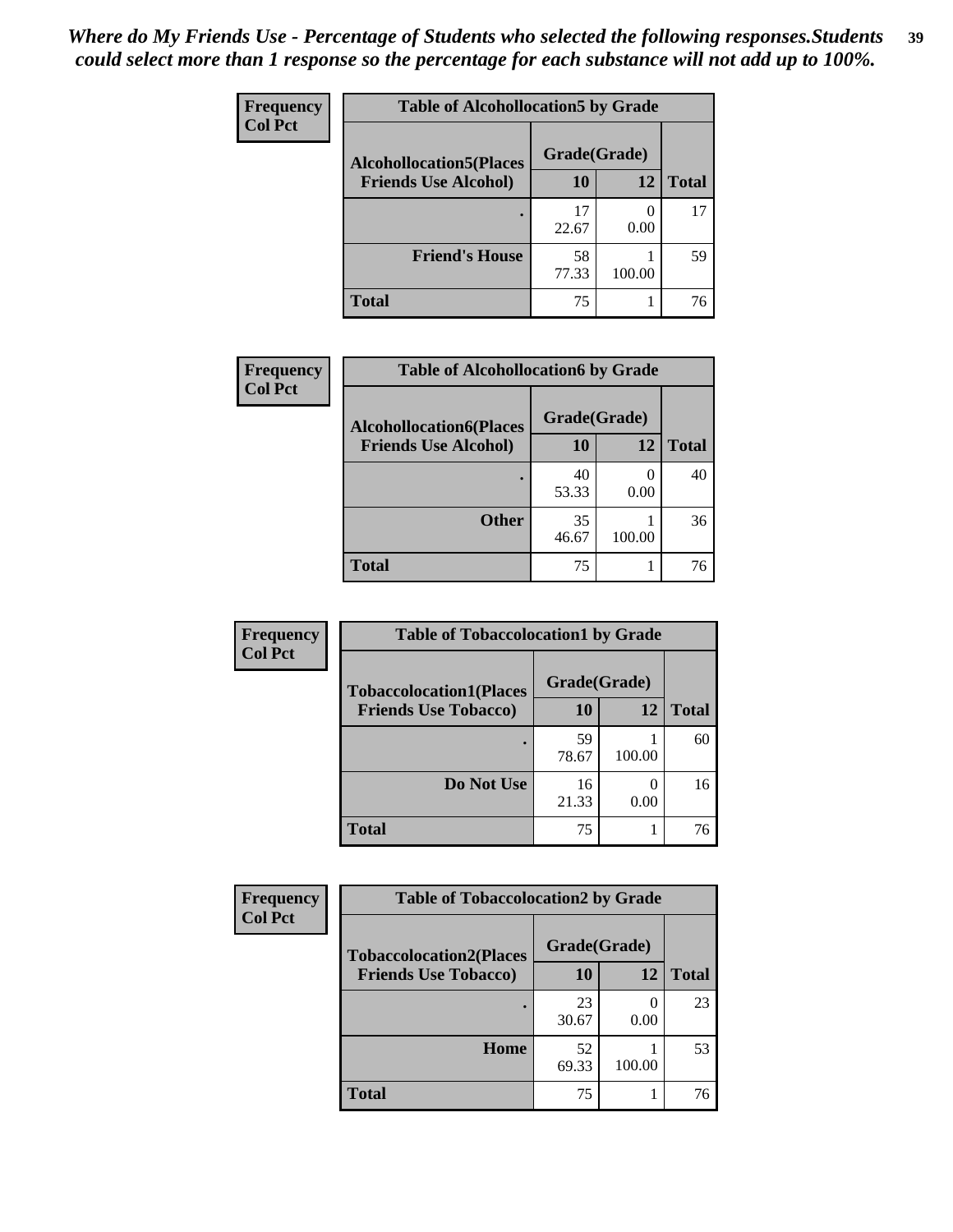| Frequency      | <b>Table of Tobaccolocation 3 by Grade</b> |              |                          |              |
|----------------|--------------------------------------------|--------------|--------------------------|--------------|
| <b>Col Pct</b> | <b>Tobaccolocation3(Places</b>             | Grade(Grade) |                          |              |
|                | <b>Friends Use Tobacco)</b>                | 10           | <b>12</b>                | <b>Total</b> |
|                |                                            | 41<br>54.67  | 100.00                   | 42           |
|                | <b>School</b>                              | 34<br>45.33  | $\left( \right)$<br>0.00 | 34           |
|                | <b>Total</b>                               | 75           |                          | 76           |

| Frequency      | <b>Table of Tobaccolocation4 by Grade</b> |              |        |              |
|----------------|-------------------------------------------|--------------|--------|--------------|
| <b>Col Pct</b> | <b>Tobaccolocation4(Places</b>            | Grade(Grade) |        |              |
|                | <b>Friends Use Tobacco)</b>               | 10           | 12     | <b>Total</b> |
|                |                                           | 34<br>45.33  | 0.00   | 34           |
|                | Car                                       | 41<br>54.67  | 100.00 | 42           |
|                | <b>Total</b>                              | 75           |        | 76           |

| Frequency      | <b>Table of Tobaccolocation5 by Grade</b>                     |                    |        |              |
|----------------|---------------------------------------------------------------|--------------------|--------|--------------|
| <b>Col Pct</b> | <b>Tobaccolocation5(Places</b><br><b>Friends Use Tobacco)</b> | Grade(Grade)<br>10 | 12     | <b>Total</b> |
|                |                                                               |                    |        |              |
|                |                                                               | 25<br>33.33        | 0.00   | 25           |
|                | <b>Friend's House</b>                                         | 50<br>66.67        | 100.00 | 51           |
|                | <b>Total</b>                                                  | 75                 |        | 76           |

| Frequency      | <b>Table of Tobaccolocation6 by Grade</b> |              |        |              |  |
|----------------|-------------------------------------------|--------------|--------|--------------|--|
| <b>Col Pct</b> | <b>Tobaccolocation6(Places</b>            | Grade(Grade) |        |              |  |
|                | <b>Friends Use Tobacco)</b>               | 10           | 12     | <b>Total</b> |  |
|                |                                           | 37<br>49.33  | 0.00   | 37           |  |
|                | <b>Other</b>                              | 38<br>50.67  | 100.00 | 39           |  |
|                | <b>Total</b>                              | 75           |        | 76           |  |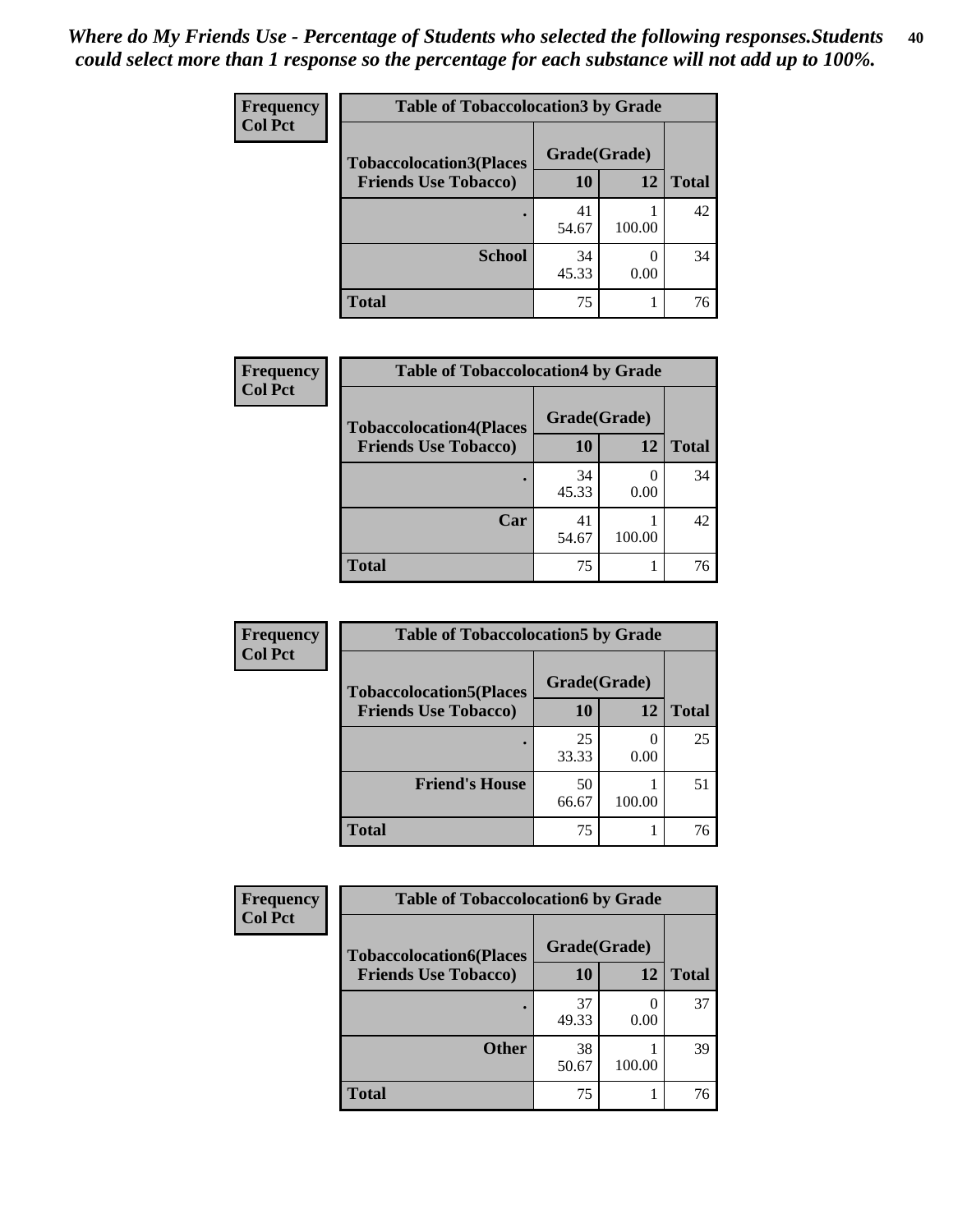| <b>Frequency</b> | <b>Table of Marijuanalocation1 by Grade</b> |              |        |              |  |
|------------------|---------------------------------------------|--------------|--------|--------------|--|
| <b>Col Pct</b>   | <b>Marijuanalocation1(Places</b>            | Grade(Grade) |        |              |  |
|                  | <b>Friends Use Marijuana</b> )              | 10           | 12     | <b>Total</b> |  |
|                  |                                             | 42<br>56.00  | 100.00 | 43           |  |
|                  | Do Not Use                                  | 33<br>44.00  | 0.00   | 33           |  |
|                  | <b>Total</b>                                | 75           |        | 76           |  |

| <b>Frequency</b> | <b>Table of Marijuanalocation2 by Grade</b>                        |                    |        |              |
|------------------|--------------------------------------------------------------------|--------------------|--------|--------------|
| <b>Col Pct</b>   | <b>Marijuanalocation2(Places</b><br><b>Friends Use Marijuana</b> ) | Grade(Grade)<br>10 | 12     | <b>Total</b> |
|                  |                                                                    |                    |        |              |
|                  |                                                                    | 41                 |        | 41           |
|                  |                                                                    | 54.67              | 0.00   |              |
|                  | Home                                                               | 34                 |        | 35           |
|                  |                                                                    | 45.33              | 100.00 |              |
|                  | <b>Total</b>                                                       | 75                 |        | 76           |

| Frequency<br><b>Col Pct</b> | <b>Table of Marijuanalocation3 by Grade</b> |              |        |       |
|-----------------------------|---------------------------------------------|--------------|--------|-------|
|                             | <b>Marijuanalocation3(Places</b>            | Grade(Grade) |        |       |
|                             | <b>Friends Use Marijuana</b> )              | 10           | 12     | Total |
|                             |                                             | 65<br>86.67  | 100.00 | 66    |
|                             | <b>School</b>                               | 10<br>13.33  | 0.00   | 10    |
|                             | <b>Total</b>                                | 75           |        | 76    |

| <b>Frequency</b> | <b>Table of Marijuanalocation4 by Grade</b> |              |        |              |  |  |
|------------------|---------------------------------------------|--------------|--------|--------------|--|--|
| <b>Col Pct</b>   | <b>Marijuanalocation4(Places</b>            | Grade(Grade) |        |              |  |  |
|                  | <b>Friends Use Marijuana</b> )              | 10           | 12     | <b>Total</b> |  |  |
|                  |                                             | 50<br>66.67  | 100.00 | 51           |  |  |
|                  | Car                                         | 25<br>33.33  | 0.00   | 25           |  |  |
|                  | <b>Total</b>                                | 75           |        | 76           |  |  |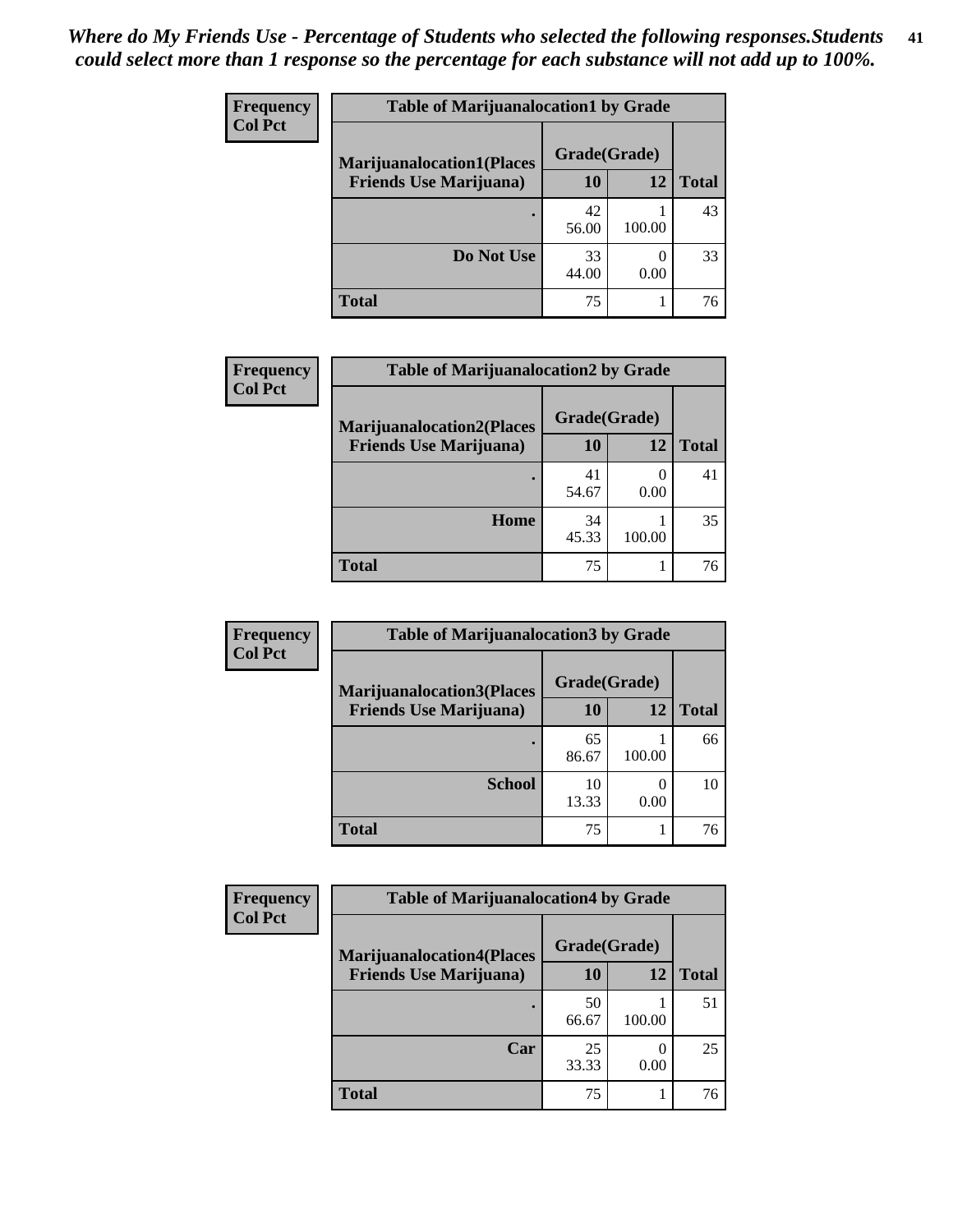| <b>Frequency</b> | <b>Table of Marijuanalocation5 by Grade</b>                         |              |        |              |
|------------------|---------------------------------------------------------------------|--------------|--------|--------------|
| <b>Col Pct</b>   | <b>Marijuanalocation5(Places)</b><br><b>Friends Use Marijuana</b> ) | Grade(Grade) |        |              |
|                  |                                                                     | 10           | 12     | <b>Total</b> |
|                  |                                                                     | 34<br>45.33  | 0.00   | 34           |
|                  | <b>Friend's House</b>                                               | 41<br>54.67  | 100.00 | 42           |
|                  | <b>Total</b>                                                        | 75           |        | 76           |

| <b>Frequency</b><br><b>Col Pct</b> | <b>Table of Marijuanalocation6 by Grade</b>                        |                    |        |              |
|------------------------------------|--------------------------------------------------------------------|--------------------|--------|--------------|
|                                    | <b>Marijuanalocation6(Places</b><br><b>Friends Use Marijuana</b> ) | Grade(Grade)<br>10 | 12     | <b>Total</b> |
|                                    |                                                                    | 47<br>62.67        | 100.00 | 48           |
|                                    | <b>Other</b>                                                       | 28<br>37.33        | 0.00   | 28           |
|                                    | <b>Total</b>                                                       | 75                 |        | 76           |

| <b>Frequency</b> | <b>Table of Otherdruglocation1 by Grade</b>                          |              |        |              |
|------------------|----------------------------------------------------------------------|--------------|--------|--------------|
| <b>Col Pct</b>   | <b>Otherdruglocation1(Places</b><br><b>Friends Use Other Illegal</b> | Grade(Grade) |        |              |
|                  | Drugs)                                                               | <b>10</b>    | 12     | <b>Total</b> |
|                  |                                                                      | 31<br>41.33  | 0.00   | 31           |
|                  | Do Not Use                                                           | 44<br>58.67  | 100.00 | 45           |
|                  | <b>Total</b>                                                         | 75           |        | 76           |

| <b>Frequency</b><br><b>Col Pct</b> | <b>Table of Otherdruglocation2 by Grade</b>                           |              |           |              |
|------------------------------------|-----------------------------------------------------------------------|--------------|-----------|--------------|
|                                    | <b>Otherdruglocation2(Places)</b><br><b>Friends Use Other Illegal</b> | Grade(Grade) |           |              |
|                                    | Drugs)                                                                | 10           | 12        | <b>Total</b> |
|                                    |                                                                       | 52<br>69.33  | 100.00    | 53           |
|                                    | Home                                                                  | 23<br>30.67  | 0<br>0.00 | 23           |
|                                    | <b>Total</b>                                                          | 75           |           | 76           |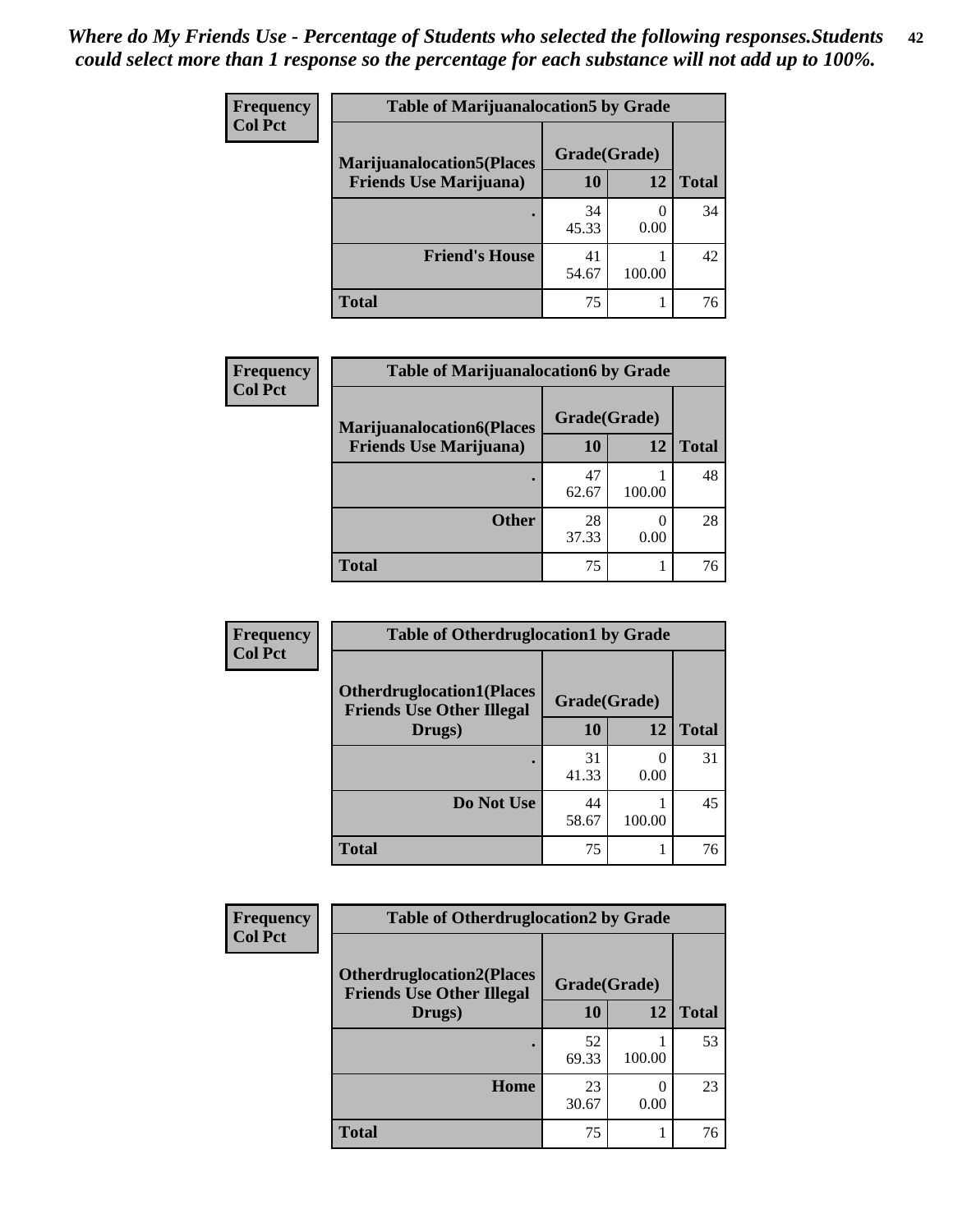| <b>Frequency</b> | <b>Table of Otherdruglocation 3 by Grade</b>                          |              |        |              |  |
|------------------|-----------------------------------------------------------------------|--------------|--------|--------------|--|
| <b>Col Pct</b>   | <b>Otherdruglocation3(Places)</b><br><b>Friends Use Other Illegal</b> | Grade(Grade) |        |              |  |
|                  | Drugs)                                                                | 10           | 12     | <b>Total</b> |  |
|                  |                                                                       | 60<br>80.00  | 100.00 | 61           |  |
|                  | <b>School</b>                                                         | 15<br>20.00  | 0.00   | 15           |  |
|                  | Total                                                                 | 75           |        | 76           |  |

| <b>Frequency</b> | <b>Table of Otherdruglocation4 by Grade</b>                          |              |        |              |
|------------------|----------------------------------------------------------------------|--------------|--------|--------------|
| <b>Col Pct</b>   | <b>Otherdruglocation4(Places</b><br><b>Friends Use Other Illegal</b> | Grade(Grade) |        |              |
|                  | Drugs)                                                               | 10           | 12     | <b>Total</b> |
|                  | ٠                                                                    | 56<br>74.67  | 100.00 | 57           |
|                  | Car                                                                  | 19<br>25.33  | 0.00   | 19           |
|                  | <b>Total</b>                                                         | 75           | 1      | 76           |

| <b>Frequency</b> | <b>Table of Otherdruglocation5 by Grade</b>                          |              |        |              |
|------------------|----------------------------------------------------------------------|--------------|--------|--------------|
| <b>Col Pct</b>   | <b>Otherdruglocation5(Places</b><br><b>Friends Use Other Illegal</b> | Grade(Grade) |        |              |
|                  | Drugs)                                                               | 10           | 12     | <b>Total</b> |
|                  |                                                                      | 45<br>60.00  | 100.00 | 46           |
|                  | <b>Friend's House</b>                                                | 30<br>40.00  | 0.00   | 30           |
|                  | <b>Total</b>                                                         | 75           |        | 76           |

| Frequency      | <b>Table of Otherdruglocation6 by Grade</b>                          |              |        |              |
|----------------|----------------------------------------------------------------------|--------------|--------|--------------|
| <b>Col Pct</b> | <b>Otherdruglocation6(Places</b><br><b>Friends Use Other Illegal</b> | Grade(Grade) |        |              |
|                | Drugs)                                                               | 10           | 12     | <b>Total</b> |
|                |                                                                      | 53<br>70.67  | 100.00 | 54           |
|                | <b>Other</b>                                                         | 22<br>29.33  | 0.00   | 22           |
|                | <b>Total</b>                                                         | 75           |        | 76           |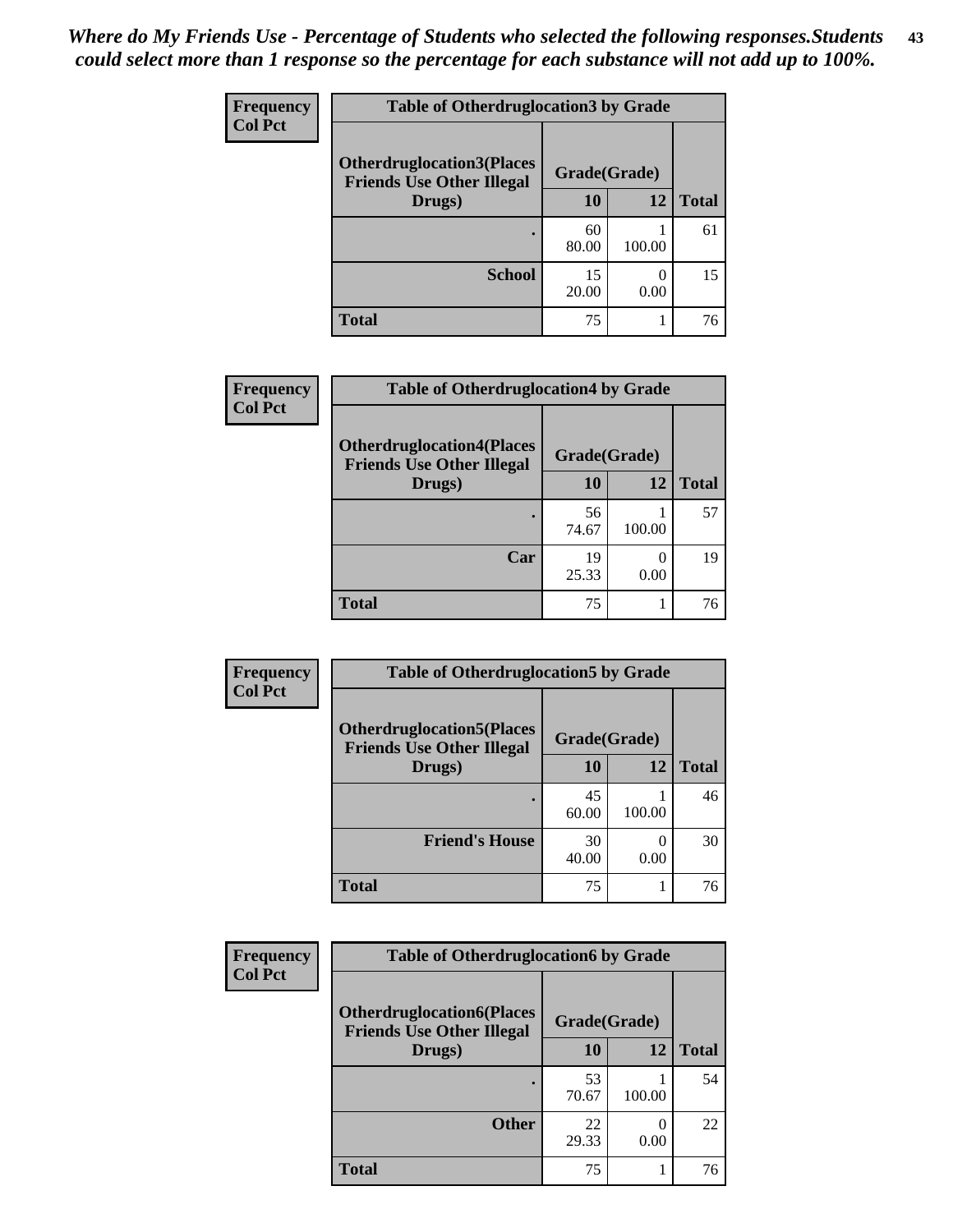| Frequency      | <b>Table of Alcoholtime1 by Grade</b>           |              |        |              |  |
|----------------|-------------------------------------------------|--------------|--------|--------------|--|
| <b>Col Pct</b> | <b>Alcoholtime1(Times</b><br><b>Friends Use</b> | Grade(Grade) |        |              |  |
|                | Alcohol)                                        | 10           | 12     | <b>Total</b> |  |
|                |                                                 | 58<br>77.33  | 100.00 | 59           |  |
|                | Do Not Use                                      | 17<br>22.67  | 0.00   | 17           |  |
|                | <b>Total</b>                                    | 75           |        | 76           |  |

| Frequency      | <b>Table of Alcoholtime2 by Grade</b>           |              |        |              |
|----------------|-------------------------------------------------|--------------|--------|--------------|
| <b>Col Pct</b> | <b>Alcoholtime2(Times</b><br><b>Friends Use</b> | Grade(Grade) |        |              |
|                | <b>Alcohol</b> )                                | 10           | 12     | <b>Total</b> |
|                |                                                 | 67<br>89.33  | 100.00 | 68           |
|                | <b>On Way to School</b>                         | 8<br>10.67   | 0.00   | 8            |
|                | <b>Total</b>                                    | 75           |        | 76           |

| Frequency      | <b>Table of Alcoholtime3 by Grade</b>           |              |        |              |
|----------------|-------------------------------------------------|--------------|--------|--------------|
| <b>Col Pct</b> | <b>Alcoholtime3(Times</b><br><b>Friends Use</b> | Grade(Grade) |        |              |
|                | Alcohol)                                        | 10           | 12     | <b>Total</b> |
|                |                                                 | 65<br>86.67  | 100.00 | 66           |
|                | <b>During School</b>                            | 10<br>13.33  | 0.00   | 10           |
|                | <b>Total</b>                                    | 75           |        | 76           |

| <b>Frequency</b> | <b>Table of Alcoholtime4 by Grade</b> |              |        |              |  |
|------------------|---------------------------------------|--------------|--------|--------------|--|
| <b>Col Pct</b>   | <b>Alcoholtime4(Times</b>             | Grade(Grade) |        |              |  |
|                  | <b>Friends Use Alcohol)</b>           | 10           | 12     | <b>Total</b> |  |
|                  | ٠                                     | 62<br>82.67  | 100.00 | 63           |  |
|                  | <b>On Way Home From School</b>        | 13<br>17.33  | 0.00   | 13           |  |
|                  | <b>Total</b>                          | 75           |        | 76           |  |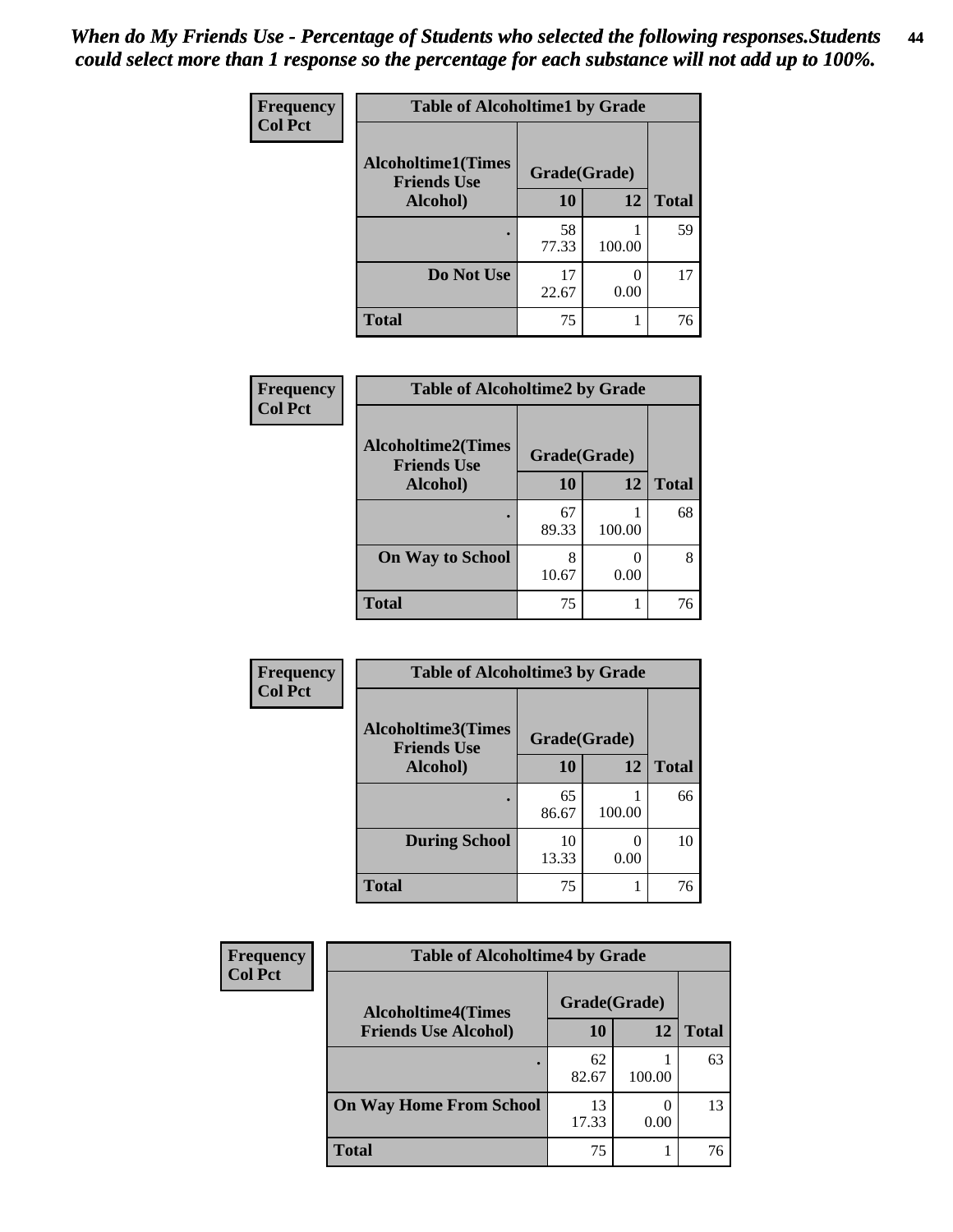*When do My Friends Use - Percentage of Students who selected the following responses.Students could select more than 1 response so the percentage for each substance will not add up to 100%.* **45**

| Frequency      | <b>Table of Alcoholtime5 by Grade</b>           |              |           |              |
|----------------|-------------------------------------------------|--------------|-----------|--------------|
| <b>Col Pct</b> | <b>Alcoholtime5(Times</b><br><b>Friends Use</b> | Grade(Grade) |           |              |
|                | Alcohol)                                        | 10           | 12        | <b>Total</b> |
|                |                                                 | 43<br>57.33  | 0<br>0.00 | 43           |
|                | <b>Weeknights</b>                               | 32<br>42.67  | 100.00    | 33           |
|                | <b>Total</b>                                    | 75           |           | 76           |

| <b>Frequency</b> | <b>Table of Alcoholtime6 by Grade</b>           |              |        |              |  |
|------------------|-------------------------------------------------|--------------|--------|--------------|--|
| <b>Col Pct</b>   | <b>Alcoholtime6(Times</b><br><b>Friends Use</b> | Grade(Grade) |        |              |  |
|                  | Alcohol)                                        | 10           | 12     | <b>Total</b> |  |
|                  |                                                 | 11<br>14.67  | 0.00   | 11           |  |
|                  | Weekends                                        | 64<br>85.33  | 100.00 | 65           |  |
|                  | <b>Total</b>                                    | 75           |        | 76           |  |

| Frequency      | <b>Table of Tobaccotime1 by Grade</b>           |              |           |              |  |
|----------------|-------------------------------------------------|--------------|-----------|--------------|--|
| <b>Col Pct</b> | <b>Tobaccotime1(Times</b><br><b>Friends Use</b> | Grade(Grade) |           |              |  |
|                | <b>Tobacco</b> )                                | 10           | 12        | <b>Total</b> |  |
|                | ٠                                               | 57<br>76.00  | 100.00    | 58           |  |
|                | Do Not Use                                      | 18<br>24.00  | 0<br>0.00 | 18           |  |
|                | <b>Total</b>                                    | 75           |           | 76           |  |

| <b>Frequency</b> | <b>Table of Tobaccotime2 by Grade</b>           |              |        |              |
|------------------|-------------------------------------------------|--------------|--------|--------------|
| <b>Col Pct</b>   | <b>Tobaccotime2(Times</b><br><b>Friends Use</b> | Grade(Grade) |        |              |
|                  | <b>Tobacco</b> )                                | 10           | 12     | <b>Total</b> |
|                  | ٠                                               | 36<br>48.00  | 0.00   | 36           |
|                  | <b>On Way to School</b>                         | 39<br>52.00  | 100.00 | 40           |
|                  | <b>Total</b>                                    | 75           |        | 76           |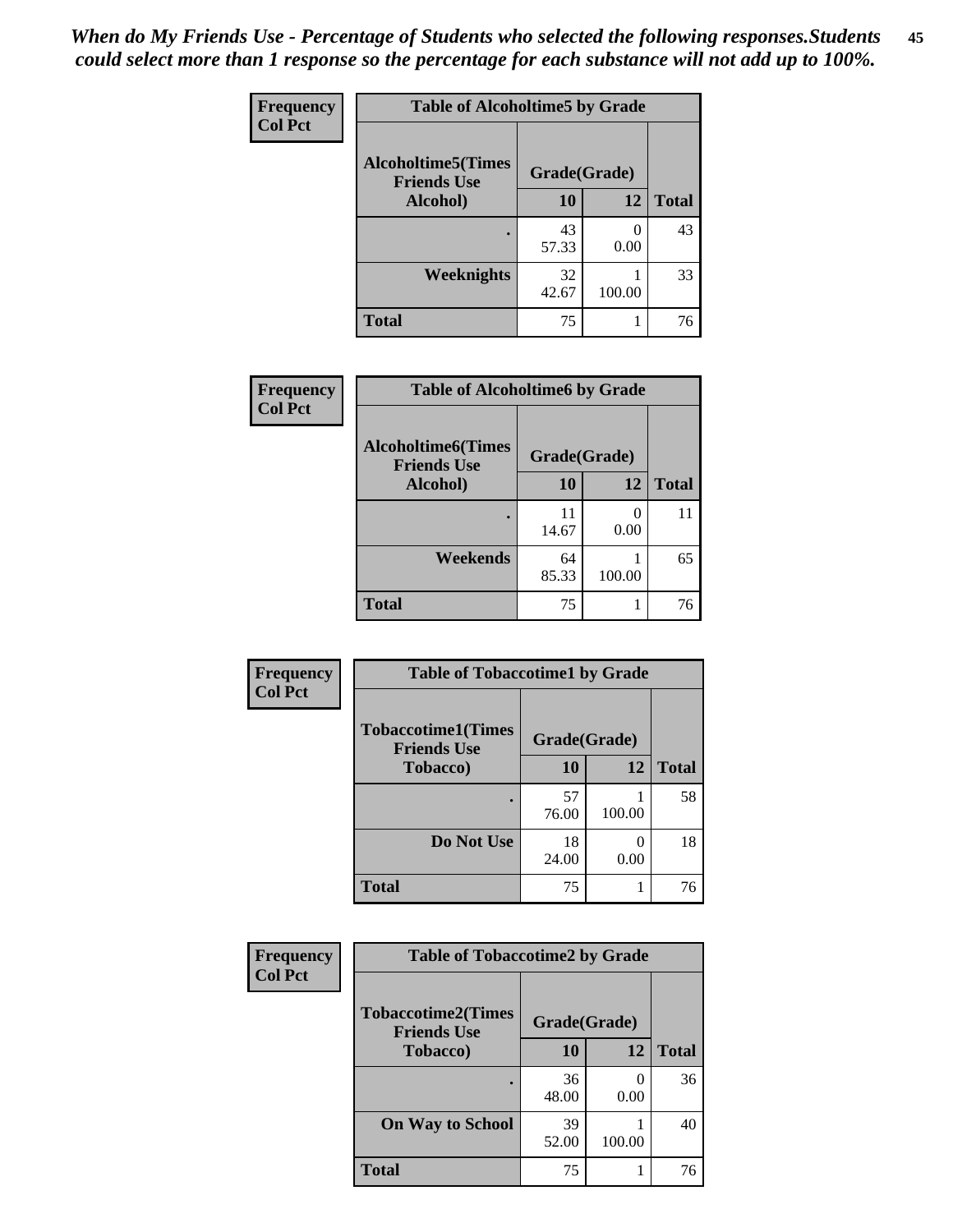| <b>Frequency</b> | <b>Table of Tobaccotime3 by Grade</b>           |              |        |              |  |
|------------------|-------------------------------------------------|--------------|--------|--------------|--|
| <b>Col Pct</b>   | <b>Tobaccotime3(Times</b><br><b>Friends Use</b> | Grade(Grade) |        |              |  |
|                  | <b>Tobacco</b> )                                | 10           | 12     | <b>Total</b> |  |
|                  |                                                 | 37<br>49.33  | 100.00 | 38           |  |
|                  | <b>During School</b>                            | 38<br>50.67  | 0.00   | 38           |  |
|                  | <b>Total</b>                                    | 75           |        | 76           |  |

| <b>Frequency</b> | <b>Table of Tobaccotime4 by Grade</b> |              |        |              |  |
|------------------|---------------------------------------|--------------|--------|--------------|--|
| <b>Col Pct</b>   | <b>Tobaccotime4(Times</b>             | Grade(Grade) |        |              |  |
|                  | <b>Friends Use Tobacco)</b>           | 10           | 12     | <b>Total</b> |  |
|                  |                                       | 62<br>82.67  | 100.00 | 63           |  |
|                  | <b>On Way Home From School</b>        | 13<br>17.33  | 0.00   | 13           |  |
|                  | <b>Total</b>                          | 75           |        | 76           |  |

| Frequency      | <b>Table of Tobaccotime5 by Grade</b>            |              |           |              |
|----------------|--------------------------------------------------|--------------|-----------|--------------|
| <b>Col Pct</b> | <b>Tobaccotime5</b> (Times<br><b>Friends Use</b> | Grade(Grade) |           |              |
|                | <b>Tobacco</b> )                                 | 10           | 12        | <b>Total</b> |
|                |                                                  | 28<br>37.33  | 0<br>0.00 | 28           |
|                | Weeknights                                       | 47<br>62.67  | 100.00    | 48           |
|                | <b>Total</b>                                     | 75           |           | 76           |

| <b>Frequency</b> | <b>Table of Tobaccotime6 by Grade</b>           |              |                           |              |
|------------------|-------------------------------------------------|--------------|---------------------------|--------------|
| <b>Col Pct</b>   | <b>Tobaccotime6(Times</b><br><b>Friends Use</b> | Grade(Grade) |                           |              |
|                  | <b>Tobacco</b> )                                | 10           | 12                        | <b>Total</b> |
|                  | ٠                                               | 16<br>21.33  | $\mathbf{\Omega}$<br>0.00 | 16           |
|                  | Weekends                                        | 59<br>78.67  | 100.00                    | 60           |
|                  | <b>Total</b>                                    | 75           |                           | 76           |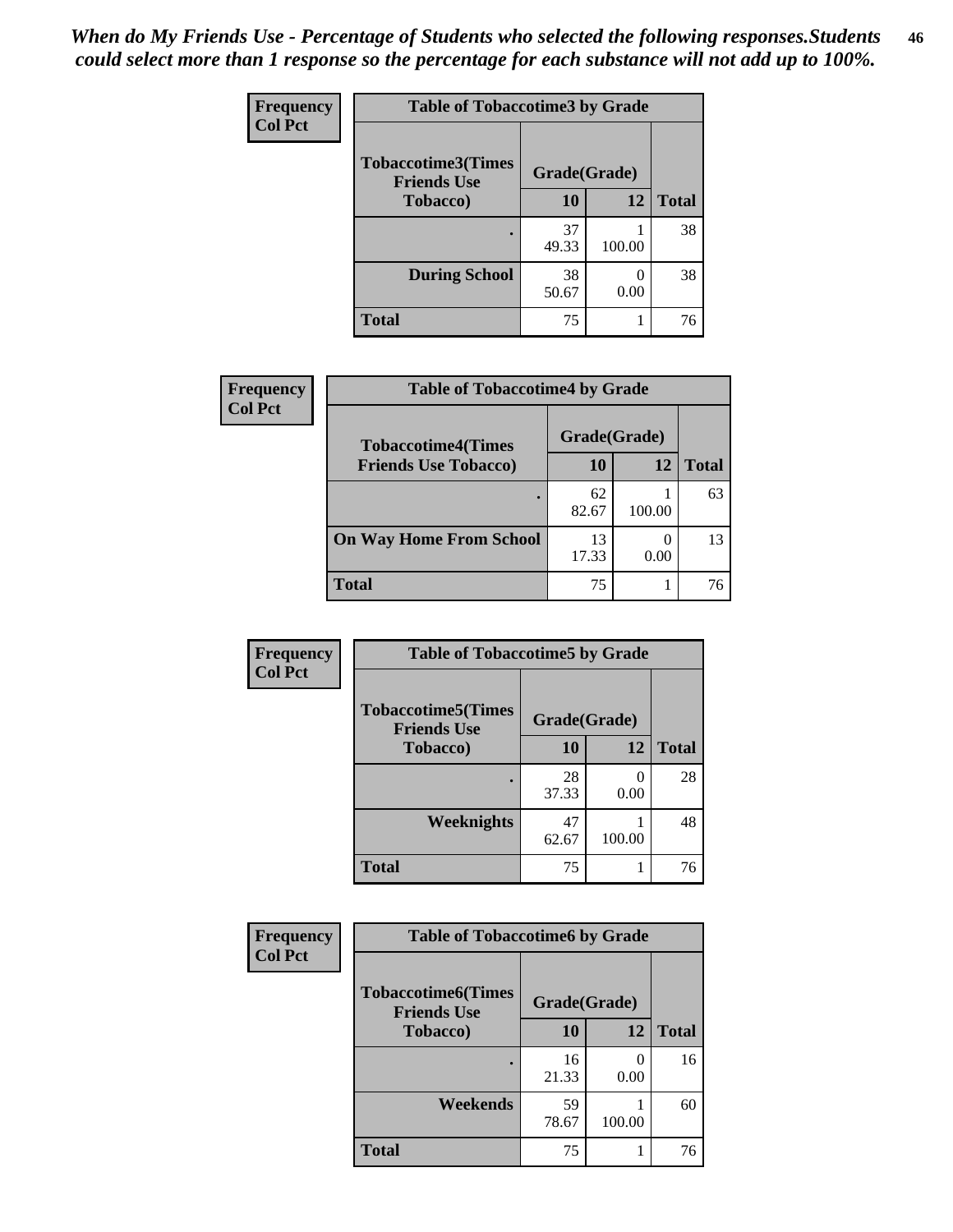| <b>Frequency</b><br><b>Col Pct</b> | <b>Table of Marijuanatime1 by Grade</b>           |              |        |              |
|------------------------------------|---------------------------------------------------|--------------|--------|--------------|
|                                    | <b>Marijuanatime1(Times</b><br><b>Friends Use</b> | Grade(Grade) |        |              |
|                                    | Marijuana)                                        | 10           | 12     | <b>Total</b> |
|                                    |                                                   | 45<br>60.00  | 100.00 | 46           |
|                                    | Do Not Use                                        | 30<br>40.00  | 0.00   | 30           |
|                                    | <b>Total</b>                                      | 75           |        | 76           |

| Frequency      | <b>Table of Marijuanatime2 by Grade</b>           |              |           |              |
|----------------|---------------------------------------------------|--------------|-----------|--------------|
| <b>Col Pct</b> | <b>Marijuanatime2(Times</b><br><b>Friends Use</b> | Grade(Grade) |           |              |
|                | Marijuana)                                        | 10           | 12        | <b>Total</b> |
|                |                                                   | 60<br>80.00  | 100.00    | 61           |
|                | <b>On Way to School</b>                           | 15<br>20.00  | 0<br>0.00 | 15           |
|                | <b>Total</b>                                      | 75           |           | 76           |

| Frequency<br><b>Col Pct</b> | <b>Table of Marijuanatime3 by Grade</b>                            |             |        |              |  |
|-----------------------------|--------------------------------------------------------------------|-------------|--------|--------------|--|
|                             | <b>Marijuanatime3</b> (Times<br>Grade(Grade)<br><b>Friends Use</b> |             |        |              |  |
|                             | Marijuana)                                                         | 10          | 12     | <b>Total</b> |  |
|                             |                                                                    | 66<br>88.00 | 100.00 | 67           |  |
|                             | <b>During School</b>                                               | Q<br>12.00  | 0.00   | 9            |  |
|                             | <b>Total</b>                                                       | 75          |        | 76           |  |

| <b>Frequency</b> | <b>Table of Marijuanatime4 by Grade</b>                        |              |        |              |
|------------------|----------------------------------------------------------------|--------------|--------|--------------|
| <b>Col Pct</b>   | <b>Marijuanatime4</b> (Times<br><b>Friends Use Marijuana</b> ) | Grade(Grade) |        |              |
|                  |                                                                | 10           | 12     | <b>Total</b> |
|                  |                                                                | 58<br>77.33  | 100.00 | 59           |
|                  | <b>On Way Home From School</b>                                 | 17<br>22.67  | 0.00   | 17           |
|                  | <b>Total</b>                                                   | 75           |        | 76           |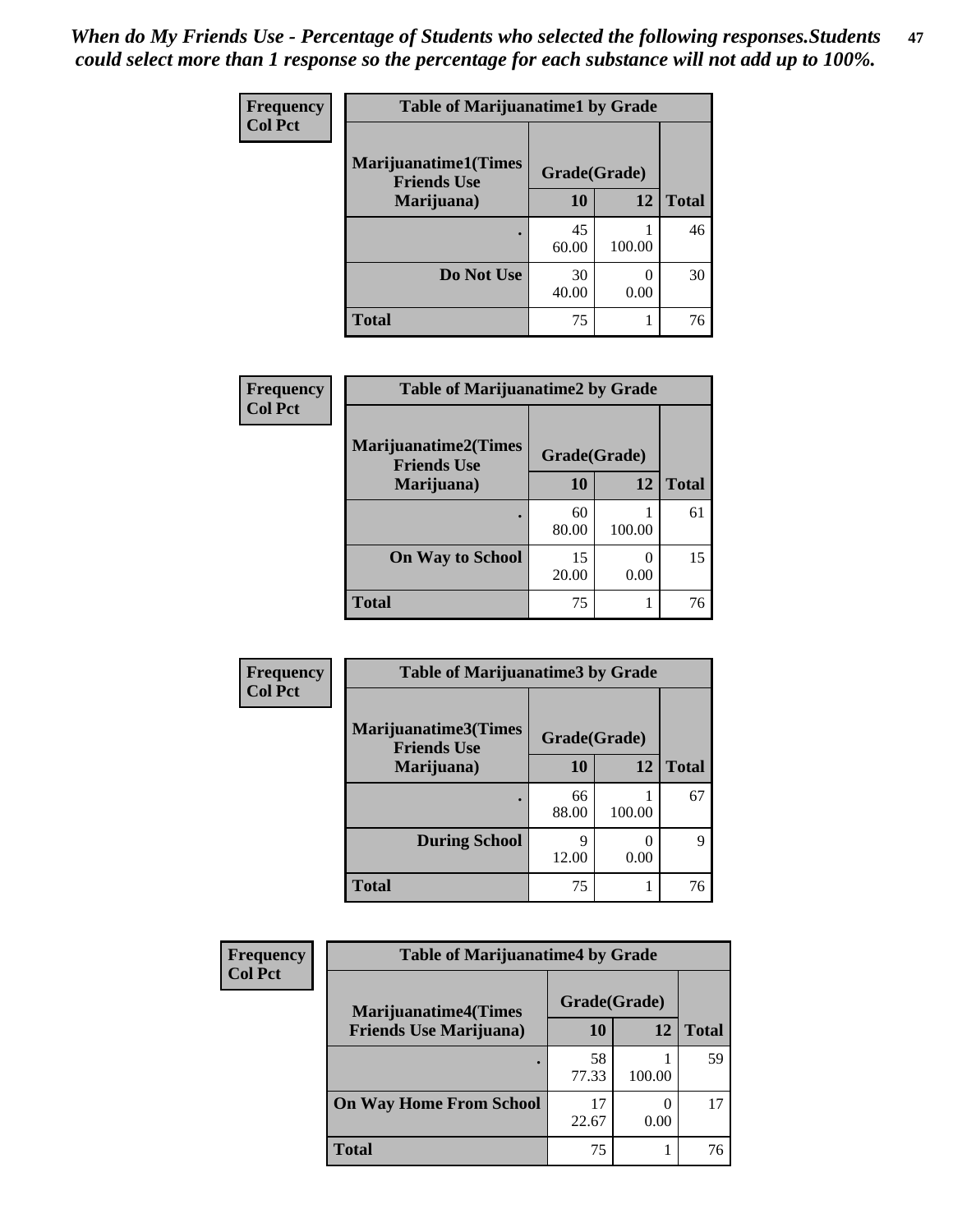| Frequency<br><b>Col Pct</b> | <b>Table of Marijuanatime5 by Grade</b>            |              |           |              |
|-----------------------------|----------------------------------------------------|--------------|-----------|--------------|
|                             | <b>Marijuanatime5</b> (Times<br><b>Friends Use</b> | Grade(Grade) |           |              |
|                             | Marijuana)                                         | 10           | 12        | <b>Total</b> |
|                             |                                                    | 44<br>58.67  | 0<br>0.00 | 44           |
|                             | Weeknights                                         | 31<br>41.33  | 100.00    | 32           |
|                             | <b>Total</b>                                       | 75           |           | 76           |

| Frequency      | <b>Table of Marijuanatime6 by Grade</b>           |              |                       |              |
|----------------|---------------------------------------------------|--------------|-----------------------|--------------|
| <b>Col Pct</b> | <b>Marijuanatime6(Times</b><br><b>Friends Use</b> | Grade(Grade) |                       |              |
|                | Marijuana)                                        | 10           | 12                    | <b>Total</b> |
|                |                                                   | 25<br>33.33  | $\mathcal{O}$<br>0.00 | 25           |
|                | Weekends                                          | 50<br>66.67  | 100.00                | 51           |
|                | <b>Total</b>                                      | 75           |                       | 76           |

| <b>Frequency</b> | <b>Table of Otherdrugtime1 by Grade</b>                 |              |        |              |
|------------------|---------------------------------------------------------|--------------|--------|--------------|
| <b>Col Pct</b>   | <b>Otherdrugtime1(Times</b><br><b>Friends Use Other</b> | Grade(Grade) |        |              |
|                  | <b>Illegal Drugs</b> )                                  | 10           | 12     | <b>Total</b> |
|                  |                                                         | 26<br>34.67  | 0.00   | 26           |
|                  | Do Not Use                                              | 49<br>65.33  | 100.00 | 50           |
|                  | <b>Total</b>                                            | 75           |        | 76           |

| <b>Frequency</b> | <b>Table of Otherdrugtime2 by Grade</b>                 |              |        |              |
|------------------|---------------------------------------------------------|--------------|--------|--------------|
| <b>Col Pct</b>   | <b>Otherdrugtime2(Times</b><br><b>Friends Use Other</b> | Grade(Grade) |        |              |
|                  | <b>Illegal Drugs</b> )                                  | 10           | 12     | <b>Total</b> |
|                  |                                                         | 63<br>84.00  | 100.00 | 64           |
|                  | <b>On Way to School</b>                                 | 12<br>16.00  | 0.00   | 12           |
|                  | Total                                                   | 75           |        | 76           |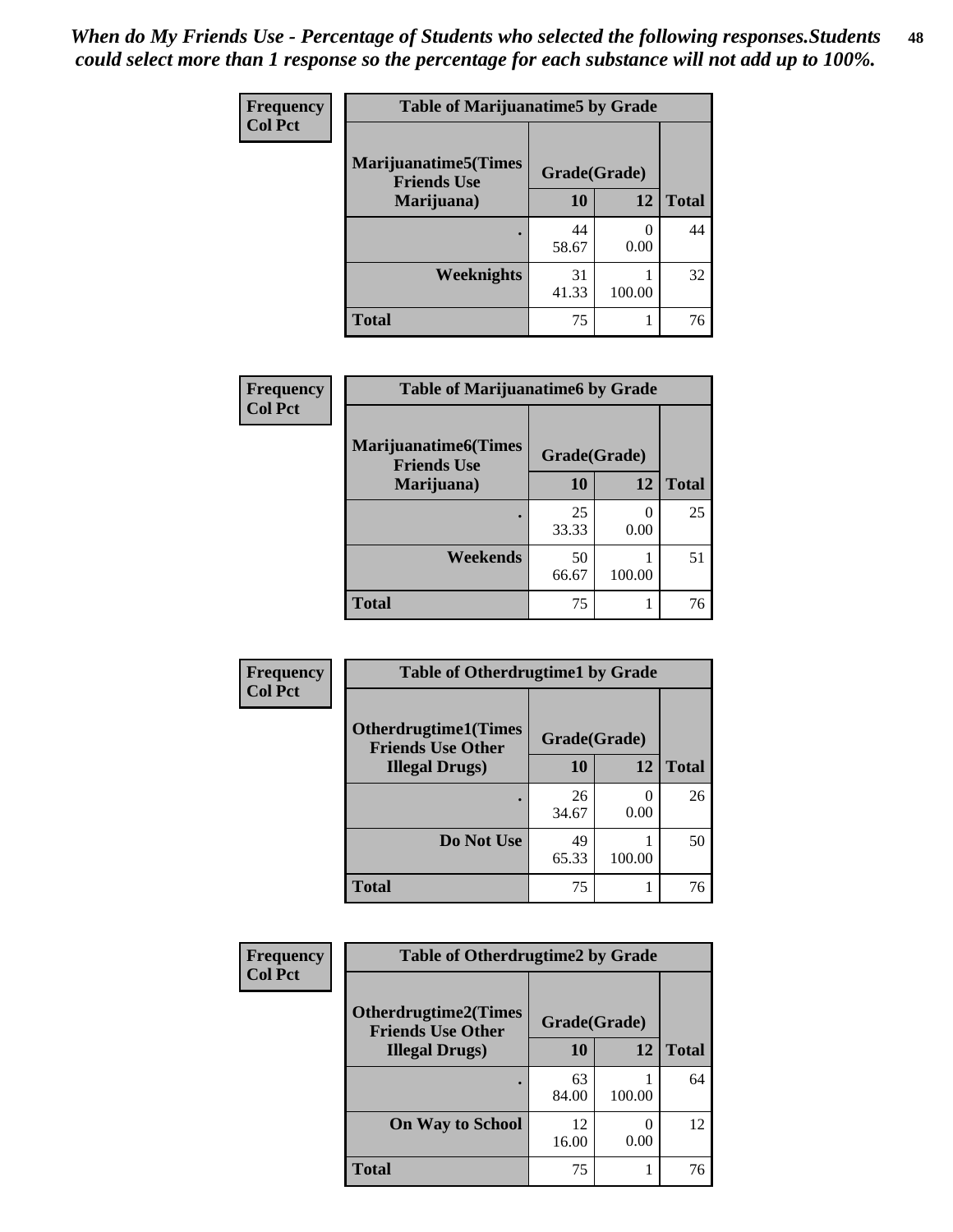| <b>Frequency</b> | <b>Table of Otherdrugtime3 by Grade</b>          |              |        |              |
|------------------|--------------------------------------------------|--------------|--------|--------------|
| <b>Col Pct</b>   | Otherdrugtime3(Times<br><b>Friends Use Other</b> | Grade(Grade) |        |              |
|                  | <b>Illegal Drugs</b> )                           | 10           | 12     | <b>Total</b> |
|                  |                                                  | 67<br>89.33  | 100.00 | 68           |
|                  | <b>During School</b>                             | 8<br>10.67   | 0.00   | 8            |
|                  | Total                                            | 75           |        | 76           |

| <b>Frequency</b> | <b>Table of Otherdrugtime4 by Grade</b>                         |              |        |              |
|------------------|-----------------------------------------------------------------|--------------|--------|--------------|
| <b>Col Pct</b>   | <b>Otherdrugtime4(Times</b><br><b>Friends Use Other Illegal</b> | Grade(Grade) |        |              |
|                  | Drugs)                                                          | 10           | 12     | <b>Total</b> |
|                  | $\bullet$                                                       | 61<br>81.33  | 100.00 | 62           |
|                  | <b>On Way Home From School</b>                                  | 14<br>18.67  | 0.00   | 14           |
|                  | <b>Total</b>                                                    | 75           |        | 76           |

| <b>Frequency</b> | <b>Table of Otherdrugtime5 by Grade</b>                  |              |        |              |
|------------------|----------------------------------------------------------|--------------|--------|--------------|
| <b>Col Pct</b>   | <b>Otherdrugtime5</b> (Times<br><b>Friends Use Other</b> | Grade(Grade) |        |              |
|                  | <b>Illegal Drugs</b> )                                   | 10           | 12     | <b>Total</b> |
|                  |                                                          | 54<br>72.00  | 100.00 | 55           |
|                  | Weeknights                                               | 21<br>28.00  | 0.00   | 21           |
|                  | Total                                                    | 75           | 1      | 76           |

| <b>Frequency</b><br><b>Col Pct</b> | <b>Table of Otherdrugtime6 by Grade</b>                  |              |        |    |
|------------------------------------|----------------------------------------------------------|--------------|--------|----|
|                                    | <b>Otherdrugtime6</b> (Times<br><b>Friends Use Other</b> | Grade(Grade) |        |    |
|                                    | 10<br>12<br><b>Total</b><br><b>Illegal Drugs</b> )       |              |        |    |
|                                    |                                                          | 43<br>57.33  | 100.00 | 44 |
|                                    | Weekends                                                 | 32<br>42.67  | 0.00   | 32 |
|                                    | <b>Total</b>                                             | 75           | 1      | 76 |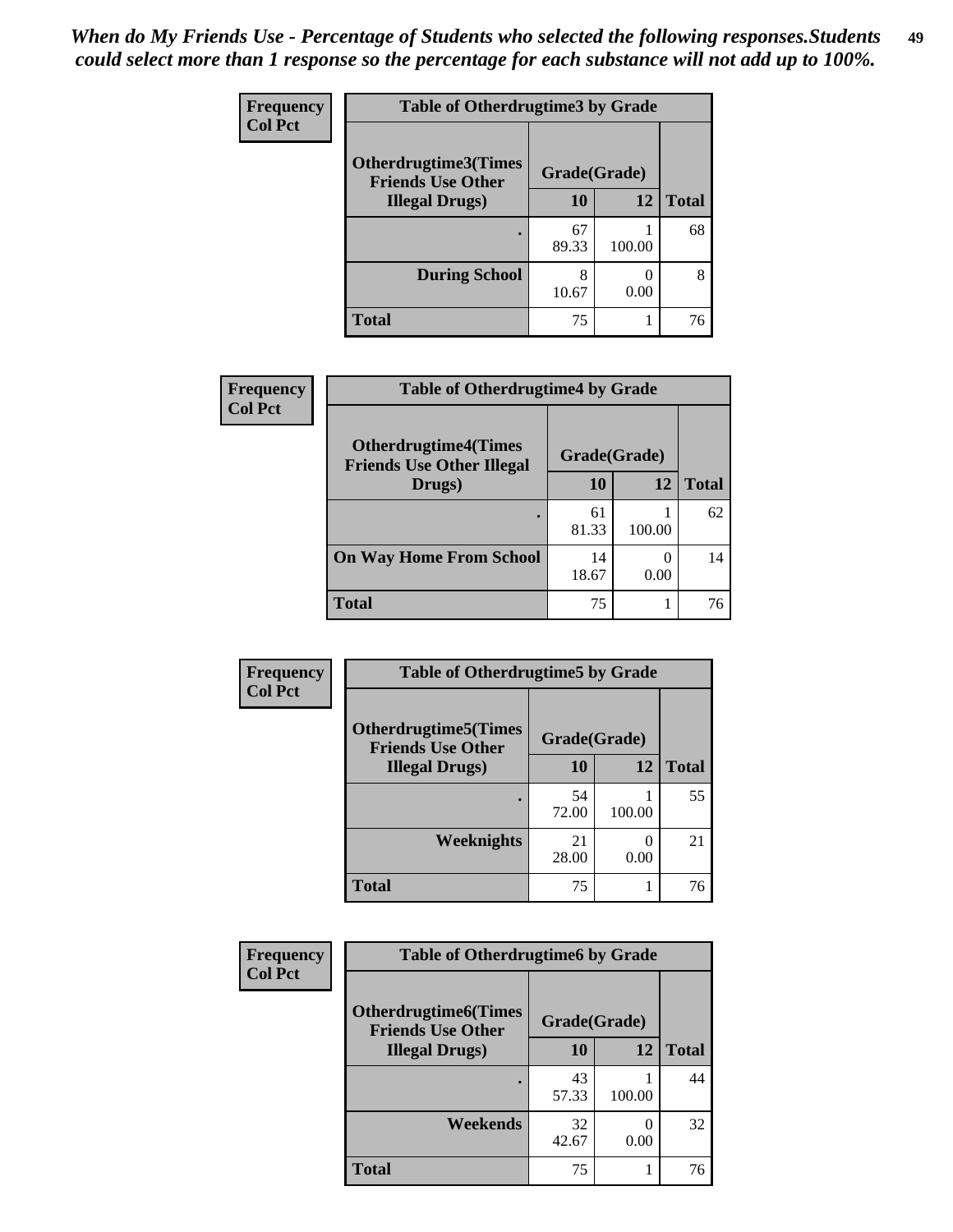| Frequency<br><b>Col Pct</b> | <b>Table of Educationalcohol by Grade</b>                                                                  |              |           |              |  |
|-----------------------------|------------------------------------------------------------------------------------------------------------|--------------|-----------|--------------|--|
|                             | Educationalcohol(I<br>have been taught<br>about alcohol,<br>tobacco,<br>and other drugs<br>within the last | Grade(Grade) |           |              |  |
|                             | year at school)                                                                                            | 10           | 12        | <b>Total</b> |  |
|                             | Yes                                                                                                        | 66<br>88.00  | ∩<br>0.00 | 66           |  |
|                             | N <sub>0</sub>                                                                                             | 9<br>12.00   | 100.00    | 10           |  |
|                             | <b>Total</b>                                                                                               | 75           |           | 76           |  |

| Frequency      | <b>Table of Eversmoked by Grade</b> |              |        |    |
|----------------|-------------------------------------|--------------|--------|----|
| <b>Col Pct</b> | Eversmoked(I<br>have smoked         | Grade(Grade) |        |    |
|                | a cigarette)                        | 10           | 12     |    |
|                | Yes                                 | 39<br>52.00  | 100.00 | 40 |
|                | N <sub>0</sub>                      | 36<br>48.00  | 0.00   | 36 |
|                | <b>Total</b>                        | 75           |        | 76 |

| Frequency      | <b>Table of Drovedrinking by Grade</b>                                                                              |                    |           |              |
|----------------|---------------------------------------------------------------------------------------------------------------------|--------------------|-----------|--------------|
| <b>Col Pct</b> | Drovedrinking(In<br>the past 30 days I<br>have driven a car<br>or other vehicle<br>while I was<br>drinking alcohol) | Grade(Grade)<br>10 | 12        | <b>Total</b> |
|                | <b>Yes</b>                                                                                                          | 9.33               | 0<br>0.00 | 7            |
|                | N <sub>0</sub>                                                                                                      | 68<br>90.67        | 100.00    | 69           |
|                | <b>Total</b>                                                                                                        | 75                 |           | 76           |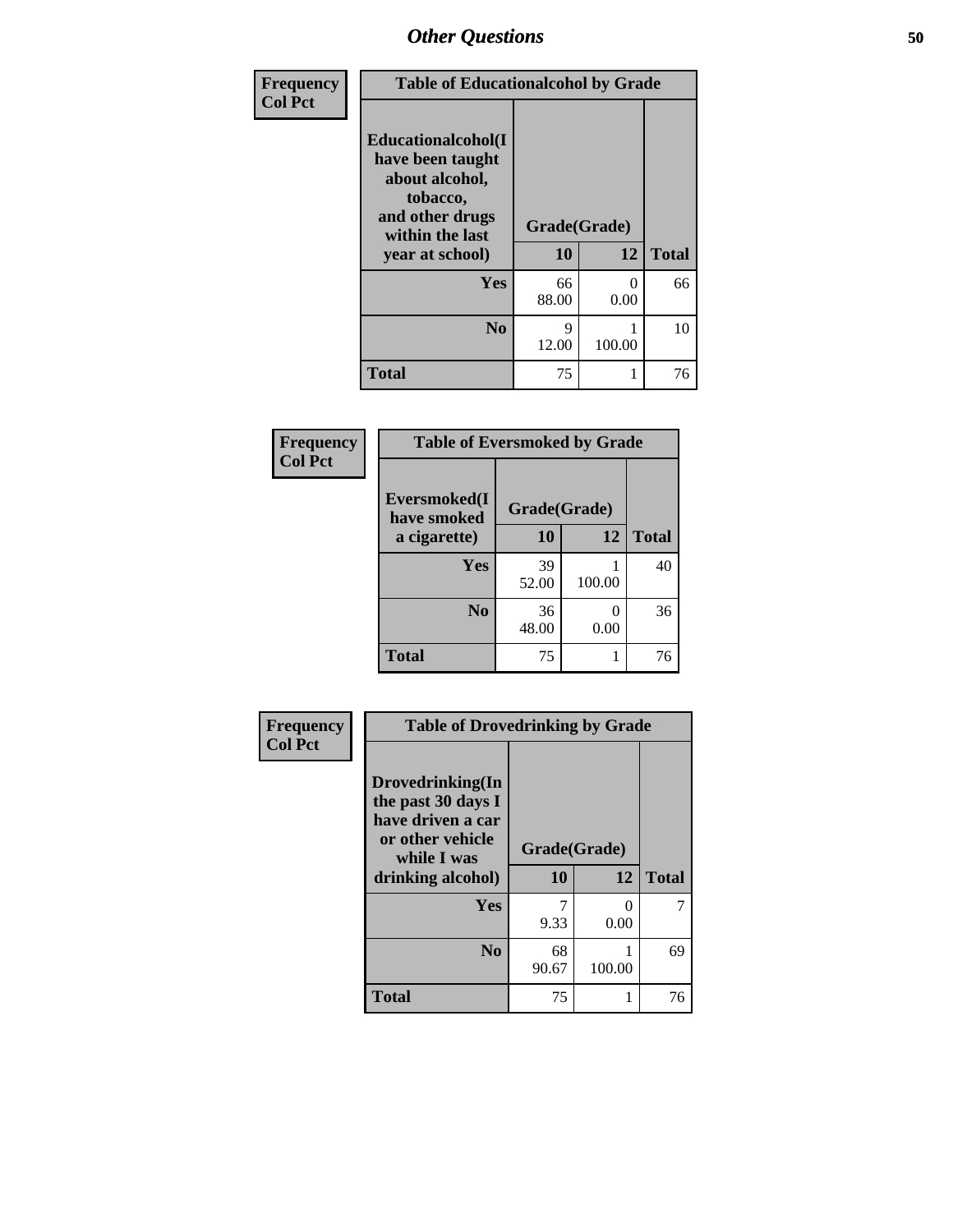| Frequency      | <b>Table of Rodedrinking by Grade</b>                                                                      |              |           |              |
|----------------|------------------------------------------------------------------------------------------------------------|--------------|-----------|--------------|
| <b>Col Pct</b> | Rodedrinking(In<br>the past 30 days<br>I have ridden in<br>a car with a<br>driver who had<br>been drinking | Grade(Grade) |           |              |
|                | alcohol)                                                                                                   | 10           | 12        | <b>Total</b> |
|                | <b>Yes</b>                                                                                                 | 19<br>25.33  | 0<br>0.00 | 19           |
|                | N <sub>0</sub>                                                                                             | 56<br>74.67  | 100.00    | 57           |
|                | <b>Total</b>                                                                                               | 75           |           | 76           |

#### **Frequency Col Pct**

| <b>Table of Drugsschool by Grade</b>                                                                                      |              |           |              |
|---------------------------------------------------------------------------------------------------------------------------|--------------|-----------|--------------|
| <b>Drugsschool</b> (During<br>the past 12 months,<br>I have been offered,<br>sold,<br>or given illegal<br>drugs on school | Grade(Grade) |           |              |
| property)                                                                                                                 | 10           | 12        | <b>Total</b> |
| Yes                                                                                                                       | 23<br>30.67  | 0<br>0.00 | 23           |
| N <sub>0</sub>                                                                                                            | 52<br>69.33  | 100.00    | 53           |
| <b>Total</b>                                                                                                              | 75           |           | 76           |

| Frequency      | <b>Table of Helpbullied by Grade</b>                                                               |             |                      |    |
|----------------|----------------------------------------------------------------------------------------------------|-------------|----------------------|----|
| <b>Col Pct</b> | $Helpb$ ullied $(I$<br>would help<br>Grade(Grade)<br>someone who was<br>10<br>12<br>being bullied) |             | <b>Total</b>         |    |
|                |                                                                                                    |             |                      |    |
|                | <b>Strongly Agree</b>                                                                              | 36<br>48.00 | $\mathbf{0}$<br>0.00 | 36 |
|                | <b>Somewhat Agree</b>                                                                              | 28<br>37.33 | 0<br>0.00            | 28 |
|                | <b>Somewhat Disagree</b>                                                                           | 8<br>10.67  | 100.00               | 9  |
|                | <b>Strongly Disagree</b>                                                                           | 3<br>4.00   | 0<br>0.00            | 3  |
|                | <b>Total</b>                                                                                       | 75          | 1                    | 76 |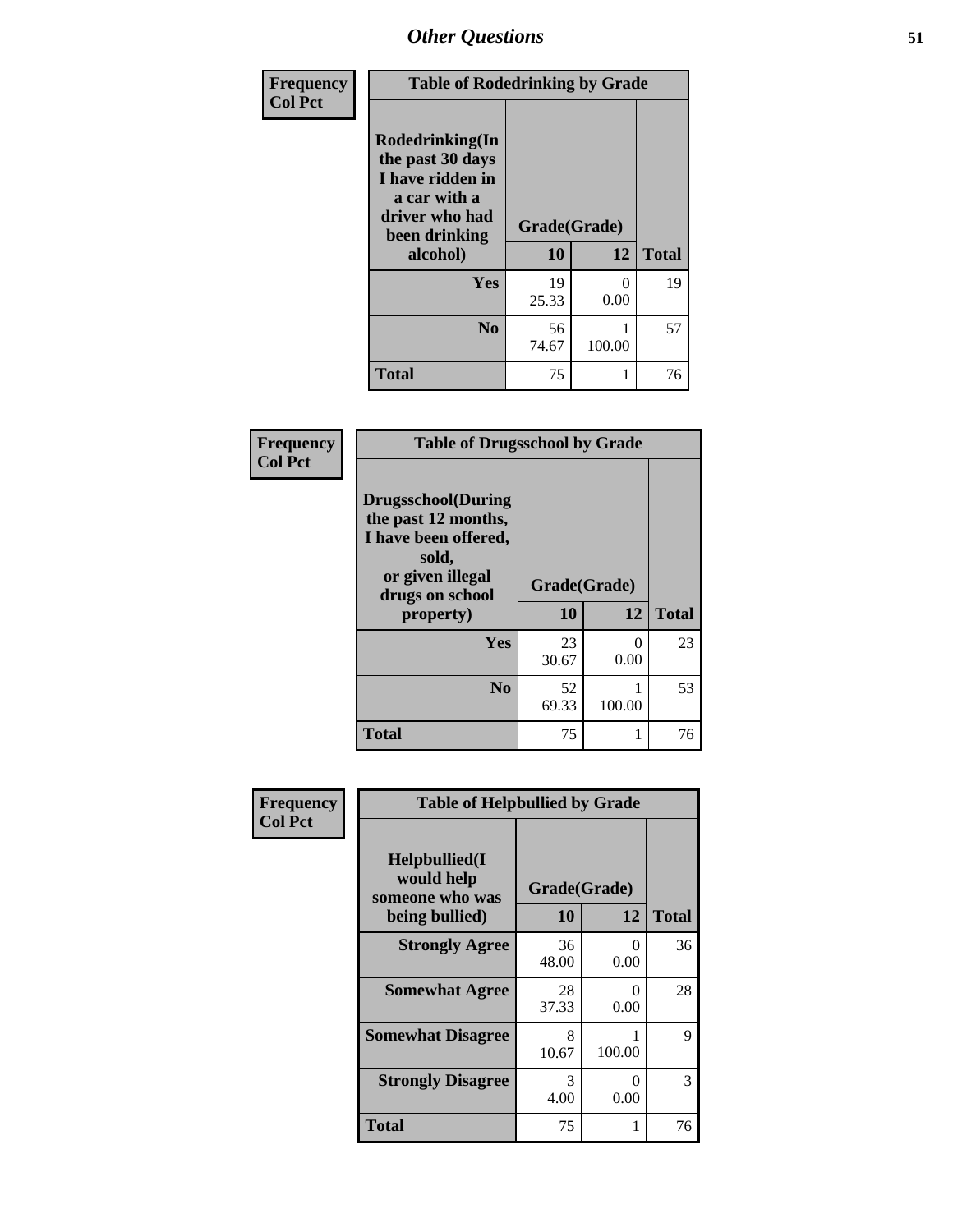**Frequency Row Pct**

| <b>Table of Grade by Bingedrinking</b> |                         |                                                                                                         |                        |                          |                        |                               |                          |              |
|----------------------------------------|-------------------------|---------------------------------------------------------------------------------------------------------|------------------------|--------------------------|------------------------|-------------------------------|--------------------------|--------------|
|                                        |                         | Bingedrinking(I have drunk five or more<br>drinks of alcohol at one sitting during the<br>last 30 days) |                        |                          |                        |                               |                          |              |
| <b>Grade</b> (Grade)                   | $\bf{0}$<br><b>Days</b> | 1 or<br>days                                                                                            | 3 to<br>days           | <b>6 to</b><br>9<br>days | 10<br>to<br>19<br>days | <b>20</b><br>to<br>29<br>days | All<br><b>30</b><br>days | <b>Total</b> |
| 10                                     | 57<br>76.00             | 4<br>5.33                                                                                               | $\overline{2}$<br>2.67 | 1.33                     | 4<br>5.33              | 4<br>5.33                     | 3<br>4.00                | 75           |
| 12                                     | 100.00                  | 0.00                                                                                                    | 0<br>0.00              | 0<br>0.00                | 0<br>0.00              | $\Omega$<br>0.00              | 0.00                     |              |
| <b>Total</b>                           | 58                      | 4                                                                                                       | $\overline{2}$         |                          | 4                      | 4                             | 3                        | 76           |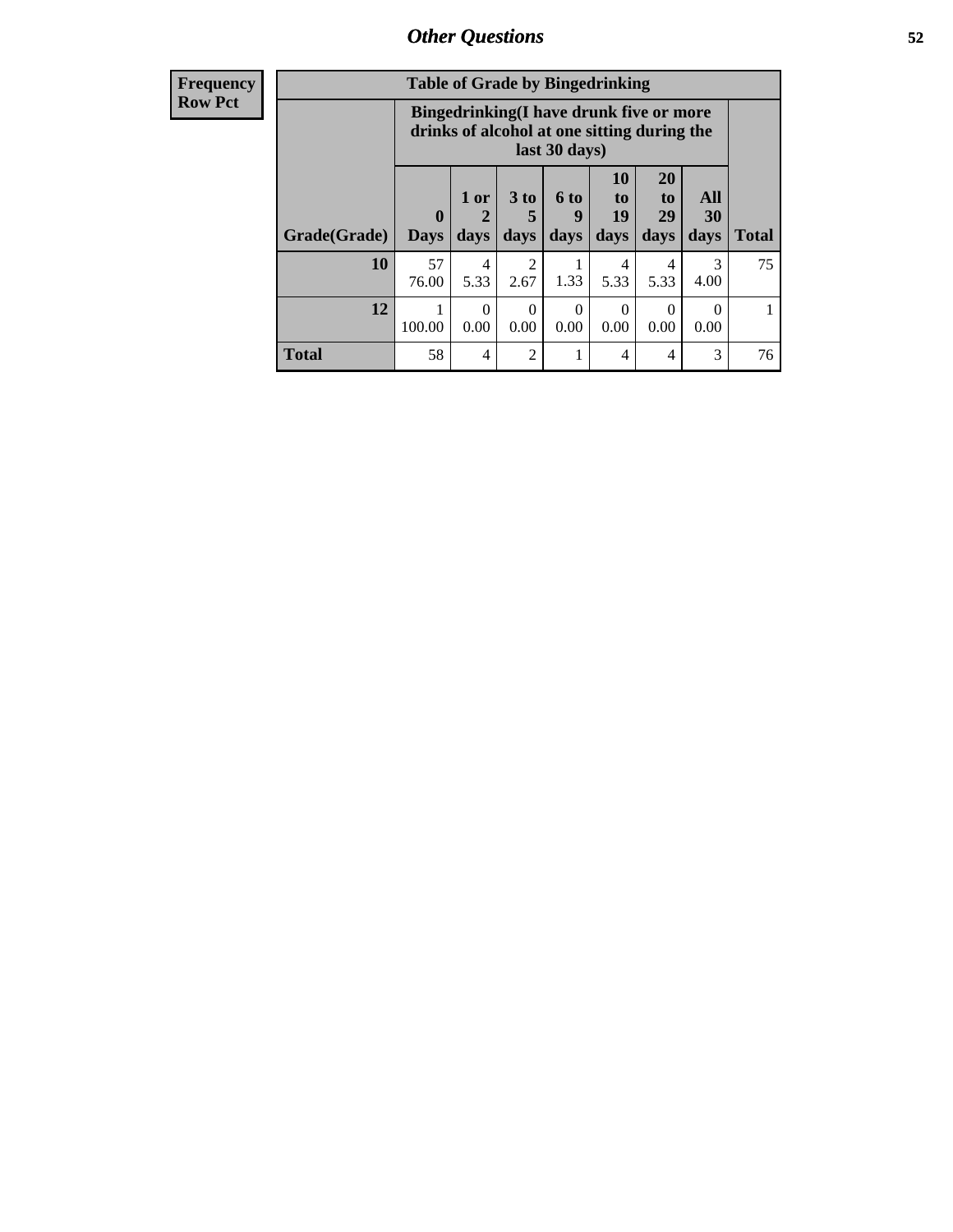## *Nutrition* **53**

| Frequency      |
|----------------|
| <b>Row Pct</b> |

| <b>Table of Grade by Dairy</b> |                          |                                                                                                        |             |             |    |  |  |
|--------------------------------|--------------------------|--------------------------------------------------------------------------------------------------------|-------------|-------------|----|--|--|
|                                |                          | Dairy (I eat at least 3 servings of dairy<br>products each day)                                        |             |             |    |  |  |
| Grade(Grade)                   | <b>Strongly</b><br>Agree | Somewhat<br><b>Somewhat</b><br><b>Strongly</b><br><b>Disagree</b><br>Disagree<br><b>Total</b><br>Agree |             |             |    |  |  |
| 10                             | 13<br>17.33              | 32<br>42.67                                                                                            | 19<br>25.33 | 11<br>14.67 | 75 |  |  |
| 12                             | 0.00                     | 0.00                                                                                                   | 100.00      | 0.00        |    |  |  |
| <b>Total</b>                   | 13                       | 32                                                                                                     | 20          | 11          | 76 |  |  |

| <b>Frequency</b> |
|------------------|
| <b>Row Pct</b>   |

| <b>Table of Grade by Fruitveg</b> |                                                                          |             |                                        |                                    |              |  |
|-----------------------------------|--------------------------------------------------------------------------|-------------|----------------------------------------|------------------------------------|--------------|--|
|                                   | Fruitveg(I eat at least 5 servings of fruits<br>and vegetables each day) |             |                                        |                                    |              |  |
| Grade(Grade)                      | <b>Strongly</b><br>Agree                                                 | Agree       | <b>Somewhat   Somewhat</b><br>Disagree | <b>Strongly</b><br><b>Disagree</b> | <b>Total</b> |  |
| 10                                | 8<br>10.67                                                               | 28<br>37.33 | 22<br>29.33                            | 22.67                              | 75           |  |
| 12                                | 0.00                                                                     | 0<br>0.00   | 100.00                                 | 0.00                               |              |  |
| <b>Total</b>                      | 8                                                                        | 28          | 23                                     | 17                                 | 76           |  |

**Total**

75

1

> $\overline{0}$ 0.00

| <b>Frequency</b> |              | <b>Table of Grade by Cafeteriahealthy</b>                             |             |                                 |                                    |  |
|------------------|--------------|-----------------------------------------------------------------------|-------------|---------------------------------|------------------------------------|--|
| <b>Row Pct</b>   |              | Cafeteriahealthy (School meals in my<br>school cafeteria are healthy) |             |                                 |                                    |  |
|                  | Grade(Grade) | <b>Strongly</b><br>Agree                                              | Agree       | Somewhat   Somewhat<br>Disagree | <b>Strongly</b><br><b>Disagree</b> |  |
|                  | 10           | 10.67                                                                 | 25<br>33.33 | 21<br>28.00                     | 21<br>28.00                        |  |
|                  | 12           | 0.00                                                                  | 100.00      | 0.00                            | $\theta$<br>0.00                   |  |

| <b>Frequency</b> |
|------------------|
| <b>Row Pct</b>   |

| <b>Table of Grade by Cafeterianutrition</b> |                                                                                                                       |                          |                                                                                           |             |             |              |  |  |  |
|---------------------------------------------|-----------------------------------------------------------------------------------------------------------------------|--------------------------|-------------------------------------------------------------------------------------------|-------------|-------------|--------------|--|--|--|
|                                             |                                                                                                                       |                          | <b>Cafeterianutrition</b> (Facts about nutrition<br>are available in my school cafeteria) |             |             |              |  |  |  |
|                                             | Somewhat<br><b>Strongly</b><br>Somewhat  <br><b>Strongly</b><br>Disagree   Disagree<br>Grade(Grade)<br>Agree<br>Agree |                          |                                                                                           |             |             | <b>Total</b> |  |  |  |
|                                             | 10                                                                                                                    | 20<br>26.67              | 25<br>33.33                                                                               | 13<br>17.33 | 17<br>22.67 | 75           |  |  |  |
|                                             | 12                                                                                                                    | $\left( \right)$<br>0.00 | 0.00                                                                                      | 100.00      | 0.00        |              |  |  |  |
|                                             | <b>Total</b>                                                                                                          | 20                       | 25                                                                                        | 14          | 17          | 76           |  |  |  |

**Total** 8 8 26 21 21 76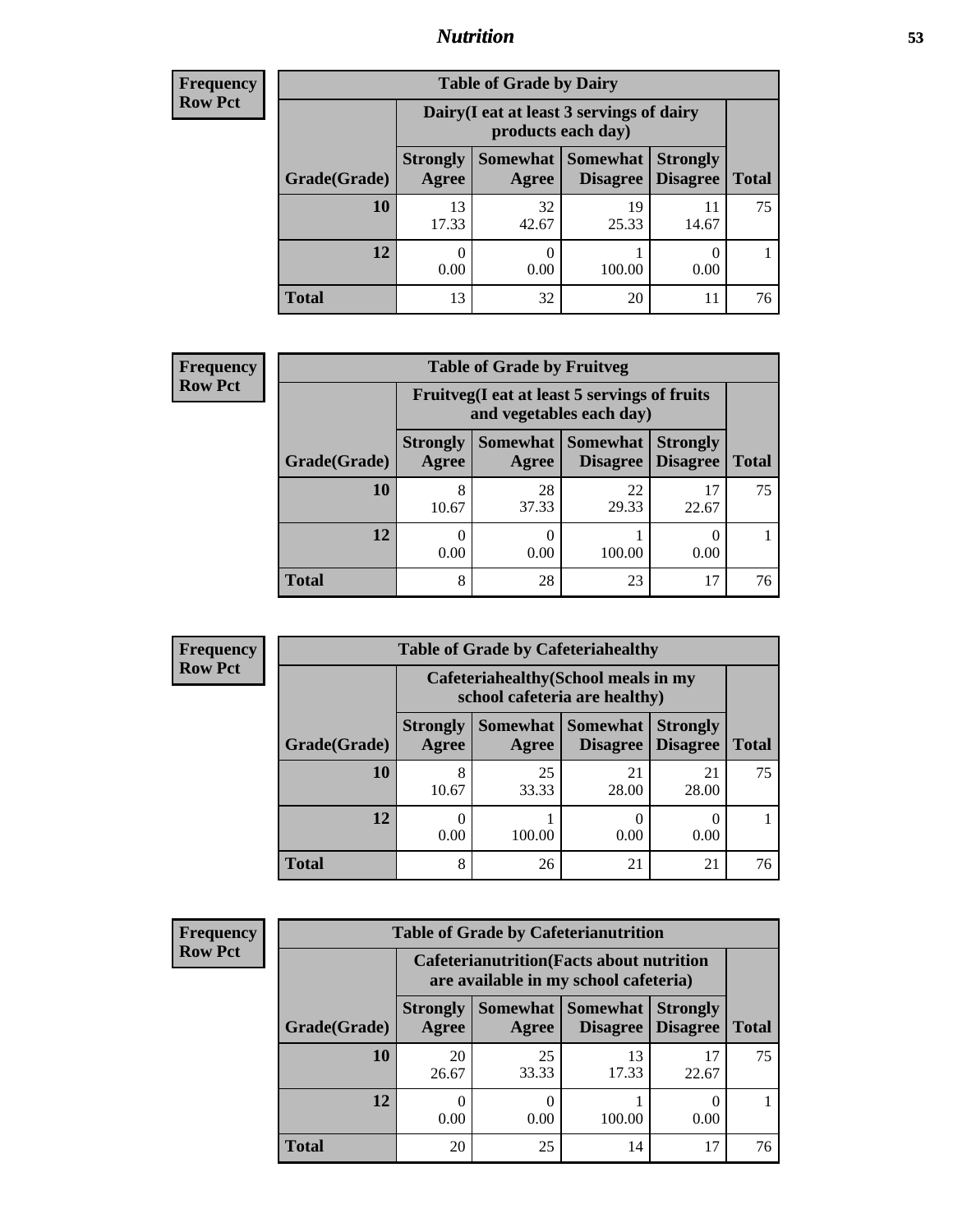## *Nutrition* **54**

| <b>Frequency</b><br>Row Pct |
|-----------------------------|
|                             |

| <b>Table of Grade by Schoollunch</b> |                          |                                                                                                          |      |             |    |  |  |  |
|--------------------------------------|--------------------------|----------------------------------------------------------------------------------------------------------|------|-------------|----|--|--|--|
|                                      |                          | Schoollunch(I eat school lunch three or<br>more times per week)                                          |      |             |    |  |  |  |
| Grade(Grade)                         | <b>Strongly</b><br>Agree | Somewhat  <br><b>Somewhat</b><br><b>Strongly</b><br><b>Disagree</b><br>Disagree<br><b>Total</b><br>Agree |      |             |    |  |  |  |
| 10                                   | 41<br>54.67              | 14<br>18.67                                                                                              | 9.33 | 13<br>17.33 | 75 |  |  |  |
| 12                                   | 100.00                   | 0.00                                                                                                     | 0.00 | 0.00        |    |  |  |  |
| <b>Total</b>                         | 42                       | 14                                                                                                       | ℸ    | 13          | 76 |  |  |  |

| <b>Frequency</b> |
|------------------|
| <b>Row Pct</b>   |

| <b>Table of Grade by Foodchoices</b>                                |                          |             |                                        |                                    |              |  |
|---------------------------------------------------------------------|--------------------------|-------------|----------------------------------------|------------------------------------|--------------|--|
| Foodchoices (I make healthy food choices in<br>my school cafeteria) |                          |             |                                        |                                    |              |  |
| Grade(Grade)                                                        | <b>Strongly</b><br>Agree | Agree       | <b>Somewhat   Somewhat</b><br>Disagree | <b>Strongly</b><br><b>Disagree</b> | <b>Total</b> |  |
| 10                                                                  | 13<br>17.33              | 30<br>40.00 | 16<br>21.33                            | 16<br>21.33                        | 75           |  |
| 12                                                                  | 100.00                   | 0.00        | 0<br>0.00                              | 0.00                               |              |  |
| <b>Total</b>                                                        | 14                       | 30          | 16                                     | 16                                 | 76           |  |

| <b>Frequency</b> | <b>Table of Grade by Wholewheat</b> |                                                                                                             |             |                                        |                                    |              |  |  |  |
|------------------|-------------------------------------|-------------------------------------------------------------------------------------------------------------|-------------|----------------------------------------|------------------------------------|--------------|--|--|--|
| <b>Row Pct</b>   |                                     | Wholewheat (There are whole wheat and<br>multigrain breads and cereals available in<br>my school cafeteria) |             |                                        |                                    |              |  |  |  |
|                  | Grade(Grade)                        | <b>Strongly</b><br>Agree                                                                                    | Agree       | Somewhat   Somewhat<br><b>Disagree</b> | <b>Strongly</b><br><b>Disagree</b> | <b>Total</b> |  |  |  |
|                  | 10                                  | 23<br>30.67                                                                                                 | 24<br>32.00 | 16<br>21.33                            | 12<br>16.00                        | 75           |  |  |  |
|                  | 12                                  | 0.00                                                                                                        | 100.00      | 0.00                                   | 0.00                               |              |  |  |  |
|                  | <b>Total</b>                        | 23                                                                                                          | 25          | 16                                     | 12                                 | 76           |  |  |  |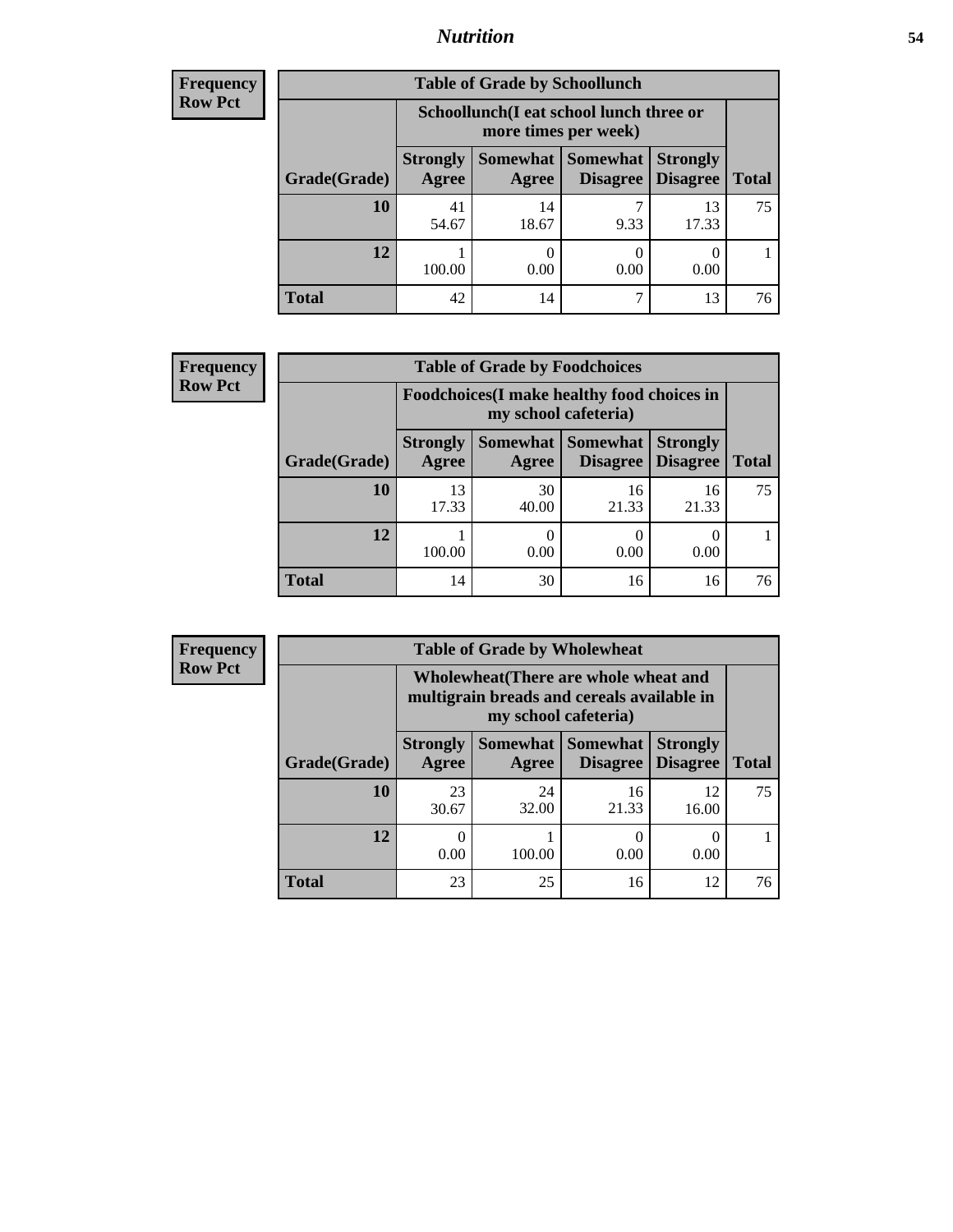## *Nutrition* **55**

**Frequency Row Pct**

| <b>Table of Grade by Healthyvending</b> |                                                                                                                                               |                          |                                    |                                    |              |  |  |  |
|-----------------------------------------|-----------------------------------------------------------------------------------------------------------------------------------------------|--------------------------|------------------------------------|------------------------------------|--------------|--|--|--|
|                                         | Healthyvending (If only healthy snacks and<br>beverages were available in the vending<br>machines during the school day,<br>I would buy them) |                          |                                    |                                    |              |  |  |  |
| Grade(Grade)                            | <b>Strongly</b><br>Agree                                                                                                                      | <b>Somewhat</b><br>Agree | <b>Somewhat</b><br><b>Disagree</b> | <b>Strongly</b><br><b>Disagree</b> | <b>Total</b> |  |  |  |
| 10                                      | 16<br>21.33                                                                                                                                   | 16<br>21.33              | 16<br>21.33                        | 27<br>36.00                        | 75           |  |  |  |
| 12                                      | 0.00                                                                                                                                          | $\mathbf{0}$<br>0.00     | 100.00                             | 0.00                               |              |  |  |  |
| Total                                   | 16                                                                                                                                            | 16                       | 17                                 | 27                                 | 76           |  |  |  |

**Frequency Row Pct**

| <b>Table of Grade by Schoolbreakfast</b> |                                                                                                                                         |             |             |             |    |  |  |  |
|------------------------------------------|-----------------------------------------------------------------------------------------------------------------------------------------|-------------|-------------|-------------|----|--|--|--|
|                                          | Schoolbreakfast (If breakfast were<br>available at school,<br>but outside the cafeteria,<br>I would eat breakfast at school more often) |             |             |             |    |  |  |  |
| Grade(Grade)                             | Somewhat Somewhat<br><b>Strongly</b><br><b>Strongly</b><br><b>Disagree</b><br><b>Total</b><br>Agree<br><b>Disagree</b><br>Agree         |             |             |             |    |  |  |  |
| 10                                       | 27<br>36.00                                                                                                                             | 25<br>33.33 | 12<br>16.00 | 11<br>14.67 | 75 |  |  |  |
| 12                                       | 0<br>0.00                                                                                                                               | 0.00        | 100.00      | 0.00        |    |  |  |  |
| <b>Total</b>                             | 27                                                                                                                                      | 25          | 13          | 11          | 76 |  |  |  |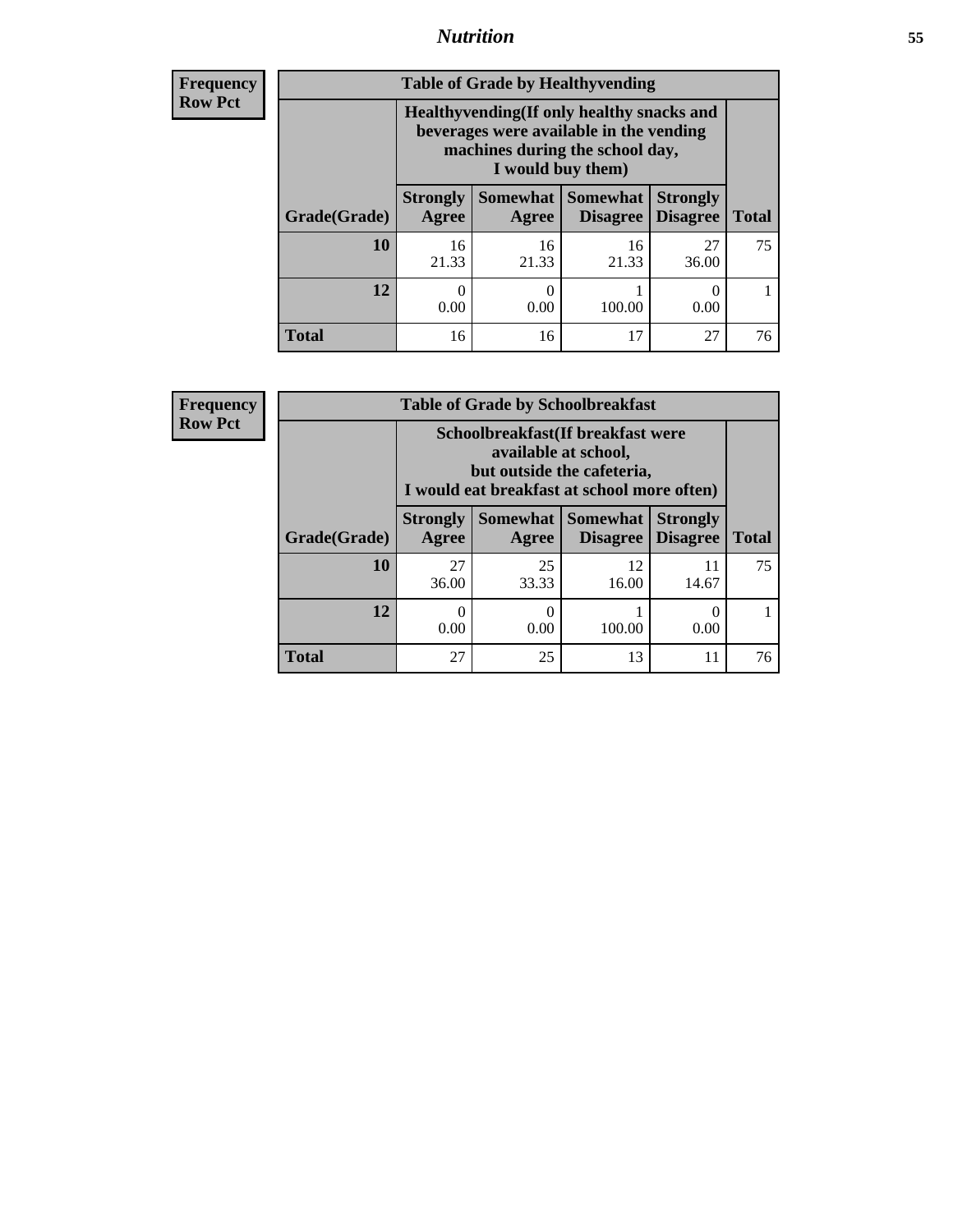| Frequency<br><b>Col Pct</b> | <b>Table of Educationaids by Grade</b>                                                                   |                    |           |              |  |  |
|-----------------------------|----------------------------------------------------------------------------------------------------------|--------------------|-----------|--------------|--|--|
|                             | <b>Educationaids(I</b><br>have been<br>taught about<br><b>HIV/AIDS</b> at<br>school in the<br>past year) | Grade(Grade)<br>10 | 12        | <b>Total</b> |  |  |
|                             | Yes                                                                                                      | 68<br>90.67        | 0<br>0.00 | 68           |  |  |
|                             | N <sub>0</sub>                                                                                           | 9.33               | 100.00    | 8            |  |  |
|                             | <b>Total</b>                                                                                             | 75                 |           | 76           |  |  |

| Frequency      | <b>Table of Educationcharacter by Grade</b>                                                  |              |        |              |
|----------------|----------------------------------------------------------------------------------------------|--------------|--------|--------------|
| <b>Col Pct</b> | <b>Educationcharacter(I)</b><br>have been taught<br>about character<br>education in the past | Grade(Grade) |        |              |
|                | year at school)                                                                              | <b>10</b>    | 12     | <b>Total</b> |
|                | Yes                                                                                          | 67<br>89.33  | 100.00 | 68           |
|                | N <sub>0</sub>                                                                               | 8<br>10.67   | 0.00   | 8            |
|                | <b>Total</b>                                                                                 | 75           | 1      | 76           |

| Frequency      | <b>Table of Gradcoach1 by Grade</b>              |              |        |              |
|----------------|--------------------------------------------------|--------------|--------|--------------|
| <b>Col Pct</b> | Gradcoach1(I<br>know who my<br><b>Graduation</b> | Grade(Grade) |        |              |
|                | Coach is)                                        | 10           | 12     | <b>Total</b> |
|                | Yes                                              | 62<br>82.67  | 100.00 | 63           |
|                | N <sub>0</sub>                                   | 13<br>17.33  | 0.00   | 13           |
|                | <b>Total</b>                                     | 75           | 1      | 76           |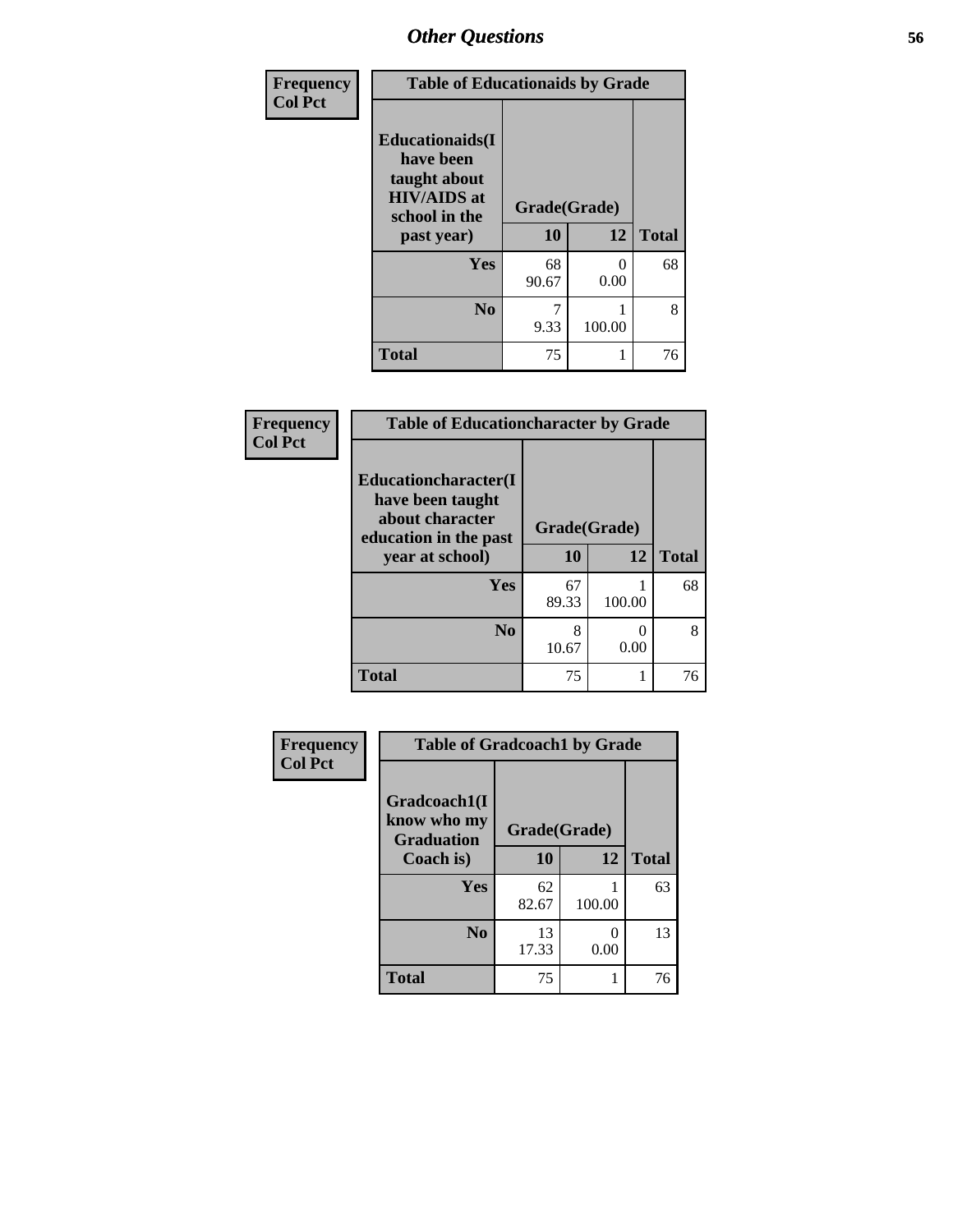| Frequency      | <b>Table of Gradcoach2 by Grade</b>       |              |                           |              |
|----------------|-------------------------------------------|--------------|---------------------------|--------------|
| <b>Col Pct</b> |                                           |              |                           |              |
|                | Gradcoach2(I                              |              |                           |              |
|                | have<br>contacted my<br><b>Graduation</b> | Grade(Grade) |                           |              |
|                | Coach)                                    | 10           | 12                        | <b>Total</b> |
|                | Yes                                       | 21<br>28.00  | 100.00                    | 22           |
|                | N <sub>0</sub>                            | 54<br>72.00  | $\mathbf{\Omega}$<br>0.00 | 54           |
|                | <b>Total</b>                              | 75           |                           | 76           |

| <b>Frequency</b><br><b>Col Pct</b> | <b>Table of Gradcoach3 by Grade</b>                    |              |             |              |
|------------------------------------|--------------------------------------------------------|--------------|-------------|--------------|
|                                    | Gradcoach3(I<br>have received<br>assistance<br>from my |              |             |              |
|                                    | <b>Graduation</b>                                      | Grade(Grade) |             |              |
|                                    | Coach)                                                 | 10           | 12          | <b>Total</b> |
|                                    | Yes                                                    | 17<br>22.67  | 1<br>100.00 | 18           |
|                                    | N <sub>0</sub>                                         | 22<br>29.33  | 0<br>0.00   | 22           |
|                                    | Don't know                                             | 36<br>48.00  | 0<br>0.00   | 36           |
|                                    | <b>Total</b>                                           | 75           | 1           | 76           |

| Frequency      | <b>Table of Selfharm by Grade</b>                                                                                                                                                      |                    |           |              |
|----------------|----------------------------------------------------------------------------------------------------------------------------------------------------------------------------------------|--------------------|-----------|--------------|
| <b>Col Pct</b> | <b>Selfharm</b> (During<br>the past 12<br>months,<br>I harmed myself<br>on purpose<br><b>Suicideconsider</b><br>During the past<br>12 months,<br>I seriously<br>considered<br>suicide) | Grade(Grade)<br>10 | 12        | <b>Total</b> |
|                |                                                                                                                                                                                        |                    |           |              |
|                | Yes                                                                                                                                                                                    | 22<br>29.33        | 100.00    | 23           |
|                | N <sub>0</sub>                                                                                                                                                                         | 53<br>70.67        | 0<br>0.00 | 53           |
|                | <b>Total</b>                                                                                                                                                                           | 75                 | 1         | 76           |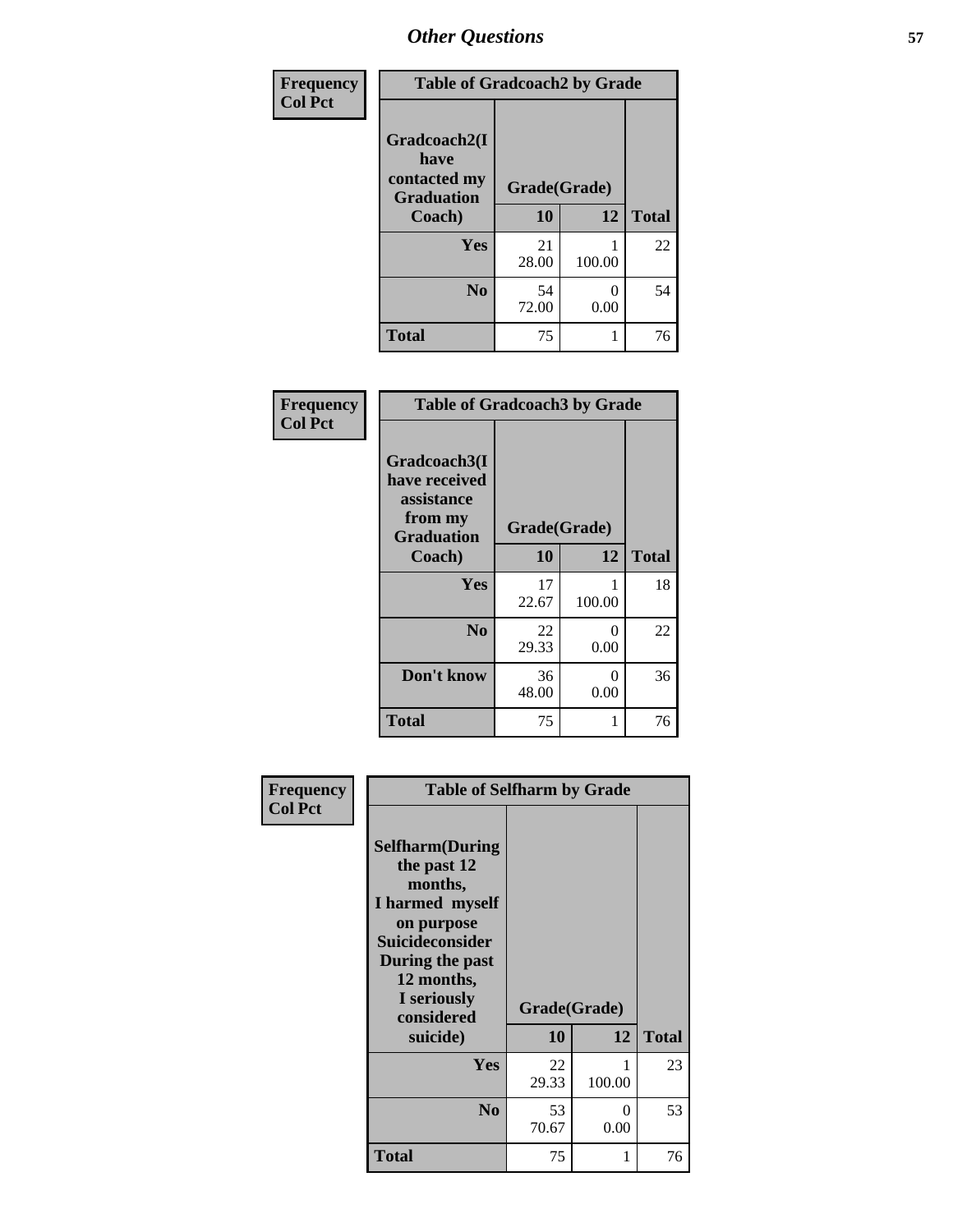| <b>Frequency</b> | <b>Table of Suicideconsider by Grade</b> |              |        |              |
|------------------|------------------------------------------|--------------|--------|--------------|
| <b>Col Pct</b>   |                                          | Grade(Grade) |        |              |
|                  | Suicideconsider                          | <b>10</b>    | 12     | <b>Total</b> |
|                  | <b>Yes</b>                               | 15<br>20.00  | 0.00   | 15           |
|                  | N <sub>0</sub>                           | 60<br>80.00  | 100.00 | 61           |
|                  | <b>Total</b>                             | 75           |        | 76           |

| Frequency      | <b>Table of Suicideattempt by Grade</b>              |              |           |              |
|----------------|------------------------------------------------------|--------------|-----------|--------------|
| <b>Col Pct</b> | Suicideattempt(I<br>have attempted<br>suicide in the | Grade(Grade) |           |              |
|                | last year)                                           | <b>10</b>    | 12        | <b>Total</b> |
|                | Yes                                                  | 10<br>13.33  | 0<br>0.00 | 10           |
|                | N <sub>0</sub>                                       | 65<br>86.67  | 100.00    | 66           |
|                | <b>Total</b>                                         | 75           |           | 76           |

| Frequency      | <b>Table of Instantmessaged by Grade</b>               |              |                           |              |
|----------------|--------------------------------------------------------|--------------|---------------------------|--------------|
| <b>Col Pct</b> | Instantmessaged(I<br>have instant<br>messaged people I | Grade(Grade) |                           |              |
|                | do not even know)                                      | 10           | 12                        | <b>Total</b> |
|                | Yes                                                    | 38<br>50.67  | $\mathbf{\Omega}$<br>0.00 | 38           |
|                | N <sub>0</sub>                                         | 37<br>49.33  | 100.00                    | 38           |
|                | <b>Total</b>                                           | 75           |                           | 76           |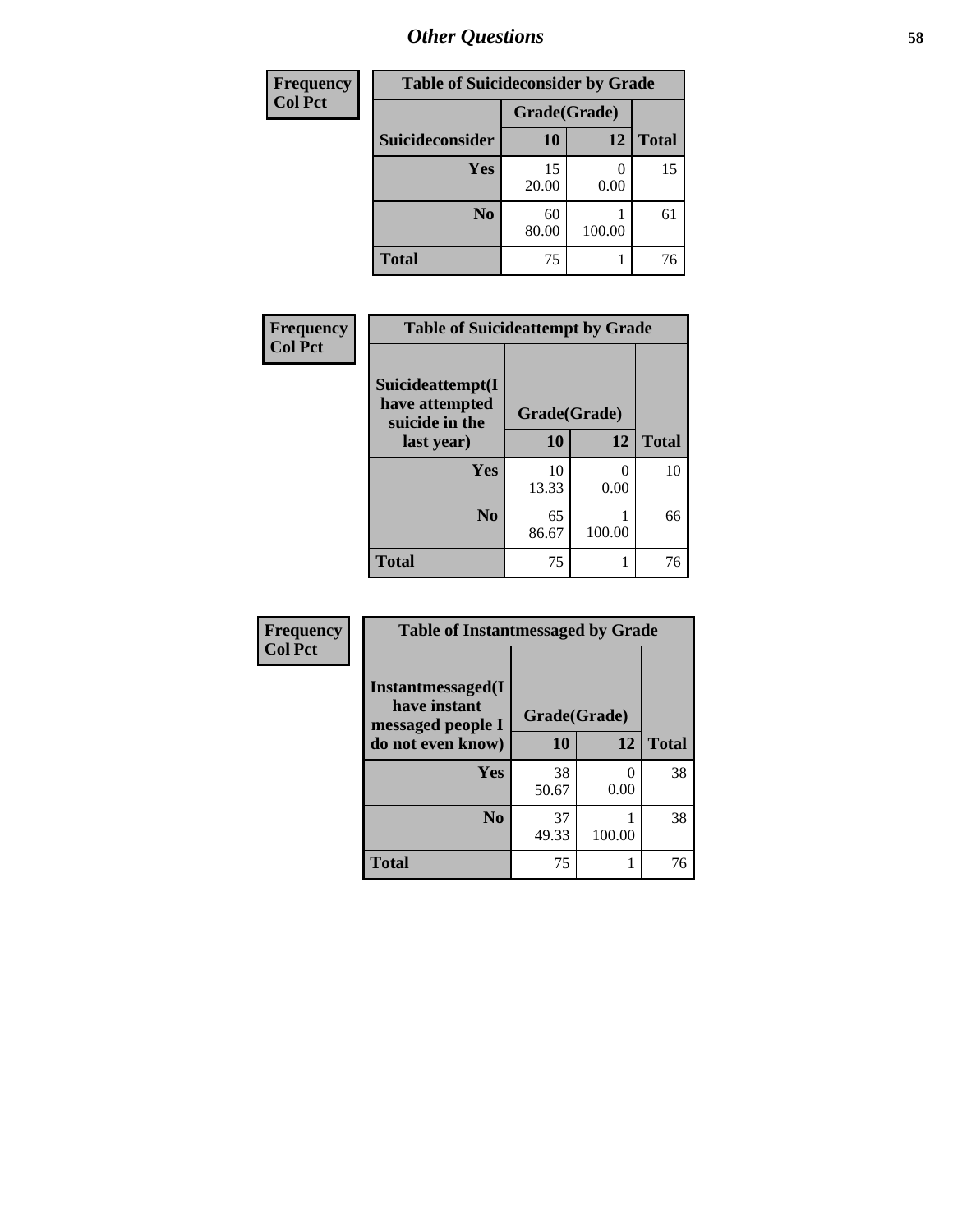| Frequency      | <b>Table of Getsalong by Grade</b>                          |                        |           |              |
|----------------|-------------------------------------------------------------|------------------------|-----------|--------------|
| <b>Col Pct</b> | <b>Getsalong</b> (I get<br>along with other<br>students and | Grade(Grade)           |           |              |
|                | adults)                                                     | 10                     | 12        | <b>Total</b> |
|                | <b>Strongly Agree</b>                                       | 40<br>53.33            | 0<br>0.00 | 40           |
|                | <b>Somewhat Agree</b>                                       | 27<br>36.00            | 100.00    | 28           |
|                | <b>Somewhat Disagree</b>                                    | 6<br>8.00              | 0<br>0.00 | 6            |
|                | <b>Strongly Disagree</b>                                    | $\mathfrak{D}$<br>2.67 | 0<br>0.00 | 2            |
|                | <b>Total</b>                                                | 75                     |           | 76           |

| Frequency      | <b>Table of Safehome by Grade</b> |                    |                       |              |
|----------------|-----------------------------------|--------------------|-----------------------|--------------|
| <b>Col Pct</b> | Safehome(I feel<br>safe at home)  | Grade(Grade)<br>10 | 12                    | <b>Total</b> |
|                | <b>Strongly Agree</b>             | 44<br>58.67        | $\mathcal{O}$<br>0.00 | 44           |
|                | <b>Somewhat Agree</b>             | 24<br>32.00        | 0.00                  | 24           |
|                | <b>Somewhat Disagree</b>          | 6<br>8.00          | 100.00                | 7            |
|                | <b>Strongly Disagree</b>          | 1.33               | 0.00                  |              |
|                | <b>Total</b>                      | 75                 |                       | 76           |

| Frequency      | <b>Table of Adulttalk by Grade</b>                                                                |                    |           |              |
|----------------|---------------------------------------------------------------------------------------------------|--------------------|-----------|--------------|
| <b>Col Pct</b> | <b>Adulttalk(I</b><br>know an<br>adult at<br>school that<br>I can talk<br>with if I<br>need help) | Grade(Grade)<br>10 | 12        | <b>Total</b> |
|                | Yes                                                                                               | 58<br>77.33        | 0<br>0.00 | 58           |
|                | N <sub>0</sub>                                                                                    | 17<br>22.67        | 100.00    | 18           |
|                | <b>Total</b>                                                                                      | 75                 | 1         | 76           |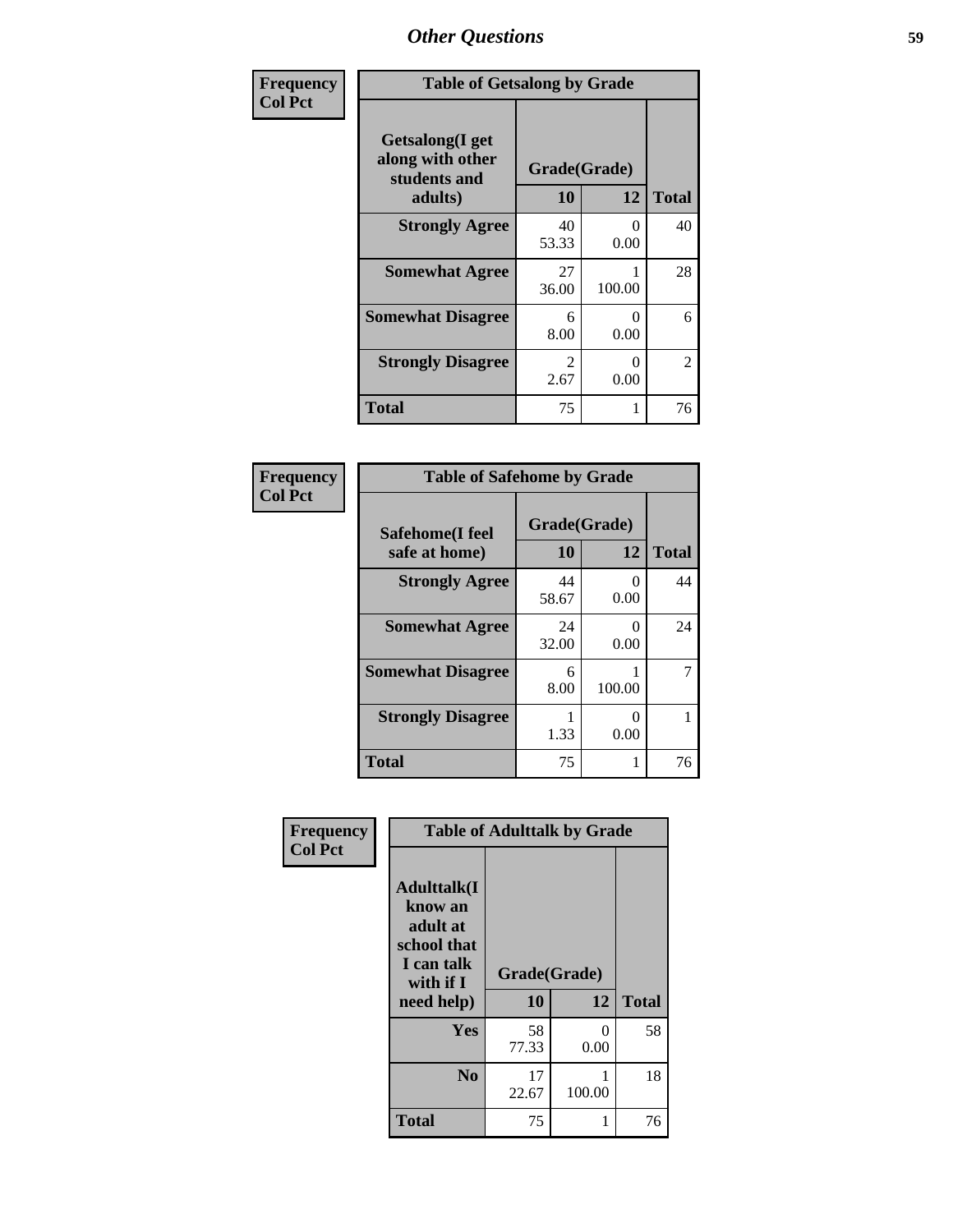| <b>Frequency</b> |
|------------------|
| <b>Row Pct</b>   |

| <b>Table of Grade by Tytime</b> |             |                                                                                         |             |             |                                  |                   |              |  |  |  |  |
|---------------------------------|-------------|-----------------------------------------------------------------------------------------|-------------|-------------|----------------------------------|-------------------|--------------|--|--|--|--|
|                                 |             | Tytime (On an average school day,<br>how much unsupervised time do I spend watching TV) |             |             |                                  |                   |              |  |  |  |  |
| Grade(Grade)   None   hour/day  |             | <b>Less that</b>                                                                        | hour/day    | $2 - 3$     | $4 - 5$<br>hours/day   hours/day | $6+$<br>hours/day | <b>Total</b> |  |  |  |  |
| <b>10</b>                       | 17<br>22.67 | 13<br>17.33                                                                             | 13<br>17.33 | 15<br>20.00 | 12.00                            | 8<br>10.67        | 75           |  |  |  |  |
| 12                              | 0.00        | 0.00                                                                                    | 0.00        | 100.00      | 0.00                             | 0.00              |              |  |  |  |  |
| <b>Total</b>                    | 17          | 13                                                                                      | 13          | 16          | q                                | 8                 | 76           |  |  |  |  |

#### **Frequency Row Pct**

| <b>Table of Grade by Computertime</b> |             |                                                                                                   |             |                      |                      |                   |              |  |  |  |
|---------------------------------------|-------------|---------------------------------------------------------------------------------------------------|-------------|----------------------|----------------------|-------------------|--------------|--|--|--|
|                                       |             | Computertime (On an average school day,<br>how much unsupervised time do I spend on the computer) |             |                      |                      |                   |              |  |  |  |
| Grade(Grade)                          | None        | <b>Less that</b><br>hour/day                                                                      | hour/day    | $2 - 3$<br>hours/day | $4 - 5$<br>hours/day | $6+$<br>hours/day | <b>Total</b> |  |  |  |
| 10                                    | 25<br>33.33 | 15<br>20.00                                                                                       | 15<br>20.00 | 8<br>10.67           | 9.33                 | 6.67              | 75           |  |  |  |
| 12                                    | 0.00        | 0.00                                                                                              | 0.00        | 100.00               | 0.00                 | 0.00              |              |  |  |  |
| <b>Total</b>                          | 25          | 15                                                                                                | 15          | Ω                    |                      |                   | 76           |  |  |  |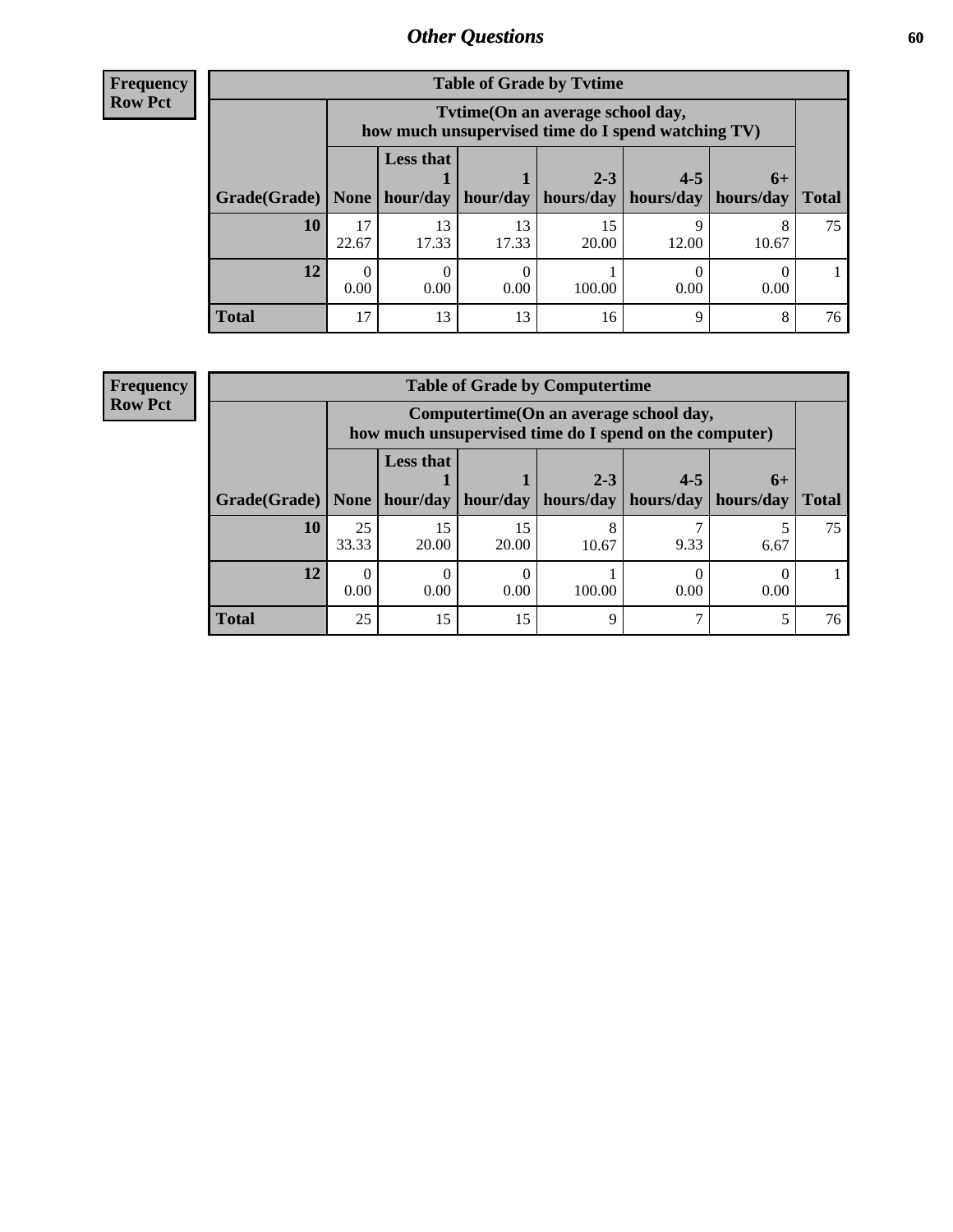### *Questions about Driving Laws* **61** *Driving Questions were asked only of high school students.*

| <b>Frequency</b> |
|------------------|
| <b>Row Pct</b>   |

| <b>Table of Grade by License1</b> |                  |                                                                                                                                           |                |               |                      |              |  |  |  |
|-----------------------------------|------------------|-------------------------------------------------------------------------------------------------------------------------------------------|----------------|---------------|----------------------|--------------|--|--|--|
|                                   |                  | License1(During the first 6 months of driving<br>with a provisional license,<br>the only passengers who can ride with the<br>driver are:) |                |               |                      |              |  |  |  |
| <b>Grade</b> (Grade)              | <b>Parent or</b> | Family<br><b>Guardian   Members  </b>                                                                                                     | <b>Friends</b> | <b>Anyone</b> | Don't<br><b>Know</b> | <b>Total</b> |  |  |  |
| <b>10</b>                         | 15<br>20.00      | 43<br>57.33                                                                                                                               | 4<br>5.33      | 4<br>5.33     | 9<br>12.00           | 75           |  |  |  |
| 12                                | 100.00           | $\left($<br>0.00                                                                                                                          | 0.00           | 0.00          | 0.00                 |              |  |  |  |
| <b>Total</b>                      | 16               | 43                                                                                                                                        | 4              | 4             | 9                    | 76           |  |  |  |

| <b>Frequency</b> |              | <b>Table of Grade by License2</b> |                              |                         |                                                                                                          |                      |              |  |  |  |  |
|------------------|--------------|-----------------------------------|------------------------------|-------------------------|----------------------------------------------------------------------------------------------------------|----------------------|--------------|--|--|--|--|
| <b>Row Pct</b>   |              |                                   |                              |                         | License2(17 yr old drivers with a<br>provisional driver's license cannot<br>drive between the hours of:) |                      |              |  |  |  |  |
|                  | Grade(Grade) | <b>Midnight</b><br>to 6am         | 1am<br>t <sub>0</sub><br>5am | 1am<br>to<br><b>6am</b> | N <sub>0</sub><br>curfew<br>for $17$<br>year<br>olds                                                     | Don't<br><b>Know</b> | <b>Total</b> |  |  |  |  |
|                  | 10           | 38<br>50.67                       | 10<br>13.33                  | 8<br>10.67              | 7<br>9.33                                                                                                | 12<br>16.00          | 75           |  |  |  |  |
|                  | 12           | 1<br>100.00                       | $\Omega$<br>0.00             | $\Omega$<br>0.00        | $\Omega$<br>0.00                                                                                         | $\Omega$<br>0.00     |              |  |  |  |  |
|                  | <b>Total</b> | 39                                | 10                           | 8                       | 7                                                                                                        | 12                   | 76           |  |  |  |  |

| <b>Frequency</b> |              | <b>Table of Grade by License3</b>                                                      |             |             |           |             |                  |              |
|------------------|--------------|----------------------------------------------------------------------------------------|-------------|-------------|-----------|-------------|------------------|--------------|
| <b>Row Pct</b>   |              | License3(For drivers under the age of 21,<br>what level of alcohol is considered DUI?) |             |             |           |             |                  |              |
|                  | Grade(Grade) | Any<br><b>Amount</b>                                                                   | 0.02        | 0.04        | 0.06      | 0.08        | Don't<br>know    | <b>Total</b> |
|                  | 10           | 9.33                                                                                   | 29<br>38.67 | 14<br>18.67 | 5<br>6.67 | 11<br>14.67 | 9<br>12.00       | 75           |
|                  | 12           | 100.00                                                                                 | 0.00        | 0<br>0.00   | 0.00      | 0.00        | $\Omega$<br>0.00 |              |
|                  | Total        | 8                                                                                      | 29          | 14          | 5         | 11          | 9                | 76           |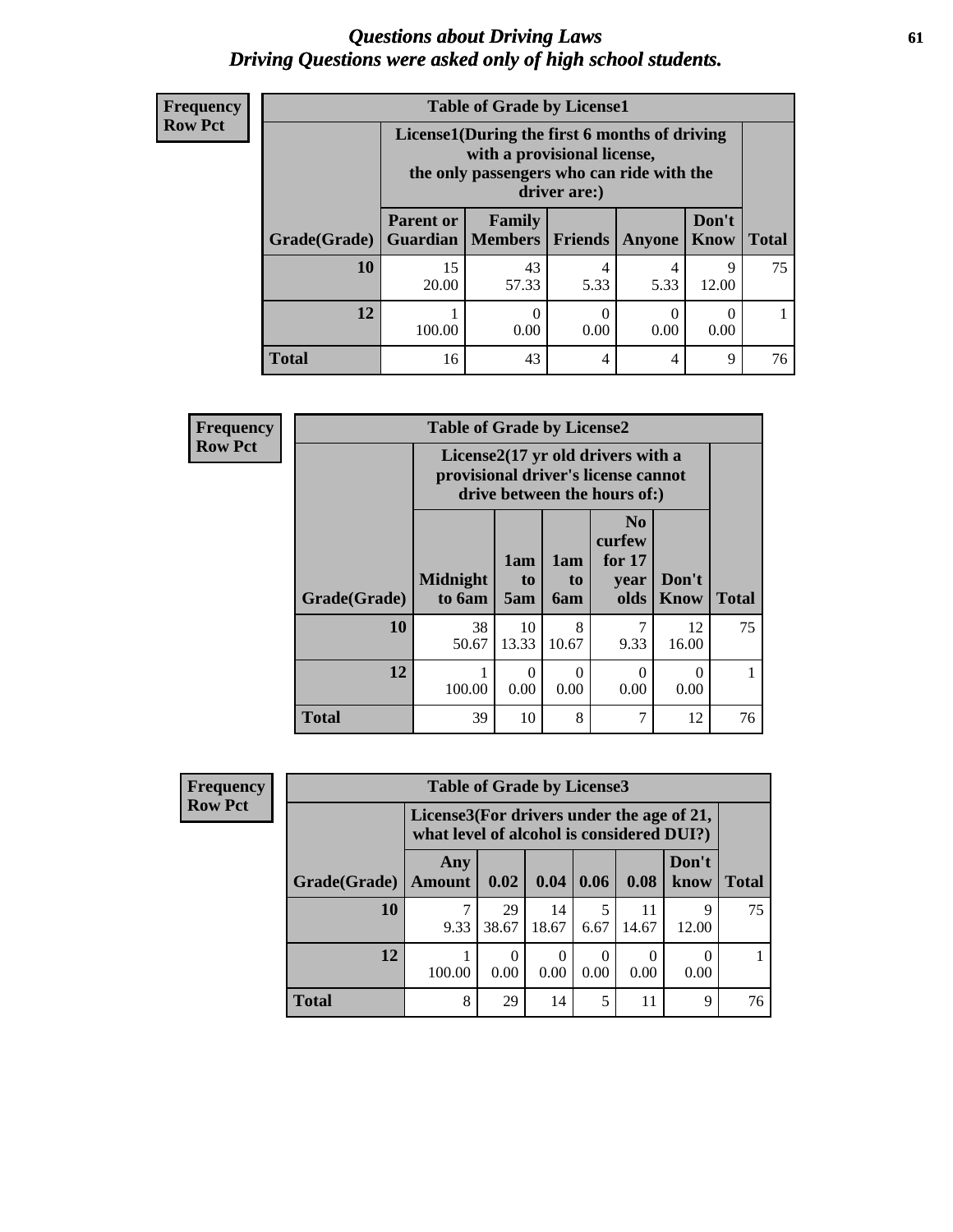### *Questions about Driving Laws* **62** *Driving Questions were asked only of high school students.*

| <b>Frequency</b> |
|------------------|
| <b>Row Pct</b>   |

| <b>Table of Grade by License4</b> |              |                                                                                                                      |              |                               |                                             |               |              |  |  |  |
|-----------------------------------|--------------|----------------------------------------------------------------------------------------------------------------------|--------------|-------------------------------|---------------------------------------------|---------------|--------------|--|--|--|
|                                   |              | License4(A driver under 21 automatically loses<br>his/her license if caught exceeding the posted<br>speet limit by:) |              |                               |                                             |               |              |  |  |  |
| Grade(Grade)                      | $15+$<br>mph | $25+$<br>mph                                                                                                         | $35+$<br>mph | <b>Depends</b><br>on<br>judge | Can't<br>lose<br>license<br>for<br>speeding | Don't<br>know | <b>Total</b> |  |  |  |
| 10                                | 28<br>37.33  | 15<br>20.00                                                                                                          | 10<br>13.33  | 7<br>9.33                     | 3<br>4.00                                   | 12<br>16.00   | 75           |  |  |  |
| 12                                | 100.00       | 0<br>0.00                                                                                                            | 0<br>0.00    | 0.00                          | 0<br>0.00                                   | ∩<br>0.00     |              |  |  |  |
| <b>Total</b>                      | 29           | 15                                                                                                                   | 10           | ┑                             | 3                                           | 12            | 76           |  |  |  |

| Frequency<br><b>Row Pct</b> | <b>Table of Grade by License5</b> |                  |                                                                                                                                                         |             |              |  |  |  |
|-----------------------------|-----------------------------------|------------------|---------------------------------------------------------------------------------------------------------------------------------------------------------|-------------|--------------|--|--|--|
|                             |                                   |                  | License5(A Georgia<br>teenager with<br>family connections<br>or a good lawyer<br>can break a teen<br>driving law and<br>keep their driver's<br>license) |             |              |  |  |  |
|                             |                                   |                  |                                                                                                                                                         | Don't       |              |  |  |  |
|                             | Grade(Grade)                      | <b>Yes</b>       | N <sub>0</sub>                                                                                                                                          | know        | <b>Total</b> |  |  |  |
|                             | 10                                | 13<br>17.33      | 43<br>57.33                                                                                                                                             | 19<br>25.33 | 75           |  |  |  |
|                             | 12                                | $\theta$<br>0.00 | 1<br>100.00                                                                                                                                             | 0<br>0.00   |              |  |  |  |
|                             | Total                             | 13               | 44                                                                                                                                                      | 19          | 76           |  |  |  |

| <b>Frequency</b> | <b>Table of Grade by License6</b> |             |                                                                                                                                              |               |              |  |
|------------------|-----------------------------------|-------------|----------------------------------------------------------------------------------------------------------------------------------------------|---------------|--------------|--|
| <b>Row Pct</b>   |                                   |             | License <sub>6</sub> (I know a<br>friend or classmate<br>that broke a teen<br>driving law,<br>but was allowed to<br>keep his/her<br>license) |               |              |  |
|                  | Grade(Grade)                      | Yes         | N <sub>0</sub>                                                                                                                               | Don't<br>know | <b>Total</b> |  |
|                  | 10                                | 19<br>25.33 | 40<br>53.33                                                                                                                                  | 16<br>21.33   | 75           |  |
|                  | 12                                | 0<br>0.00   | 100.00                                                                                                                                       | 0<br>0.00     | 1            |  |
|                  | <b>Total</b>                      | 19          | 41                                                                                                                                           | 16            | 76           |  |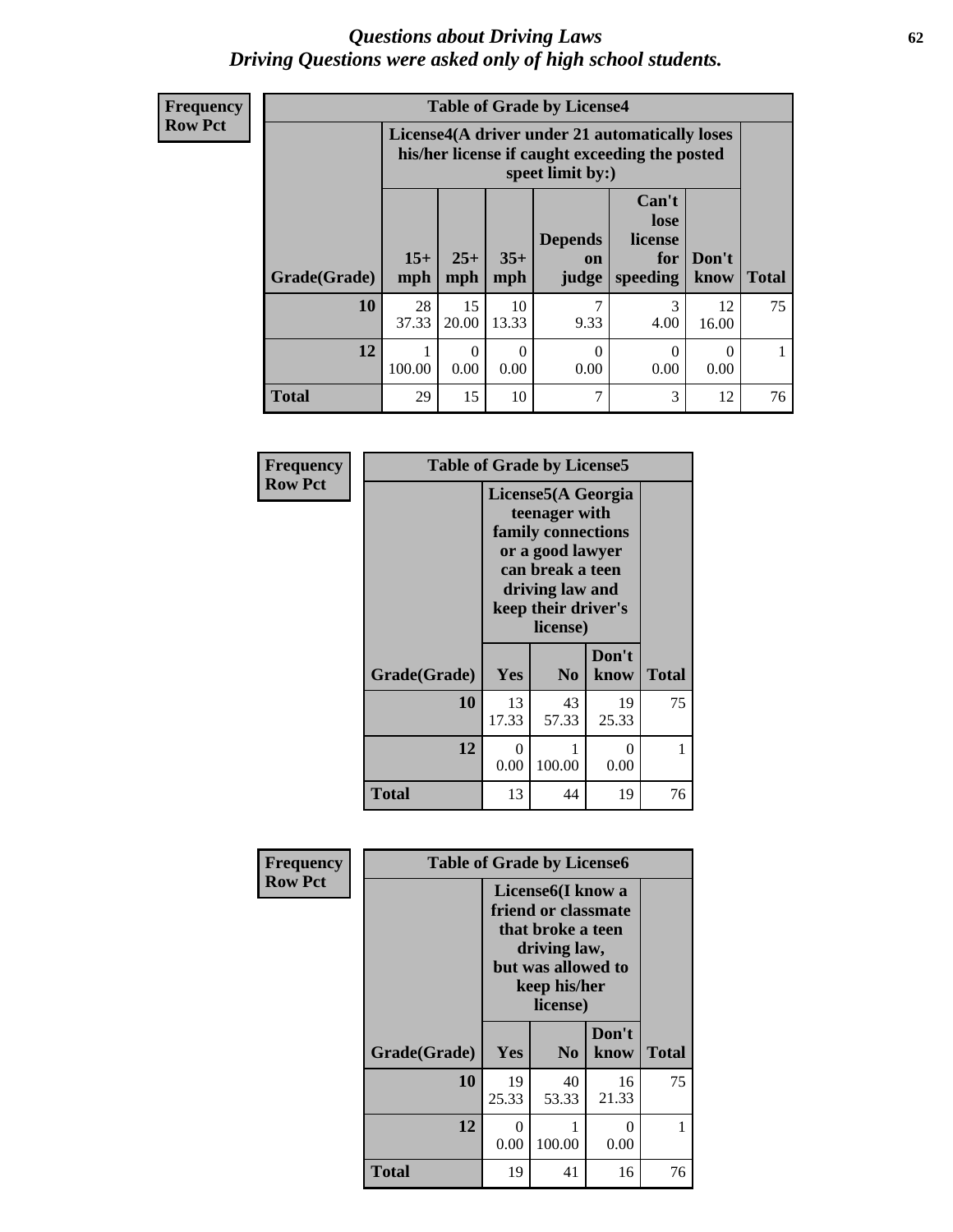### *Questions about Driving Laws* **63** *Driving Questions were asked only of high school students.*

**Frequency Row Pct**

| <b>Table of Grade by License7</b> |                                                                             |                                   |                                                                                               |                        |              |  |  |  |  |  |
|-----------------------------------|-----------------------------------------------------------------------------|-----------------------------------|-----------------------------------------------------------------------------------------------|------------------------|--------------|--|--|--|--|--|
|                                   |                                                                             |                                   | License7(A student under the age of 18 cam loser<br>his/her driving privileges if he or she:) |                        |              |  |  |  |  |  |
| Grade(Grade)                      | <b>Have</b><br>more than<br>10<br>unexcused<br>absences<br>per school<br>yr | Drop out<br>without<br>graduating | <b>Bring</b><br>alcohol/drugs/weapon<br>to school                                             | All of<br>the<br>above | <b>Total</b> |  |  |  |  |  |
|                                   |                                                                             |                                   |                                                                                               |                        |              |  |  |  |  |  |
| 10                                | 12<br>16.00                                                                 | 10<br>13.33                       | 2<br>2.67                                                                                     | 51<br>68.00            | 75           |  |  |  |  |  |
|                                   |                                                                             |                                   |                                                                                               |                        |              |  |  |  |  |  |
| 12                                | $\Omega$<br>0.00                                                            | 0<br>0.00                         | $\Omega$<br>0.00                                                                              | 100.00                 |              |  |  |  |  |  |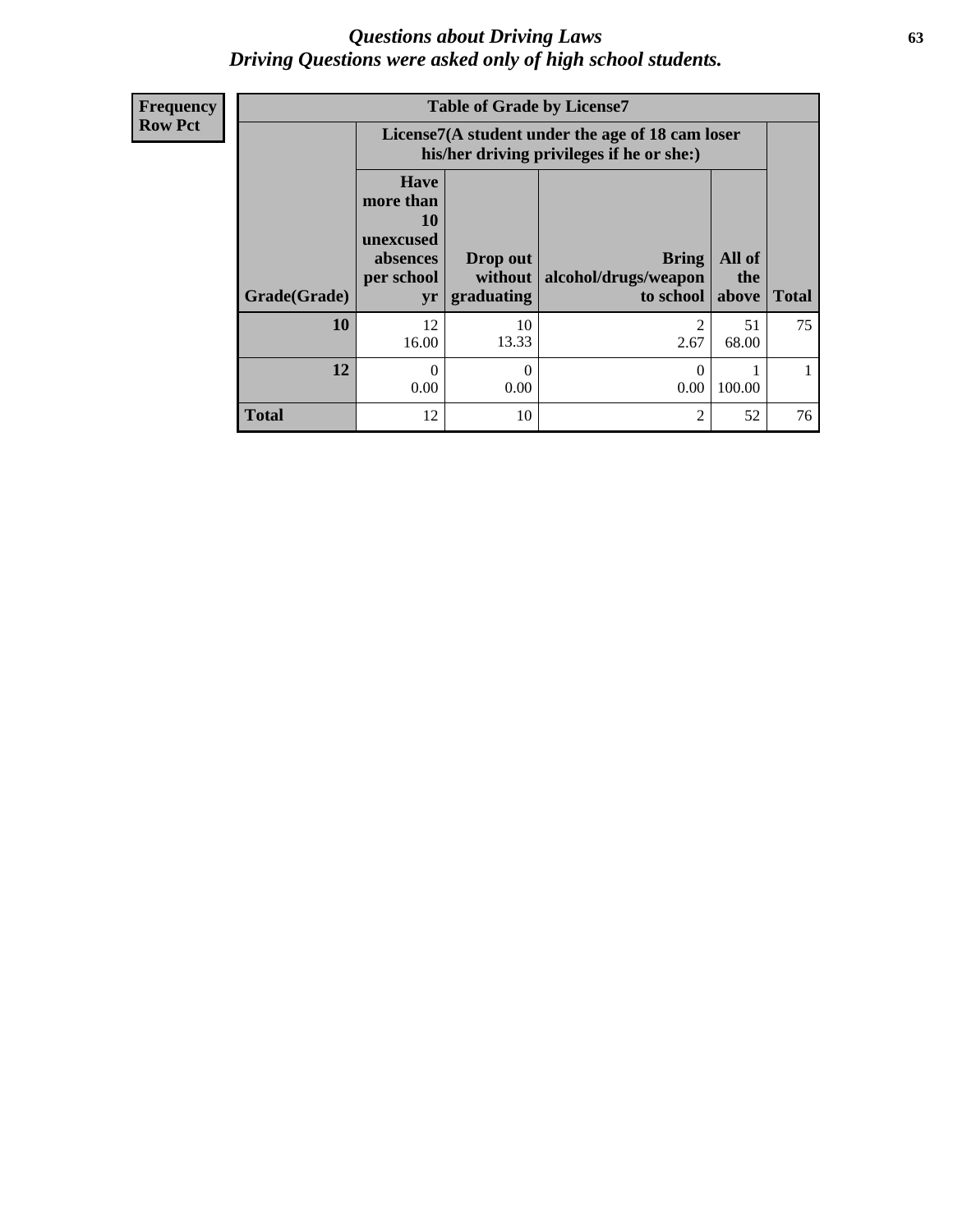# *Select Results by Gender* **64**

| Frequency      | <b>Table of SchoolClimate2 by Gender</b>          |                                     |             |              |  |  |
|----------------|---------------------------------------------------|-------------------------------------|-------------|--------------|--|--|
| <b>Col Pct</b> | SchoolClimate2(I<br>feel successful at<br>school) | Gender(Gender)<br><b>Female</b>     | <b>Male</b> | <b>Total</b> |  |  |
|                | <b>Strongly Agree</b>                             | 11<br>28.95                         | 6<br>15.79  | 17           |  |  |
|                | <b>Somewhat Agree</b>                             | 24<br>63.16                         | 24<br>63.16 | 48           |  |  |
|                | <b>Somewhat Disagree</b>                          | $\mathcal{D}_{\mathcal{L}}$<br>5.26 | 3<br>7.89   | 5            |  |  |
|                | <b>Strongly Disagree</b>                          | 2.63                                | 5<br>13.16  | 6            |  |  |
|                | <b>Total</b>                                      | 38                                  | 38          | 76           |  |  |

| <b>Frequency</b> | <b>Table of SchoolClimate6 by Gender</b>                 |                                 |                         |    |  |
|------------------|----------------------------------------------------------|---------------------------------|-------------------------|----|--|
| <b>Col Pct</b>   | <b>SchoolClimate6(Teachers</b><br>treat me with respect) | Gender(Gender)<br><b>Female</b> | <b>Total</b>            |    |  |
|                  |                                                          |                                 | <b>Male</b>             |    |  |
|                  | <b>Strongly Agree</b>                                    | 15<br>39.47                     | 11<br>28.95             | 26 |  |
|                  | <b>Somewhat Agree</b>                                    | 14<br>36.84                     | 17<br>44.74             | 31 |  |
|                  | <b>Somewhat Disagree</b>                                 | 18.42                           | 6<br>15.79              | 13 |  |
|                  | <b>Strongly Disagree</b>                                 | $\overline{2}$<br>5.26          | $\overline{4}$<br>10.53 | 6  |  |
|                  | <b>Total</b>                                             | 38                              | 38                      | 76 |  |

| Frequency      | <b>Table of SchoolClimate8 by Gender</b>                                             |                                 |             |              |
|----------------|--------------------------------------------------------------------------------------|---------------------------------|-------------|--------------|
| <b>Col Pct</b> | <b>SchoolClimate8(Students</b><br>are frequently<br>recognized for good<br>behavior) | Gender(Gender)<br><b>Female</b> | <b>Male</b> | <b>Total</b> |
|                | <b>Strongly Agree</b>                                                                | 6                               | 6           | 12           |
|                |                                                                                      | 15.79                           | 15.79       |              |
|                | <b>Somewhat Agree</b>                                                                | 20<br>52.63                     | 16<br>42.11 | 36           |
|                | <b>Somewhat Disagree</b>                                                             | $\mathbf Q$<br>23.68            | 10<br>26.32 | 19           |
|                | <b>Strongly Disagree</b>                                                             | 3<br>7.89                       | 6<br>15.79  | 9            |
|                | Total                                                                                | 38                              | 38          | 76           |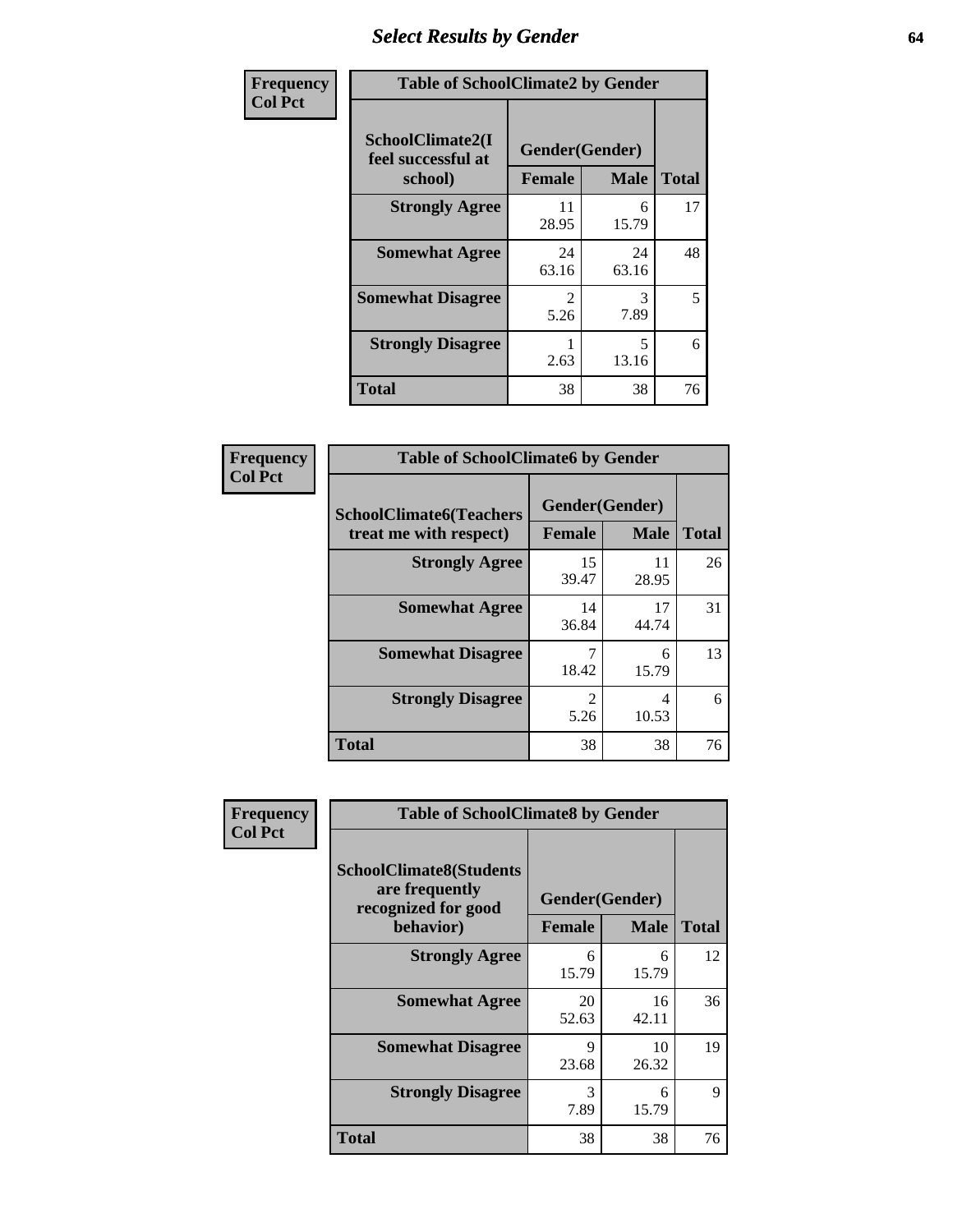# *Select Results by Gender* **65**

| Frequency      | <b>Table of Gender by Dropout</b> |                                                                        |                |              |
|----------------|-----------------------------------|------------------------------------------------------------------------|----------------|--------------|
| <b>Row Pct</b> |                                   | Dropout(I<br>have<br>thought<br>about<br>dropping<br>out of<br>school) |                |              |
|                | Gender(Gender)                    | Yes                                                                    | N <sub>0</sub> | <b>Total</b> |
|                | <b>Female</b>                     | 15<br>39.47                                                            | 23<br>60.53    | 38           |
|                | <b>Male</b>                       | 18<br>47.37                                                            | 20<br>52.63    | 38           |
|                | <b>Total</b>                      | 33                                                                     | 43             | 76           |

| <b>Frequency</b> | <b>Table of Gender by Dropoutreason</b> |                                                                    |              |                          |                                |              |              |
|------------------|-----------------------------------------|--------------------------------------------------------------------|--------------|--------------------------|--------------------------------|--------------|--------------|
| <b>Row Pct</b>   |                                         | Dropoutreason(If I dropped out the<br>reason would most likely be) |              |                          |                                |              |              |
|                  | Gender(Gender)                          | Won't<br>Drop<br>out                                               | <b>Bored</b> | Family<br><b>Reasons</b> | <b>Being</b><br><b>Bullied</b> | <b>Other</b> | <b>Total</b> |
|                  | <b>Female</b>                           | 18<br>47.37                                                        | 3<br>7.89    | 18.42                    | 4<br>10.53                     | 6<br>15.79   | 38           |
|                  | <b>Male</b>                             | 12<br>31.58                                                        | 12<br>31.58  | 3<br>7.89                | 0<br>0.00                      | 11<br>28.95  | 38           |
|                  | <b>Total</b>                            | 30                                                                 | 15           | 10                       | 4                              | 17           | 76           |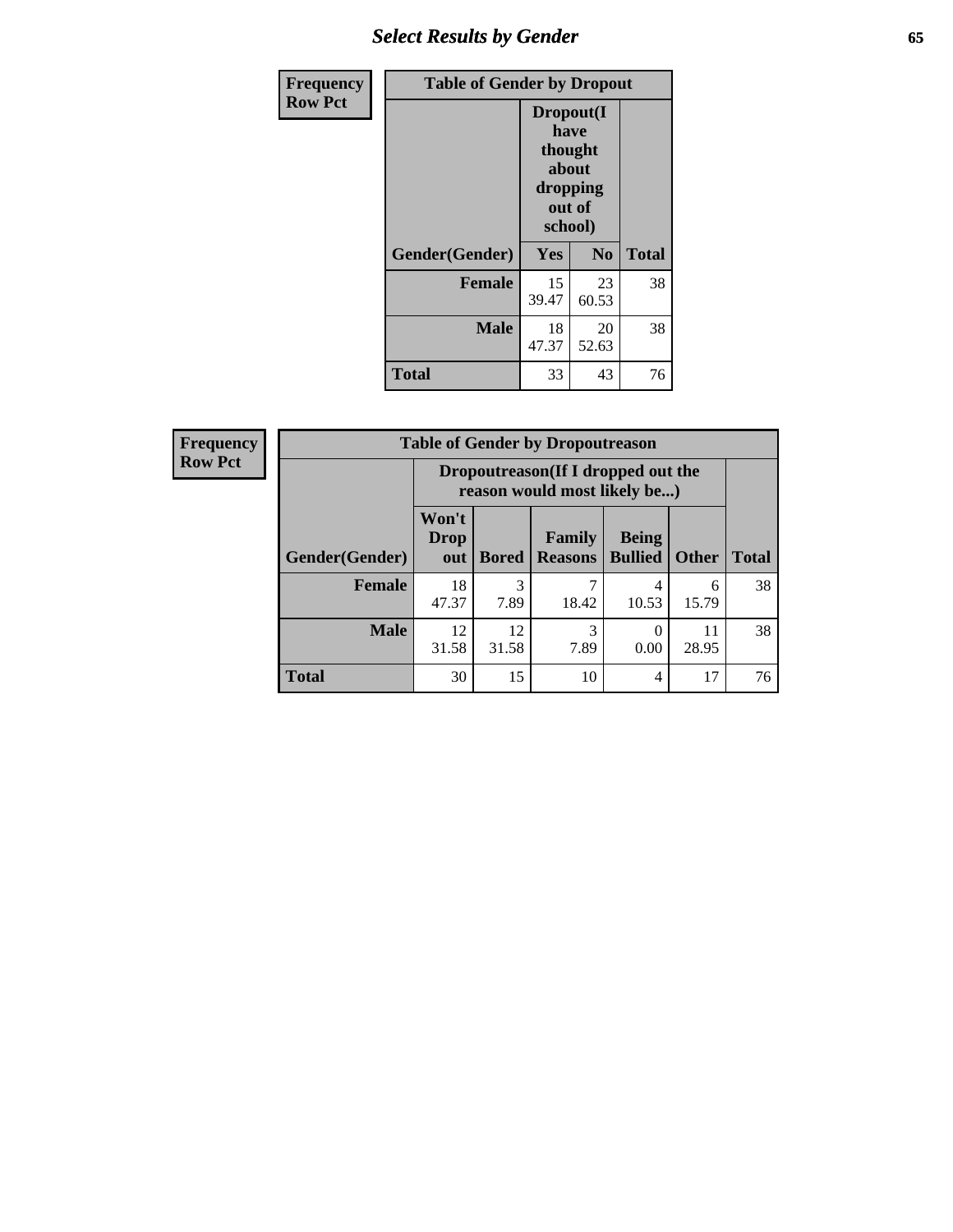*School Safety* **66**

| Frequency      | <b>Table of Gender by Bullied2</b> |                 |                |              |
|----------------|------------------------------------|-----------------|----------------|--------------|
| <b>Row Pct</b> |                                    | <b>Bullied2</b> |                |              |
|                | Gender(Gender)                     | Yes             | N <sub>0</sub> | <b>Total</b> |
|                | <b>Female</b>                      | 6<br>15.79      | 32<br>84.21    | 38           |
|                | <b>Male</b>                        | 18.42           | 31<br>81.58    | 38           |
|                | <b>Total</b>                       | 13              | 63             | 76           |

| <b>Frequency</b> | <b>Table of Gender by Bulliedothers2</b> |                       |                |              |
|------------------|------------------------------------------|-----------------------|----------------|--------------|
| <b>Row Pct</b>   |                                          | <b>Bulliedothers2</b> |                |              |
|                  | Gender(Gender)                           | Yes                   | N <sub>0</sub> | <b>Total</b> |
|                  | <b>Female</b>                            | 10.53                 | 34<br>89.47    | 38           |
|                  | <b>Male</b>                              | 18.42                 | 31<br>81.58    | 38           |
|                  | <b>Total</b>                             | 11                    | 65             | 76           |

| Frequency      | <b>Table of Gender by Weaponschool2</b> |                      |                |              |
|----------------|-----------------------------------------|----------------------|----------------|--------------|
| <b>Row Pct</b> |                                         | <b>Weaponschool2</b> |                |              |
|                | Gender(Gender)                          | Yes                  | N <sub>0</sub> | <b>Total</b> |
|                | <b>Female</b>                           | 0.00                 | 38<br>100.00   | 38           |
|                | <b>Male</b>                             | 6<br>15.79           | 32<br>84.21    | 38           |
|                | <b>Total</b>                            | 6                    | 70             | 76           |

| Frequency      | <b>Table of Gender by Absentunsafe2</b> |               |                |              |
|----------------|-----------------------------------------|---------------|----------------|--------------|
| <b>Row Pct</b> |                                         | Absentunsafe2 |                |              |
|                | Gender(Gender)                          | Yes           | N <sub>0</sub> | <b>Total</b> |
|                | <b>Female</b>                           | 5.26          | 36<br>94.74    | 38           |
|                | <b>Male</b>                             | 5.26          | 36<br>94.74    | 38           |
|                | <b>Total</b>                            | 4             | 72             | 76           |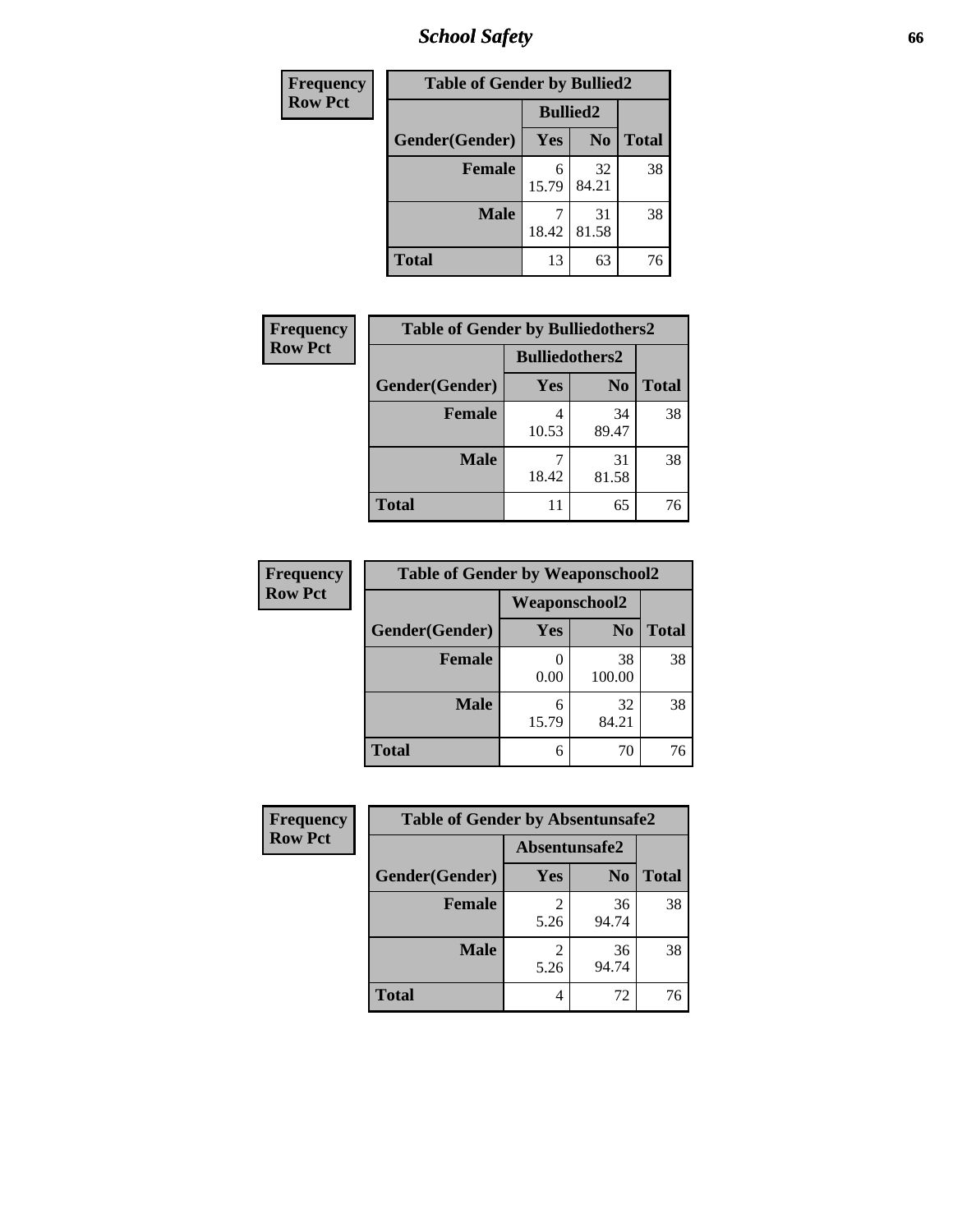*School Safety* **67**

| Frequency      | <b>Table of Gender by Gangself</b> |                                                                                                |                |              |
|----------------|------------------------------------|------------------------------------------------------------------------------------------------|----------------|--------------|
| <b>Row Pct</b> |                                    | Gangself(I<br>have<br>participated<br>in illegal gang<br>activities in<br>the past 30<br>days) |                |              |
|                | Gender(Gender)                     | Yes                                                                                            | N <sub>0</sub> | <b>Total</b> |
|                | <b>Female</b>                      | 2.63                                                                                           | 37<br>97.37    | 38           |
|                | <b>Male</b>                        | 6<br>15.79                                                                                     | 32<br>84.21    | 38           |
|                | <b>Total</b>                       | 7                                                                                              | 69             | 76           |

| Frequency      | <b>Table of Gender by Gangpeers</b> |                                                                                                                             |                |              |
|----------------|-------------------------------------|-----------------------------------------------------------------------------------------------------------------------------|----------------|--------------|
| <b>Row Pct</b> |                                     | <b>Gangpeers</b> (I<br>have friends<br>who have<br>participated<br>in illegal gang<br>activities in<br>the past 30<br>days) |                |              |
|                | Gender(Gender)                      | <b>Yes</b>                                                                                                                  | N <sub>0</sub> | <b>Total</b> |
|                | <b>Female</b>                       | 8<br>21.05                                                                                                                  | 30<br>78.95    | 38           |
|                | <b>Male</b>                         | 12<br>31.58                                                                                                                 | 26<br>68.42    | 38           |
|                | Total                               | 20                                                                                                                          | 56             | 76           |

| Frequency      | <b>Table of Gender by Pickedon2</b> |             |                |              |  |
|----------------|-------------------------------------|-------------|----------------|--------------|--|
| <b>Row Pct</b> |                                     | Pickedon2   |                |              |  |
|                | Gender(Gender)                      | <b>Yes</b>  | N <sub>0</sub> | <b>Total</b> |  |
|                | <b>Female</b>                       | 17<br>44.74 | 21<br>55.26    | 38           |  |
|                | <b>Male</b>                         | 14<br>36.84 | 24<br>63.16    | 38           |  |
|                | <b>Total</b>                        | 31          | 45             | 76           |  |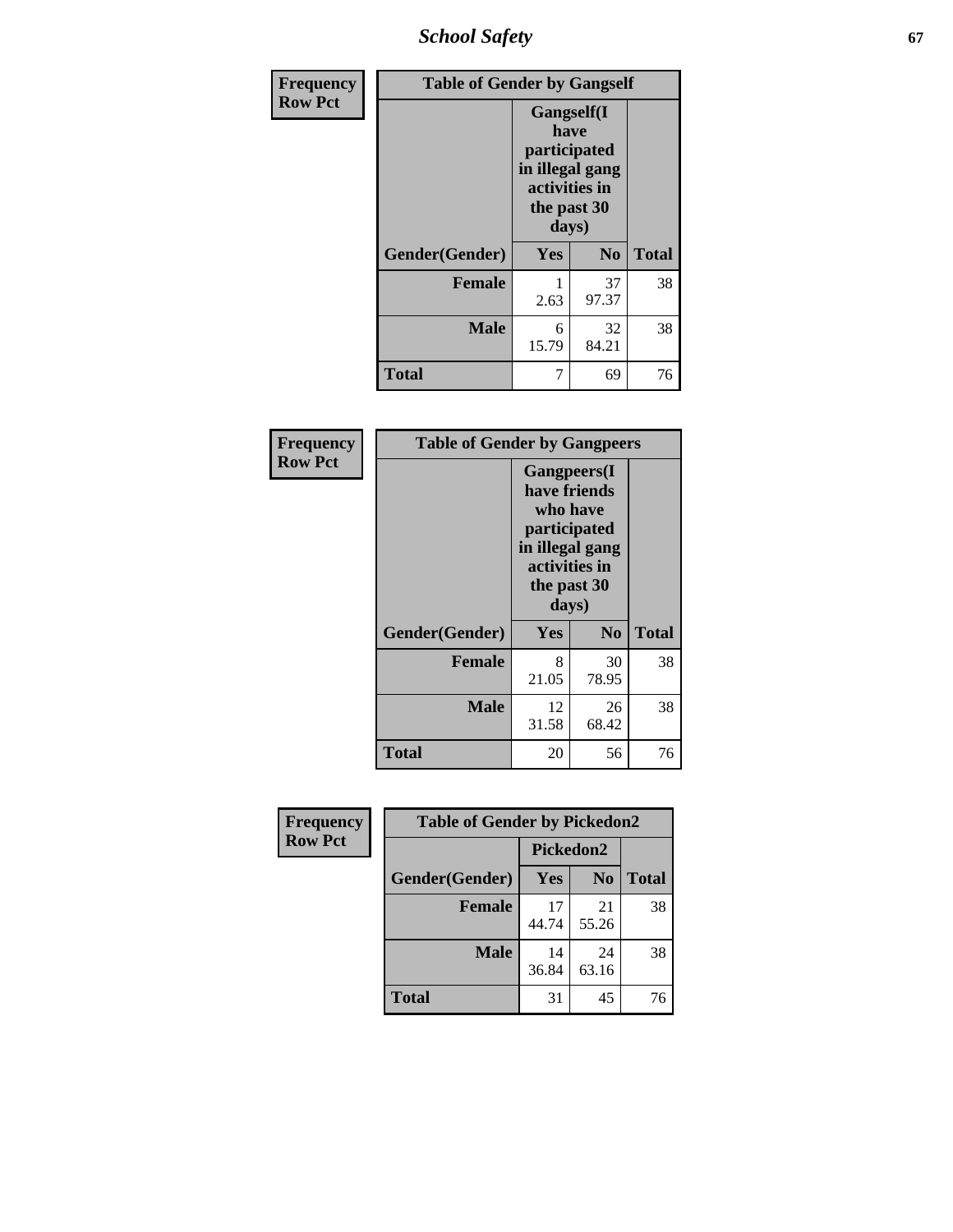*School Safety* **68**

| <b>Frequency</b> | <b>Table of Gender by Safeschool2</b> |             |                |              |  |
|------------------|---------------------------------------|-------------|----------------|--------------|--|
| <b>Row Pct</b>   |                                       | Safeschool2 |                |              |  |
|                  | Gender(Gender)                        | <b>Yes</b>  | N <sub>0</sub> | <b>Total</b> |  |
|                  | <b>Female</b>                         | 29<br>76.32 | q<br>23.68     | 38           |  |
|                  | <b>Male</b>                           | 21<br>55.26 | 17<br>44.74    | 38           |  |
|                  | <b>Total</b>                          | 50          | 26             | 76           |  |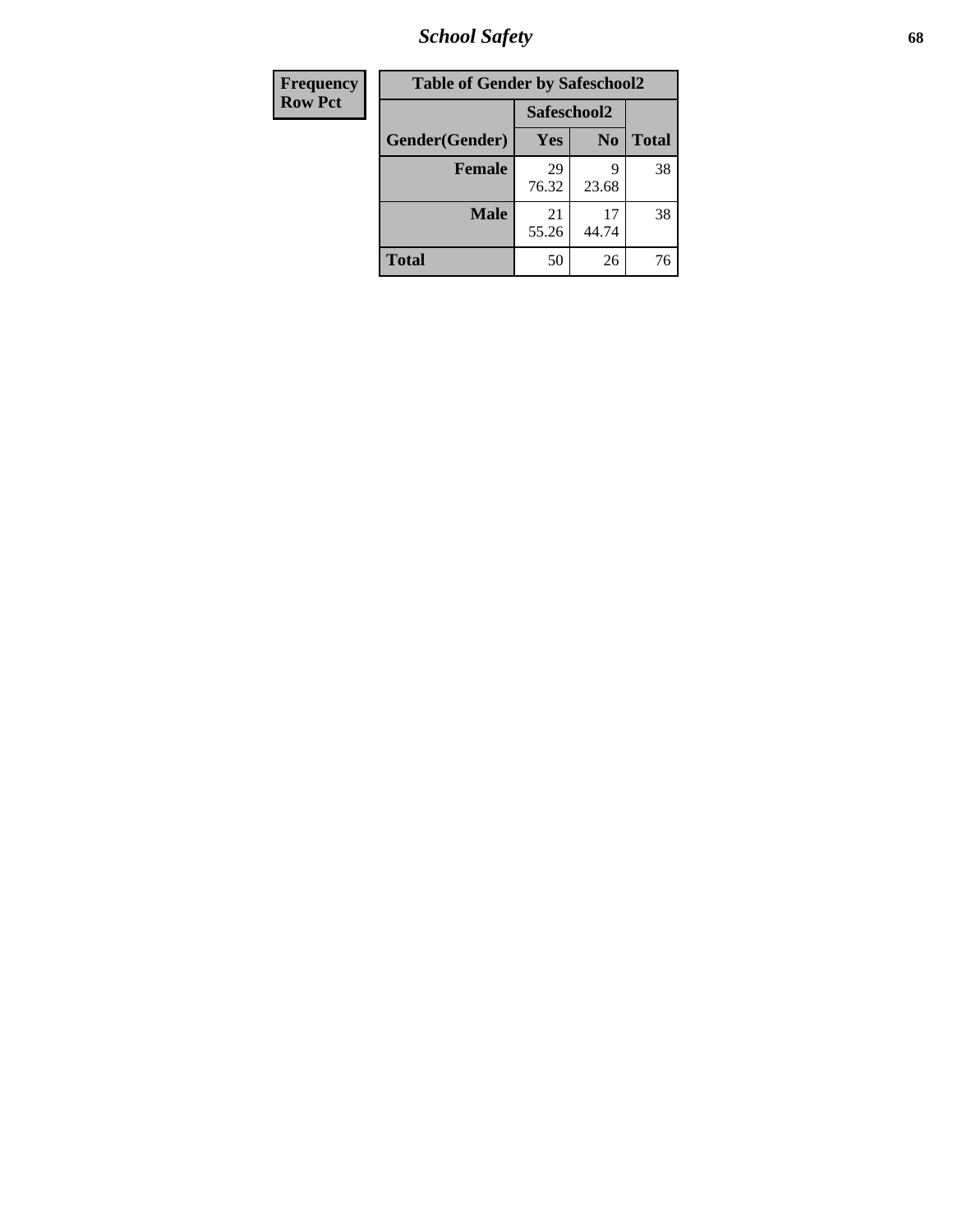# *Incidence of Drug Use* 69

| <b>Frequency</b> | <b>Table of Gender by AlcoholAlt</b> |                                          |                |              |  |
|------------------|--------------------------------------|------------------------------------------|----------------|--------------|--|
| <b>Row Pct</b>   |                                      | AlcoholAlt(Alcohol<br>use, past 30 days) |                |              |  |
|                  | Gender(Gender)                       | <b>Yes</b>                               | N <sub>0</sub> | <b>Total</b> |  |
|                  | <b>Female</b>                        | 17<br>44.74                              | 21<br>55.26    | 38           |  |
|                  | <b>Male</b>                          | 20<br>52.63                              | 18<br>47.37    | 38           |  |
|                  | <b>Total</b>                         | 37                                       | 39             | 76           |  |

| Frequency      | <b>Table of Gender by TobaccoAny</b> |                    |                    |              |  |
|----------------|--------------------------------------|--------------------|--------------------|--------------|--|
| <b>Row Pct</b> |                                      | use, past 30 days) | TobaccoAny(Tobacco |              |  |
|                | Gender(Gender)                       | Yes                | N <sub>0</sub>     | <b>Total</b> |  |
|                | <b>Female</b>                        | 8<br>21.05         | 30<br>78.95        | 38           |  |
|                | <b>Male</b>                          | 23<br>60.53        | 15<br>39.47        | 38           |  |
|                | <b>Total</b>                         | 31                 | 45                 | 76           |  |

| <b>Frequency</b> | <b>Table of Gender by MarijuanaAlt</b> |             |                                              |              |  |
|------------------|----------------------------------------|-------------|----------------------------------------------|--------------|--|
| <b>Row Pct</b>   |                                        |             | MarijuanaAlt(Marijuana<br>use, past 30 days) |              |  |
|                  | Gender(Gender)                         | <b>Yes</b>  | N <sub>0</sub>                               | <b>Total</b> |  |
|                  | Female                                 | 5<br>13.16  | 33<br>86.84                                  | 38           |  |
|                  | <b>Male</b>                            | 13<br>34.21 | 25<br>65.79                                  | 38           |  |
|                  | <b>Total</b>                           | 18          | 58                                           | 76           |  |

| <b>Frequency</b> | <b>Table of Gender by OtherDrugAny</b> |                                                      |                |              |  |
|------------------|----------------------------------------|------------------------------------------------------|----------------|--------------|--|
| <b>Row Pct</b>   |                                        | <b>OtherDrugAny(Other</b><br>drug use, past 30 days) |                |              |  |
|                  | Gender(Gender)                         | <b>Yes</b>                                           | N <sub>0</sub> | <b>Total</b> |  |
|                  | <b>Female</b>                          | 8<br>21.05                                           | 30<br>78.95    | 38           |  |
|                  | <b>Male</b>                            | 13<br>34.21                                          | 25<br>65.79    | 38           |  |
|                  | <b>Total</b>                           | 21                                                   | 55             | 76           |  |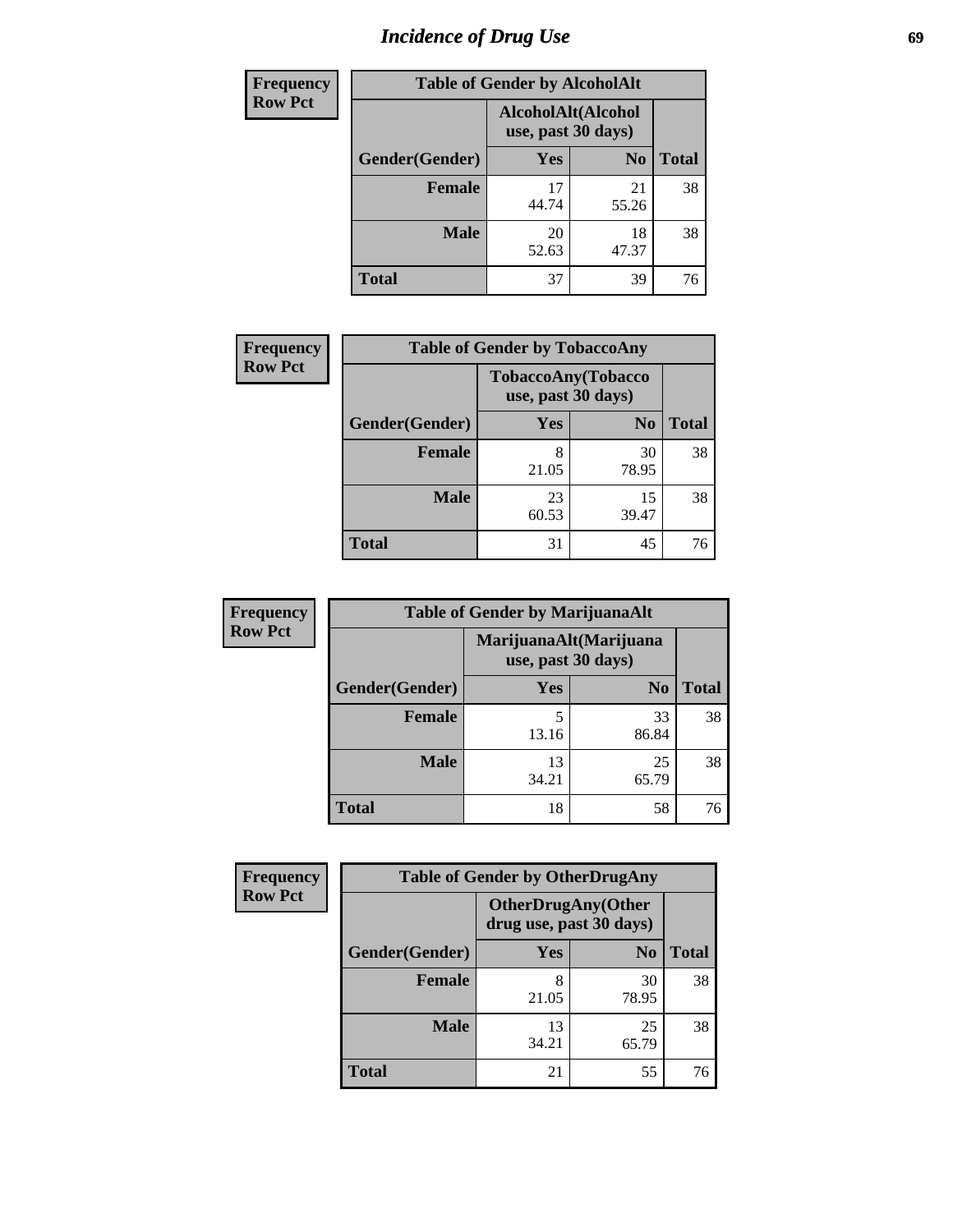### *Average Age at Onset of Use* **70** *Results for "Average Age at Onset of Use" questions exclude students who said they did not use that substance*

#### **Gender=Female**

| Variable           | <b>Label</b>                                                       | <b>Mean</b> |
|--------------------|--------------------------------------------------------------------|-------------|
| Alcoholinit2       | I started using alcohol when I was                                 | 13.35       |
| Cigarettesinit2    | I started smoking tobacco when I was                               | 12.44       |
| Smokelessinit2     | I started chewing tobacco when I was                               | 14.00       |
| Marijuanainit2     | I started using marijuana when I was                               | 12.80       |
| Cocaineinit2       | I started using cocaine when I was                                 |             |
| Inhalantsinit2     | I started using inhalants when I was                               | 14.67       |
| Steroidsinit2      | I started using steroids when I was                                |             |
| Ecstasyinit2       | I started using ecstasy when I was                                 |             |
| Methinit2          | I started using methamphetamines when I was                        |             |
| Hallucinogensinit2 | I started using hallucinogens when I was                           |             |
| Prescription in t2 | I started using prescription drugs not prescribed to me when I was | 14.60       |

#### **Gender=Male**

| <b>Variable</b>                 | Label                                                              | <b>Mean</b> |
|---------------------------------|--------------------------------------------------------------------|-------------|
| Alcoholinit2                    | I started using alcohol when I was                                 | 11.87       |
| Cigarettesinit2                 | I started smoking tobacco when I was                               | 11.75       |
| Smokelessinit2                  | I started chewing tobacco when I was                               | 11.59       |
| Marijuanainit2                  | I started using marijuana when I was                               | 13.44       |
| Cocaineinit2                    | I started using cocaine when I was                                 | 9.75        |
| Inhalantsinit2                  | I started using inhalants when I was                               | 10.57       |
| Steroidsinit2                   | I started using steroids when I was                                |             |
| Ecstasyinit2                    | I started using ecstasy when I was                                 |             |
| Methinit2                       | I started using methamphetamines when I was                        |             |
| Hallucinogensinit2              | I started using hallucinogens when I was                           |             |
| Prescription in it <sub>2</sub> | I started using prescription drugs not prescribed to me when I was | 12.09       |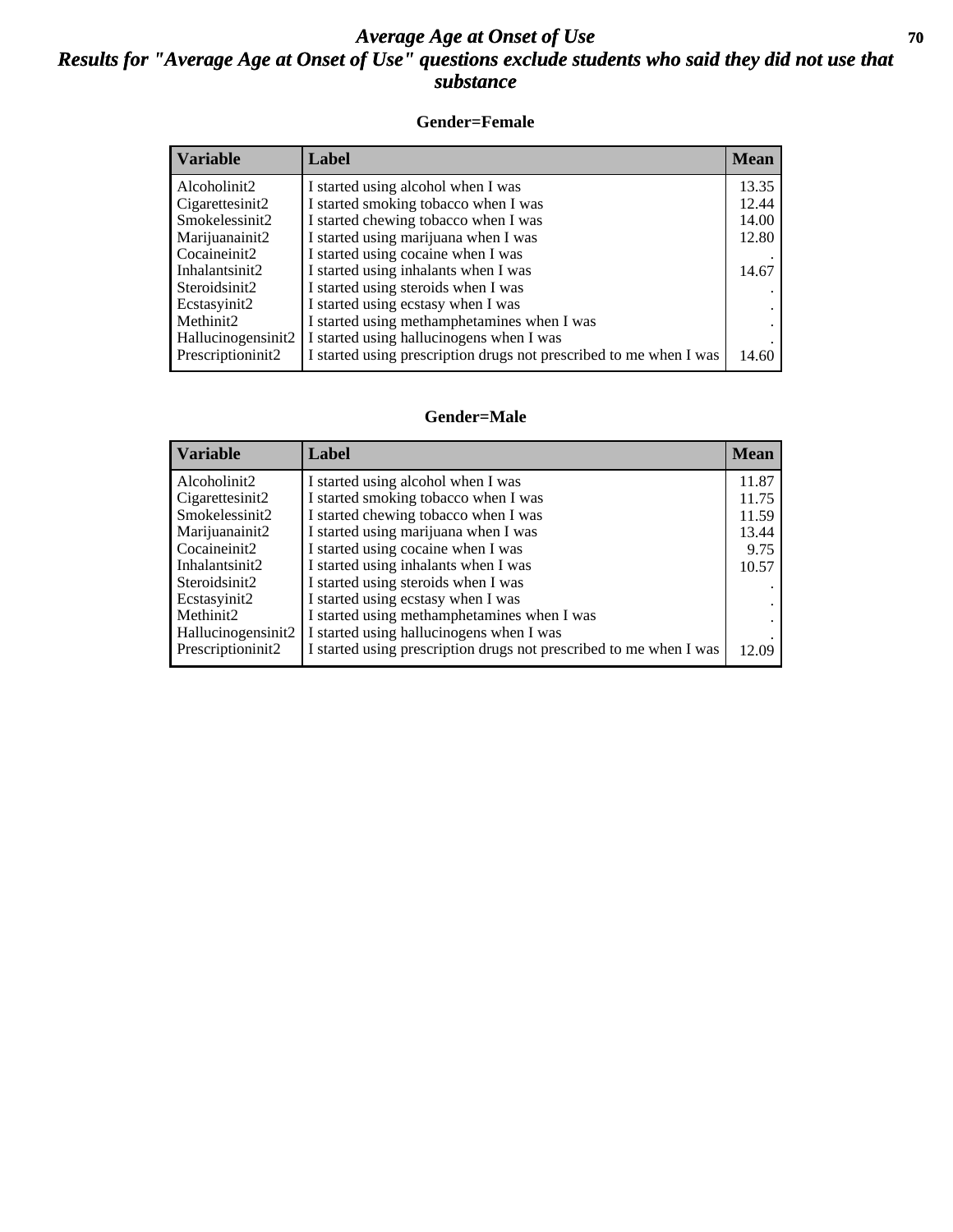# *I Think These Drugs are Harmful* **71**

| Frequency      | <b>Table of Gender by Alcoholharmdich</b> |                                                   |                |              |
|----------------|-------------------------------------------|---------------------------------------------------|----------------|--------------|
| <b>Row Pct</b> |                                           | Alcoholharmdich(I<br>think alcohol is<br>harmful) |                |              |
|                | Gender(Gender)                            | <b>Yes</b>                                        | N <sub>0</sub> | <b>Total</b> |
|                | <b>Female</b>                             | 27<br>71.05                                       | 11<br>28.95    | 38           |
|                | <b>Male</b>                               | 23<br>60.53                                       | 15<br>39.47    | 38           |
|                | <b>Total</b>                              | 50                                                | 26             | 76           |

| Frequency      | <b>Table of Gender by Tobaccoharmdich</b> |                  |                               |              |
|----------------|-------------------------------------------|------------------|-------------------------------|--------------|
| <b>Row Pct</b> |                                           | think tobacco is | Tobaccoharmdich(I<br>harmful) |              |
|                | Gender(Gender)                            | Yes              | N <sub>0</sub>                | <b>Total</b> |
|                | <b>Female</b>                             | 36<br>94.74      | 2<br>5.26                     | 38           |
|                | <b>Male</b>                               | 35<br>92.11      | 3<br>7.89                     | 38           |
|                | <b>Total</b>                              | 71               | 5                             | 76           |

| Frequency      | <b>Table of Gender by Marijuanaharmdich</b> |                                |                     |              |  |
|----------------|---------------------------------------------|--------------------------------|---------------------|--------------|--|
| <b>Row Pct</b> |                                             | think marijuana is<br>harmful) | Marijuanaharmdich(I |              |  |
|                | Gender(Gender)                              | <b>Yes</b>                     | N <sub>0</sub>      | <b>Total</b> |  |
|                | <b>Female</b>                               | 32<br>84.21                    | 6<br>15.79          | 38           |  |
|                | <b>Male</b>                                 | 23<br>60.53                    | 15<br>39.47         | 38           |  |
|                | <b>Total</b>                                | 55                             | 21                  | 76           |  |

| Frequency      | <b>Table of Gender by Otherdrugharmdich</b> |                                                          |                        |              |
|----------------|---------------------------------------------|----------------------------------------------------------|------------------------|--------------|
| <b>Row Pct</b> |                                             | Otherdrugharmdich(I<br>think other drugs are<br>harmful) |                        |              |
|                | Gender(Gender)                              | <b>Yes</b>                                               | N <sub>0</sub>         | <b>Total</b> |
|                | <b>Female</b>                               | 36<br>94.74                                              | $\overline{2}$<br>5.26 | 38           |
|                | <b>Male</b>                                 | 37<br>97.37                                              | 2.63                   | 38           |
|                | <b>Total</b>                                | 73                                                       | 3                      | 76           |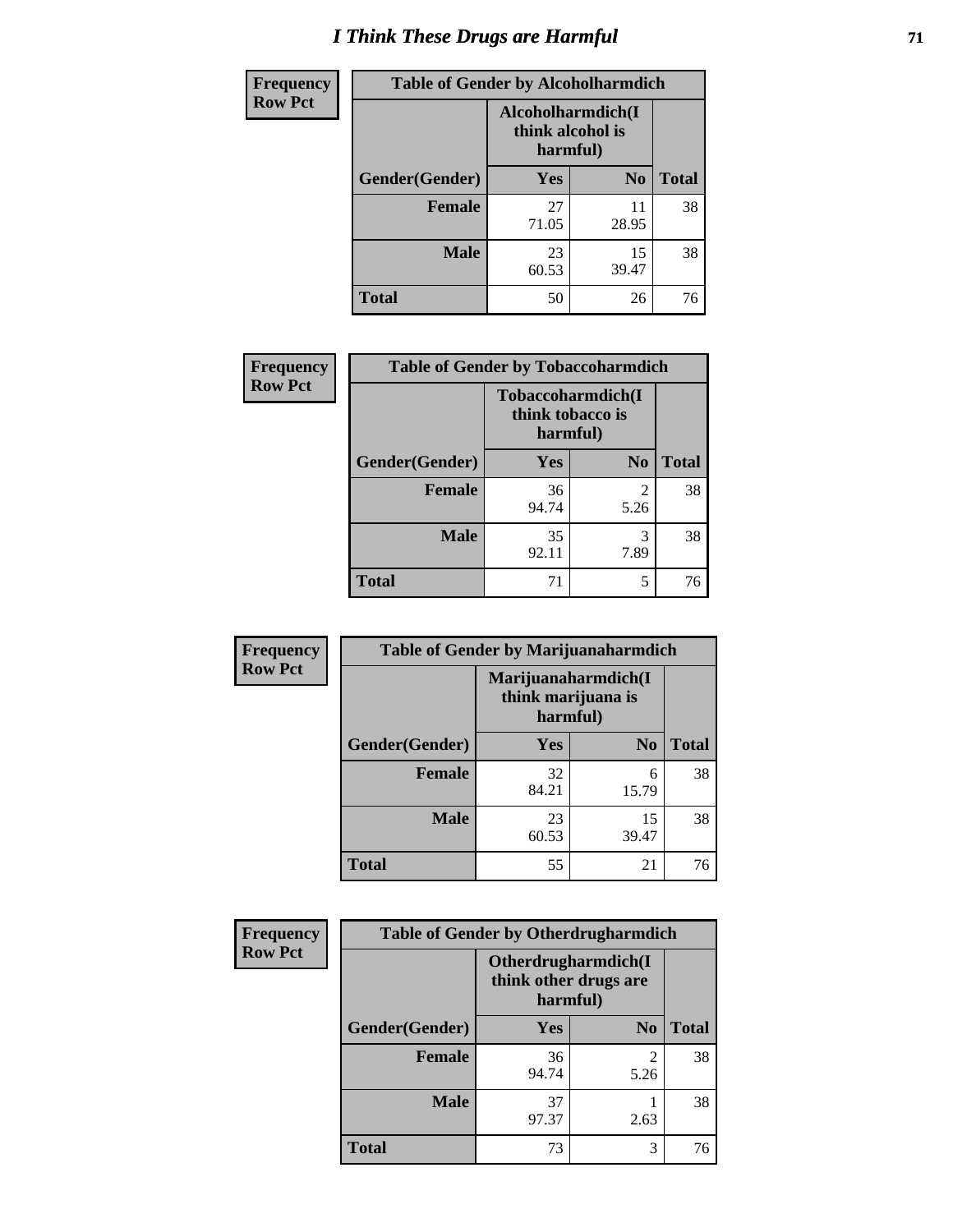| <b>Frequency</b> | <b>Table of Gender by Alcohollocation1</b> |                                                               |            |              |
|------------------|--------------------------------------------|---------------------------------------------------------------|------------|--------------|
| <b>Row Pct</b>   |                                            | <b>Alcohollocation1(Places</b><br><b>Friends Use Alcohol)</b> |            |              |
|                  | Gender(Gender)                             |                                                               | Do Not Use | <b>Total</b> |
|                  | <b>Female</b>                              | 29<br>76.32                                                   | q<br>23.68 | 38           |
|                  | <b>Male</b>                                | 29<br>76.32                                                   | Q<br>23.68 | 38           |
|                  | Total                                      | 58                                                            | 18         | 76           |

| <b>Frequency</b> |                | <b>Table of Gender by Alcohollocation2</b> |                                                               |              |
|------------------|----------------|--------------------------------------------|---------------------------------------------------------------|--------------|
| <b>Row Pct</b>   |                |                                            | <b>Alcohollocation2(Places</b><br><b>Friends Use Alcohol)</b> |              |
|                  | Gender(Gender) |                                            | Home                                                          | <b>Total</b> |
|                  | <b>Female</b>  | 18<br>47.37                                | 20<br>52.63                                                   | 38           |
|                  | <b>Male</b>    | 19<br>50.00                                | 19<br>50.00                                                   | 38           |
|                  | <b>Total</b>   | 37                                         | 39                                                            | 76           |

| Frequency      | <b>Table of Gender by Alcohollocation3</b> |                                                               |               |              |
|----------------|--------------------------------------------|---------------------------------------------------------------|---------------|--------------|
| <b>Row Pct</b> |                                            | <b>Alcohollocation3(Places</b><br><b>Friends Use Alcohol)</b> |               |              |
|                | Gender(Gender)                             |                                                               | <b>School</b> | <b>Total</b> |
|                | <b>Female</b>                              | 36<br>94.74                                                   | 2<br>5.26     | 38           |
|                | <b>Male</b>                                | 32<br>84.21                                                   | 6<br>15.79    | 38           |
|                | <b>Total</b>                               | 68                                                            | 8             | 76           |

| <b>Frequency</b> | <b>Table of Gender by Alcohollocation4</b> |                                                               |             |              |  |
|------------------|--------------------------------------------|---------------------------------------------------------------|-------------|--------------|--|
| <b>Row Pct</b>   |                                            | <b>Alcohollocation4(Places</b><br><b>Friends Use Alcohol)</b> |             |              |  |
|                  | Gender(Gender)                             |                                                               | Car         | <b>Total</b> |  |
|                  | <b>Female</b>                              | 28<br>73.68                                                   | 10<br>26.32 | 38           |  |
|                  | <b>Male</b>                                | 27<br>71.05                                                   | 11<br>28.95 | 38           |  |
|                  | <b>Total</b>                               | 55                                                            | 21          | 76           |  |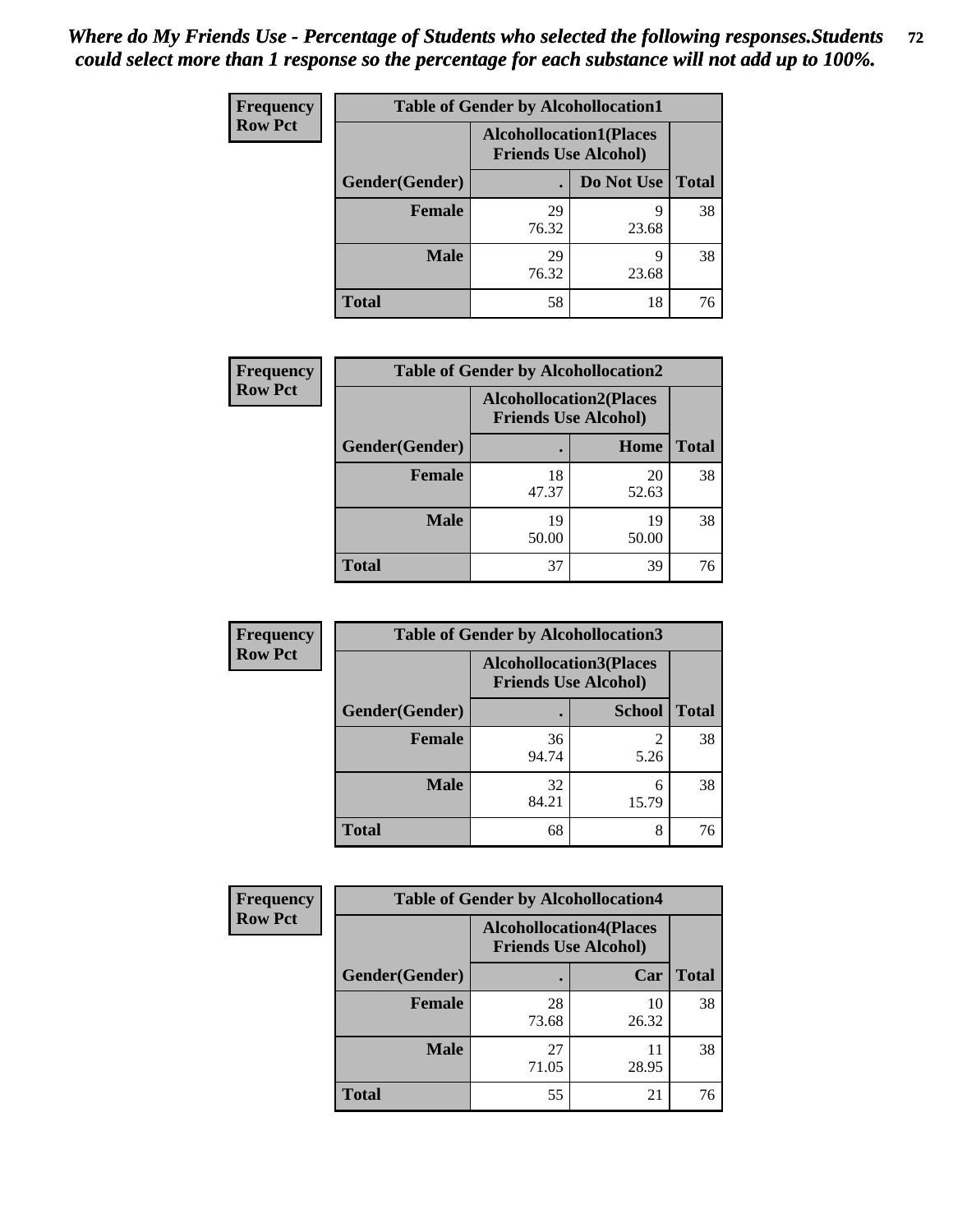| <b>Frequency</b> | <b>Table of Gender by Alcohollocation5</b> |                                                                |                                 |              |
|------------------|--------------------------------------------|----------------------------------------------------------------|---------------------------------|--------------|
| <b>Row Pct</b>   |                                            | <b>Alcohollocation5</b> (Places<br><b>Friends Use Alcohol)</b> |                                 |              |
|                  | Gender(Gender)                             |                                                                | <b>Friend's</b><br><b>House</b> | <b>Total</b> |
|                  | <b>Female</b>                              | 8<br>21.05                                                     | 30<br>78.95                     | 38           |
|                  | <b>Male</b>                                | 9<br>23.68                                                     | 29<br>76.32                     | 38           |
|                  | <b>Total</b>                               | 17                                                             | 59                              | 76           |

| Frequency      | <b>Table of Gender by Alcohollocation6</b> |                                                               |              |              |  |
|----------------|--------------------------------------------|---------------------------------------------------------------|--------------|--------------|--|
| <b>Row Pct</b> |                                            | <b>Alcohollocation6(Places</b><br><b>Friends Use Alcohol)</b> |              |              |  |
|                | Gender(Gender)                             |                                                               | <b>Other</b> | <b>Total</b> |  |
|                | <b>Female</b>                              | 20<br>52.63                                                   | 18<br>47.37  | 38           |  |
|                | <b>Male</b>                                | 20<br>52.63                                                   | 18<br>47.37  | 38           |  |
|                | <b>Total</b>                               | 40                                                            | 36           | 76           |  |

| Frequency      | <b>Table of Gender by Tobaccolocation1</b> |                                                               |            |              |  |
|----------------|--------------------------------------------|---------------------------------------------------------------|------------|--------------|--|
| <b>Row Pct</b> |                                            | <b>Tobaccolocation1(Places</b><br><b>Friends Use Tobacco)</b> |            |              |  |
|                | Gender(Gender)                             |                                                               | Do Not Use | <b>Total</b> |  |
|                | Female                                     | 31<br>81.58                                                   | 18.42      | 38           |  |
|                | <b>Male</b>                                | 29<br>76.32                                                   | q<br>23.68 | 38           |  |
|                | <b>Total</b>                               | 60                                                            | 16         | 76           |  |

| <b>Frequency</b> |                | <b>Table of Gender by Tobaccolocation2</b> |                                |              |
|------------------|----------------|--------------------------------------------|--------------------------------|--------------|
| <b>Row Pct</b>   |                | <b>Friends Use Tobacco)</b>                | <b>Tobaccolocation2(Places</b> |              |
|                  | Gender(Gender) |                                            | Home                           | <b>Total</b> |
|                  | Female         | 13<br>34.21                                | 25<br>65.79                    | 38           |
|                  | <b>Male</b>    | 10<br>26.32                                | 28<br>73.68                    | 38           |
|                  | <b>Total</b>   | 23                                         | 53                             | 76           |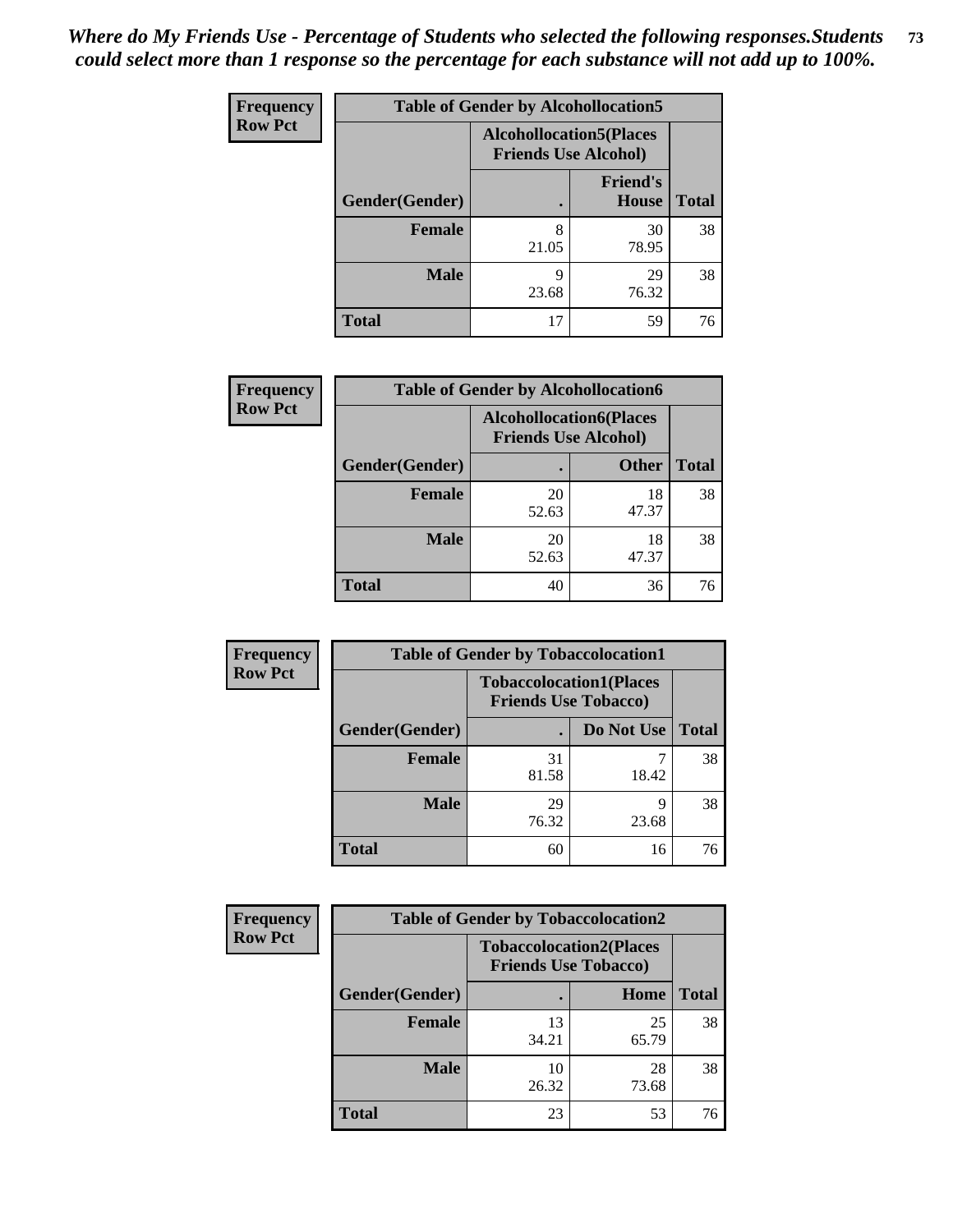| <b>Frequency</b> | <b>Table of Gender by Tobaccolocation3</b> |             |                                                               |              |
|------------------|--------------------------------------------|-------------|---------------------------------------------------------------|--------------|
| <b>Row Pct</b>   |                                            |             | <b>Tobaccolocation3(Places</b><br><b>Friends Use Tobacco)</b> |              |
|                  | Gender(Gender)                             |             | <b>School</b>                                                 | <b>Total</b> |
|                  | Female                                     | 24<br>63.16 | 14<br>36.84                                                   | 38           |
|                  | <b>Male</b>                                | 18<br>47.37 | 20<br>52.63                                                   | 38           |
|                  | <b>Total</b>                               | 42          | 34                                                            | 76           |

| <b>Frequency</b> | <b>Table of Gender by Tobaccolocation4</b> |             |                                                               |              |
|------------------|--------------------------------------------|-------------|---------------------------------------------------------------|--------------|
| <b>Row Pct</b>   |                                            |             | <b>Tobaccolocation4(Places</b><br><b>Friends Use Tobacco)</b> |              |
|                  | Gender(Gender)                             |             | Car                                                           | <b>Total</b> |
|                  | Female                                     | 19<br>50.00 | 19<br>50.00                                                   | 38           |
|                  | <b>Male</b>                                | 15<br>39.47 | 23<br>60.53                                                   | 38           |
|                  | <b>Total</b>                               | 34          | 42                                                            | 76           |

| <b>Frequency</b> | <b>Table of Gender by Tobaccolocation5</b> |                                                               |                          |              |
|------------------|--------------------------------------------|---------------------------------------------------------------|--------------------------|--------------|
| <b>Row Pct</b>   |                                            | <b>Tobaccolocation5(Places</b><br><b>Friends Use Tobacco)</b> |                          |              |
|                  | Gender(Gender)                             |                                                               | <b>Friend's</b><br>House | <b>Total</b> |
|                  | <b>Female</b>                              | 11<br>28.95                                                   | 27<br>71.05              | 38           |
|                  | <b>Male</b>                                | 14<br>36.84                                                   | 24<br>63.16              | 38           |
|                  | <b>Total</b>                               | 25                                                            | 51                       | 76           |

| <b>Frequency</b> | <b>Table of Gender by Tobaccolocation6</b> |                                                               |              |              |
|------------------|--------------------------------------------|---------------------------------------------------------------|--------------|--------------|
| <b>Row Pct</b>   |                                            | <b>Tobaccolocation6(Places</b><br><b>Friends Use Tobacco)</b> |              |              |
|                  | Gender(Gender)                             |                                                               | <b>Other</b> | <b>Total</b> |
|                  | Female                                     | 17<br>44.74                                                   | 21<br>55.26  | 38           |
|                  | <b>Male</b>                                | 20<br>52.63                                                   | 18<br>47.37  | 38           |
|                  | <b>Total</b>                               | 37                                                            | 39           | 76           |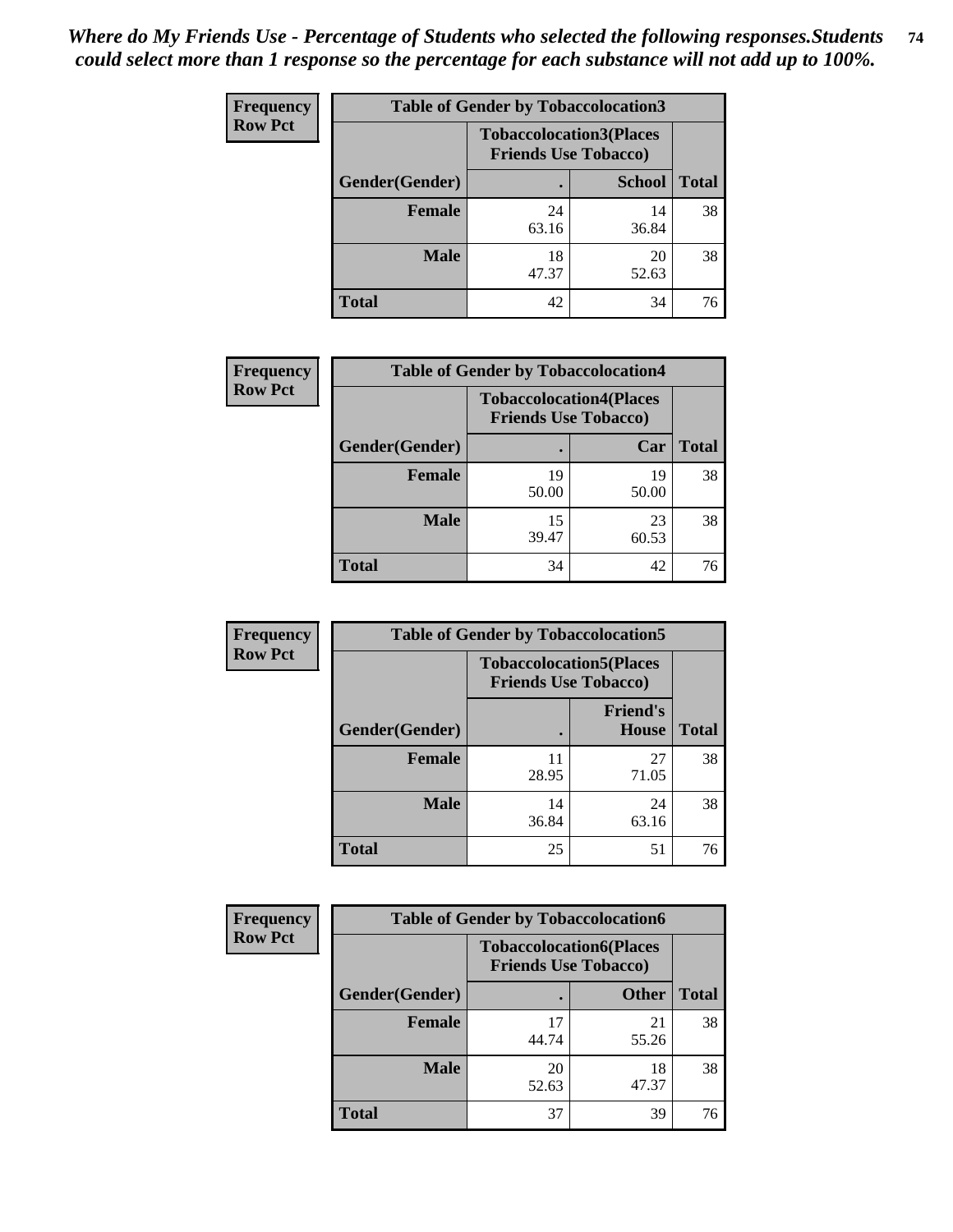| <b>Frequency</b> | <b>Table of Gender by Marijuanalocation1</b> |                                                                    |             |              |
|------------------|----------------------------------------------|--------------------------------------------------------------------|-------------|--------------|
| <b>Row Pct</b>   |                                              | <b>Marijuanalocation1(Places</b><br><b>Friends Use Marijuana</b> ) |             |              |
|                  | Gender(Gender)                               |                                                                    | Do Not Use  | <b>Total</b> |
|                  | <b>Female</b>                                | 23<br>60.53                                                        | 15<br>39.47 | 38           |
|                  | <b>Male</b>                                  | 20<br>52.63                                                        | 18<br>47.37 | 38           |
|                  | <b>Total</b>                                 | 43                                                                 | 33          | 76           |

| <b>Frequency</b> | <b>Table of Gender by Marijuanalocation2</b> |             |                                                                    |              |
|------------------|----------------------------------------------|-------------|--------------------------------------------------------------------|--------------|
| <b>Row Pct</b>   |                                              |             | <b>Marijuanalocation2(Places</b><br><b>Friends Use Marijuana</b> ) |              |
|                  | Gender(Gender)                               |             | Home                                                               | <b>Total</b> |
|                  | <b>Female</b>                                | 19<br>50.00 | 19<br>50.00                                                        | 38           |
|                  | <b>Male</b>                                  | 22<br>57.89 | 16<br>42.11                                                        | 38           |
|                  | <b>Total</b>                                 | 41          | 35                                                                 | 76           |

| Frequency      | <b>Table of Gender by Marijuanalocation3</b> |                                                                     |               |              |
|----------------|----------------------------------------------|---------------------------------------------------------------------|---------------|--------------|
| <b>Row Pct</b> |                                              | <b>Marijuanalocation3(Places)</b><br><b>Friends Use Marijuana</b> ) |               |              |
|                | Gender(Gender)                               |                                                                     | <b>School</b> | <b>Total</b> |
|                | Female                                       | 35<br>92.11                                                         | 7.89          | 38           |
|                | <b>Male</b>                                  | 31<br>81.58                                                         | 18.42         | 38           |
|                | <b>Total</b>                                 | 66                                                                  | 10            | 76           |

| Frequency      | <b>Table of Gender by Marijuanalocation4</b> |                                |                                  |              |
|----------------|----------------------------------------------|--------------------------------|----------------------------------|--------------|
| <b>Row Pct</b> |                                              | <b>Friends Use Marijuana</b> ) | <b>Marijuanalocation4(Places</b> |              |
|                | Gender(Gender)                               |                                | Car                              | <b>Total</b> |
|                | Female                                       | 26<br>68.42                    | 12<br>31.58                      | 38           |
|                | <b>Male</b>                                  | 25<br>65.79                    | 13<br>34.21                      | 38           |
|                | <b>Total</b>                                 | 51                             | 25                               | 76           |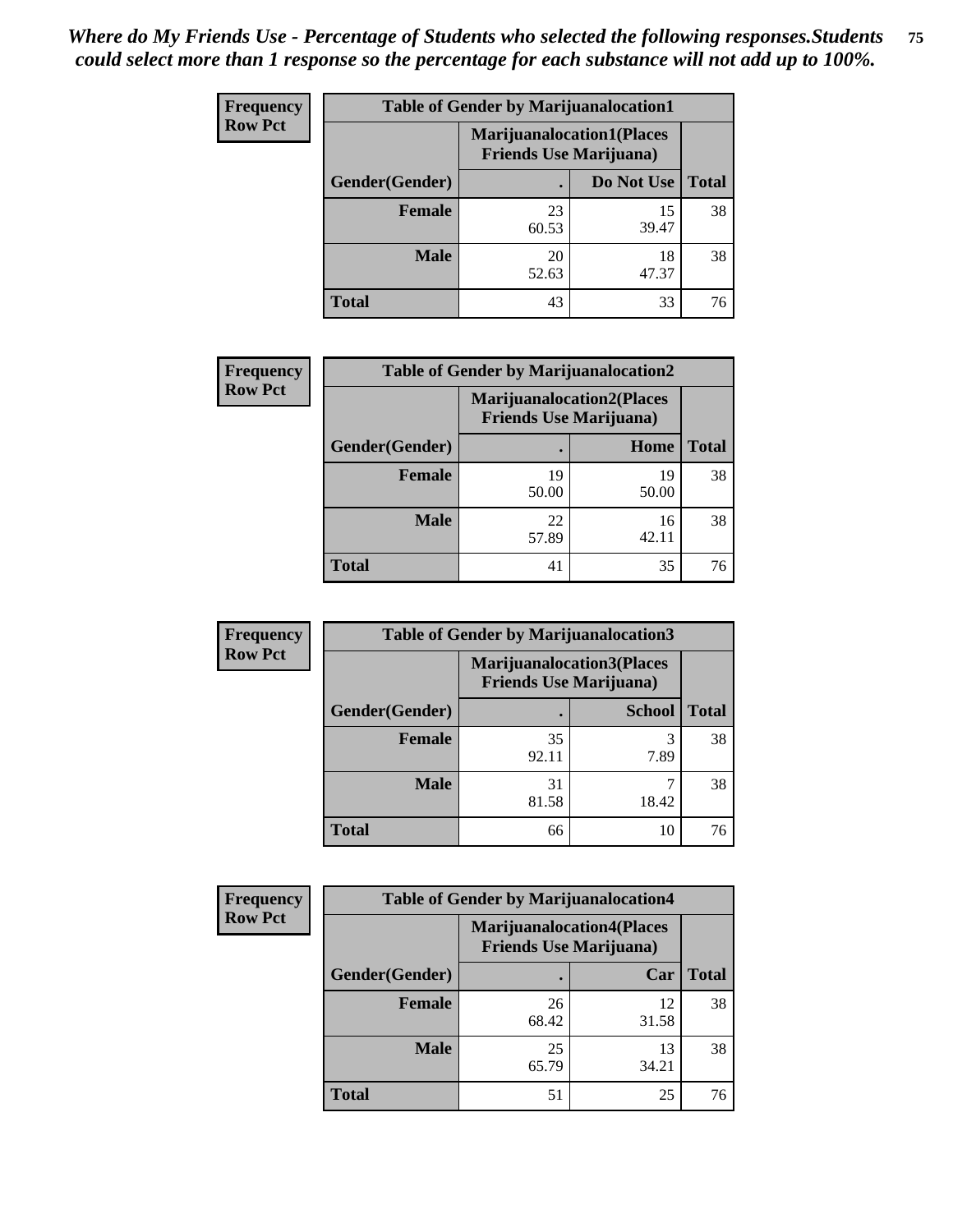| Frequency      | <b>Table of Gender by Marijuanalocation5</b> |                                                                    |                                 |              |
|----------------|----------------------------------------------|--------------------------------------------------------------------|---------------------------------|--------------|
| <b>Row Pct</b> |                                              | <b>Marijuanalocation5(Places</b><br><b>Friends Use Marijuana</b> ) |                                 |              |
|                | Gender(Gender)                               |                                                                    | <b>Friend's</b><br><b>House</b> | <b>Total</b> |
|                | Female                                       | 14<br>36.84                                                        | 24<br>63.16                     | 38           |
|                | <b>Male</b>                                  | 20<br>52.63                                                        | 18<br>47.37                     | 38           |
|                | <b>Total</b>                                 | 34                                                                 | 42                              | 76           |

| <b>Frequency</b> | <b>Table of Gender by Marijuanalocation6</b> |                                |                                  |              |
|------------------|----------------------------------------------|--------------------------------|----------------------------------|--------------|
| <b>Row Pct</b>   |                                              | <b>Friends Use Marijuana</b> ) | <b>Marijuanalocation6(Places</b> |              |
|                  | Gender(Gender)                               |                                | <b>Other</b>                     | <b>Total</b> |
|                  | <b>Female</b>                                | 23<br>60.53                    | 15<br>39.47                      | 38           |
|                  | <b>Male</b>                                  | 25<br>65.79                    | 13<br>34.21                      | 38           |
|                  | <b>Total</b>                                 | 48                             | 28                               | 76           |

| <b>Frequency</b> | <b>Table of Gender by Otherdruglocation1</b> |                                                                                |             |              |
|------------------|----------------------------------------------|--------------------------------------------------------------------------------|-------------|--------------|
| <b>Row Pct</b>   |                                              | <b>Otherdruglocation1(Places</b><br><b>Friends Use Other Illegal</b><br>Drugs) |             |              |
|                  | Gender(Gender)                               |                                                                                | Do Not Use  | <b>Total</b> |
|                  | Female                                       | 44.74                                                                          | 21<br>55.26 | 38           |
|                  | <b>Male</b>                                  | 14<br>36.84                                                                    | 24<br>63.16 | 38           |
|                  | <b>Total</b>                                 | 31                                                                             | 45          | 76           |

| <b>Frequency</b> | <b>Table of Gender by Otherdruglocation2</b> |                                                                                |             |              |
|------------------|----------------------------------------------|--------------------------------------------------------------------------------|-------------|--------------|
| <b>Row Pct</b>   |                                              | <b>Otherdruglocation2(Places</b><br><b>Friends Use Other Illegal</b><br>Drugs) |             |              |
|                  | Gender(Gender)                               |                                                                                | Home        | <b>Total</b> |
|                  | <b>Female</b>                                | 28<br>73.68                                                                    | 10<br>26.32 | 38           |
|                  | <b>Male</b>                                  | 25<br>65.79                                                                    | 13<br>34.21 | 38           |
|                  | <b>Total</b>                                 | 53                                                                             | 23          | 76           |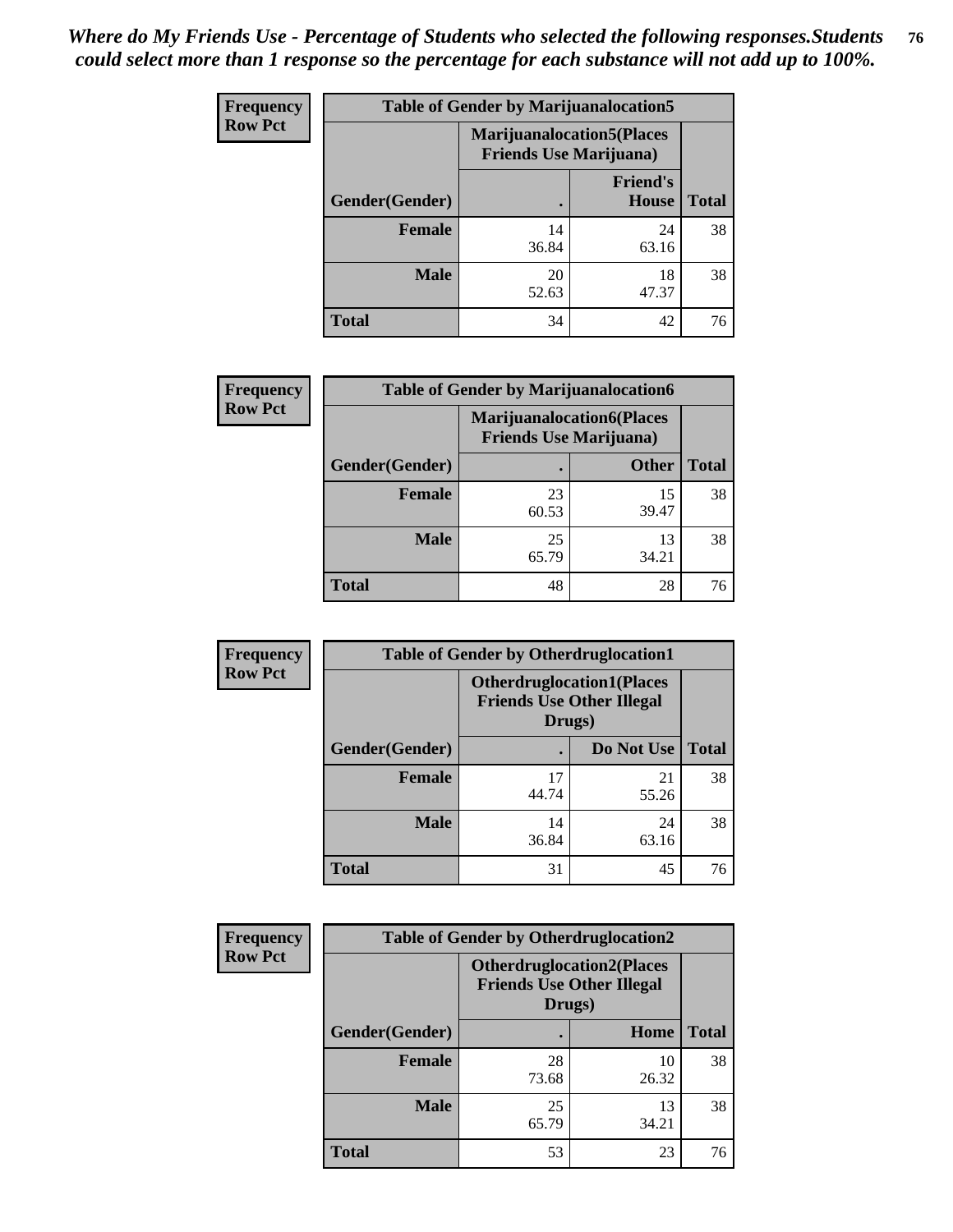| <b>Frequency</b> | <b>Table of Gender by Otherdruglocation3</b> |                                                                                |               |              |
|------------------|----------------------------------------------|--------------------------------------------------------------------------------|---------------|--------------|
| <b>Row Pct</b>   |                                              | <b>Otherdruglocation3(Places</b><br><b>Friends Use Other Illegal</b><br>Drugs) |               |              |
|                  | Gender(Gender)                               |                                                                                | <b>School</b> | <b>Total</b> |
|                  | Female                                       | 31<br>81.58                                                                    | 18.42         | 38           |
|                  | <b>Male</b>                                  | 30<br>78.95                                                                    | 8<br>21.05    | 38           |
|                  | <b>Total</b>                                 | 61                                                                             | 15            | 76           |

| Frequency      | <b>Table of Gender by Otherdruglocation4</b> |                                            |                                  |              |
|----------------|----------------------------------------------|--------------------------------------------|----------------------------------|--------------|
| <b>Row Pct</b> |                                              | <b>Friends Use Other Illegal</b><br>Drugs) | <b>Otherdruglocation4(Places</b> |              |
|                | Gender(Gender)                               |                                            | Car                              | <b>Total</b> |
|                | Female                                       | 30<br>78.95                                | 8<br>21.05                       | 38           |
|                | <b>Male</b>                                  | 27<br>71.05                                | 11<br>28.95                      | 38           |
|                | <b>Total</b>                                 | 57                                         | 19                               | 76           |

| <b>Frequency</b> | <b>Table of Gender by Otherdruglocation5</b> |                                            |                                  |              |
|------------------|----------------------------------------------|--------------------------------------------|----------------------------------|--------------|
| <b>Row Pct</b>   |                                              | <b>Friends Use Other Illegal</b><br>Drugs) | <b>Otherdruglocation5(Places</b> |              |
|                  | Gender(Gender)                               |                                            | <b>Friend's</b><br><b>House</b>  | <b>Total</b> |
|                  | <b>Female</b>                                | 22<br>57.89                                | 16<br>42.11                      | 38           |
|                  | <b>Male</b>                                  | 24<br>63.16                                | 14<br>36.84                      | 38           |
|                  | <b>Total</b>                                 | 46                                         | 30                               | 76           |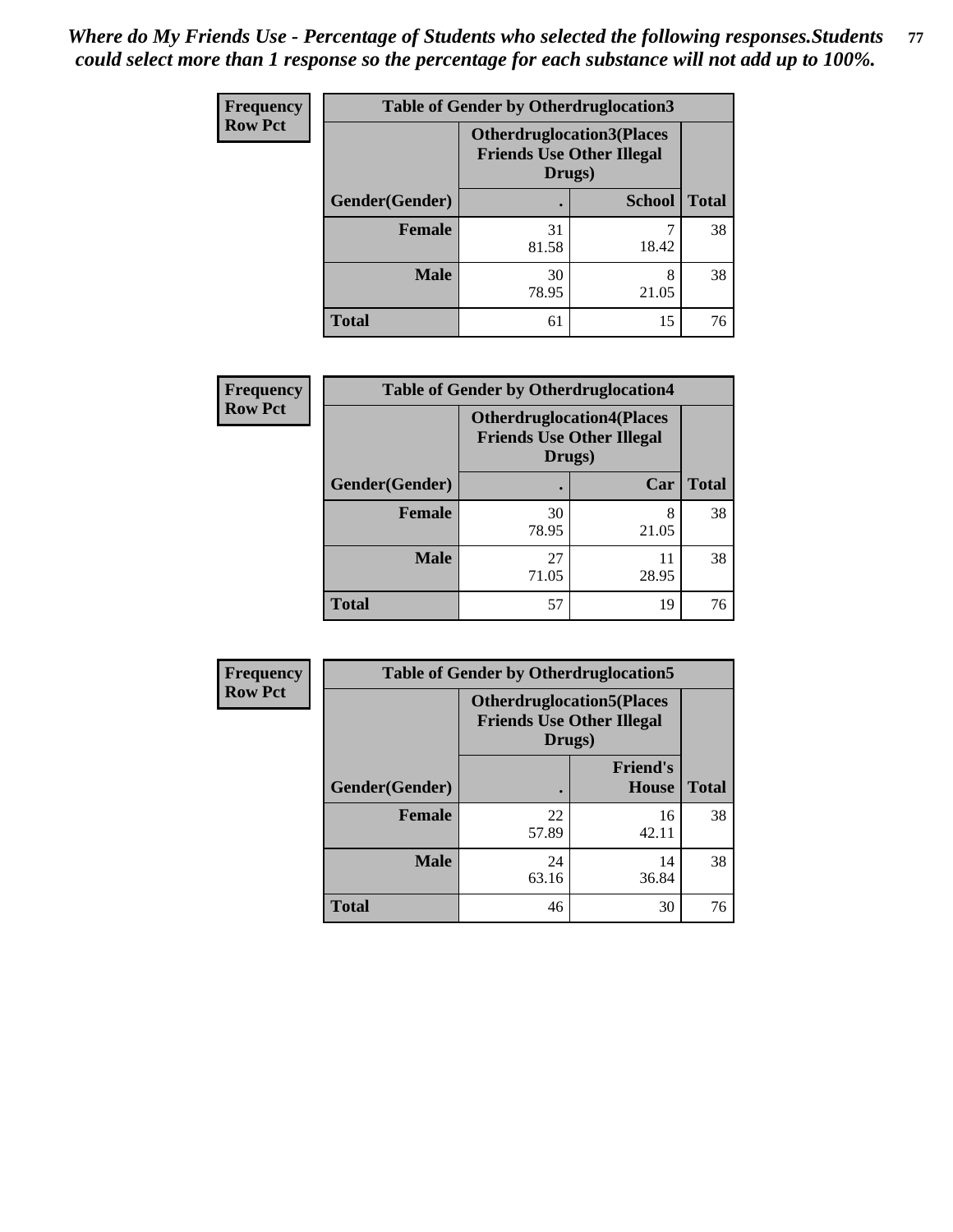| <b>Frequency</b> | <b>Table of Gender by Otherdruglocation6</b> |                                                                                |              |              |
|------------------|----------------------------------------------|--------------------------------------------------------------------------------|--------------|--------------|
| <b>Row Pct</b>   |                                              | <b>Otherdruglocation6(Places</b><br><b>Friends Use Other Illegal</b><br>Drugs) |              |              |
|                  | Gender(Gender)                               |                                                                                | <b>Other</b> | <b>Total</b> |
|                  | Female                                       | 28<br>73.68                                                                    | 10<br>26.32  | 38           |
|                  | <b>Male</b>                                  | 26<br>68.42                                                                    | 12<br>31.58  | 38           |
|                  | <b>Total</b>                                 | 54                                                                             | 22           | 76           |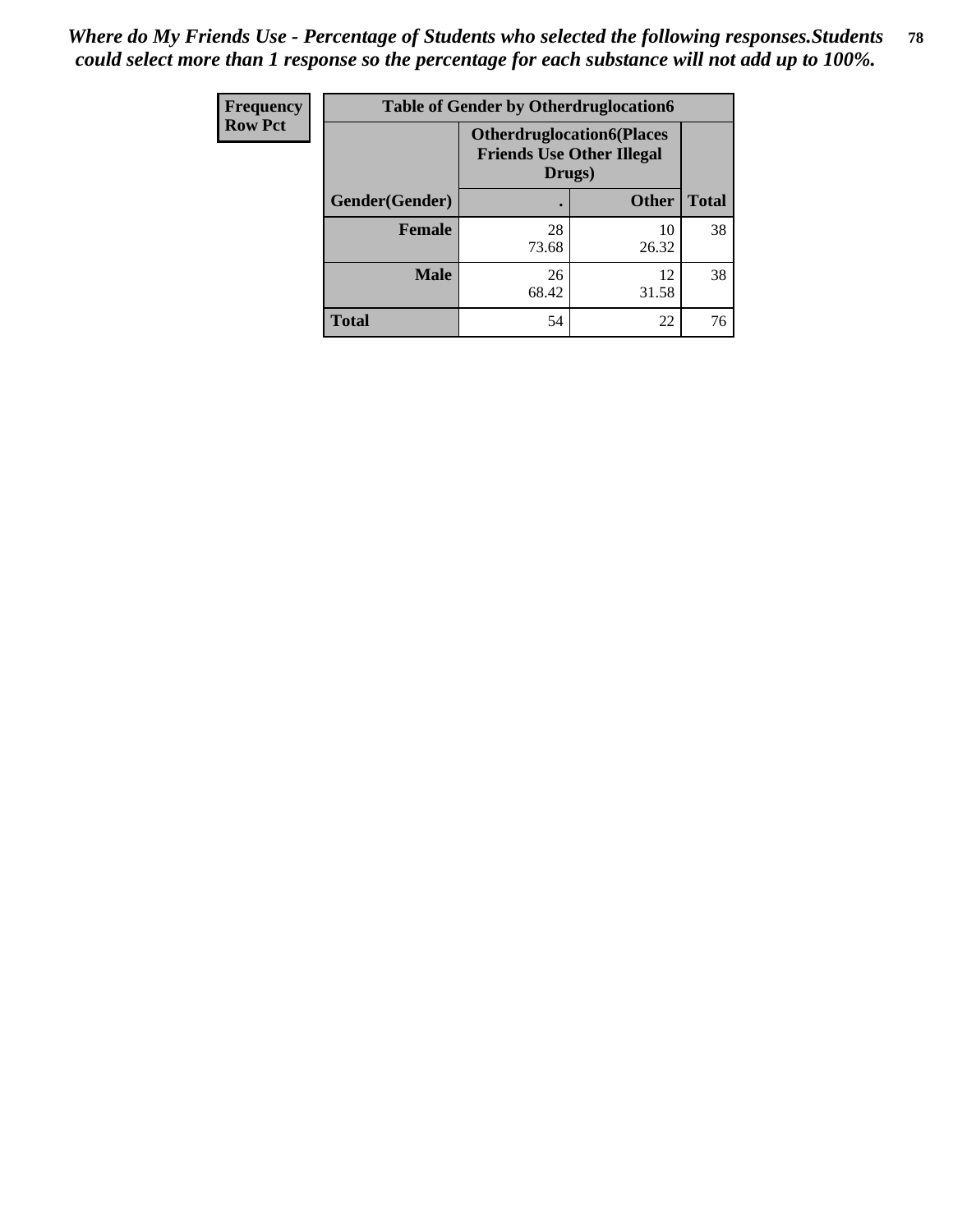| Frequency      | <b>Table of Gender by Alcoholtime1</b> |                                                          |                      |              |
|----------------|----------------------------------------|----------------------------------------------------------|----------------------|--------------|
| <b>Row Pct</b> |                                        | <b>Alcoholtime1(Times</b><br><b>Friends Use Alcohol)</b> |                      |              |
|                | Gender(Gender)                         |                                                          | Do Not<br><b>Use</b> | <b>Total</b> |
|                | <b>Female</b>                          | 28<br>73.68                                              | 10<br>26.32          | 38           |
|                | <b>Male</b>                            | 31<br>81.58                                              | 18.42                | 38           |
|                | <b>Total</b>                           | 59                                                       | 17                   | 76           |

| <b>Frequency</b> | <b>Table of Gender by Alcoholtime2</b> |                                                          |                            |              |
|------------------|----------------------------------------|----------------------------------------------------------|----------------------------|--------------|
| <b>Row Pct</b>   |                                        | <b>Alcoholtime2(Times</b><br><b>Friends Use Alcohol)</b> |                            |              |
|                  | Gender(Gender)                         |                                                          | <b>On Way</b><br>to School | <b>Total</b> |
|                  | <b>Female</b>                          | 33<br>86.84                                              | 5<br>13.16                 | 38           |
|                  | <b>Male</b>                            | 35<br>92.11                                              | 3<br>7.89                  | 38           |
|                  | <b>Total</b>                           | 68                                                       | 8                          | 76           |

| Frequency      | <b>Table of Gender by Alcoholtime3</b> |                                                          |                         |              |
|----------------|----------------------------------------|----------------------------------------------------------|-------------------------|--------------|
| <b>Row Pct</b> |                                        | <b>Alcoholtime3(Times</b><br><b>Friends Use Alcohol)</b> |                         |              |
|                | Gender(Gender)                         |                                                          | <b>During</b><br>School | <b>Total</b> |
|                | <b>Female</b>                          | 34<br>89.47                                              | 4<br>10.53              | 38           |
|                | <b>Male</b>                            | 32<br>84.21                                              | 6<br>15.79              | 38           |
|                | <b>Total</b>                           | 66                                                       | 10                      | 76           |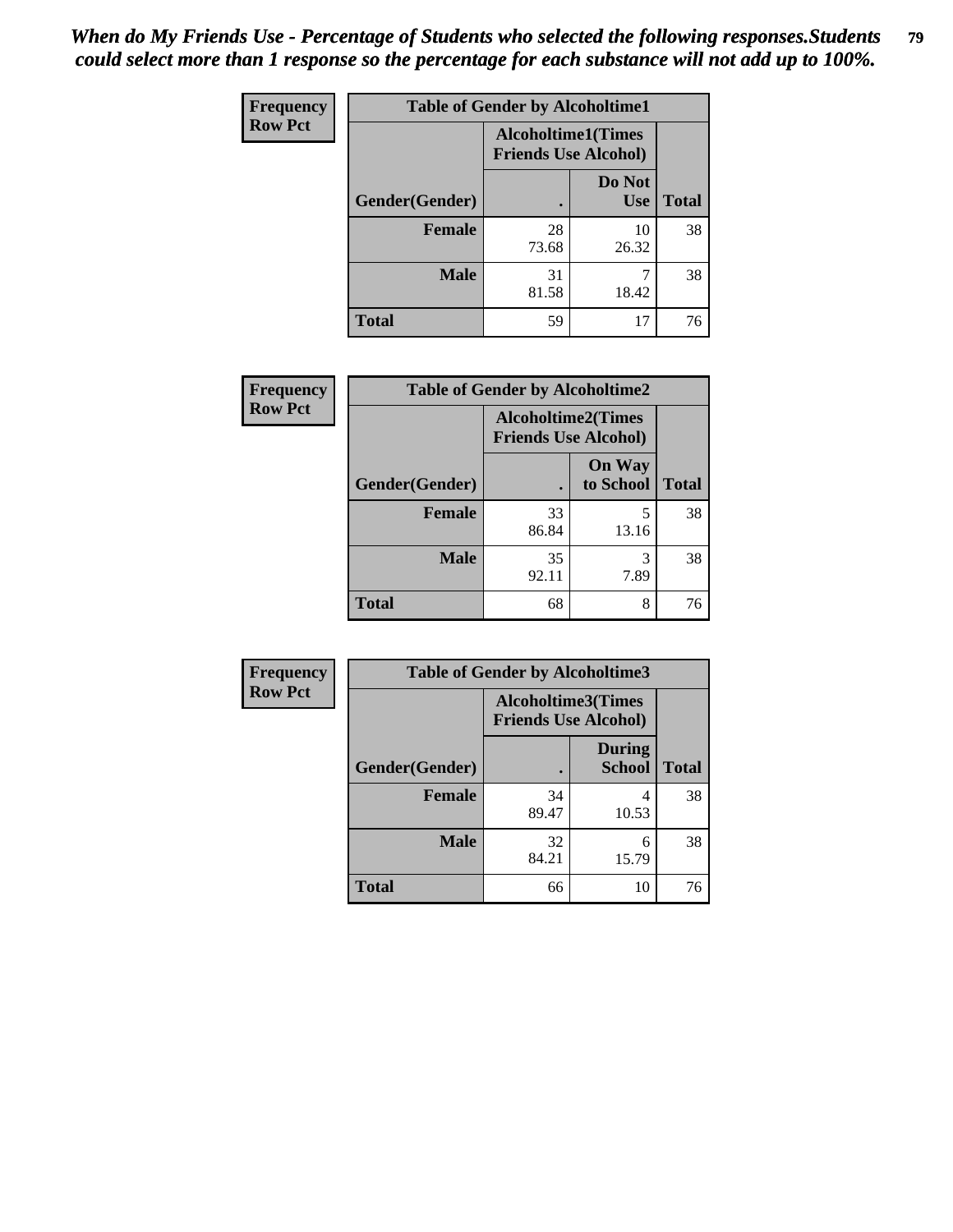*When do My Friends Use - Percentage of Students who selected the following responses.Students could select more than 1 response so the percentage for each substance will not add up to 100%.* **80**

| <b>Frequency</b> | <b>Table of Gender by Alcoholtime4</b> |                                                          |                                         |              |
|------------------|----------------------------------------|----------------------------------------------------------|-----------------------------------------|--------------|
| <b>Row Pct</b>   |                                        | <b>Alcoholtime4(Times</b><br><b>Friends Use Alcohol)</b> |                                         |              |
|                  | Gender(Gender)                         | $\bullet$                                                | <b>On Way</b><br>Home<br>From<br>School | <b>Total</b> |
|                  | <b>Female</b>                          | 32<br>84.21                                              | 6<br>15.79                              | 38           |
|                  | <b>Male</b>                            | 31<br>81.58                                              | 7<br>18.42                              | 38           |
|                  | <b>Total</b>                           | 63                                                       | 13                                      | 76           |

| <b>Frequency</b> | <b>Table of Gender by Alcoholtime5</b> |                                                           |                   |              |
|------------------|----------------------------------------|-----------------------------------------------------------|-------------------|--------------|
| <b>Row Pct</b>   |                                        | <b>Alcoholtime5</b> (Times<br><b>Friends Use Alcohol)</b> |                   |              |
|                  | Gender(Gender)                         |                                                           | <b>Weeknights</b> | <b>Total</b> |
|                  | <b>Female</b>                          | 25<br>65.79                                               | 13<br>34.21       | 38           |
|                  | <b>Male</b>                            | 18<br>47.37                                               | 20<br>52.63       | 38           |
|                  | <b>Total</b>                           | 43                                                        | 33                | 76           |

| <b>Frequency</b> | <b>Table of Gender by Alcoholtime6</b> |                                                           |                 |              |
|------------------|----------------------------------------|-----------------------------------------------------------|-----------------|--------------|
| <b>Row Pct</b>   |                                        | <b>Alcoholtime6</b> (Times<br><b>Friends Use Alcohol)</b> |                 |              |
|                  | Gender(Gender)                         |                                                           | <b>Weekends</b> | <b>Total</b> |
|                  | Female                                 | 6<br>15.79                                                | 32<br>84.21     | 38           |
|                  | <b>Male</b>                            | 5<br>13.16                                                | 33<br>86.84     | 38           |
|                  | <b>Total</b>                           |                                                           | 65              | 76           |

| <b>Frequency</b> | <b>Table of Gender by Tobaccotime1</b> |                                                          |                      |              |
|------------------|----------------------------------------|----------------------------------------------------------|----------------------|--------------|
| <b>Row Pct</b>   |                                        | <b>Tobaccotime1(Times</b><br><b>Friends Use Tobacco)</b> |                      |              |
|                  | Gender(Gender)                         |                                                          | Do Not<br><b>Use</b> | <b>Total</b> |
|                  | <b>Female</b>                          | 29<br>76.32                                              | 9<br>23.68           | 38           |
|                  | <b>Male</b>                            | 29<br>76.32                                              | 9<br>23.68           | 38           |
|                  | <b>Total</b>                           | 58                                                       | 18                   | 76           |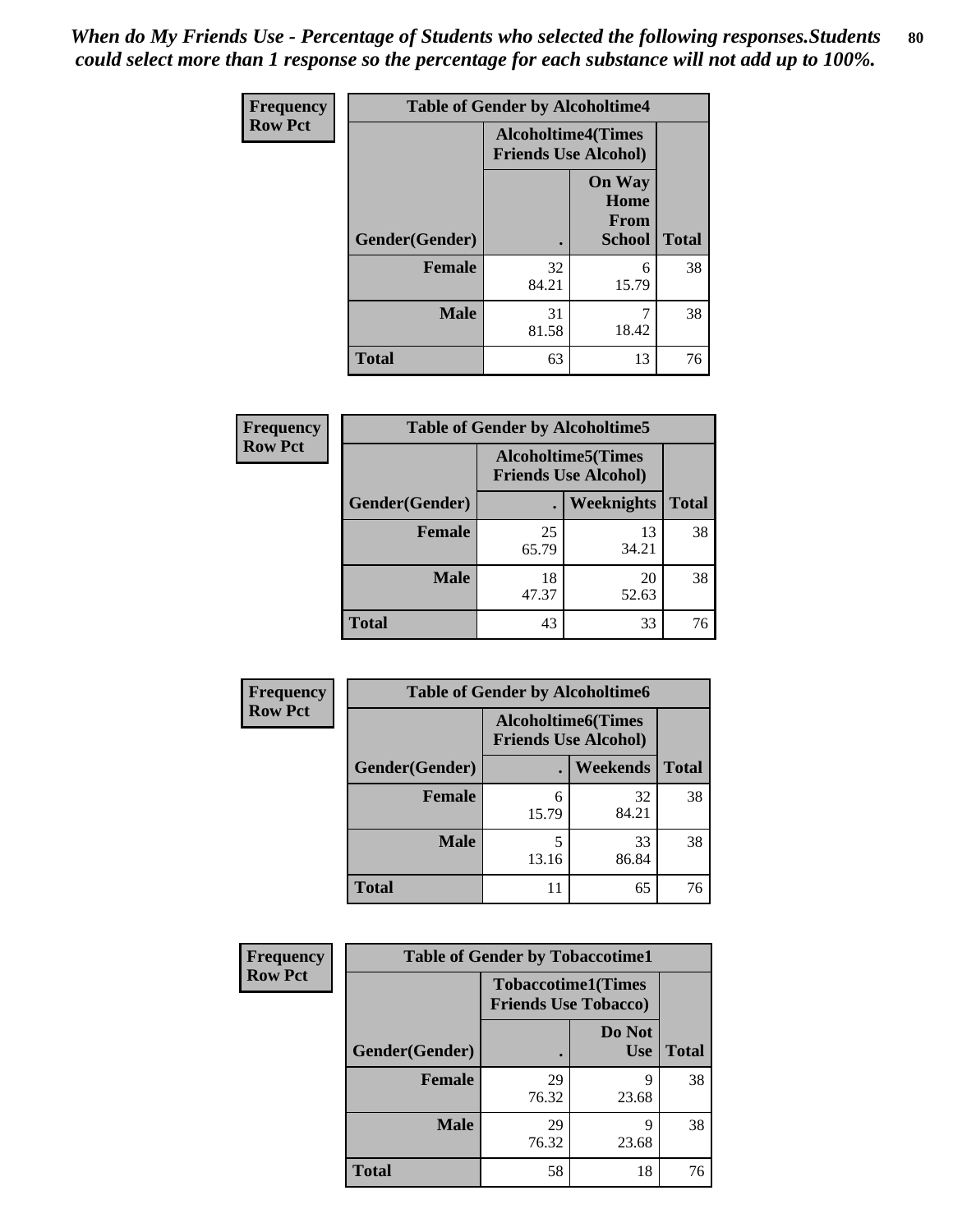*When do My Friends Use - Percentage of Students who selected the following responses.Students could select more than 1 response so the percentage for each substance will not add up to 100%.* **81**

| Frequency      | <b>Table of Gender by Tobaccotime2</b> |                                                          |                            |              |
|----------------|----------------------------------------|----------------------------------------------------------|----------------------------|--------------|
| <b>Row Pct</b> |                                        | <b>Tobaccotime2(Times</b><br><b>Friends Use Tobacco)</b> |                            |              |
|                | Gender(Gender)                         | $\bullet$                                                | <b>On Way</b><br>to School | <b>Total</b> |
|                | Female                                 | 20<br>52.63                                              | 18<br>47.37                | 38           |
|                | <b>Male</b>                            | 16<br>42.11                                              | 22<br>57.89                | 38           |
|                | <b>Total</b>                           | 36                                                       | 40                         | 76           |

| Frequency      | <b>Table of Gender by Tobaccotime3</b> |                                                          |                                |              |
|----------------|----------------------------------------|----------------------------------------------------------|--------------------------------|--------------|
| <b>Row Pct</b> |                                        | <b>Tobaccotime3(Times</b><br><b>Friends Use Tobacco)</b> |                                |              |
|                | Gender(Gender)                         | п                                                        | <b>During</b><br><b>School</b> | <b>Total</b> |
|                | Female                                 | 25<br>65.79                                              | 13<br>34.21                    | 38           |
|                | <b>Male</b>                            | 13<br>34.21                                              | 25<br>65.79                    | 38           |
|                | <b>Total</b>                           | 38                                                       | 38                             | 76           |

| Frequency      | <b>Table of Gender by Tobaccotime4</b> |                                                          |                                                |              |
|----------------|----------------------------------------|----------------------------------------------------------|------------------------------------------------|--------------|
| <b>Row Pct</b> |                                        | <b>Tobaccotime4(Times</b><br><b>Friends Use Tobacco)</b> |                                                |              |
|                | Gender(Gender)                         |                                                          | <b>On Way</b><br>Home<br>From<br><b>School</b> | <b>Total</b> |
|                | <b>Female</b>                          | 32<br>84.21                                              | 6<br>15.79                                     | 38           |
|                | <b>Male</b>                            | 31<br>81.58                                              | 7<br>18.42                                     | 38           |
|                | <b>Total</b>                           | 63                                                       | 13                                             | 76           |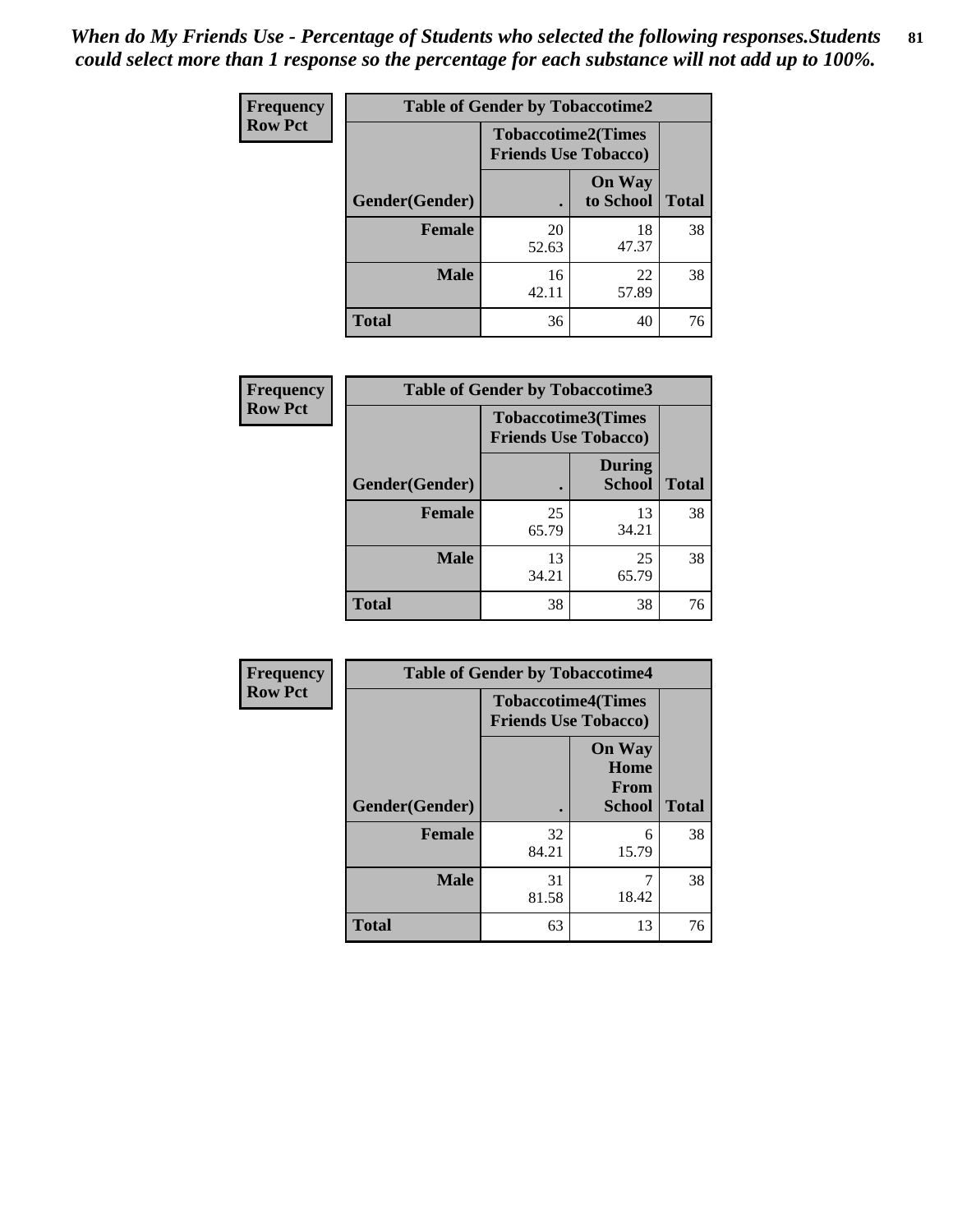| <b>Frequency</b> | <b>Table of Gender by Tobaccotime5</b> |                                                           |                   |              |  |
|------------------|----------------------------------------|-----------------------------------------------------------|-------------------|--------------|--|
| <b>Row Pct</b>   |                                        | <b>Tobaccotime5</b> (Times<br><b>Friends Use Tobacco)</b> |                   |              |  |
|                  | Gender(Gender)                         |                                                           | <b>Weeknights</b> | <b>Total</b> |  |
|                  | <b>Female</b>                          | 18<br>47.37                                               | 20<br>52.63       | 38           |  |
|                  | <b>Male</b>                            | 10<br>26.32                                               | 28<br>73.68       | 38           |  |
|                  | Total                                  | 28                                                        | 48                | 76           |  |

| <b>Frequency</b> |                | <b>Table of Gender by Tobaccotime6</b>                   |                 |              |
|------------------|----------------|----------------------------------------------------------|-----------------|--------------|
| <b>Row Pct</b>   |                | <b>Tobaccotime6(Times</b><br><b>Friends Use Tobacco)</b> |                 |              |
|                  | Gender(Gender) |                                                          | <b>Weekends</b> | <b>Total</b> |
|                  | Female         | 8<br>21.05                                               | 30<br>78.95     | 38           |
|                  | <b>Male</b>    | 8<br>21.05                                               | 30<br>78.95     | 38           |
|                  | <b>Total</b>   | 16                                                       | 60              | 76           |

| <b>Frequency</b> | <b>Table of Gender by Marijuanatime1</b> |                                |                             |              |
|------------------|------------------------------------------|--------------------------------|-----------------------------|--------------|
| <b>Row Pct</b>   |                                          | <b>Friends Use Marijuana</b> ) | <b>Marijuanatime1(Times</b> |              |
|                  | Gender(Gender)                           |                                | Do Not Use                  | <b>Total</b> |
|                  | <b>Female</b>                            | 22<br>57.89                    | 16<br>42.11                 | 38           |
|                  | <b>Male</b>                              | 24<br>63.16                    | 14<br>36.84                 | 38           |
|                  | <b>Total</b>                             | 46                             | 30                          | 76           |

| <b>Frequency</b> | <b>Table of Gender by Marijuanatime2</b> |                                                        |                            |              |
|------------------|------------------------------------------|--------------------------------------------------------|----------------------------|--------------|
| <b>Row Pct</b>   |                                          | Marijuanatime2(Times<br><b>Friends Use Marijuana</b> ) |                            |              |
|                  | Gender(Gender)                           |                                                        | On Way to<br><b>School</b> | <b>Total</b> |
|                  | <b>Female</b>                            | 29<br>76.32                                            | q<br>23.68                 | 38           |
|                  | <b>Male</b>                              | 32<br>84.21                                            | 6<br>15.79                 | 38           |
|                  | <b>Total</b>                             | 61                                                     | 15                         | 76           |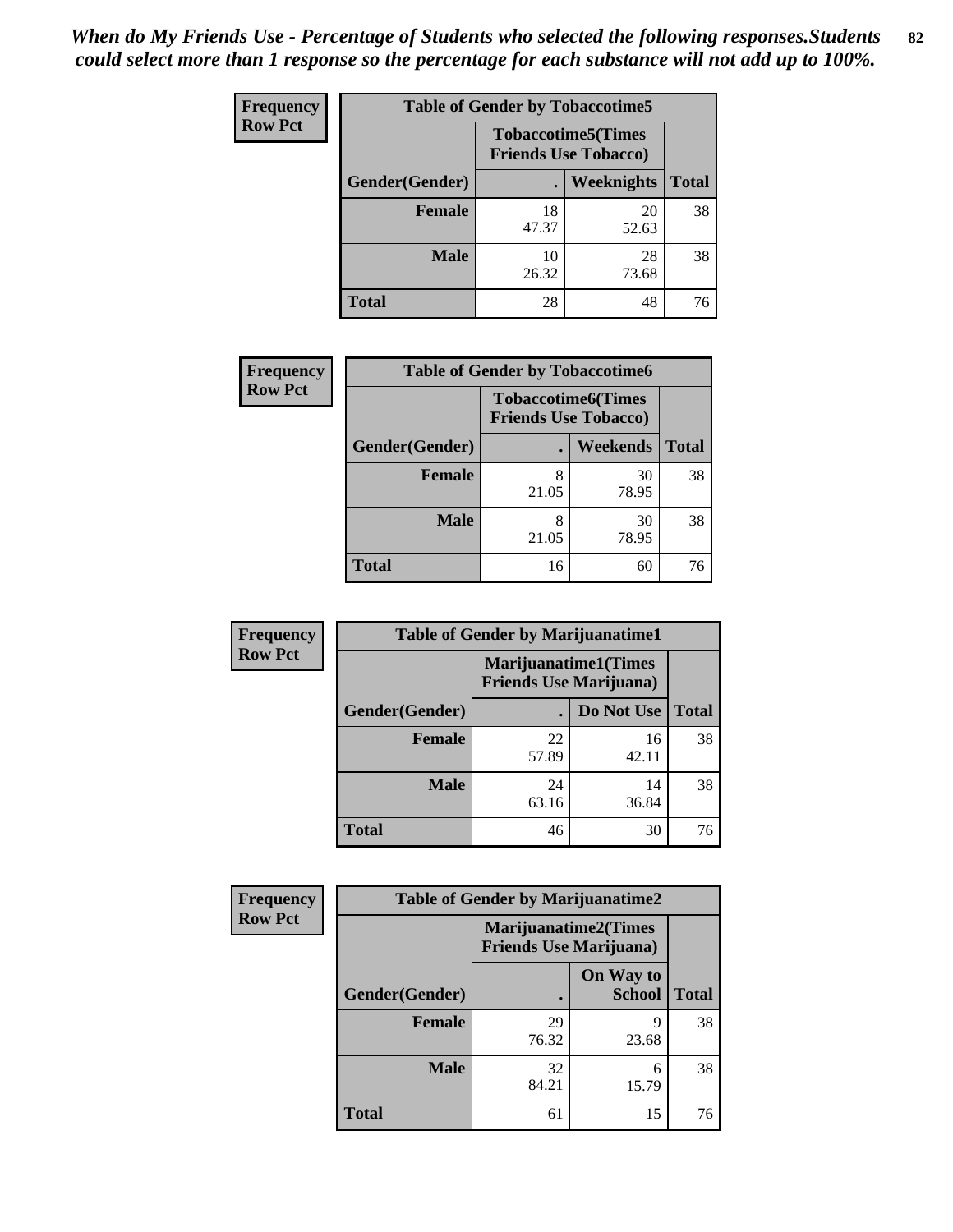| Frequency      | Table of Gender by Marijuanatime3 |                                                        |                                |              |
|----------------|-----------------------------------|--------------------------------------------------------|--------------------------------|--------------|
| <b>Row Pct</b> |                                   | Marijuanatime3(Times<br><b>Friends Use Marijuana</b> ) |                                |              |
|                | Gender(Gender)                    |                                                        | <b>During</b><br><b>School</b> | <b>Total</b> |
|                | <b>Female</b>                     | 34<br>89.47                                            | 4<br>10.53                     | 38           |
|                | <b>Male</b>                       | 33<br>86.84                                            | 5<br>13.16                     | 38           |
|                | <b>Total</b>                      | 67                                                     | 9                              | 76           |

| Frequency      | <b>Table of Gender by Marijuanatime4</b> |                                |                                                       |              |
|----------------|------------------------------------------|--------------------------------|-------------------------------------------------------|--------------|
| <b>Row Pct</b> |                                          | <b>Friends Use Marijuana</b> ) | <b>Marijuanatime4(Times</b>                           |              |
|                | Gender(Gender)                           |                                | <b>On Way</b><br>Home<br><b>From</b><br><b>School</b> | <b>Total</b> |
|                | <b>Female</b>                            | 29<br>76.32                    | 9<br>23.68                                            | 38           |
|                | <b>Male</b>                              | 30<br>78.95                    | 8<br>21.05                                            | 38           |
|                | <b>Total</b>                             | 59                             | 17                                                    | 76           |

| <b>Frequency</b> | <b>Table of Gender by Marijuanatime5</b> |                                                                |             |              |  |
|------------------|------------------------------------------|----------------------------------------------------------------|-------------|--------------|--|
| <b>Row Pct</b>   |                                          | <b>Marijuanatime5</b> (Times<br><b>Friends Use Marijuana</b> ) |             |              |  |
|                  | Gender(Gender)                           |                                                                | Weeknights  | <b>Total</b> |  |
|                  | <b>Female</b>                            | 25<br>65.79                                                    | 13<br>34.21 | 38           |  |
|                  | <b>Male</b>                              | 19<br>50.00                                                    | 19<br>50.00 | 38           |  |
|                  | <b>Total</b>                             | 44                                                             | 32          | 76           |  |

| Frequency      | <b>Table of Gender by Marijuanatime6</b> |                                                               |                 |              |
|----------------|------------------------------------------|---------------------------------------------------------------|-----------------|--------------|
| <b>Row Pct</b> |                                          | <b>Marijuanatime6(Times</b><br><b>Friends Use Marijuana</b> ) |                 |              |
|                | Gender(Gender)                           |                                                               | <b>Weekends</b> | <b>Total</b> |
|                | <b>Female</b>                            | 13<br>34.21                                                   | 25<br>65.79     | 38           |
|                | <b>Male</b>                              | 12<br>31.58                                                   | 26<br>68.42     | 38           |
|                | <b>Total</b>                             | 25                                                            | 51              | 76           |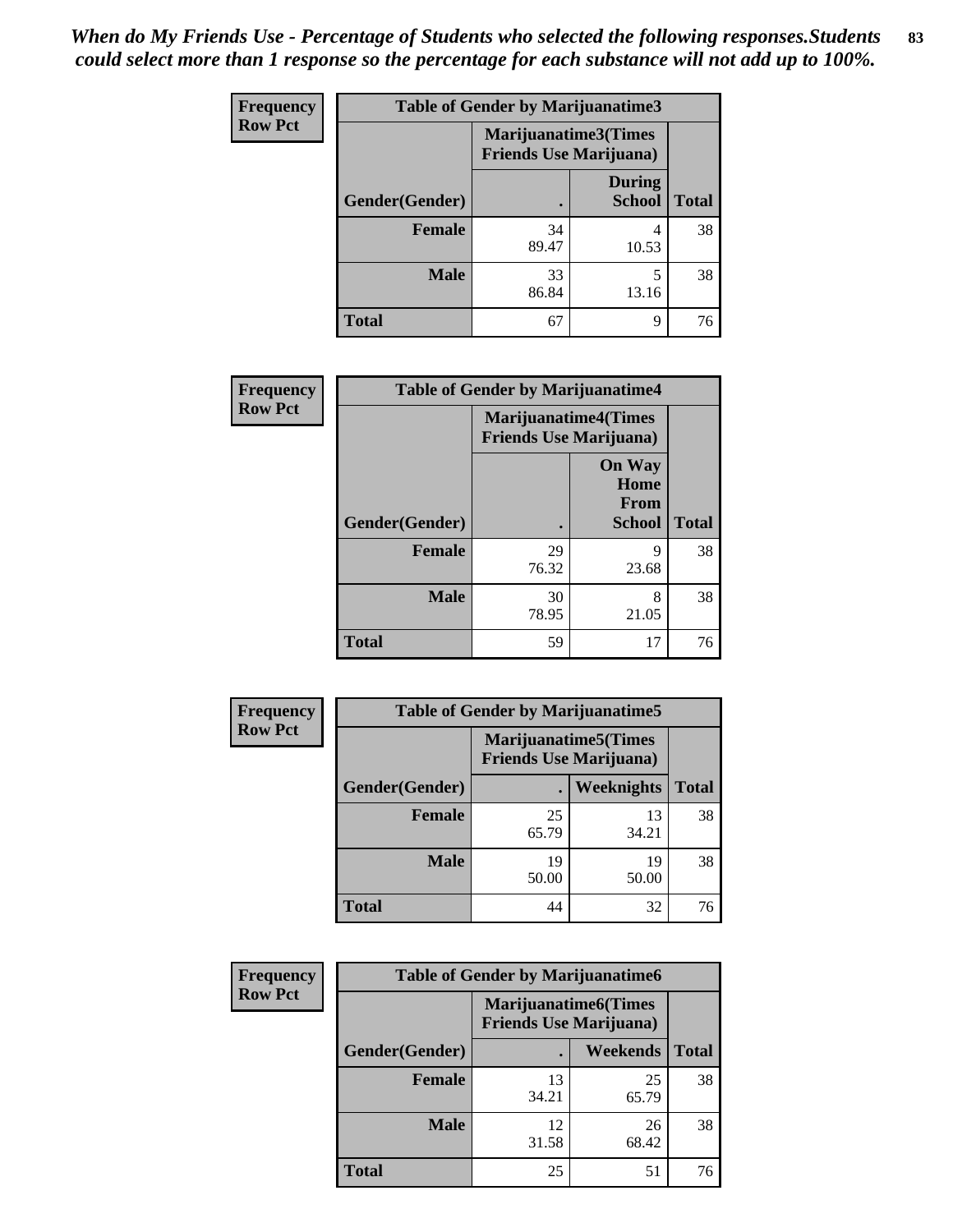*When do My Friends Use - Percentage of Students who selected the following responses.Students could select more than 1 response so the percentage for each substance will not add up to 100%.* **84**

| <b>Frequency</b> | <b>Table of Gender by Otherdrugtime1</b> |                                                                                   |                    |    |
|------------------|------------------------------------------|-----------------------------------------------------------------------------------|--------------------|----|
| <b>Row Pct</b>   |                                          | <b>Otherdrugtime1</b> (Times<br><b>Friends Use Other</b><br><b>Illegal Drugs)</b> |                    |    |
|                  | Gender(Gender)                           |                                                                                   | Do Not Use   Total |    |
|                  | <b>Female</b>                            | 12<br>31.58                                                                       | 26<br>68.42        | 38 |
|                  | <b>Male</b>                              | 14<br>36.84                                                                       | 24<br>63.16        | 38 |
|                  | <b>Total</b>                             | 26                                                                                | 50                 | 76 |

| Frequency      | <b>Table of Gender by Otherdrugtime2</b> |                                                                                   |                            |              |  |
|----------------|------------------------------------------|-----------------------------------------------------------------------------------|----------------------------|--------------|--|
| <b>Row Pct</b> |                                          | <b>Otherdrugtime2(Times</b><br><b>Friends Use Other</b><br><b>Illegal Drugs</b> ) |                            |              |  |
|                | Gender(Gender)                           |                                                                                   | On Way to<br><b>School</b> | <b>Total</b> |  |
|                | <b>Female</b>                            | 32<br>84.21                                                                       | 6<br>15.79                 | 38           |  |
|                | <b>Male</b>                              | 32<br>84.21                                                                       | 6<br>15.79                 | 38           |  |
|                | <b>Total</b>                             | 64                                                                                | 12                         | 76           |  |

| <b>Frequency</b> | <b>Table of Gender by Otherdrugtime3</b> |                                                                            |                                |              |
|------------------|------------------------------------------|----------------------------------------------------------------------------|--------------------------------|--------------|
| <b>Row Pct</b>   |                                          | Otherdrugtime3(Times<br><b>Friends Use Other</b><br><b>Illegal Drugs</b> ) |                                |              |
|                  | Gender(Gender)                           |                                                                            | <b>During</b><br><b>School</b> | <b>Total</b> |
|                  | <b>Female</b>                            | 36<br>94.74                                                                | $\overline{c}$<br>5.26         | 38           |
|                  | <b>Male</b>                              | 32<br>84.21                                                                | 6<br>15.79                     | 38           |
|                  | <b>Total</b>                             | 68                                                                         | 8                              | 76           |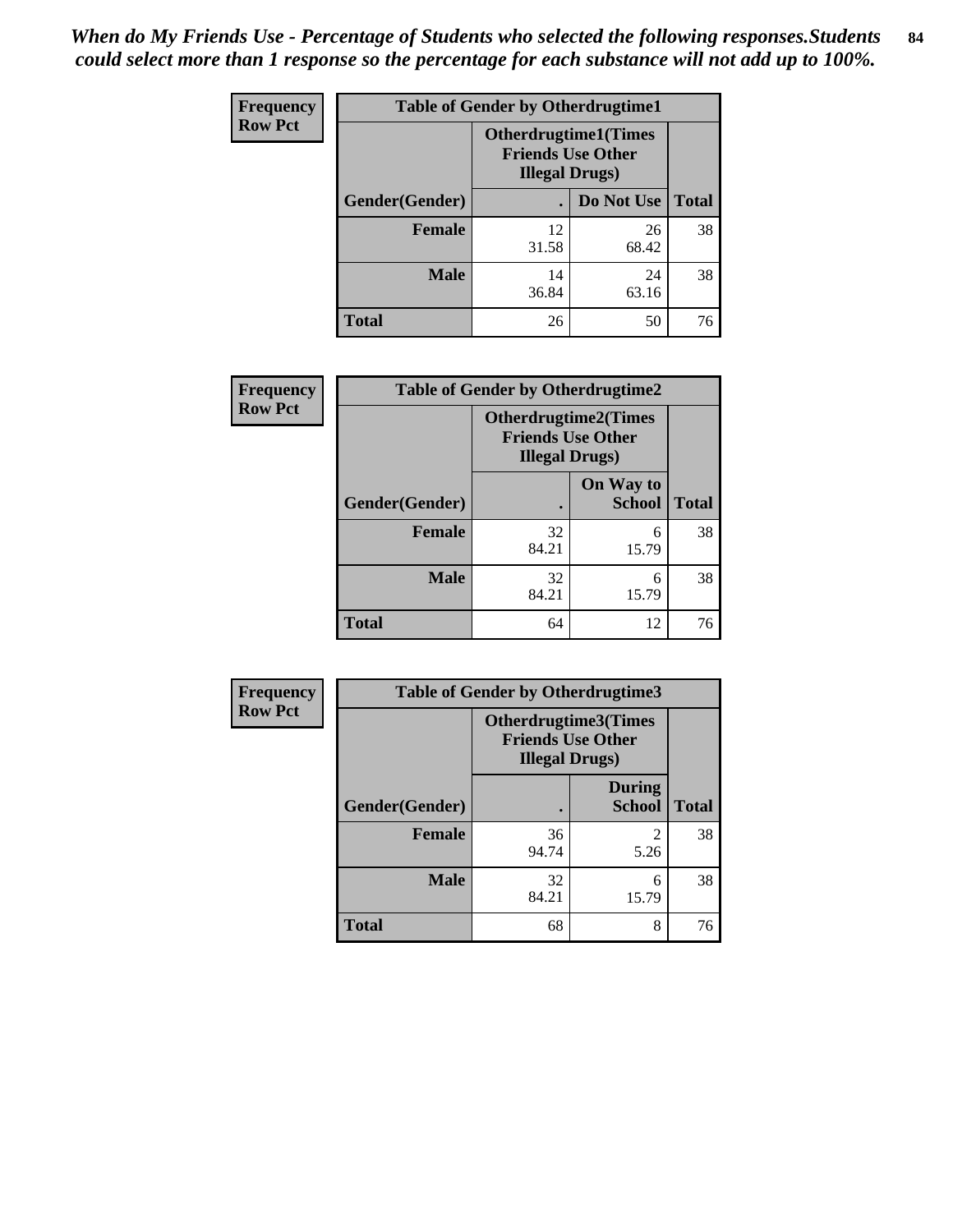*When do My Friends Use - Percentage of Students who selected the following responses.Students could select more than 1 response so the percentage for each substance will not add up to 100%.* **85**

| Frequency      |                | <b>Table of Gender by Otherdrugtime4</b>           |                                                       |              |
|----------------|----------------|----------------------------------------------------|-------------------------------------------------------|--------------|
| <b>Row Pct</b> |                | <b>Friends Use Other</b><br><b>Illegal Drugs</b> ) | <b>Otherdrugtime4(Times</b>                           |              |
|                | Gender(Gender) |                                                    | <b>On Way</b><br>Home<br><b>From</b><br><b>School</b> | <b>Total</b> |
|                | <b>Female</b>  | 32<br>84.21                                        | 6<br>15.79                                            | 38           |
|                | <b>Male</b>    | 30<br>78.95                                        | 8<br>21.05                                            | 38           |
|                | <b>Total</b>   | 62                                                 | 14                                                    | 76           |

| <b>Frequency</b> | <b>Table of Gender by Otherdrugtime5</b> |                                                                                    |                   |              |
|------------------|------------------------------------------|------------------------------------------------------------------------------------|-------------------|--------------|
| <b>Row Pct</b>   |                                          | <b>Otherdrugtime5</b> (Times<br><b>Friends Use Other</b><br><b>Illegal Drugs</b> ) |                   |              |
|                  | Gender(Gender)                           |                                                                                    | <b>Weeknights</b> | <b>Total</b> |
|                  | <b>Female</b>                            | 30<br>78.95                                                                        | 8<br>21.05        | 38           |
|                  | <b>Male</b>                              | 25<br>65.79                                                                        | 13<br>34.21       | 38           |
|                  | <b>Total</b>                             | 55                                                                                 | 21                | 76           |

| <b>Frequency</b> | <b>Table of Gender by Otherdrugtime6</b> |                                                                                   |             |              |  |
|------------------|------------------------------------------|-----------------------------------------------------------------------------------|-------------|--------------|--|
| <b>Row Pct</b>   |                                          | <b>Otherdrugtime6(Times</b><br><b>Friends Use Other</b><br><b>Illegal Drugs</b> ) |             |              |  |
|                  | Gender(Gender)                           |                                                                                   | Weekends    | <b>Total</b> |  |
|                  | <b>Female</b>                            | 22<br>57.89                                                                       | 16<br>42.11 | 38           |  |
|                  | <b>Male</b>                              | 22<br>57.89                                                                       | 16<br>42.11 | 38           |  |
|                  | <b>Total</b>                             | 44                                                                                | 32          | 76           |  |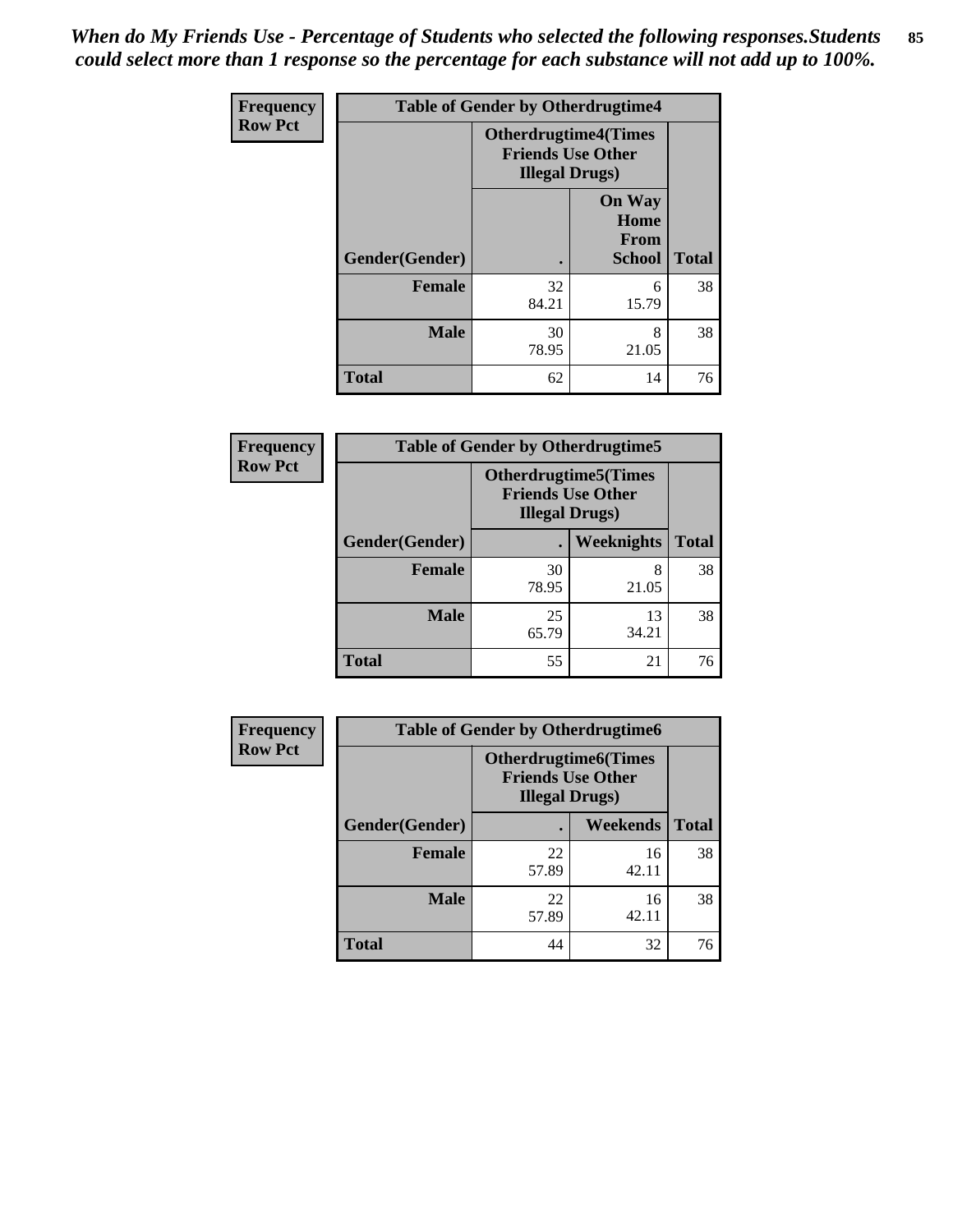# *Other Questions* **86**

| <b>Frequency</b> | <b>Table of Gender by Educationalcohol</b> |                                                                                                                                       |                |              |  |
|------------------|--------------------------------------------|---------------------------------------------------------------------------------------------------------------------------------------|----------------|--------------|--|
| <b>Row Pct</b>   |                                            | <b>Educationalcohol</b> (I<br>have been taught<br>about alcohol,<br>tobacco,<br>and other drugs<br>within the last year<br>at school) |                |              |  |
|                  | Gender(Gender)                             | Yes                                                                                                                                   | N <sub>0</sub> | <b>Total</b> |  |
|                  | <b>Female</b>                              | 34<br>89.47                                                                                                                           | 4<br>10.53     | 38           |  |
|                  | <b>Male</b>                                | 32<br>84.21                                                                                                                           | 6<br>15.79     | 38           |  |
|                  | <b>Total</b>                               | 66                                                                                                                                    | 10             | 76           |  |

| Frequency      | <b>Table of Gender by Rodedrinking</b> |             |                                                                                                                     |              |
|----------------|----------------------------------------|-------------|---------------------------------------------------------------------------------------------------------------------|--------------|
| <b>Row Pct</b> |                                        |             | Rodedrinking(In<br>the past 30 days I<br>have ridden in a<br>car with a driver<br>who had been<br>drinking alcohol) |              |
|                | Gender(Gender)                         | Yes         | N <sub>0</sub>                                                                                                      | <b>Total</b> |
|                | <b>Female</b>                          | 9<br>23.68  | 29<br>76.32                                                                                                         | 38           |
|                | <b>Male</b>                            | 10<br>26.32 | 28<br>73.68                                                                                                         | 38           |
|                | <b>Total</b>                           | 19          | 57                                                                                                                  | 76           |

| Frequency      |                | <b>Table of Gender by Drugsschool</b>                                                                                               |                |              |
|----------------|----------------|-------------------------------------------------------------------------------------------------------------------------------------|----------------|--------------|
| <b>Row Pct</b> |                | <b>Drugsschool</b> (During<br>the past 12 months,<br>I have been offered,<br>sold,<br>or given illegal drugs<br>on school property) |                |              |
|                | Gender(Gender) | <b>Yes</b>                                                                                                                          | N <sub>0</sub> | <b>Total</b> |
|                | <b>Female</b>  | 6<br>15.79                                                                                                                          | 32<br>84.21    | 38           |
|                | <b>Male</b>    | 17<br>44.74                                                                                                                         | 21<br>55.26    | 38           |
|                | <b>Total</b>   | 23                                                                                                                                  | 53             | 76           |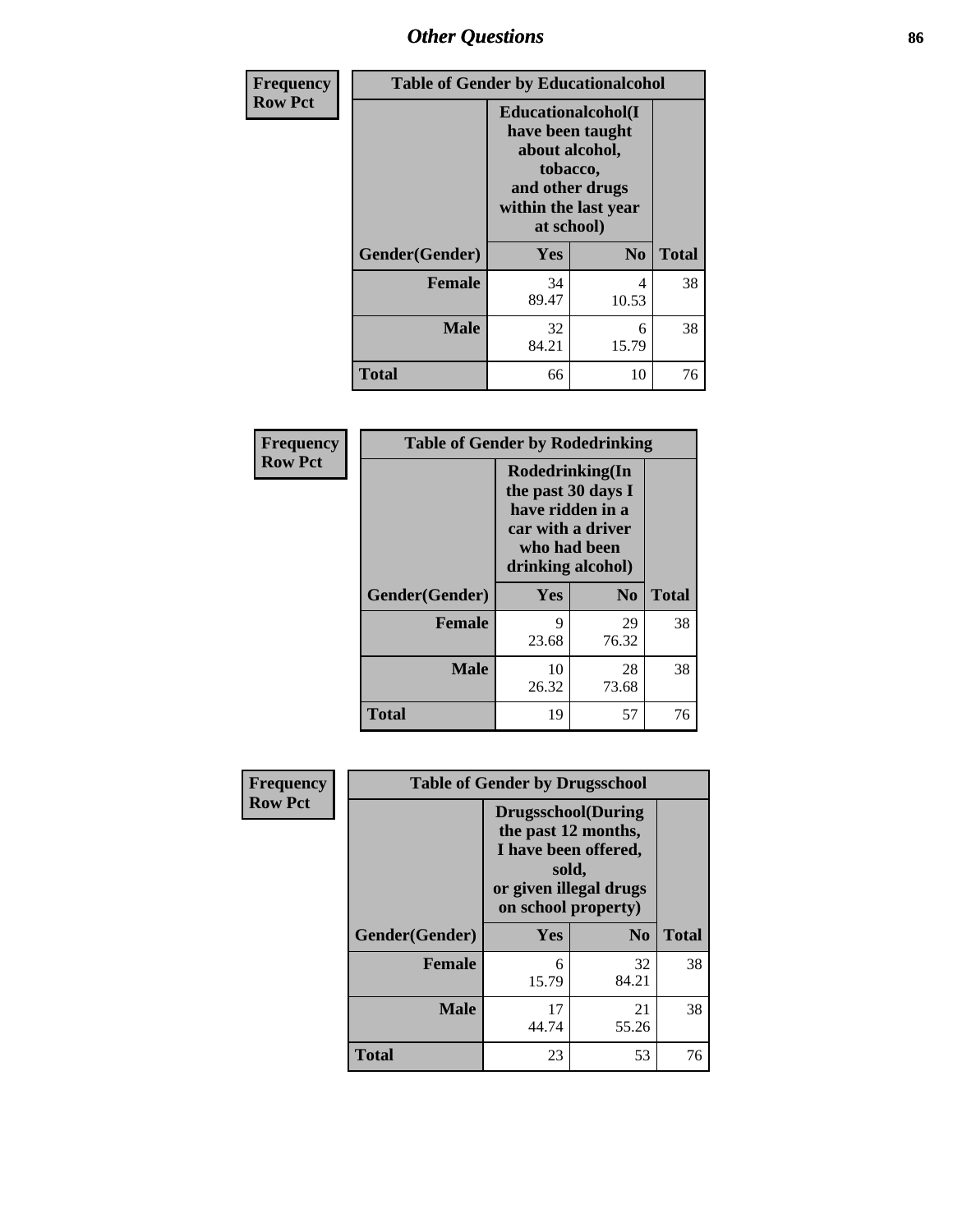## *Other Questions* **87**

**Frequency Row Pct**

| <b>Table of Gender by Bingedrinking</b> |                                                                                                         |              |                              |                   |                               |                               |                        |              |
|-----------------------------------------|---------------------------------------------------------------------------------------------------------|--------------|------------------------------|-------------------|-------------------------------|-------------------------------|------------------------|--------------|
|                                         | Bingedrinking(I have drunk five or more<br>drinks of alcohol at one sitting during the<br>last 30 days) |              |                              |                   |                               |                               |                        |              |
| <b>Gender</b> (Gender)   Days           | $\mathbf 0$                                                                                             | 1 or<br>days | 3 <sub>to</sub><br>5<br>days | 6 to<br>9<br>days | <b>10</b><br>to<br>19<br>days | <b>20</b><br>to<br>29<br>days | All<br>30<br>days      | <b>Total</b> |
|                                         |                                                                                                         |              |                              |                   |                               |                               |                        |              |
| <b>Female</b>                           | 30<br>78.95                                                                                             | 3<br>7.89    | 2.63                         | 0<br>0.00         | 3<br>7.89                     | 0<br>0.00                     | 2.63                   | 38           |
| <b>Male</b>                             | 28<br>73.68                                                                                             | 2.63         | 2.63                         | 2.63              | 2.63                          | 4<br>10.53                    | $\mathfrak{D}$<br>5.26 | 38           |

| Frequency      | <b>Table of Gender by Educationaids</b> |                                                                                                 |                |              |
|----------------|-----------------------------------------|-------------------------------------------------------------------------------------------------|----------------|--------------|
| <b>Row Pct</b> |                                         | <b>Educationaids</b> (I<br>have been taught<br>about HIV/AIDS<br>at school in the<br>past year) |                |              |
|                | Gender(Gender)                          | Yes                                                                                             | N <sub>0</sub> | <b>Total</b> |
|                | <b>Female</b>                           | 35<br>92.11                                                                                     | 3<br>7.89      | 38           |
|                | <b>Male</b>                             | 33<br>86.84                                                                                     | 5<br>13.16     | 38           |
|                | <b>Total</b>                            | 68                                                                                              | 8              | 76           |

| <b>Frequency</b> | <b>Table of Gender by Suicideconsider</b> |                        |                |              |
|------------------|-------------------------------------------|------------------------|----------------|--------------|
| <b>Row Pct</b>   |                                           | <b>Suicideconsider</b> |                |              |
|                  | Gender(Gender)                            | Yes                    | N <sub>0</sub> | <b>Total</b> |
|                  | <b>Female</b>                             | 11<br>28.95            | 27<br>71.05    | 38           |
|                  | <b>Male</b>                               | 10.53                  | 34<br>89.47    | 38           |
|                  | <b>Total</b>                              | 15                     | 61             | 76           |